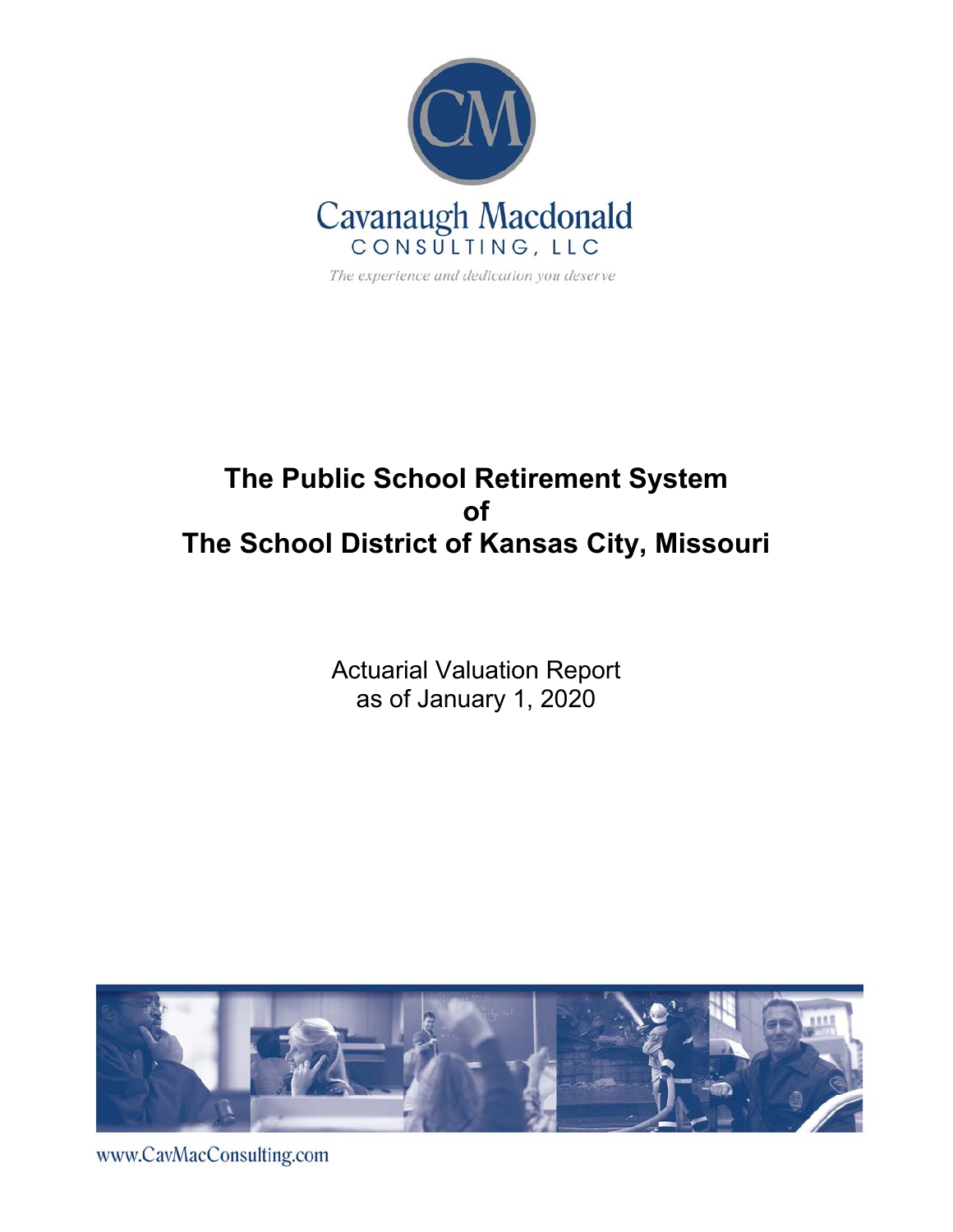## **TABLE OF CONTENTS**



| <b>Section</b>                                                       | <u>Page</u> |
|----------------------------------------------------------------------|-------------|
| <b>Actuarial Certification Letter</b>                                |             |
| Section I – Executive Summary                                        | -1          |
| Section II – Scope of the Report                                     | 13          |
| Section III - Assets                                                 | 14          |
| Table 1 – Net Assets at Market Value                                 | 15          |
| Table 2 – Statement of Changes in Net Assets                         | 16          |
| Table 3 – Development of Actuarial Value of Assets                   | 17          |
| Section IV – System Liabilities                                      | 18          |
| Table 4 – Present Value of Future Benefits                           | 19          |
| Table 5 – Actuarial Accrued Liability                                | 20          |
| Table 6 – Actuarial Gain/(Loss) for 2019                             | 21          |
| Table $7 - Gain/(Loss)$ Analysis by Source                           | 22          |
| Table 8 - Actuarial Balance Sheet                                    | 23          |
| Table 9 – Pension Benefit Obligation Funded Status                   | 24          |
| Section V – Employer Contributions                                   | 25          |
| Table 10 - Normal Cost Rate                                          | 26          |
| Table 11 – Amortization of the Unfunded Actuarial Accrued Liability  | 27          |
| Table 12 – Development of 2020 Actuarial Required Contribution (ARC) | 28          |
| Section VI – Historical Funding and Other Information                | 29          |
| Table 13 – Schedule of Funding Progress                              | 30          |
| Table 14 - Historical Contribution Rates                             | 31          |
| Table 15 – Solvency Test                                             | 32          |
| Section VII – Risk Considerations                                    | 33          |
| Table 16 – Historical Asset Volatility Ratio                         | 36          |
| Table 17 - Covered Payroll History                                   | 37          |
| Table 18 - Historical Cash Flows                                     | 39          |
| Table 19 - Liability Maturity Measurements                           | 40          |
| Table 20 – Comparison of Valuation Results under Alternate           |             |
| <b>Investment Return Scenarios</b>                                   | 41          |
| <b>Appendices</b>                                                    |             |
| A. Summary of Membership Data                                        | 42          |
| B. Summary of Benefit Provisions                                     | 75          |
| C. Actuarial Cost Method and Assumptions                             | 82          |
| D. Glossary of Terms                                                 | 87          |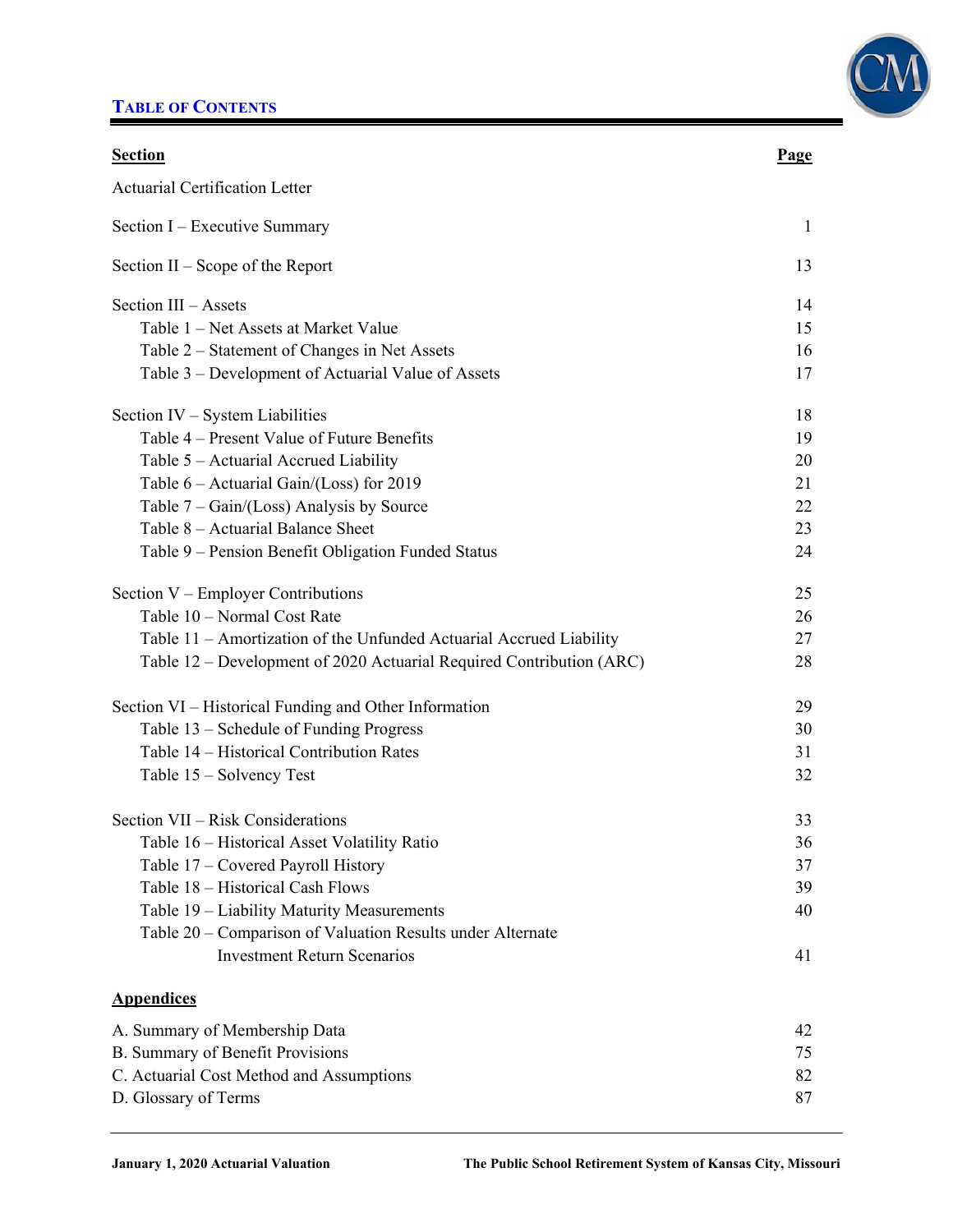

May 19, 2020

Board of Trustees Public School Retirement System of the School District of Kansas City, Missouri 3100 Broadway, Suite 1211 Kansas City, MO 64111

Dear Members of the Board:

In accordance with your request, we have completed the annual actuarial valuation of the Public School Retirement System of the School District of Kansas City, Missouri as of January 1, 2020. The major findings of the valuation are contained in this report, including the actuarial required contribution rate for the 2020 plan year. The 2018, the Missouri General Assembly passed legislation that changed the contribution policy for funding the System. The employer contribution rate increased to 10.50%, effective January 1, 2019, and increased again January 1, 2020 to 12.00%. Effective July 1, 2021, the employer contribution rate will be set based on the actuarial contribution rate. There were no changes to the actuarial assumptions or actuarial methods since the prior valuation with one exception. The longterm rate of return assumption was lowered from 7.75% to 7.50%.

In preparing this report, we relied, without audit, on information (some oral and some in writing) supplied by the System's staff. This information includes, but is not limited to, plan provisions, member data, and financial information. We found this information to be reasonably consistent and comparable with information for the last valuation. The valuation results depend on the integrity of the data provided. If any of this information is inaccurate or incomplete, our valuation results may be different and our calculations may need to be revised.

We further certify that all costs, liabilities, and other factors for the System have been determined on the basis of actuarial assumptions and methods which are individually reasonable (taking into account the experience of the System and reasonable expectations); and which, in combination, offer our best estimate of anticipated experience affecting the System. Nevertheless, the emerging costs will vary from those presented in this report to the extent actual experience differs from that projected by the actuarial assumptions. The Board of Trustees has the final decision regarding the selection of assumptions and adopted the set indicated in Appendix C of this report. In our opinion, the set of assumptions and methods used for funding purposes in this report meet the parameters set by applicable Actuarial Standards of Practice.

> Off Offices in Kennesaw, GA • Bellevue, NE 3802 Raynor Pkwy, Suite 202, Bellevue, NE 68123 Phone (402) 905-4461 • Fax (402) 905-4464 www.CavMacConsulting.com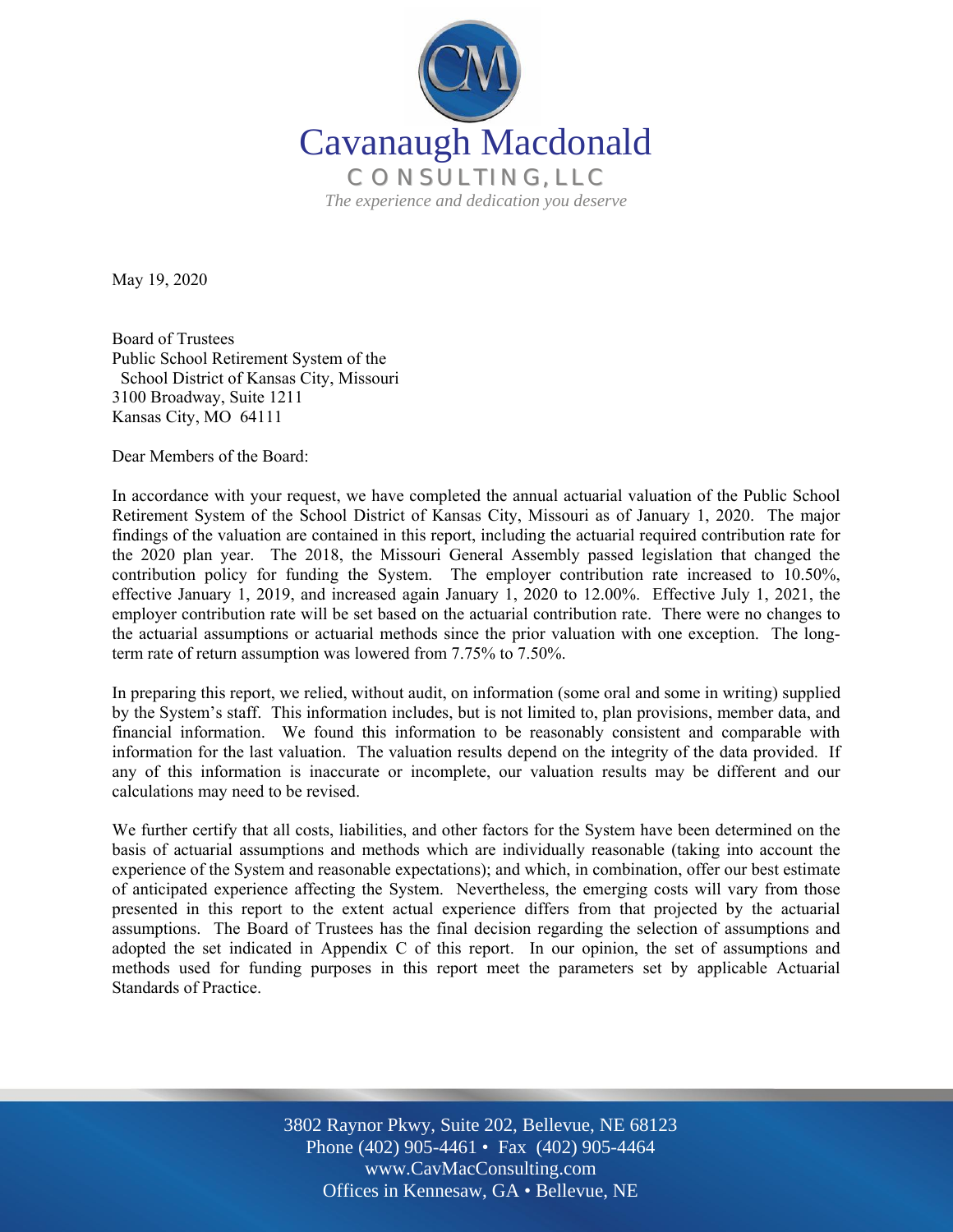Board of Trustees May 19, 2020 Page 2



Future actuarial measurements may differ significantly from the current measurements presented in this report due to such factors as the following: plan experience differing from that anticipated by the economic or demographic assumptions; increases or decreases expected as part of the natural operation of the methodology used for these measurements (such as the end of an amortization period); and changes in plan provisions or applicable law. Due to the limited scope of our assignment, we did not perform an analysis of the potential range of future measurements.

Actuarial computations presented in this report are for purposes of determining the actuarial contribution rates for funding the System. The calculations in the enclosed report have been made on a basis consistent with our understanding of the System's funding requirements and goals. Determinations for purposes other than meeting these requirements may be significantly different from the results contained in this report. Accordingly, additional determinations may be needed for other purposes. For example, actuarial computations for purposes of fulfilling financial accounting requirements for the System under Governmental Accounting Standards No. 67 and No. 68 are provided in separate reports.

The consultants who worked on this assignment are pension actuaries. CMC's advice is not intended to be a substitute for qualified legal or accounting counsel.

This is to certify that the independent consulting actuaries are members of the American Academy of Actuaries and have experience in performing valuations for public retirement plans, that the valuation was prepared in accordance with standards of practice prescribed by the Actuarial Standards Board, and that the actuarial calculations were performed by qualified actuaries in accordance with accepted actuarial procedures, based on the current provisions of the retirement plan and on actuarial assumptions that are internally consistent and reasonably based on the actual experience of the System. The Board of Trustees has the final decision regarding the appropriateness of the assumptions and adopted them as indicated in Appendix C.

We respectfully submit the following report and look forward to discussing it with you.

Sincerely,

Patrici Beckham

Patrice A. Beckham, FSA, EA, FCA, MAAA Bryan K. Hoge, FSA, EA, FCA, MAAA Principal and Consulting Actuary Consulting Actuary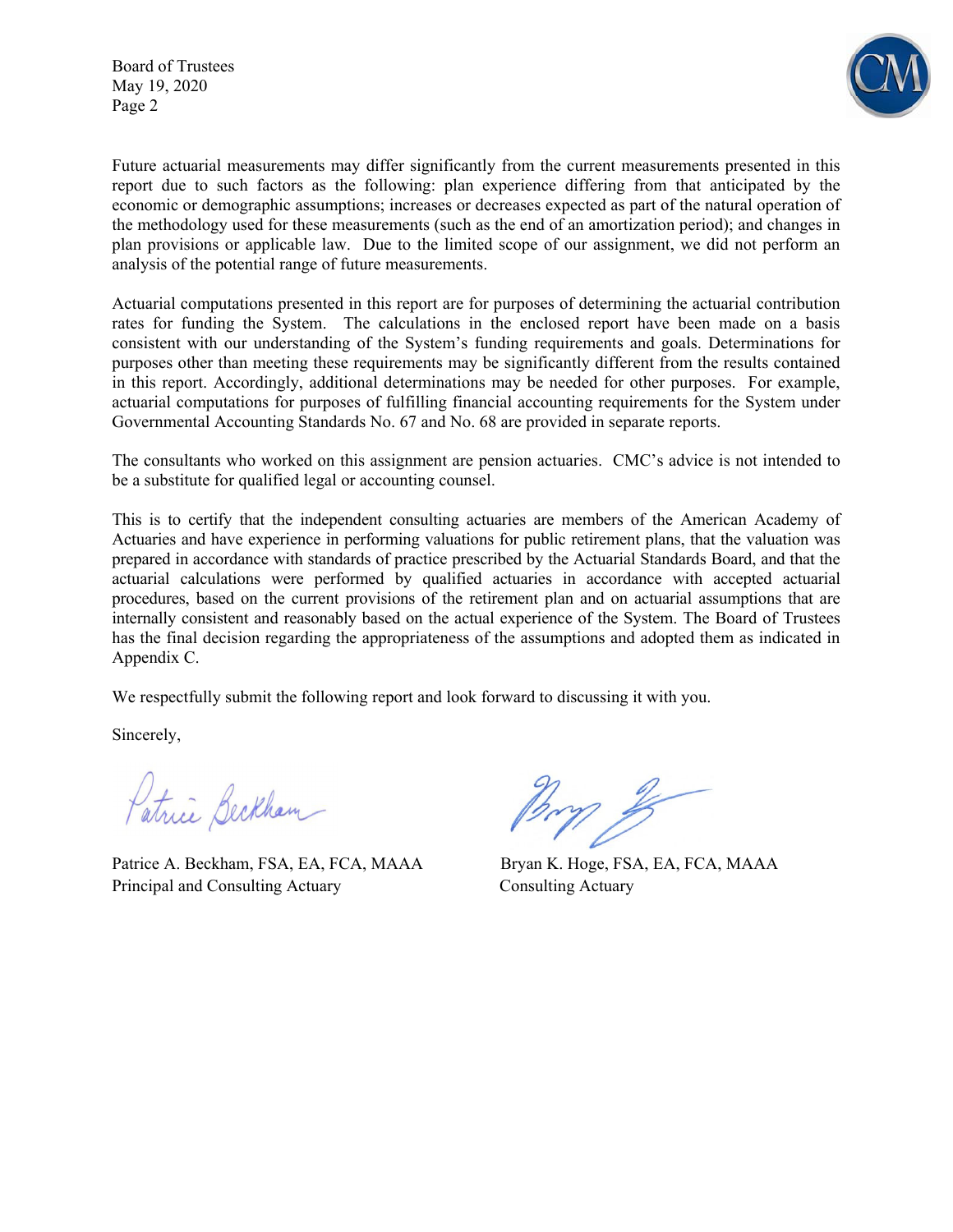

This report presents the results of the January 1, 2020 actuarial valuation of the Public School Retirement System of the School District of Kansas City, Missouri (System). The primary purposes of performing a valuation are to:

- estimate the liabilities for future benefits expected to be paid by the System;
- determine the actuarial contribution rate based on the Board's funding policy and evaluate the sufficiency of the current contribution rates;
- disclose certain asset and liability measurements as of the valuation date;
- assess and disclose the key risks associated with funding the System;
- monitor any deviation between actual plan experience and experience anticipated by the actuarial assumptions; and
- analyze and report on any significant trends in assets, liabilities, and contributions over the past several years.

In 2018, the Missouri General Assembly passed legislation that increased the employer contribution rate from 9.00% to 10.50% of pay, effective January 1, 2019, and again to 12.00% of pay, effective January 1, 2020. Beginning July 1, 2021, the employer contribution rate will be the greater of (1) the actuarial required contribution rate, as determined in the valuation prepared for the prior calendar year, less the member contribution rate, or (2) 12.00% of pay, until the System is fully funded. More detail on the contribution provisions can be found in Appendix B of this report. The January 1, 2020 actuarial valuation will be used to set the employer contribution rate for July 1, 2021 through June 30, 2022. A summary of the calculation of the employer contribution rate effective July 1, 2021 is shown below.

| <b>Employer Contribution Rate Beginning July 1, 2021</b>                                                                                             |                                |
|------------------------------------------------------------------------------------------------------------------------------------------------------|--------------------------------|
| 1. Actuarial Contribution Rate as of January 1, 2020<br>2. Member Contribution Rate<br>3. Employer Actuarial Contribution Rate as of January 1, 2020 | 20.80%<br>$(9.00\%)$<br>11.80% |
| 4. Funded Ratio as of January 1, 2020                                                                                                                | 63 26%                         |
| 5. Minimum Employer Contribution Rate<br>[If (4) < 100%, then 12.00%]                                                                                | $12.00\%$                      |
| 6. Employer Contribution Rate Effective July 1, 2021 to June 30, 2022<br>[Maximum of $(3)$ and $(5)$ ]                                               | $12.00\%$                      |

The change to determine the employer contribution rate based on the actuarial contribution rate is expected to improve the funded status of the System with time and provide a more sustainable path toward reaching full funding.

There were no changes to the plan provisions or actuarial methods since the prior valuation, but there was one change to the actuarial assumptions. At their May 4, 2020 meeting, the Board of Trustees voted to adopt the actuary's recommendation to lower the long-term rate of return assumption from 7.75% to 7.50%. This change increased the unfunded actuarial accrued liability by \$23.4 million and increased the actuarial contribution rate by 0.88%.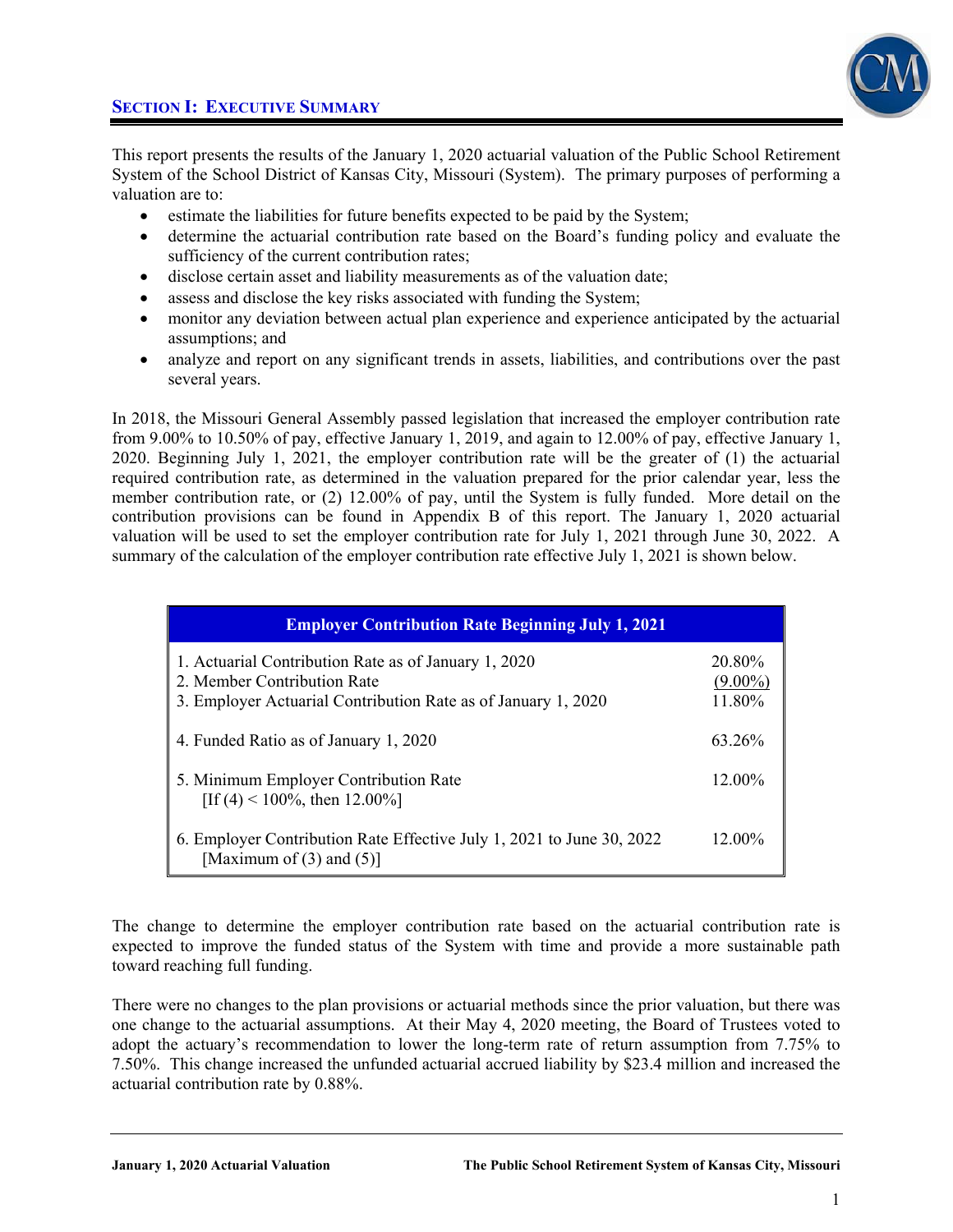

The actuarial valuation results provide a "snapshot" view of the System's financial condition on January 1, 2020, which reflects net unfavorable experience for the past plan year as demonstrated by an unfunded actuarial accrued liability that was greater than expected, after reflecting the impact of the change in assumptions. The net experience on liabilities resulted in a loss of \$0.9 million. There was also unfavorable experience on the actuarial value of assets despite a return of 18% on the market value of assets for 2019. When the 2019 investment experience was combined with the other deferred investment experience from prior years, the return on the actuarial value of assets was 5.7%. This resulted in an actuarial loss of \$12.7 million. The combined impact of all experience was an actuarial loss of \$13.6 million. The System's unfunded actuarial accrued liability increased from \$334.0 million in the January 1, 2019 valuation to \$374.7 million in the January 1, 2020 valuation. A detailed analysis of the change in the unfunded actuarial accrued liability is shown on page 5.

In the following pages, changes in the membership, assets, liabilities, and contributions of the System over the last year are discussed in more detail.

### **MEMBERSHIP**

The size of the active membership increased about 4.5%, from 3,898 in the 2019 valuation to 4,074 in the current valuation. There are different benefit provisions applicable to the current active membership. The number of actives covered by Plan C, which was effective for members hired on and after January 1, 2014, increased from 2,264 last year (about 58%) to 2,613 in the 2020 valuation (about 64%). The following graphs shows the historical number of active members, split between Plan B and Plan C:

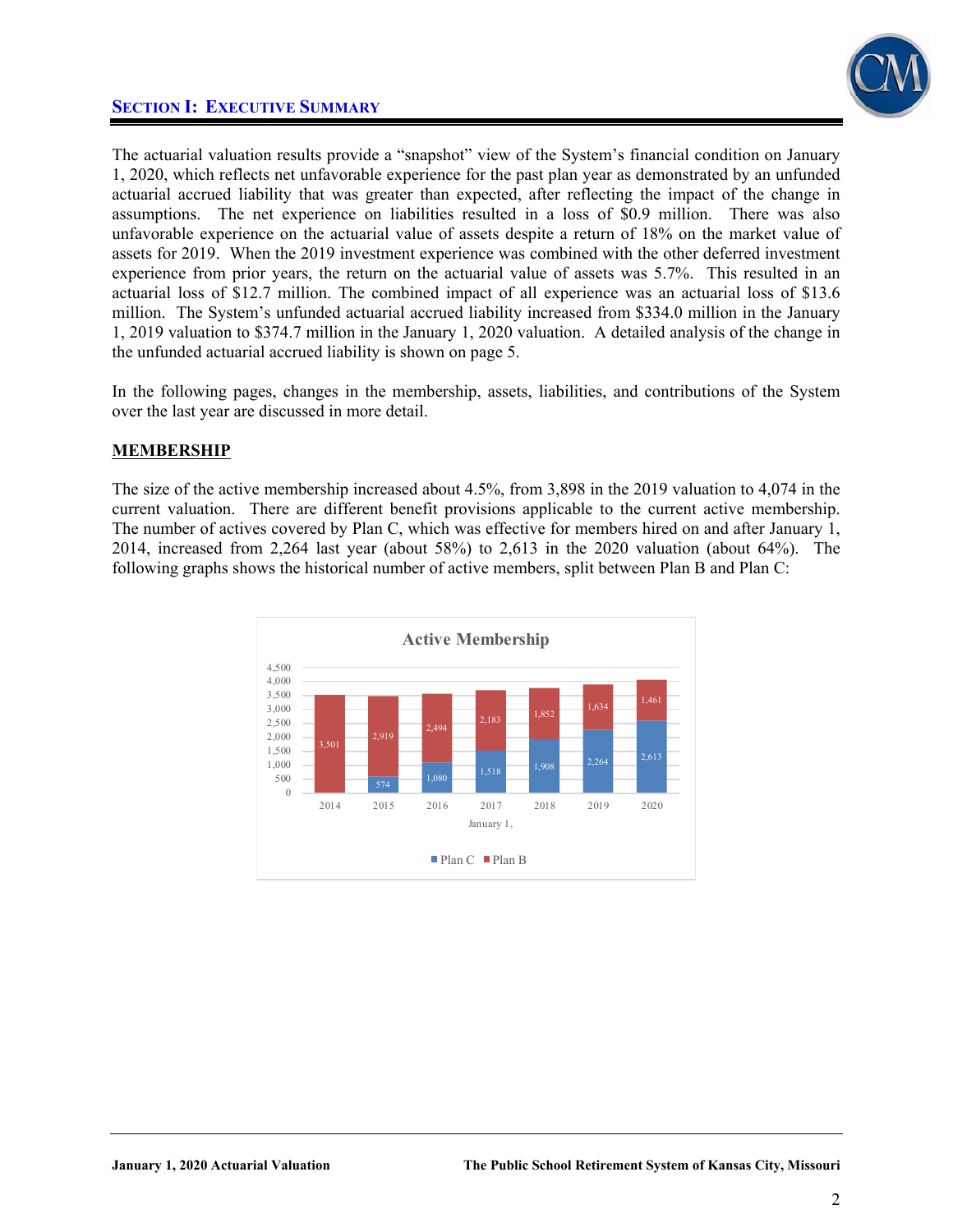

The System covers employees of the Kansas City School District, the Kansas City Library and Charter Schools in Kansas City. The current allocation of active membership among these groups, by plan, is shown below:



| Group                  | Count       | Average<br><b>Reported Salary</b> | <b>Average Age</b> | <b>Average Service</b> |
|------------------------|-------------|-----------------------------------|--------------------|------------------------|
| KC School District     | 2,285       | \$46,491                          | 45.8               | 8.5                    |
| <b>Charter Schools</b> | 1,640       | 44,252                            | 38.2               | 5.0                    |
| Library                | <u> 149</u> | 47,466                            | 45.8               | 8.5                    |
| Total                  | 4,074       | \$45,625                          | 42.7               | 7.1                    |

Total covered payroll (on which contributions are expected to be paid) increased by 6.9% from the prior valuation (the assumption is 3.0%), largely due to the increase in the number of active members. When the actual increase in covered payroll is more than expected, it reduces the UAAL contribution rate for the current valuation since the UAAL payment is divided by higher payroll than expected.

The number of terminated members decreased by 4.7% from the 2019 valuation. The largest decrease in count was in the terminated non-vested group, which decreased by 153 (5.5%). The number of members receiving benefits increased slightly, from 4,113 in the 2019 valuation to 4,145 in the 2020 valuation.

### **ASSETS**

As of January 1, 2020, the System had total assets of \$662.1 million when measured on a market value basis, an increase of \$59.3 million from the January 1, 2019 value of \$602.8 million. The market value of assets is not used directly in the calculation of the System's funded status and the actuarial contribution rate. An asset valuation method, which smoothes the effect of market fluctuations, is used to determine the value of assets used in the valuation, called the "actuarial value of assets". Gains and losses, determined as the difference between the actual and expected value of assets, are recognized equally over a five-year period. See Table 3 for a detailed development of the actuarial value of assets. The rate of return on the market value of assets was 18.0%, but due to the asset smoothing method the return on the actuarial value of assets was 5.7%. Because the investment return on the actuarial value of assets was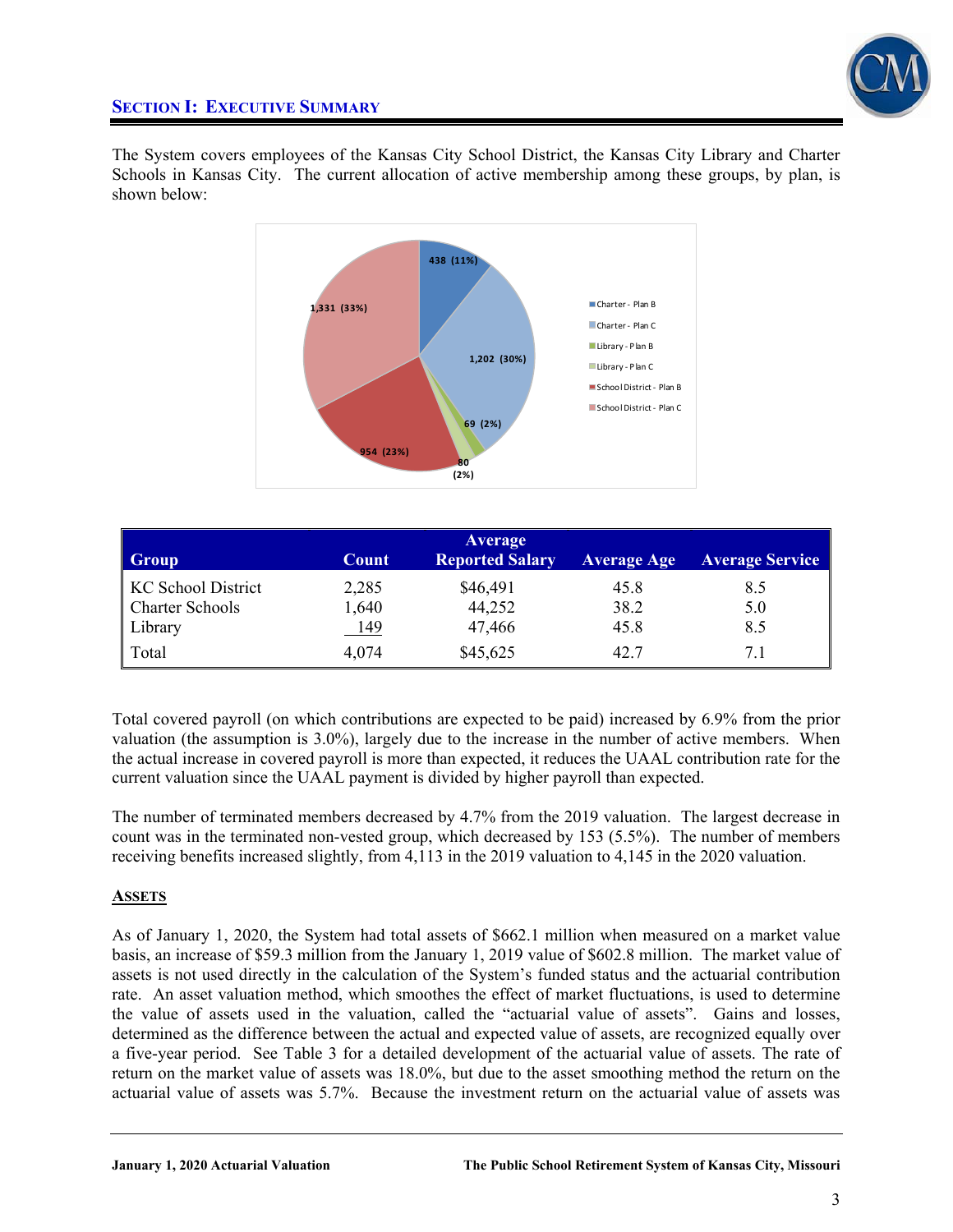

lower than the actuarial assumed rate of return (7.75% for 2019), an actuarial loss on assets occurred. Due to the favorable investment experience during 2019 along with the recognition of a portion of deferred losses in the actuarial value of assets, the net deferred asset loss of \$51.5 million in the January 1, 2019 valuation changed to a net deferred asset gain of \$16.7 million in the January 1, 2020 valuation.

The components of the change in the market and actuarial value of assets for the System (in millions) are set forth below:

|                                                        | <b>Market Value (\$M)</b> | <b>Actuarial Value (SM)</b> |
|--------------------------------------------------------|---------------------------|-----------------------------|
| Assets, January 1, 2019                                | \$602.8                   | \$654.3                     |
| - Employers and Member Contributions                   | 40.0                      | 40.0                        |
| - Benefit Payments and Refunds                         | (85.2)                    | (85.2)                      |
| - Investment, Depreciation and Administrative Expenses | (8.1)                     | (8.1)                       |
| - Investment Income                                    | 112.6                     | 44.4                        |
| Assets, January 1, 2020                                | \$662.1                   | \$645.4                     |
| <b>Estimated Rate of Return</b>                        | 18.0%                     | 5.7%                        |

The unrecognized net asset gain represents about 2.5% of the market value of assets. Unless offset by future investment losses or other unfavorable experience, the recognition of the \$16.7 million net deferred gain will flow through the asset smoothing method over the next four years and positively impact the funded ratio and actuarial contribution rate. If the net deferred gain was recognized immediately in the actuarial value of assets, the funded percentage would increase from 63% to 65% and the actuarial contribution rate for the System would decrease from 20.80% to 20.22% of payroll.



*The actuarial value of assets has been equal to or greater than the market value of assets over most of this period. However, over the longer term we expect the actuarial value of assets to be both higher and lower than the market value of assets.*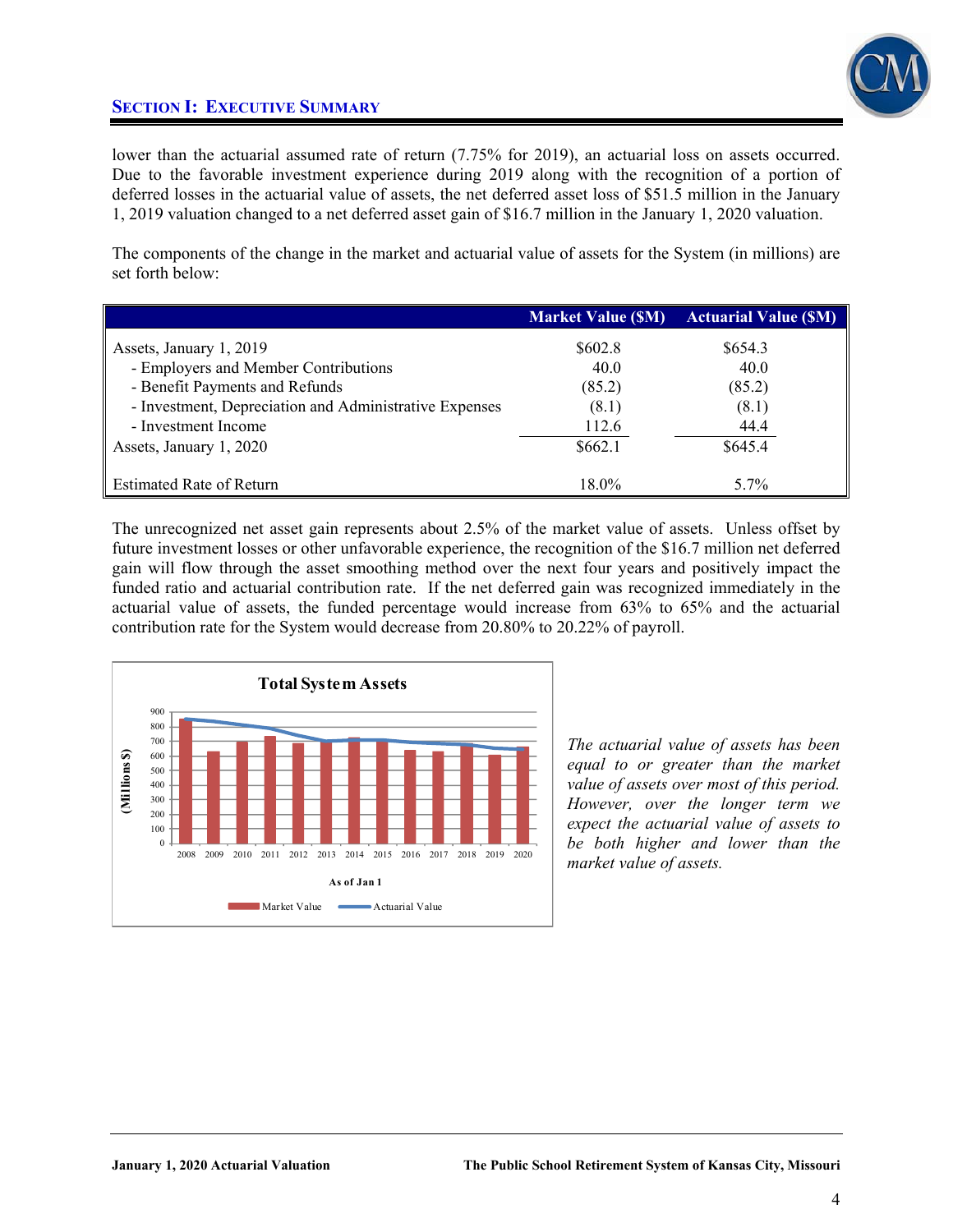

*The rate of return on the actuarial value of assets has been less volatile than the market value return, which is the main reason for using an asset smoothing method*

### **LIABILITIES**

The actuarial accrued liability is that portion of the present value of future benefits that will not be paid by future employer normal costs or member contributions. The difference between this liability and asset values at the same date is referred to as the unfunded actuarial accrued liability (UAAL). The unfunded actuarial accrued liability will be reduced if the employer's contributions exceed the employer's normal cost for the year, after allowing for interest earned on the previous balance of the unfunded actuarial accrued liability. Benefit improvements, experience gains and losses, and changes in actuarial assumptions and procedures will also impact the total actuarial accrued liability and the unfunded portion thereof.

The Actuarial Accrued Liability and Unfunded Actuarial Accrued Liability for the System as of January 1, 2020 are:

| <b>Actuarial Accrued Liability</b>   | \$1,020,121,813 |
|--------------------------------------|-----------------|
| Actuarial Value of Assets            | 645, 373, 172   |
| Unfunded Actuarial Accrued Liability | \$ 374,748,641  |

The existence of an unfunded actuarial accrued liability means that the System's assets on an actuarial basis are below the target amount for an ongoing plan using the actuarial cost method. Consequently, contributions in excess of the normal cost will be needed in order for the System to reach fully funded status, assuming all assumptions are met in the future. Because the actuarial accrued liability includes projections of future salary increases and years of service, this measure does not provide a reliable indication of the level of funding relative to actual benefits earned to date. In addition, note that if the market value of assets were used instead of the actuarial value of assets, the amount of UAAL would be different. This information is shown on page 10 of this report.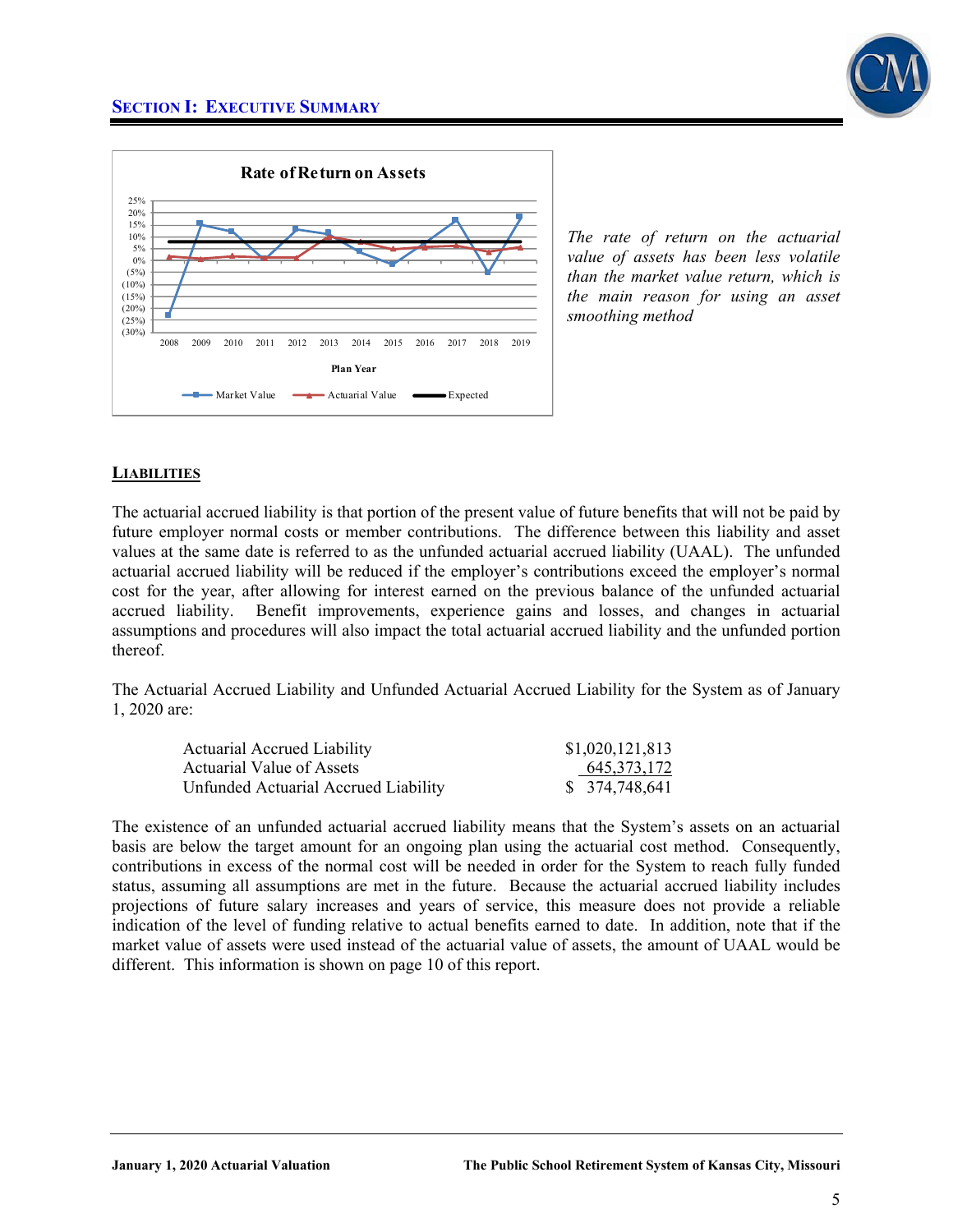

Between January 1, 2019 and January 1, 2020, the change in the unfunded actuarial accrued liability for the System was as follows (in millions):

|                                                                                                                                                                               |  | (\$ Millions)                              |
|-------------------------------------------------------------------------------------------------------------------------------------------------------------------------------|--|--------------------------------------------|
| Unfunded Actuarial Accrued Liability, January 1, 2019                                                                                                                         |  | 334.0                                      |
| Expected increase from amortization method<br>Actual versus actuarial contributions<br>Investment experience<br>Liability experience<br>Assumption change<br>Other experience |  | 3.4<br>0.7<br>12.7<br>0.9<br>23.4<br>(0.4) |
| Unfunded Actuarial Accrued Liability, January 1, 2020                                                                                                                         |  | 374.                                       |

The experience loss for the 2019 plan year of \$13.6 million reflects the net impact of an actuarial loss of \$0.9 million on System liabilities, and an actuarial loss of \$12.7 million on System assets (actuarial value). The net liability experience reflects actuarial gains from salary and termination experience which were more than offset by actuarial losses from mortality and retirement experience.

Analysis of the unfunded actuarial accrued liability strictly as a dollar amount can be misleading. Another way to evaluate the unfunded actuarial accrued liability and the progress made in its funding is to track the funded status, the ratio of the actuarial value of assets to the actuarial accrued liability. This information for recent years is shown below (in millions). Longer term historical information is shown in the graph following the chart:

|                                   | 1/1/2016 | $1/1/2017*$ | 1/1/2018 | 1/1/2019 | $1/1/2020*$ |
|-----------------------------------|----------|-------------|----------|----------|-------------|
| Actuarial Accrued Liability (\$M) | \$895.2  | \$981.5     | \$980.4  | \$988.2  | \$1,020.1   |
| Actuarial Value of Assets (\$M)   | \$694.6  | \$684.4     | \$678.3  | \$654.3  | \$645.4     |
| Funded Ratio (Actuarial Value)    | 77.6%    | 69 7%       | 69 2%    | $66.2\%$ | 63.3%       |
| Market Value of Assets (\$M)      | \$636.1  | \$631.4     | \$685.8  | \$602.8  | \$662.1     |
| Funded Ratio (Market Value)       | 71.1%    | $64.3\%$    | 70.0%    | 61.0%    | 64.9%       |

\*Results reflects the impact of changes to the actuarial assumptions, including a decrease in the investment return assumption from 8.00% to 7.75% in 2017 and from 7.75% to 7.50% in 2020.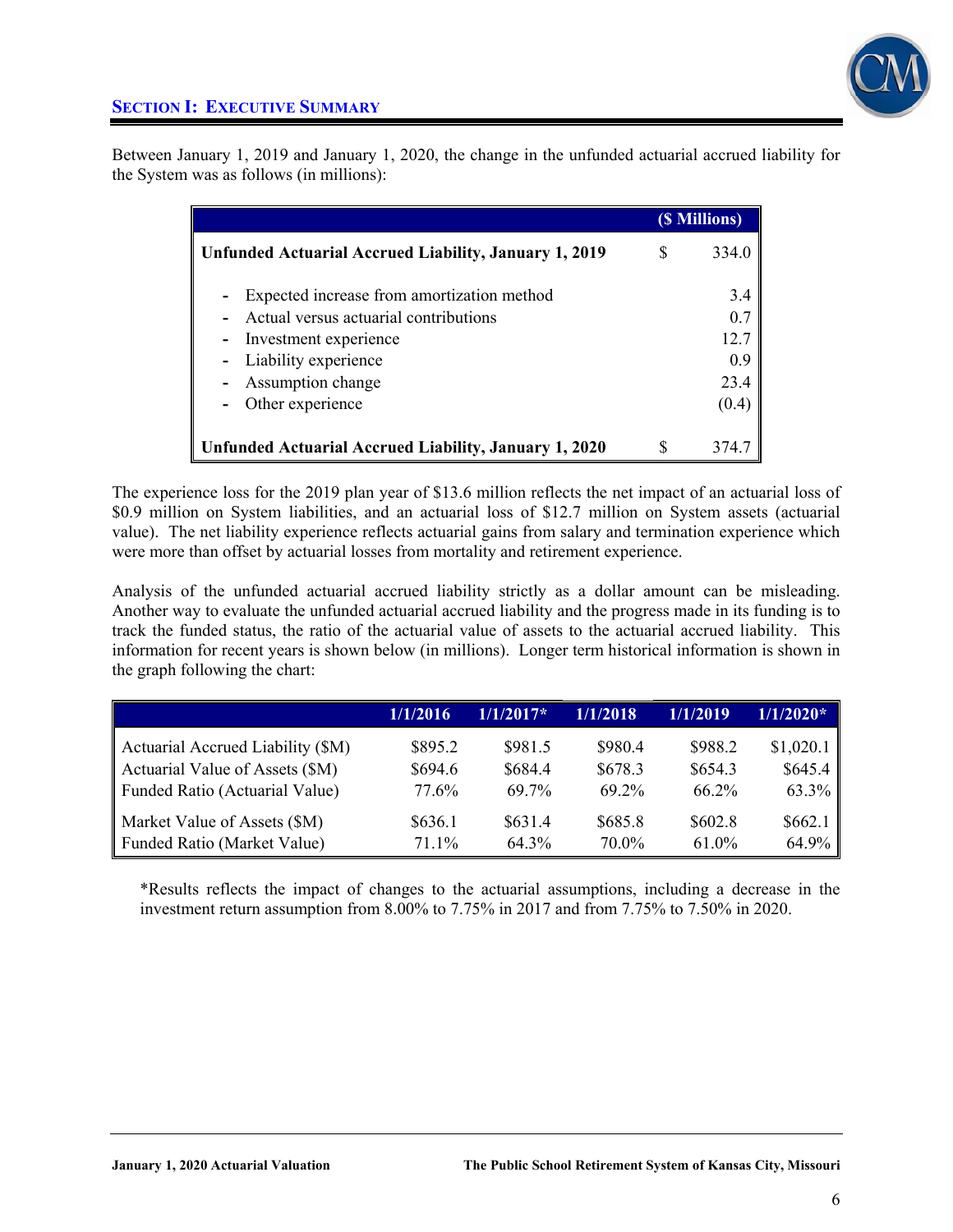

*The System's funded ratio was very strong (around 100%) in the early part of the period. Funded ratios declined from 2009 to 2013 as the market downturn of 2008 was fully reflected in the smoothing method. Future investment experience will continue to be the largest driver of the System's funded ratio in future years. However, changes to the contribution rates, beginning in 2019, are expected to improve the System's long-term funding.* 

As mentioned earlier in this report, due to the asset smoothing method there is currently a \$16.7 million difference between the market value and the actuarial value of assets. To the extent there is not unfavorable investment experience to offset the net deferred investment gain of \$16.7 million, it will be recognized in future years and the System's funded status will increase. The System's funded status will continue to be heavily dependent on future investment experience.

### **CONTRIBUTION RATES**

Generally, contributions to the System consist of:

- A "normal cost" for the portion of projected liabilities allocated to service of members during the year following the valuation date by the actuarial cost method, and
- An "unfunded actuarial accrued liability contribution" for the excess of the portion of projected liabilities allocated to service to date over the actuarial value of assets.

Over the last five years, the System's contribution rates have increased to address higher funding needs:



*The actuarial contribution rate increased dramatically from 2009 to 2013 due to the recognition of the large asset loss from 2008 in the asset smoothing method. The contribution shortfall has been reduced due to increases in the member and employer contribution rates. Based on legislation passed in 2018, the employer contribution rate increased to 12% on January 1, 2020. Beginning July 1, 2021, the employer contribution rate will be based on the valuation results..*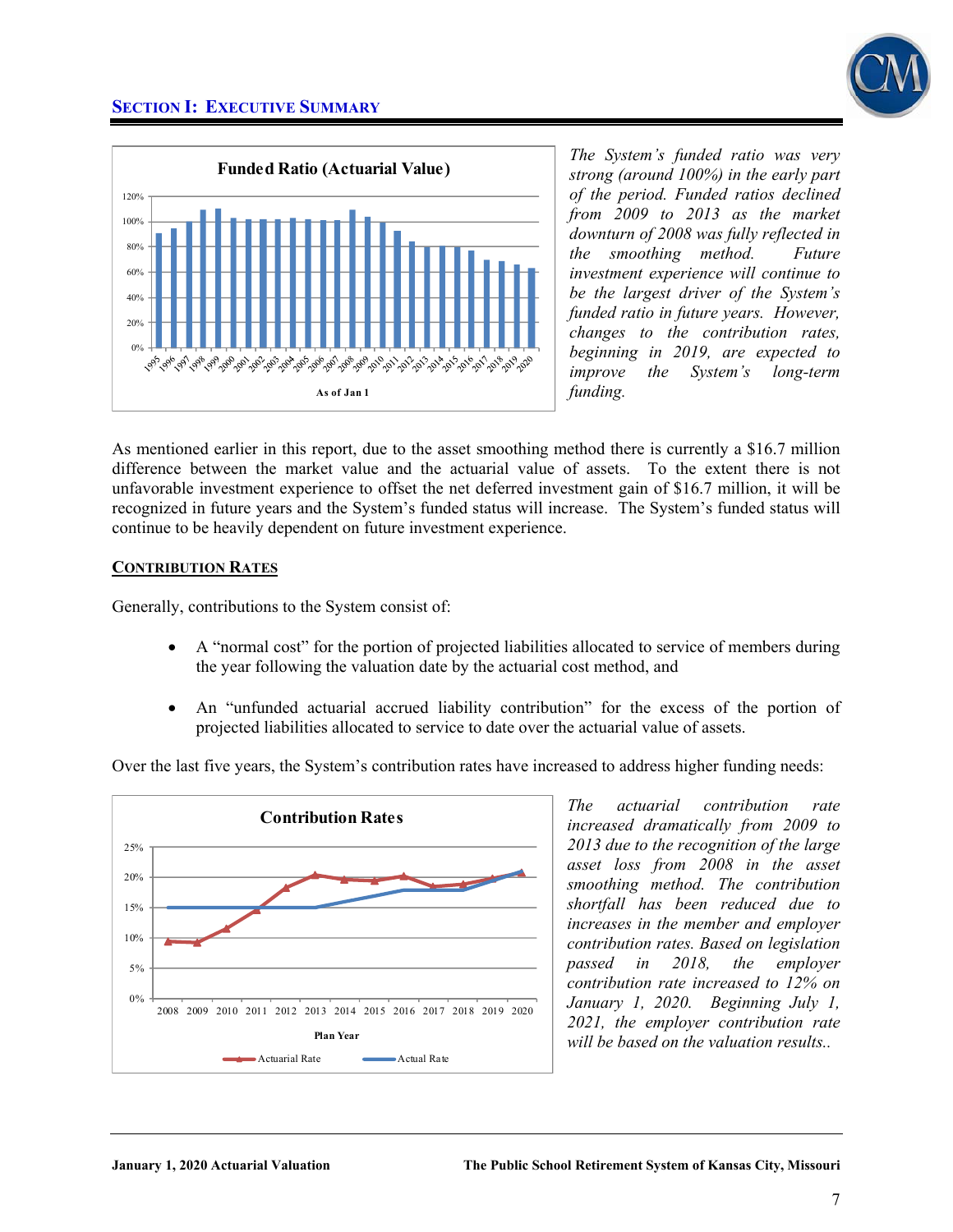

As of January 1, 2020, the actuarial accrued liability exceeds the actuarial value of assets so an unfunded actuarial accrued liability (UAAL) exists. The January 1, 2017 UAAL is amortized over a closed 30-year period and subsequent pieces of UAAL, determined each year in the valuation process, are amortized over a separate, closed 20-year period. The amortization payments on each of the UAAL bases are determined as a level percentage of payroll. The resulting UAAL contribution rate is 11.34% of pay. The System's actuarial contribution rate is the sum of the normal cost and the UAAL amortization contribution or 20.80% of pay (9.46% normal cost plus 11.34% UAAL contribution).

The various factors contributing to the change in the actuarial contribution rate from the January 1, 2019 valuation to the January 1, 2020 valuation are shown in the following table:

| <b>Total Actuarial Contribution Rate</b>                            |                     |
|---------------------------------------------------------------------|---------------------|
| As of January 1, 2019                                               | 19.82%              |
| Change in normal cost rate<br>Actual versus actuarial contributions | $(0.03\%)$<br>0.02% |
| Payroll growth greater than expected                                | $(0.42\%)$          |
| Investment experience<br>Liability experience                       | 0.44%<br>0.03%      |
| Updated mortality assumption<br>Assumption change                   | 0.07%<br>0.88%      |
| Other experience                                                    | $(0.01\%)$          |
| As of January 1, 2020                                               | 20.80%              |

In 2018, the Missouri General Assembly passed legislation that increased the employer contribution rate from 9.00% to 10.50% of pay, effective January 1, 2019, and then to 12.00% of pay, effective January 1, 2020. Beginning July 1, 2021, the employer contribution rate will be the greater of (1) the actuarial required contribution rate less the member contribution rate, or (2) 12.00% of pay, until the System is fully funded. Once the System is fully funded, the employer contribution rate may increase or decrease in subsequent years, depending on the valuation results, and the employee contribution rate may decrease from 9.00% depending on valuation results. However, such changes are subject to statutory limitations. These changes to the determination of the employer contribution rate were a significant step in strengthening the long-term funding of the System and providing a sustainable path towards full funding.

The current contribution rate is 21.00% of pay (9.00% for employee and 12.00% employer). In the current valuation, 9.46% is needed to fund the normal cost for current active members and the remainder, 11.54% of payroll, is available to finance the UAAL. The following graphs reflects the projected employer contribution rate and funded ratio, assuming all assumptions are met in the future, including a 7.50% return on the market value of assets each year. To the extent actual experience is different than that assumed, the actual valuation results of the System will vary from these projections, perhaps significantly.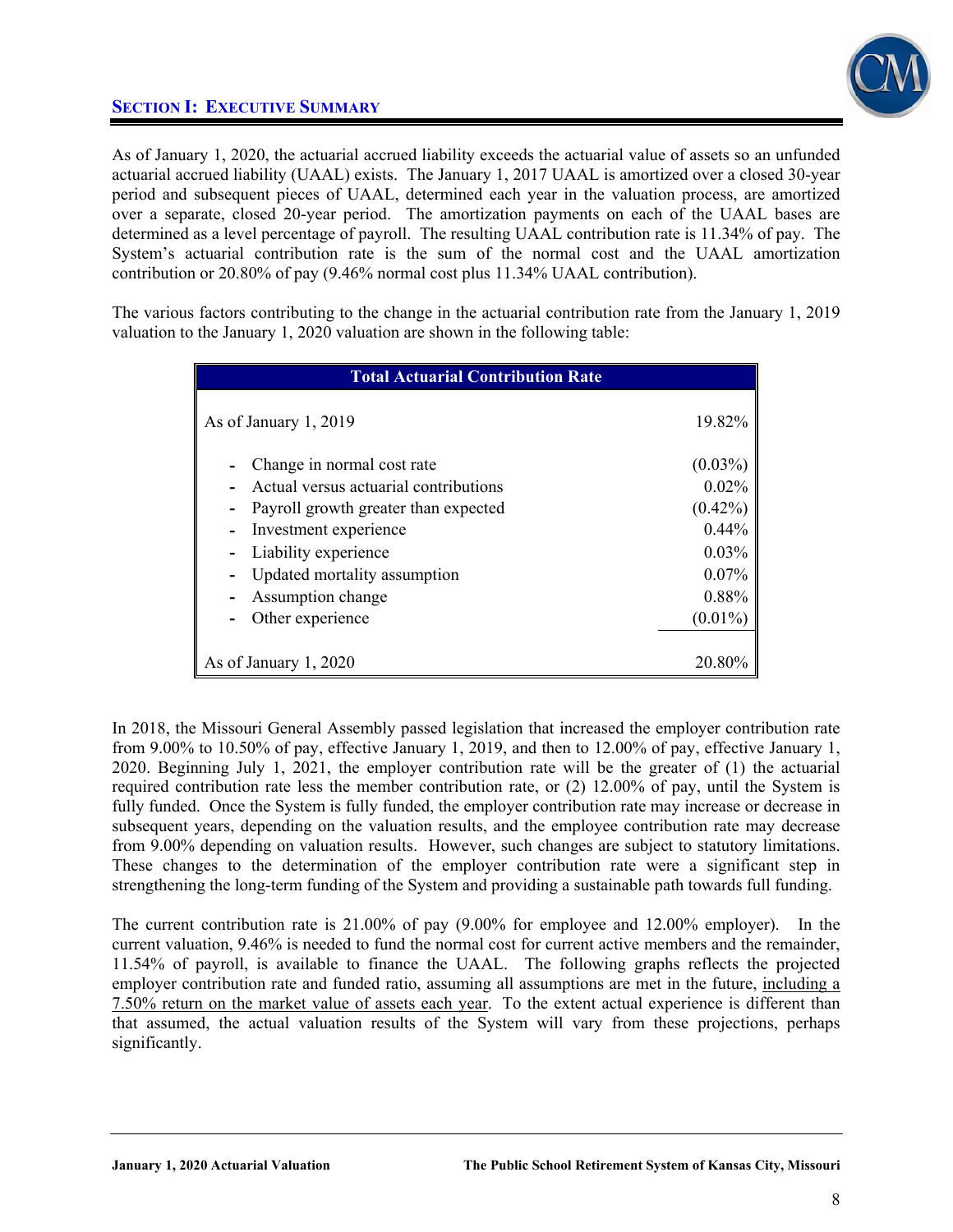



As the current deferred investment experience is recognized in the future, the actuarial employer contribution rate decreases, but under statutory provisions the employer contribution rate remains at a minimum of 12.00% until the System reaches full funding. By contributing more than the actuarial contribution rate, the System is funded more rapidly, assuming all assumptions are met.



The funded ratio is expected to remain below 80% for the next 15 years and then rather quickly move to 100%. This is typical of funding the UAAL with payments that are a level percent of payroll (dollar amounts increase 3.00% per year). Such a payment schedule results in much higher dollar amounts in the later years of the amortization period and lower amounts in the shorter term. As a result, the UAAL payment is often less than the interest on the UAAL in the earlier part of the amortization period and the funded ratio does not increase significantly.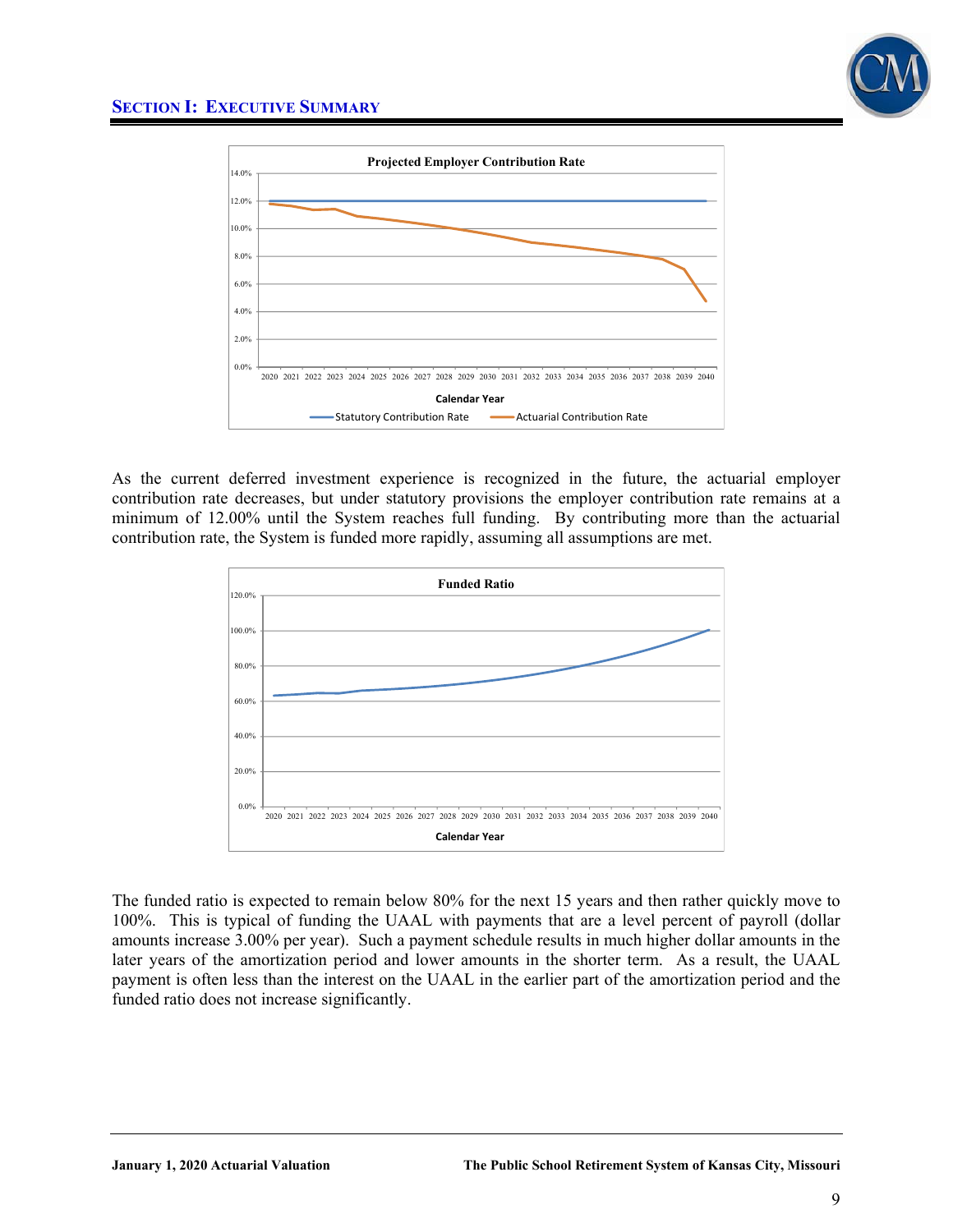

### **COMMENTS**

The System's actuarial required contribution rate increased from 19.82% in the January 1, 2019 valuation to 20.80% in the January 1, 2020 valuation. The two major drivers of these results were the actual return on assets for calendar year 2019 of 18% and lowering the investment return assumption from 7.75% to 7.50%. At their May 4, 2020 meeting, the Board of Trustees voted to adopt the actuary's recommendation to lower the long-term rate of return assumption from 7.75% to 7.50%. This change increased the unfunded actuarial accrued liability by \$23.4 million and increased the actuarial contribution rate by 0.88%. Due to the favorable investment experience during 2019 and the recognition of a portion of deferred investment losses in the actuarial value of assets, the net deferred investment loss of \$51.5 million in the January 1, 2019 valuation changed to a net deferred investment gain of \$16.7 million in the January 1, 2020 valuation. To the extent there is not unfavorable investment experience to offset the net deferred investment gain of \$16.7 million, it will be recognized in future years and the System's funded status will increase.

The System does not use the actual market value of assets in developing the actuarial contribution rate, but utilizes an asset valuation method to smooth out the peaks and valleys in investment returns from year to year. Due to the current year's recognition of prior investment experience, the System experienced an actuarial loss on assets of \$12.7 million. In addition to the unfavorable experience on the actuarial value of assets, there was a net loss on liabilities of \$0.9 million. The combined impact of the asset and the liability experience was an actuarial loss of \$13.6 million.

The actuarial required contribution rate has been, and will continue to be, heavily impacted by actual investment returns from year to year. Despite the use of an asset smoothing method, actual returns that are significantly different from the 7.50% assumption will create volatility in the System's actuarial required contribution rate although the statutory provisions regarding changes in the actual employer contribution rate should help to mitigate some of the volatility.

The net deferred investment gain (market value greater than actuarial value of assets) is \$16.7 million, about 2.5% of market value. Absent investment losses in future years, this net deferred investment gain will eventually be reflected in the actuarial value of assets. While the use of an asset smoothing method is a common procedure for public retirement systems, it is important to identify the potential impact of the deferred investment experience. This is accomplished by comparing the key valuation results from the January 1, 2020 actuarial valuation using both the actuarial and market value of assets.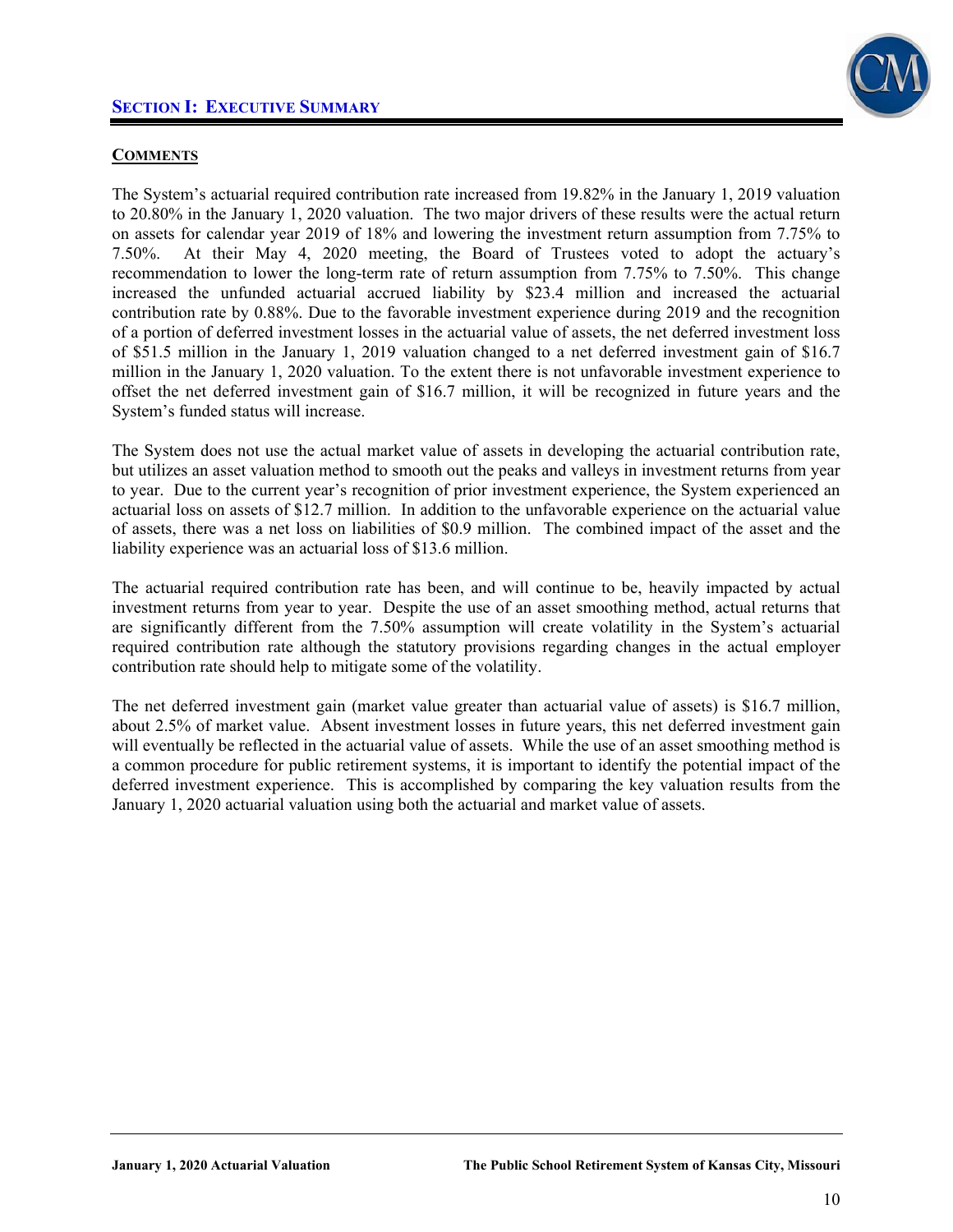

|                                      | <b>Using Actuarial</b><br><b>Value of Assets</b> | <b>Using Market</b><br><b>Value of Assets</b> |
|--------------------------------------|--------------------------------------------------|-----------------------------------------------|
| <b>Actuarial Accrued Liability</b>   | \$1,020,121,813                                  | \$1,020,121,813                               |
| Asset Value                          | 645, 373, 172                                    | 662,085,840                                   |
| Unfunded Actuarial Accrued Liability | \$374,748,641                                    | \$358,035,973                                 |
| <b>Funded Ratio</b>                  | 63.3%                                            | 64.9%                                         |
| Normal Cost Rate                     | 9.46%                                            | 9.46%                                         |
| <b>UAAL</b> Contribution Rate        | 11.34%                                           | 10.76%                                        |
| <b>Total Contribution Rate</b>       | 20.80%                                           | 20.22%                                        |
| <b>Employee Contribution Rate</b>    | $(9.00\%)$                                       | $(9.00\%)$                                    |
| <b>Employer Contribution Rate</b>    | $(12.00\%)$                                      | $(12.00\%)$                                   |
| Contribution Shortfall/(Margin)      | $(0.20\%)$                                       | $(0.78\%)$                                    |

A typical retirement plan faces many different risks. The term "risk" is most commonly associated with an outcome with undesirable results. However, in the actuarial world risk can be translated as uncertainty. The actuarial valuation process uses many actuarial assumptions to project how future contributions and investment returns will meet the cash flow needs for future benefit payments. Of course, we know that actual experience will not unfold exactly as anticipated by the assumptions and that uncertainty, whether favorable or unfavorable, creates risk. Actuarial Standard of Practice Number 51 defines risk as the potential of actual future measurements to deviate from expected results due to actual experience that is different than the actuarial assumptions. Risk evaluation is an important part of managing a defined benefit plan. Please see Section VII of this report for an in-depth discussion of the specific risks facing the Public School Retirement System of the School District of Kansas City, Missouri.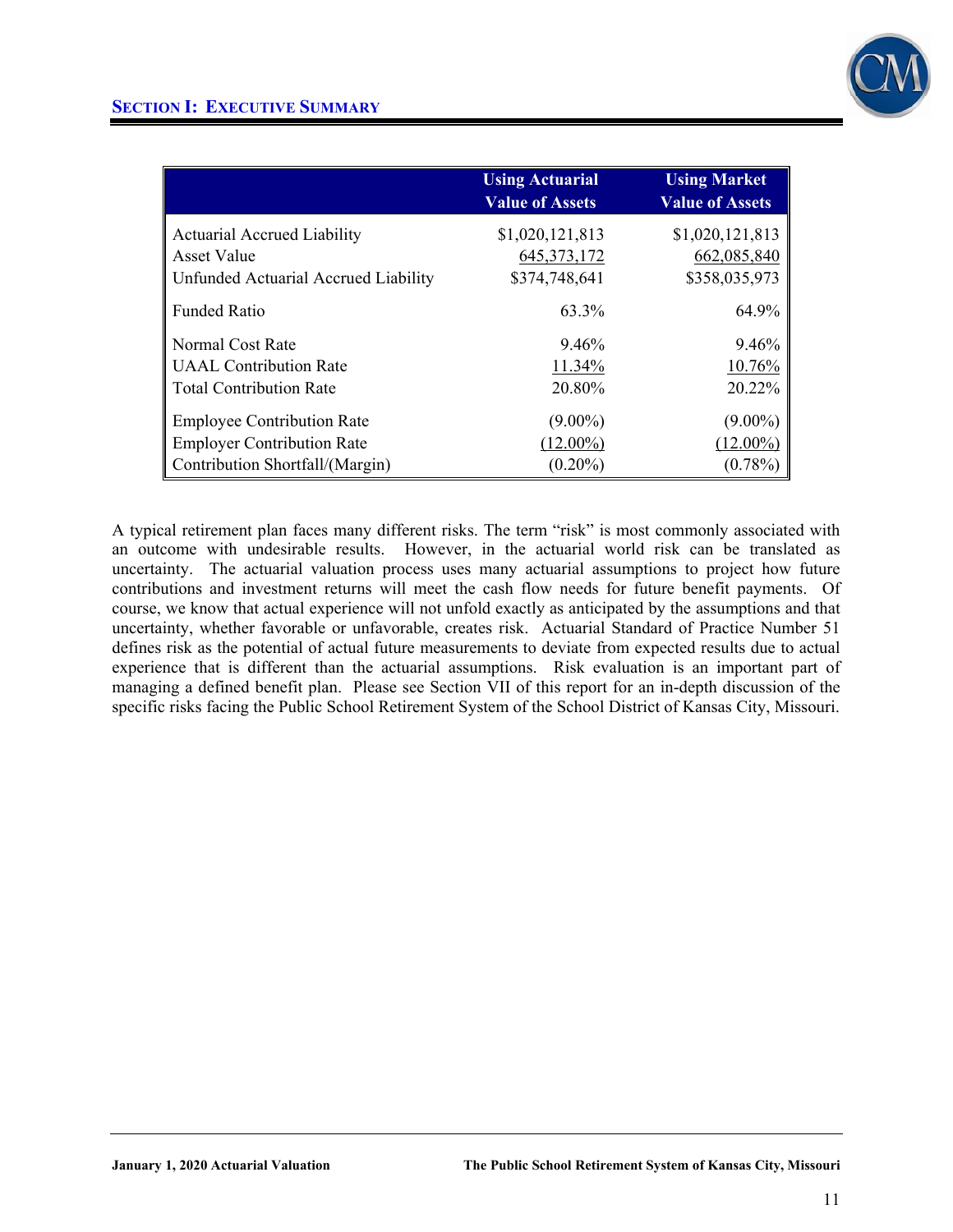

# **Summary of Principal Valuation Results**

|                                                                                                       | 1/1/2020                                | 1/1/2019                           |                                        |
|-------------------------------------------------------------------------------------------------------|-----------------------------------------|------------------------------------|----------------------------------------|
|                                                                                                       | Valuation                               | Valuation                          | % Change                               |
| 1. PARTICIPANT DATA                                                                                   |                                         |                                    |                                        |
| Number of:<br><b>Active Members</b><br>- Plan B<br>- Plan C<br>Total                                  | 1,461<br>2,613<br>4,074                 | 1,634<br>2,264<br>3,898            | $(10.59\%)$<br>15.42%<br>4.52%         |
|                                                                                                       |                                         |                                    |                                        |
| Retirees, Disableds, and Beneficiaries                                                                | 4,145                                   | 4,113                              | 0.78%                                  |
| <b>Terminated Members</b><br>- Vested Members<br>- Non-Vested Members<br>Total                        | 529<br>2,631<br>3,160                   | 531<br>2,784<br>3,315              | $(0.38\%)$<br>$(5.50\%)$<br>$(4.68\%)$ |
| <b>Total Members</b>                                                                                  | 11,379                                  | 11,326                             | 0.47%                                  |
| Projected Annual Salaries of Active Members                                                           | \$<br>217,255,306                       | \$<br>203,310,599                  | 6.86%                                  |
| Annual Retirement Payments for Retirees,<br>Disableds, and Beneficiaries                              | \$<br>81,095,184                        | \$<br>80,128,728                   | 1.21%                                  |
| 2. ASSETS AND LIABILITIES                                                                             |                                         |                                    |                                        |
| a. Market Value of Assets                                                                             | \$<br>662,085,840                       | \$<br>602,762,479                  | 9.84%                                  |
| b. Actuarial Value of Assets                                                                          | 645, 373, 172                           | 654,259,324                        | $(1.36\%)$                             |
| c. Total Actuarial Accrued Liability                                                                  | 1,020,121,813                           | 988,234,763                        | 3.23%                                  |
| d. Unfunded Actuarial Accrued Liability<br>$[c - b]$                                                  | \$<br>374,748,641                       | \$<br>333,975,439                  | 12.21%                                 |
| e. Funded Ratio (Actuarial Value of Assets)<br>[b/c]                                                  | 63.26%                                  | 66.20%                             | $(4.44\%)$                             |
| f. Funded Ratio (Market Value of Assets)<br>[a/c]                                                     | 64.90%                                  | 60.99%                             | 6.41%                                  |
| g. Projected Benefit Obligation                                                                       | \$<br>993,605,233                       | \$<br>964,326,783                  | 3.04%                                  |
| 3. CONTRIBUTION RATES AS A PERCENT OF PAYROLL                                                         |                                         |                                    |                                        |
| Normal Cost<br>Amortization of Unfunded Actuarial                                                     | 9.46%                                   | 9.15%                              | 3.39%                                  |
| <b>Accrued Liability</b><br><b>Actuarial Required Contribution Rate</b>                               | 11.34%<br>20.80%                        | 10.67%<br>19.82%                   | 6.28%<br>4.94%                         |
| Member Contribution Rate<br><b>Employer Contribution Rate</b><br>Contribution Rate Shortfall/(Margin) | $(9.00\%)$<br>$(12.00\%)$<br>$(0.20\%)$ | $(9.00\%)$<br>$(10.50\%)$<br>0.32% | $0.00\%$<br>14.29%<br>$(162.50\%)$     |
| Contribution Shortfall/(Margin)                                                                       | \$<br>(434, 511)                        | \$<br>650,594                      | (166.79%)                              |
|                                                                                                       |                                         |                                    |                                        |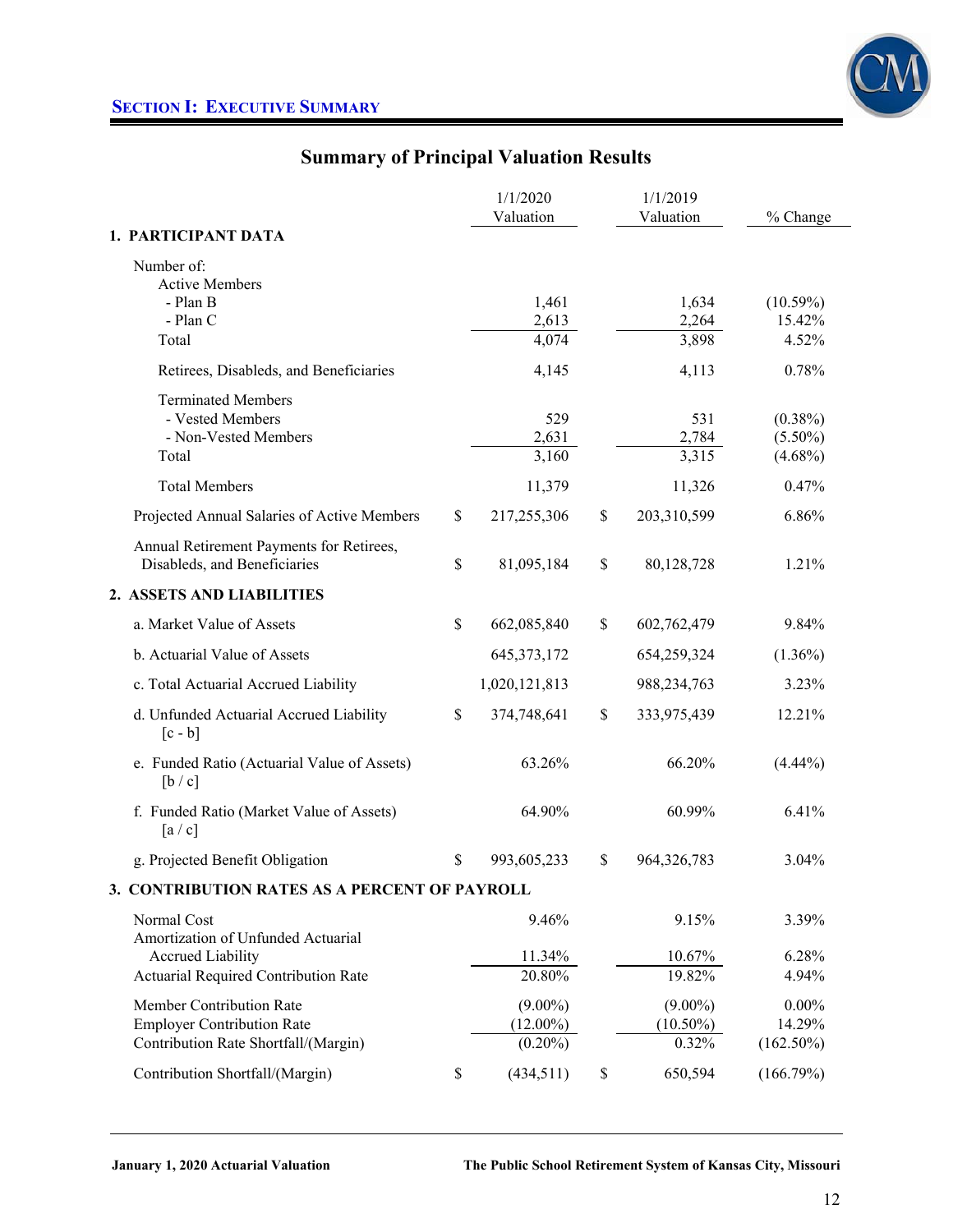## **SECTION II: SCOPE OF THE REPORT**



This report presents the actuarial valuation of the Public School Retirement System of the School District of Kansas City, Missouri as of January 1, 2020. This valuation was prepared at the request of the System's Board of Trustees. The report is based on the plan provisions, actuarial assumptions and actuarial methods in effect as of January 1, 2020.

Please pay particular attention to our cover letter, where the guidelines employed in the preparation of this report are outlined. We also comment on the sources and reliability of both the data and the actuarial assumptions upon which our findings are based. Those comments are the basis for our certification that this report is complete and accurate to the best of our knowledge and belief.

A summary of the findings resulting from this valuation is presented in the previous section. Section 3 describes the assets and investment experience of the System. Sections 4 and 5 describe how the obligations of the System are to be met under the actuarial cost method in use. Section 6 includes additional information regarding the System's funding history. Section 7 includes a number of risks for the System to consider.

This report includes several appendices:

- Appendix A Schedules of valuation data classified by various categories of members.
- Appendix B A summary of the current benefit structure, as determined by the provisions of governing law on the valuation date.
- Appendix C A summary of the actuarial methods and assumptions used to estimate liabilities and determine contribution rates.
- Appendix D A glossary of actuarial terms.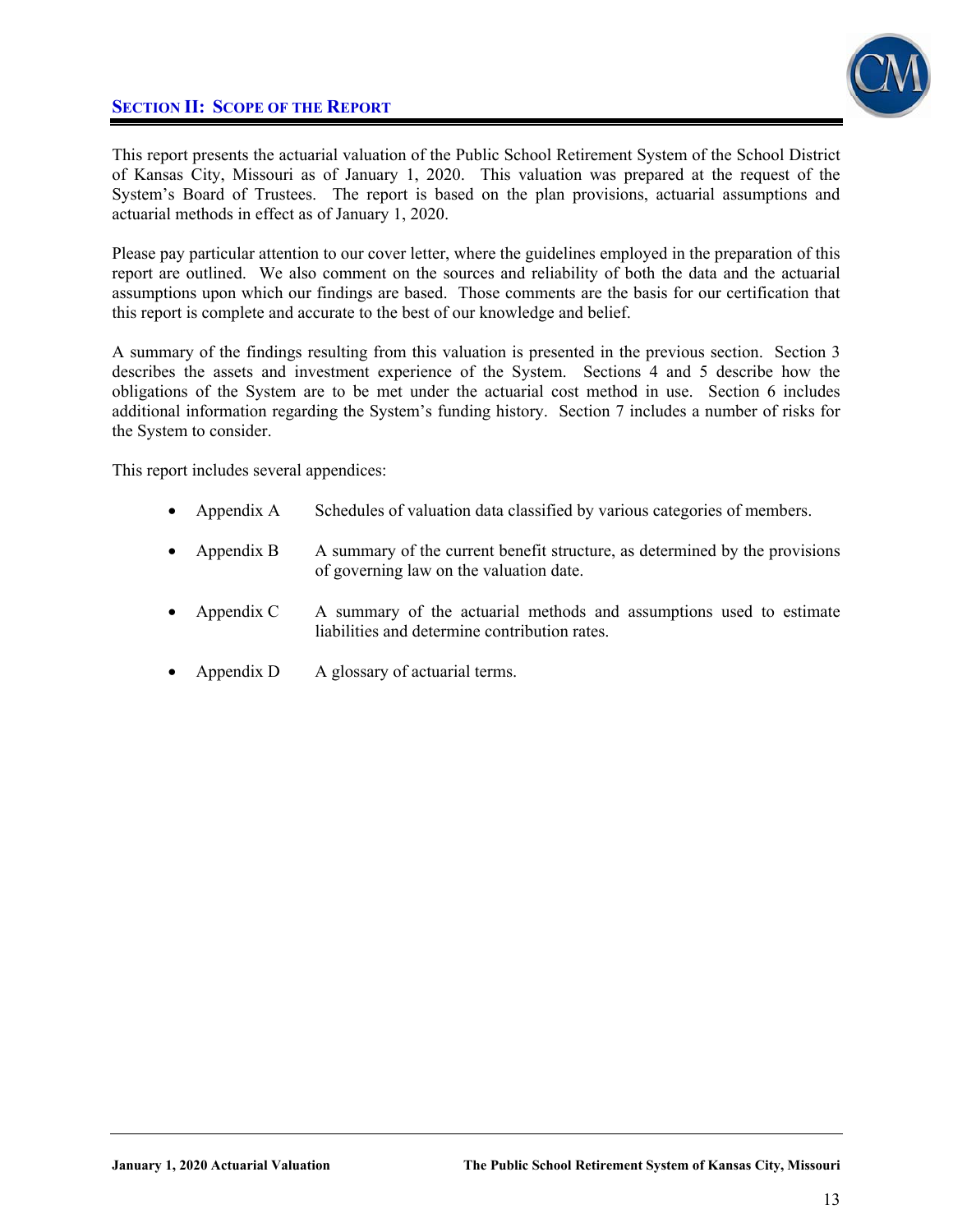### **SECTION III: ASSETS**



In many respects, an actuarial valuation can be thought of as an inventory process. The inventory is taken as of the actuarial valuation date, which for this valuation is January 1, 2020. On that date, the assets available for the payment of benefits are appraised. The assets are compared with the liabilities of the System. The actuarial process then leads to a method of determining the contributions needed by members and the employer in the future to balance the System assets and liabilities.

### **MARKET VALUE OF ASSETS**

The current market value represents the "snapshot" or "cash-out" value of System assets as of the valuation date. In addition, the market value of assets provides a basis for measuring investment performance over time. On January 1, 2020, the market value of assets for the System was \$662.1 million. Table 1 summarizes the market value of assets by asset category. Table 2 summarizes the changes in the market value of assets between January 1, 2019 and January 1, 2020.

#### **ACTUARIAL VALUE OF ASSETS**

Neither the market value of assets, representing a "cash-out" value of System assets, nor the book values of assets, representing the cost of investments, may be the best measure of the System's ongoing ability to meet its obligations.

To arrive at a suitable value for the actuarial valuation, a technique for determining the actuarial value of assets is used which dampens swings in the market value while still indirectly recognizing market values. This methodology smoothes the difference between the actual return and the expected return (based on the actuarial assumption) on the market value of assets equally over a five-year period. Table 3 shows the development of the actuarial value of assets (AVA) as of January 1, 2020.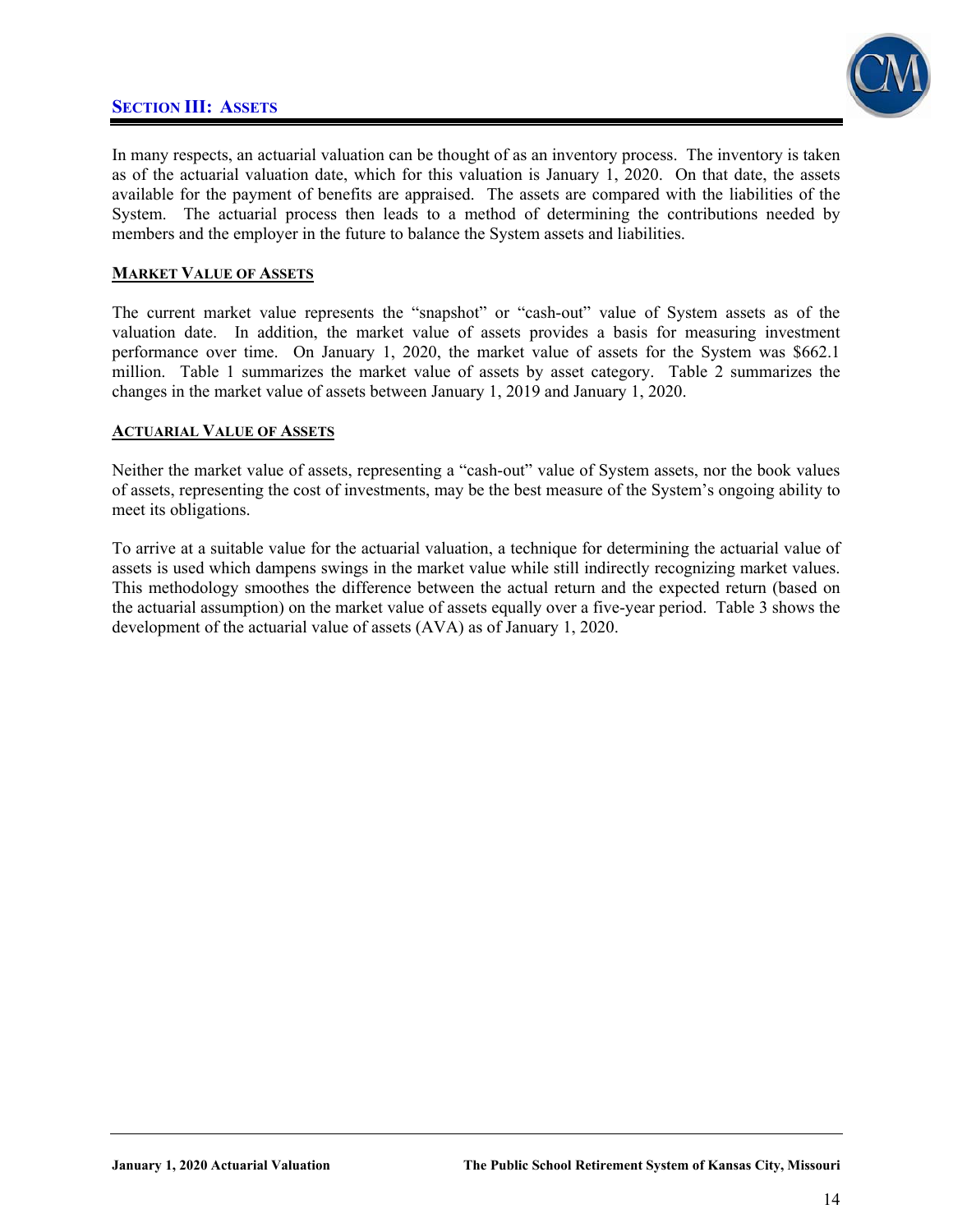

# **Net Assets at Fair (Market) Value as of January 1, 2020**

| <b>INVESTMENTS, AT MARKET VALUE</b>    |                   |
|----------------------------------------|-------------------|
| Cash and short term investments        | \$<br>6,511,704   |
| Commingled domestic fixed income       | 64,044,449        |
| High yield fixed income                | 17,115,419        |
| Global fixed income                    | 33,025,912        |
| Domestic equity                        | 156,074,664       |
| International equity                   | 157,924,044       |
| Pooled real estate funds               | 62,888,278        |
| Alternative equity fund                | 132,440,656       |
| Private equity                         | 28,250,520        |
| Commodities                            | $\theta$          |
| Total Investments, at Market Value     | \$<br>658,275,646 |
| <b>RECEIVABLES</b>                     |                   |
| Plan member contributions              | \$<br>657,626     |
| <b>Employer contributions</b>          | 1,298,949         |
| Securities sold                        | 811,895           |
| Accrued interest and dividends         | 499,746           |
| <b>Total Receivables</b>               | \$<br>3,268,216   |
| <b>OTHER ASSETS</b>                    |                   |
| Cash                                   | \$<br>1,324,695   |
| <b>Fixed assets</b>                    | 16,687            |
| Other assets                           | 65,706            |
| <b>Total Other Assets</b>              | \$<br>1,407,088   |
| <b>TOTAL ASSETS</b>                    | \$<br>662,950,950 |
| <b>LIABILITIES</b>                     |                   |
| Due to broker for securities purchased | \$<br>208,162     |
| Accounts payable                       | 546,467           |
| Accrued payroll expenses               | 110,481           |
| <b>Total Liabilities</b>               | \$<br>865,110     |
| NET ASSETS AVAILABLE FOR BENEFITS      | \$<br>662,085,840 |

Note: Based on unaudited asset information.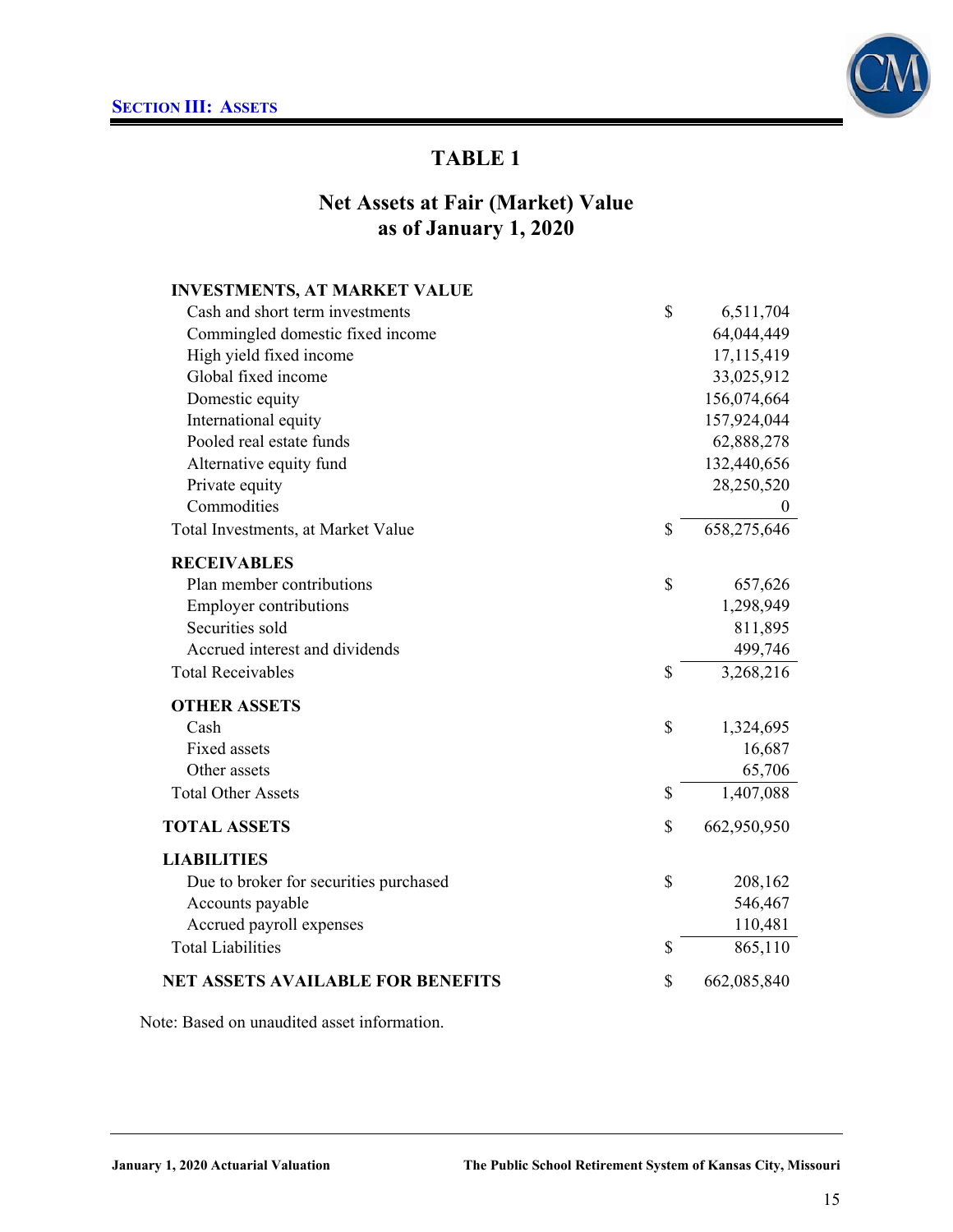

# **Statement of Changes in Net Assets as of January 1, 2020**

### **ADDITIONS TO NET ASSETS**

Contributions

| Plan members                                                 | \$<br>18,524,657  |
|--------------------------------------------------------------|-------------------|
| Employers                                                    | 21,488,838        |
| <b>Total Contributions</b>                                   | \$<br>40,013,495  |
| <b>Investment Income</b>                                     |                   |
| Net appreciation (depreciation) in fair value of investments | \$<br>104,158,263 |
| Interest/Dividends                                           | 8,370,409         |
| Other income                                                 | $\boldsymbol{0}$  |
| Investment income before expenses                            | \$<br>112,528,672 |
| Less: investment expenses                                    | (6,494,954)       |
| Net investment income                                        | \$<br>106,033,718 |
| TOTAL ADDITIONS TO NET ASSETS                                | \$<br>146,047,213 |
| <b>DEDUCTIONS FROM NET ASSETS</b>                            |                   |
| Benefits paid directly to participants                       | \$<br>80,228,574  |
| Refunds of contributions                                     | 4,937,877         |
| Depreciation expense                                         | 11,020            |
| Administrative expenses                                      | 1,546,381         |
| <b>TOTAL DEDUCTION FROM ASSETS</b>                           | \$<br>86,723,852  |
| <b>NET INCREASE (DECREASE)</b>                               | \$<br>59,323,361  |
| <b>NET ASSETS AVAILABLE FOR BENEFITS</b>                     |                   |
| Beginning of year                                            | \$<br>602,762,479 |
| End of year                                                  | \$<br>662,085,840 |
|                                                              |                   |

Note: Based on unaudited asset information.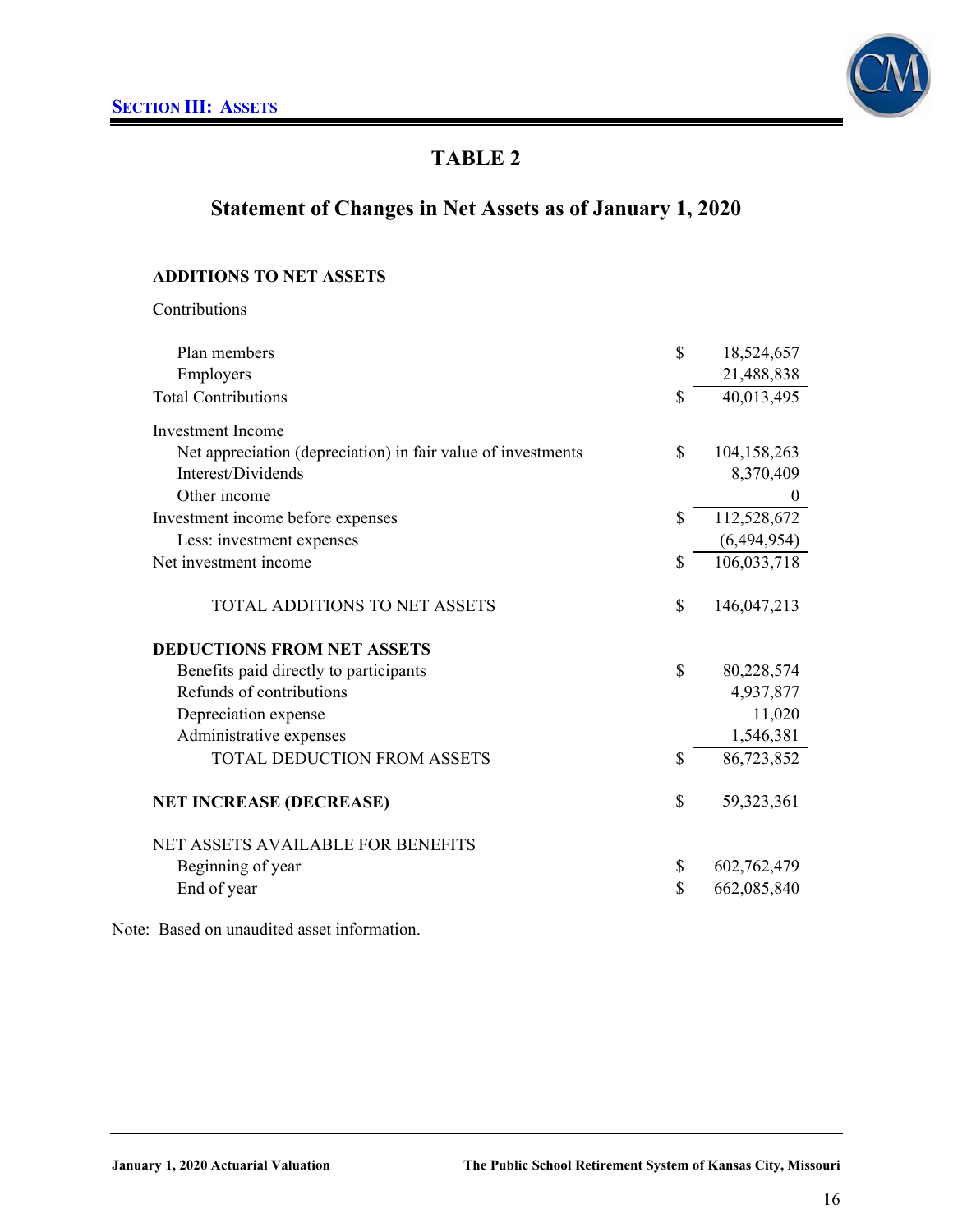

## **Development of Actuarial Value of Assets as of January 1, 2020**

| 1. Deferral of Investment Return for 2019        |                     |
|--------------------------------------------------|---------------------|
| a. Market Value, January 1, 2019                 | \$<br>602,762,479   |
| b. Contributions for 2019                        | 40,013,495          |
| c. Benefit Payments for 2019                     | 85,166,451          |
| d. Actual Investment Return, Net of All Expenses | \$<br>104,476,317   |
| e. Expected Return Rate                          | 7.75%               |
| Expected Return - Weighted for Timing*           | \$<br>44,997,062    |
| $(a. x e.) + [(b. - c.) x (((1 + e.)5) - 1)]$    |                     |
| g. Investment Gain/(Loss) for the Year           | \$<br>59,479,255    |
| $(d. - f.)$                                      |                     |
| h. Deferred Investment Return                    | \$<br>47,583,404    |
| $(g. x 80\%)$                                    |                     |
| 2. Actuarial Value, January 1, 2020              |                     |
| a. Market Value, January 1, 2020                 | \$<br>662,085,840   |
| b. Total Deferred Investment Gain/(Loss)         | 16,712,668          |
| c. Actuarial Value, January 1, 2020              | \$<br>645, 373, 172 |
| $(a - b)$                                        |                     |
| d. Ratio of Actuarial Value of Assets to         |                     |
| Market Value of Assets                           | 97.5%               |
| e. Approximate Actuarial Value Rate of           |                     |
| Return for 2019, Net of All Expenses             | 5.7%                |

\* Contributions and benefit payments are assumed to occur mid-year.

The table below shows the development of gain/(loss) to be recognized in the current year.

|                  |                | Gain/(Loss)                | Gain/(Loss)            | Gain/(Loss)         |
|------------------|----------------|----------------------------|------------------------|---------------------|
| <b>Plan Year</b> | Asset          | <b>Recognized in Prior</b> | <b>Recognized This</b> | Deferred to         |
| Ended            | Gain / (Loss)  | Years                      | Year                   | <b>Future Years</b> |
| 12/31/2015       | \$(65,826,115) | \$(52,660,892)             | $\{(13, 165, 223)\}$   | $\theta$            |
| 12/31/2016       | (6,337,217)    | (3,802,329)                | (1,267,443)            | (1,267,445)         |
| 12/31/2017       | 55,114,812     | 22,045,924                 | 11,022,962             | 22,045,926          |
| 12/31/2018       | (86,082,027)   | (17,216,405)               | (17,216,405)           | (51, 649, 217)      |
| 12/31/2019       | 59,479,255     | $\theta$                   | 11,895,851             | 47,583,404          |
| <b>Total</b>     | \$(43,651,292) | \$(51,633,702)             | \$(8,730,258)          | 16,712,668          |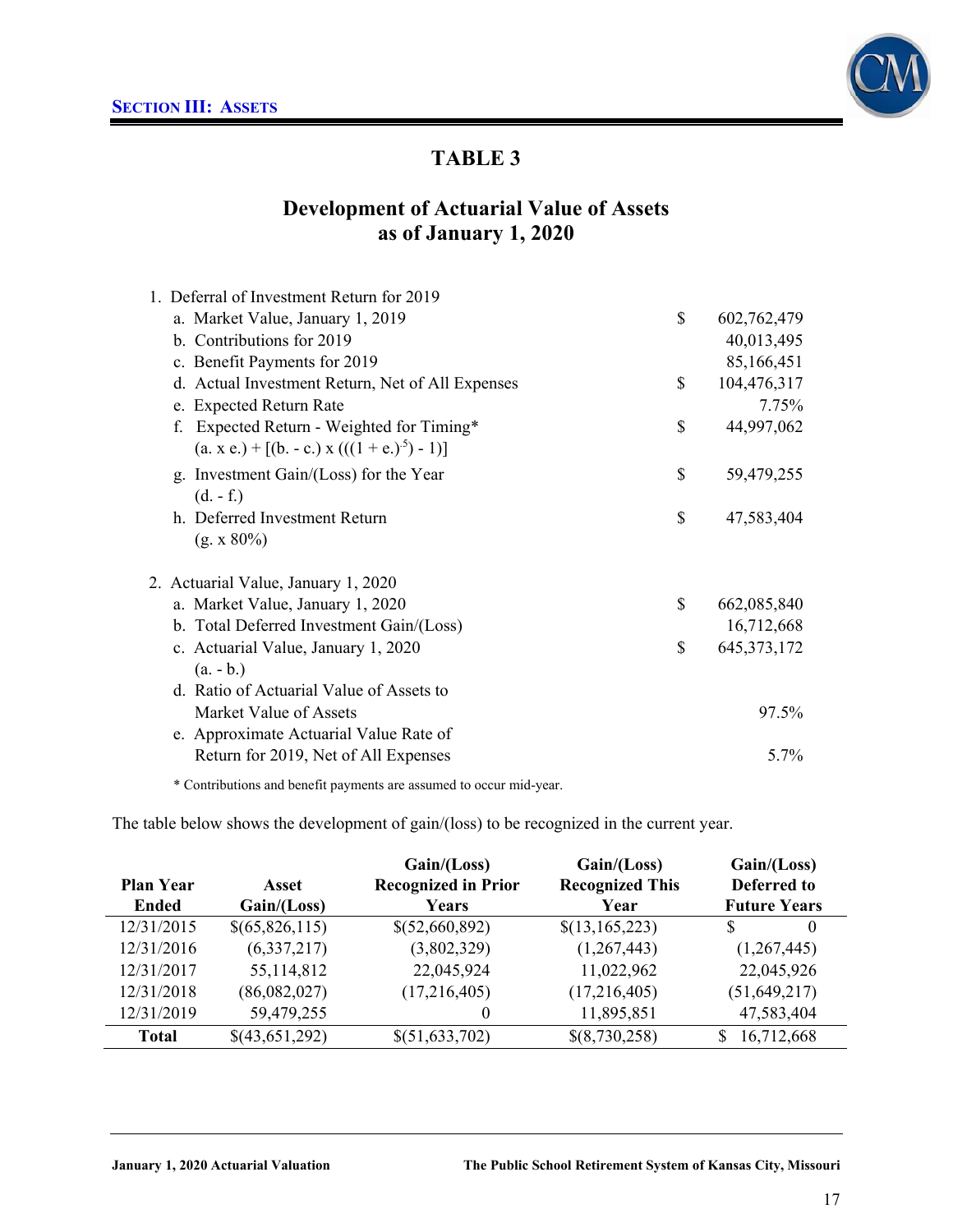## **SECTION IV: SYSTEM LIABILITIES**



In the previous section, an actuarial valuation was compared with an inventory process, and an analysis was given of the inventory of assets of the System as of the valuation date, January 1, 2020. In this section, the discussion will focus on the commitments of the System, which are referred to as its liabilities.

Table 4 contains an analysis of the actuarial present value of all future benefits (PVFB) for contributing members, inactive members, retirees and their beneficiaries. The liabilities summarized in Table 4 include the actuarial present value of all future benefits expected to be paid with respect to each member. For an active member, this value includes the measurement of both benefits already earned and future benefits to be earned. For all members, active and retired, the value extends over benefits earnable and payable for the rest of their lives and for the lives of the surviving beneficiaries.

All liabilities reflect the benefit provisions in place as of January 1, 2020.

### **ACTUARIAL ACCRUED LIABILITY**

A fundamental principle in financing the liabilities of a prefunded retirement program is that the cost of its benefits should be related to the period in which benefits are earned, rather than to the period of benefit distribution. An actuarial cost method is a mathematical technique that allocates the present value of future benefits into annual costs. In order to do this allocation, it is necessary for the funding method to "breakdown" the present value of future benefits into two components:

- 1. that which is attributable to the past, and
- 2. that which is attributable to the future.

Actuarial terminology calls the part attributable to the past the "past service liability" or the "actuarial accrued liability". The portion allocated to the future is known as the present value of future normal costs, with the specific piece of it allocated to the current year being called the "normal cost". Table 5 contains the calculation of actuarial accrued liability to the System. The Entry Age Normal actuarial cost method is used to develop the actuarial accrued liability.

Table 6 develops the experience gain/(loss) for the year ended December 31, 2019.

Table 7 shows the liability gain/(loss) by source.

Table 8 shows the actuarial balance sheet.

### **PENSION BENEFIT OBLIGATION**

Table 9 shows the System's liability on a Pension Benefit Obligation (PBO) basis.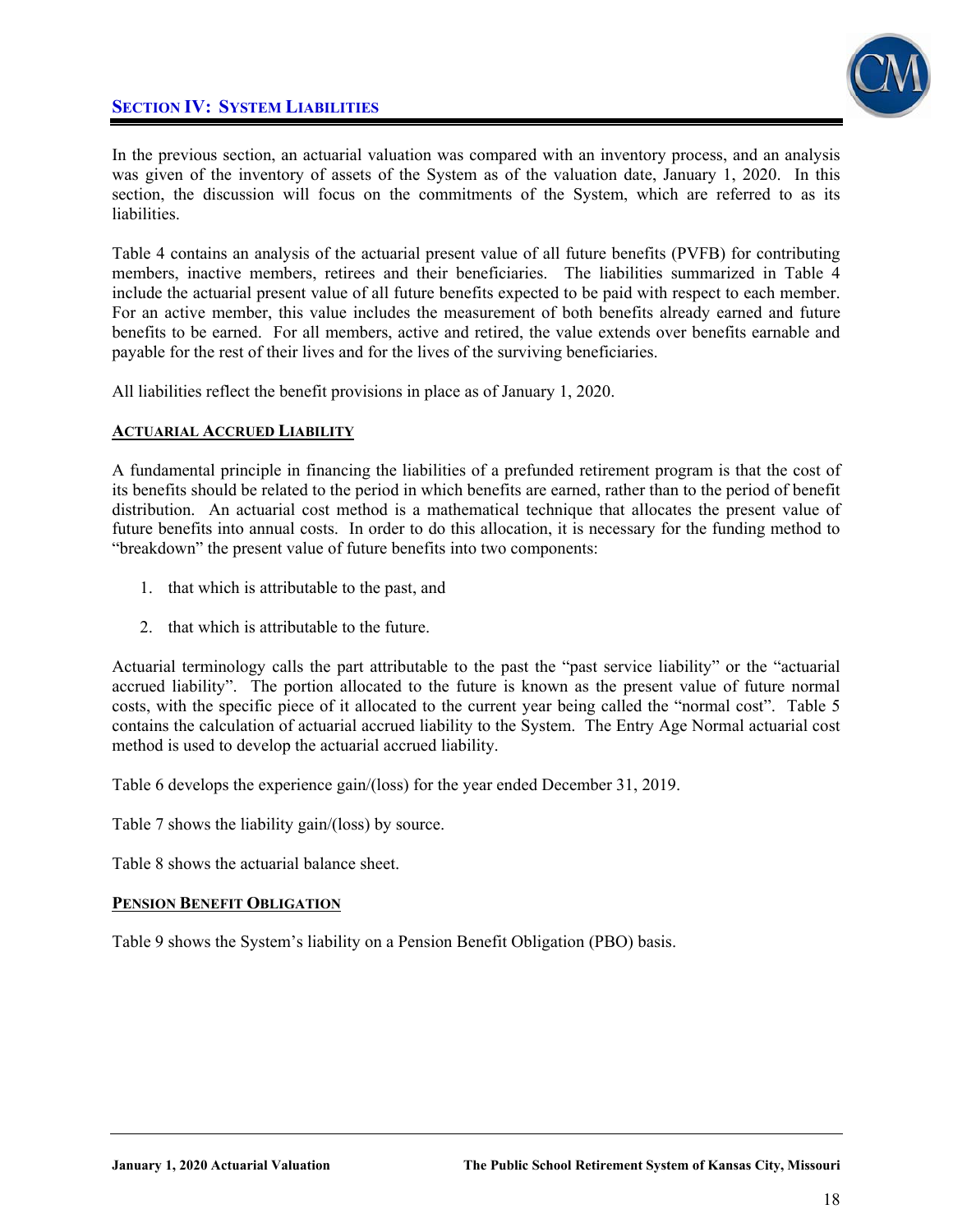

# **Present Value of Future Benefits as of January 1, 2020**

| 1. Active Members             |              |               |
|-------------------------------|--------------|---------------|
| a. Retirement Benefits        | \$           | 316,168,468   |
| b. Disability Benefits        |              | 4,970,285     |
| c. Death Benefits             |              | 7,390,007     |
| d. Withdrawal Benefits        |              | 51,910,970    |
| e. Subtotal                   | $\mathbb{S}$ | 380,439,730   |
| 2. Benefit Recipients         |              |               |
| a. Retiree Benefits           | \$           | 694,041,763   |
| b. Survivor Benefits          |              | 24, 236, 182  |
| c. Disability Benefits        |              | 7,614,131     |
| d. Subtotal                   | \$           | 725,892,076   |
| 3. Inactive Members           |              |               |
| a. Vested Retirement Benefits | \$           | 23,544,086    |
| b. Non-vested Account Balance |              | 10,383,613    |
| c. Subtotal                   | \$           | 33,927,699    |
| 4. Total                      | \$           | 1,140,259,505 |
| $(1e + 2d + 3c)$              |              |               |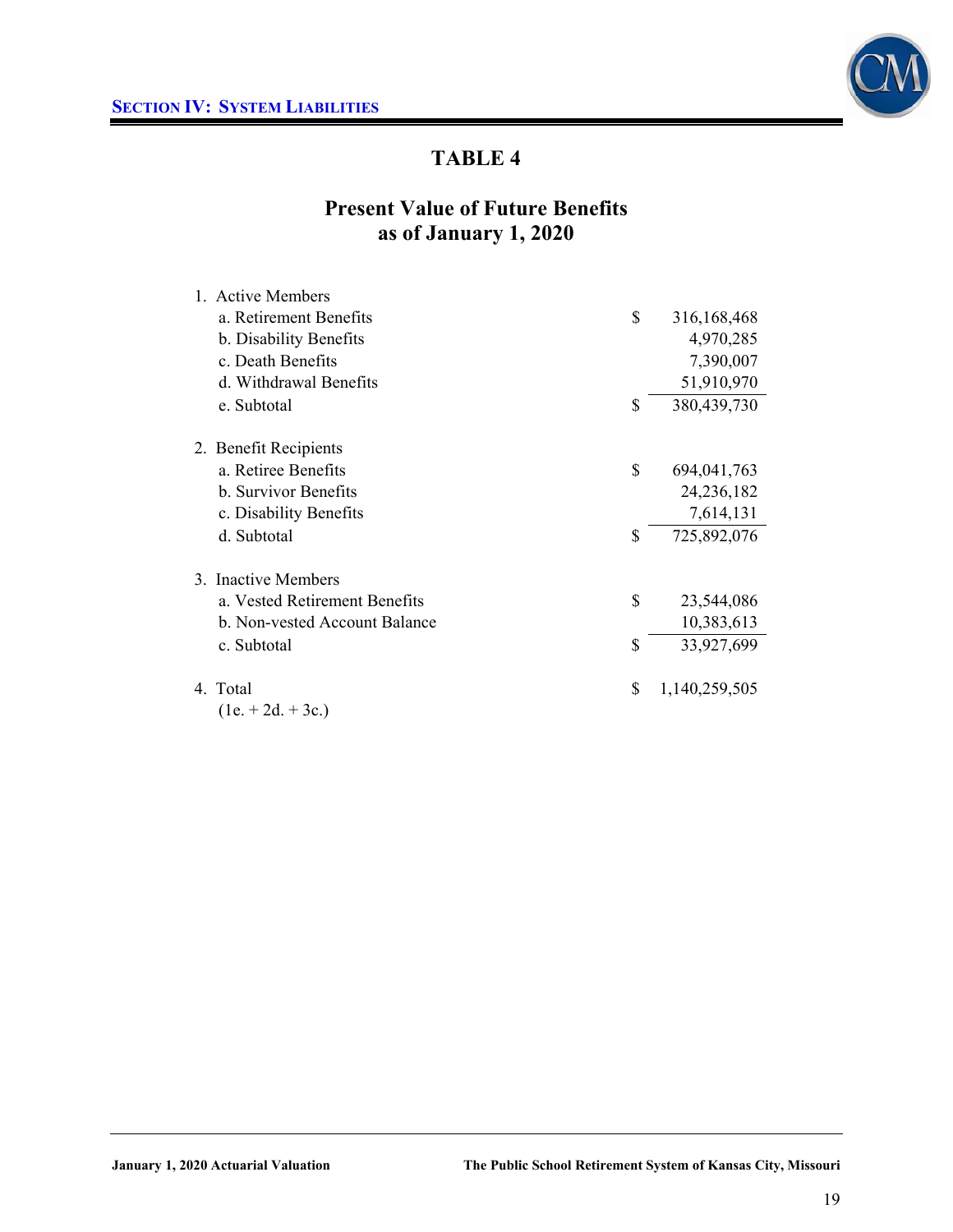

# **Actuarial Accrued Liability as of January 1, 2020**

| 1. Present Value of Future Benefits (PVFB)                   | \$<br>1,140,259,505 |
|--------------------------------------------------------------|---------------------|
| 2. Present Value of Future Normal Costs (PVFNC)              |                     |
| a. Retirement benefits                                       | \$<br>61,760,260    |
| b. Disability benefits                                       | 1,783,427           |
| c. Death benefits                                            | 2,987,278           |
| d. Withdrawal benefits                                       | 53,606,727          |
| e. Total                                                     | \$<br>120, 137, 692 |
| 3. Actuarial Accrued Liability (AAL)<br>$(1.-2e.)$           | \$<br>1,020,121,813 |
| 4. Actuarial Value of Assets (AVA)                           | \$<br>645, 373, 172 |
| 5. Unfunded Actuarial Accrued Liability (UAAL)<br>$(3. -4.)$ | \$<br>374,748,641   |
| 6. Funded Ratio (AVA / AAL)<br>(4. / 3.)                     | 63.3%               |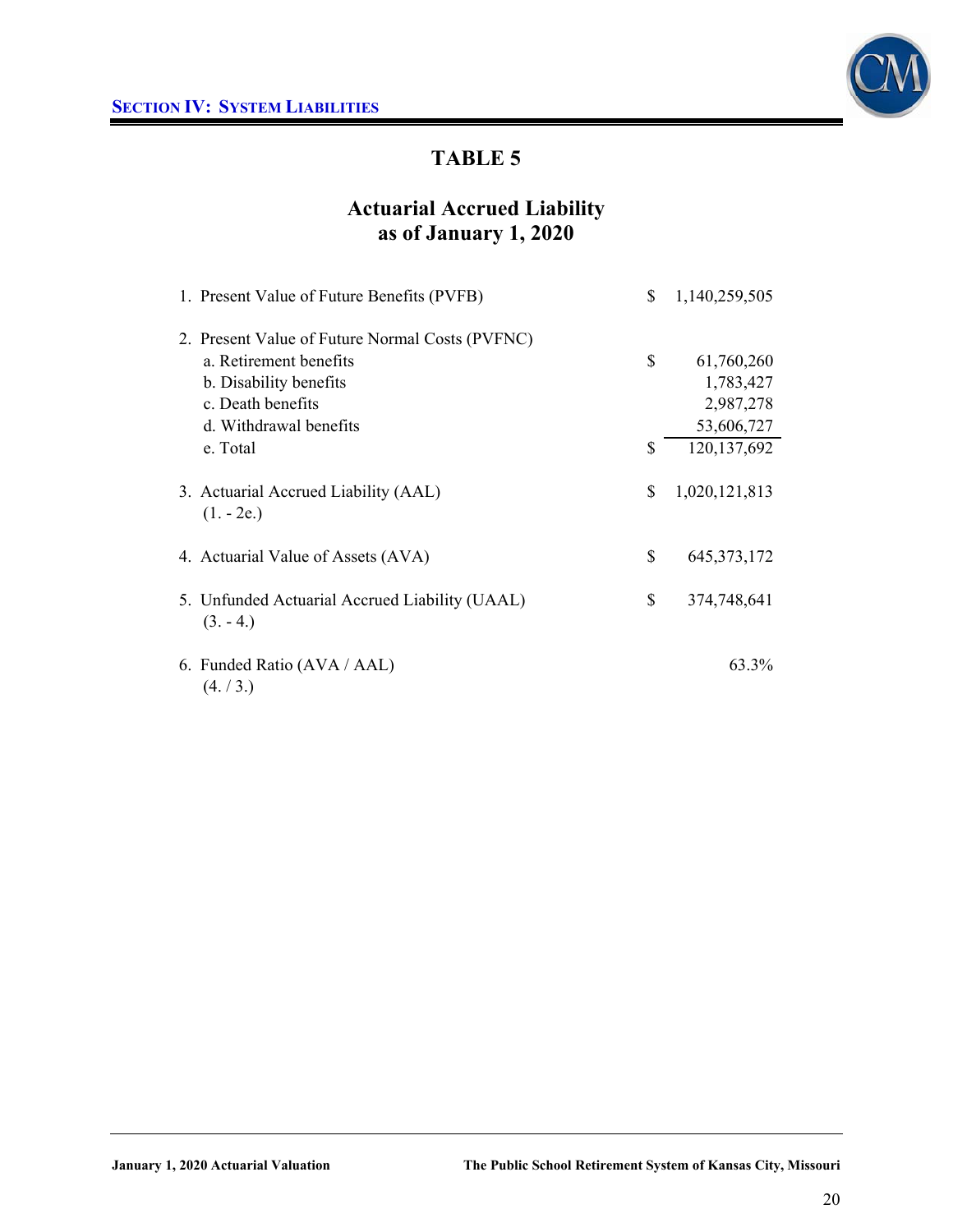

# **Actuarial Gain/(Loss) for 2019**

## **Liabilities**

| 1.      | Actuarial accrued liability as of January 1, 2019                 | $\mathbb{S}$ | 988, 234, 763  |
|---------|-------------------------------------------------------------------|--------------|----------------|
| $2_{-}$ | Normal cost for 2019                                              |              | 16,338,551     |
| 3.      | Interest at $7.75\%$ on (1) and (2) to December 31, 2019          |              | 77,854,432     |
| 4.      | Benefit payments during 2019                                      |              | (85, 166, 451) |
| 5.      | Interest on benefit payments                                      |              | (3,238,622)    |
| 6.      | Updated mortality assumption                                      |              | 1,802,231      |
| 7.      | Assumption change                                                 |              | 23,365,556     |
| 8.      | Expected actuarial accrued liability as of December 31, 2019      | \$           | 1,019,190,460  |
| 9.      | Actuarial accrued liability as of December 31, 2019               |              | 1,020,121,813  |
|         | 10. Actuarial gain / (loss) on actuarial accrued liability        | \$           | (931, 353)     |
|         | $(8, -9)$                                                         |              |                |
|         | <b>Assets</b>                                                     |              |                |
|         | 11. Actuarial value of assets as of January 1, 2019               | \$           | 654,259,324    |
|         | 12. Contributions during 2019                                     |              | 40,013,495     |
|         | 13. Benefit payments during 2019                                  |              | (85, 166, 451) |
|         | 14. Interest at 7.75% on (11), (12) and (13) to December 31, 2019 |              | 48,988,067     |
|         | 15. Expected actuarial value of assets as of December 31, 2019    | \$           | 658,094,435    |
|         | 16. Actuarial value of assets as of December 31, 2019             |              | 645, 373, 172  |
|         | 17. Actuarial gain / (loss) on actuarial assets                   | \$           | (12, 721, 263) |
|         | $(16. - 15.)$                                                     |              |                |
|         |                                                                   | \$           |                |
|         | 18. Total actuarial gain / (loss)<br>$(10. + 17.)$                |              | (13,652,616)   |
|         |                                                                   |              |                |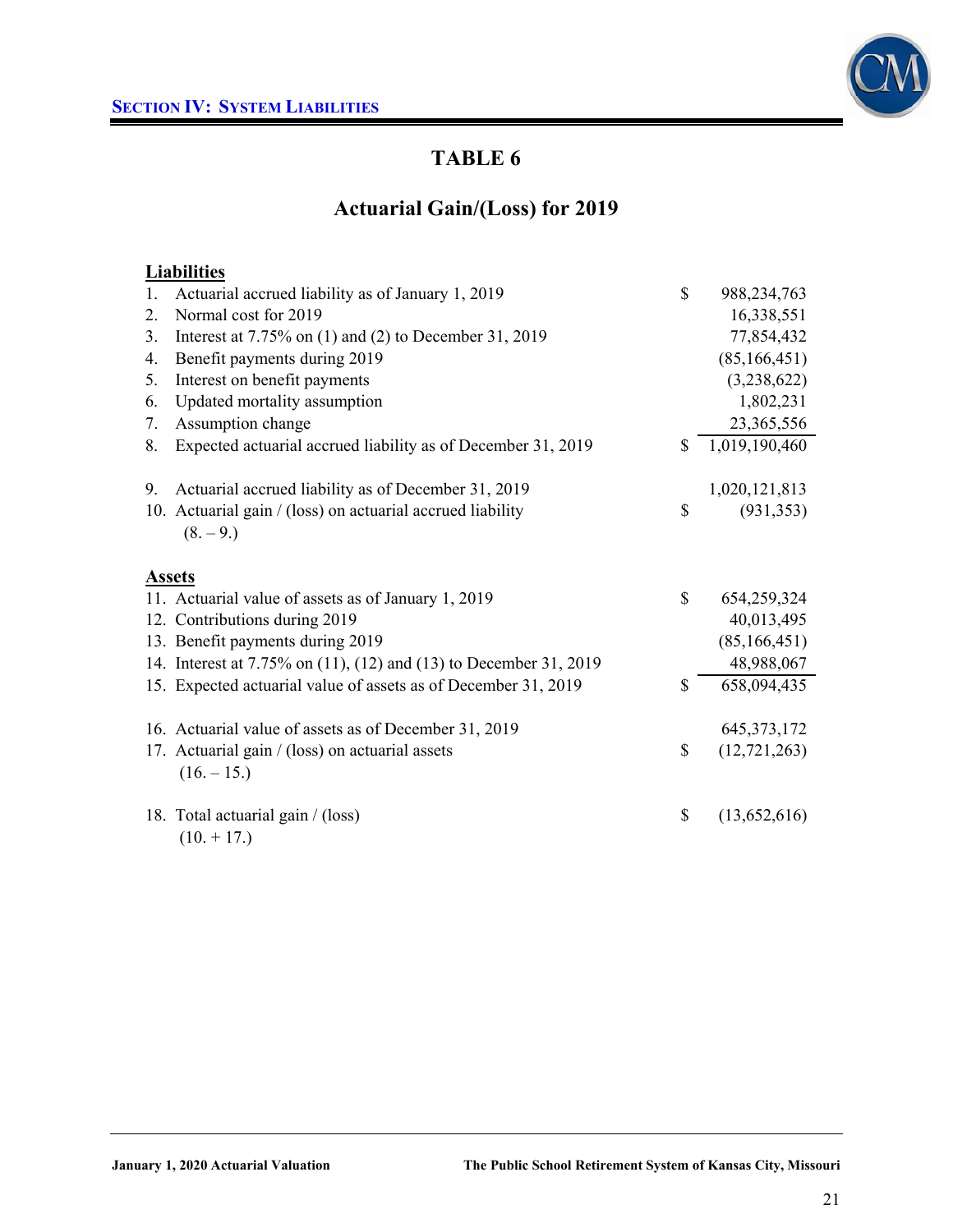

## **Gain/(Loss) Analysis by Source**

The System experienced a net actuarial loss on liabilities of about \$0.9 million during the plan year ended December 31, 2019. The major components of this overall loss are shown below:

| <b>Liability Sources</b>    | Gain/(Loss)          |
|-----------------------------|----------------------|
| Retirement                  | \$<br>(1,281,000)    |
| Termination                 | 2,210,000            |
| Disability                  | (212,000)            |
| Mortality                   | (560,000)            |
| Salary                      | 2,700,000            |
| New Entrants/Rehires        | (4,401,000)          |
| Miscellaneous               | 613,000              |
| Total Liability Gain/(Loss) | \$<br>(931,000)      |
| Asset Gain/(Loss)           | \$<br>(12, 721, 000) |
| Net Actuarial Gain/(Loss)   | \$<br>(13,653,000)   |

### **Comments**

The purpose of conducting an actuarial valuation of a retirement system is to determine the costs and liabilities for the benefits under the system, to determine the annual level of contribution required to support these benefits and, finally, to analyze the system's overall experience as it compares with the actuarial assumptions used in the valuation. The costs and liabilities of a retirement system reported in the valuation depend not only upon the level of benefits provided, but also upon factors such as investment return on invested funds, mortality rates for active and retired members, withdrawal rates among active members, rates at which salaries increase, and rates of retirement for ages at which members retire. The actuarial assumptions employed as to these and other contingencies in the current valuation are set forth in Appendix C of this report.

Net demographic actuarial experience for the year was a loss of \$0.9 million, about 0.1% of actuarial accrued liability. The largest source of unfavorable experience was a \$4.4 million loss due to new active and rehired members.

Another significant component of the experience for the year ending December 31, 2019 was the investment experience. Due to the net deferred investment loss in last year's valuation of \$51.5 million, there was a loss on the actuarial value of assets of \$12.7 million despite favorable experience on the market value of assets. As of January 1, 2020, there is a net deferred investment gain of \$16.7 million. Absent unfavorable investment experience, the net deferred gain will flow through the valuation over the next few years and decrease both the UAAL and the actuarial contribution rate.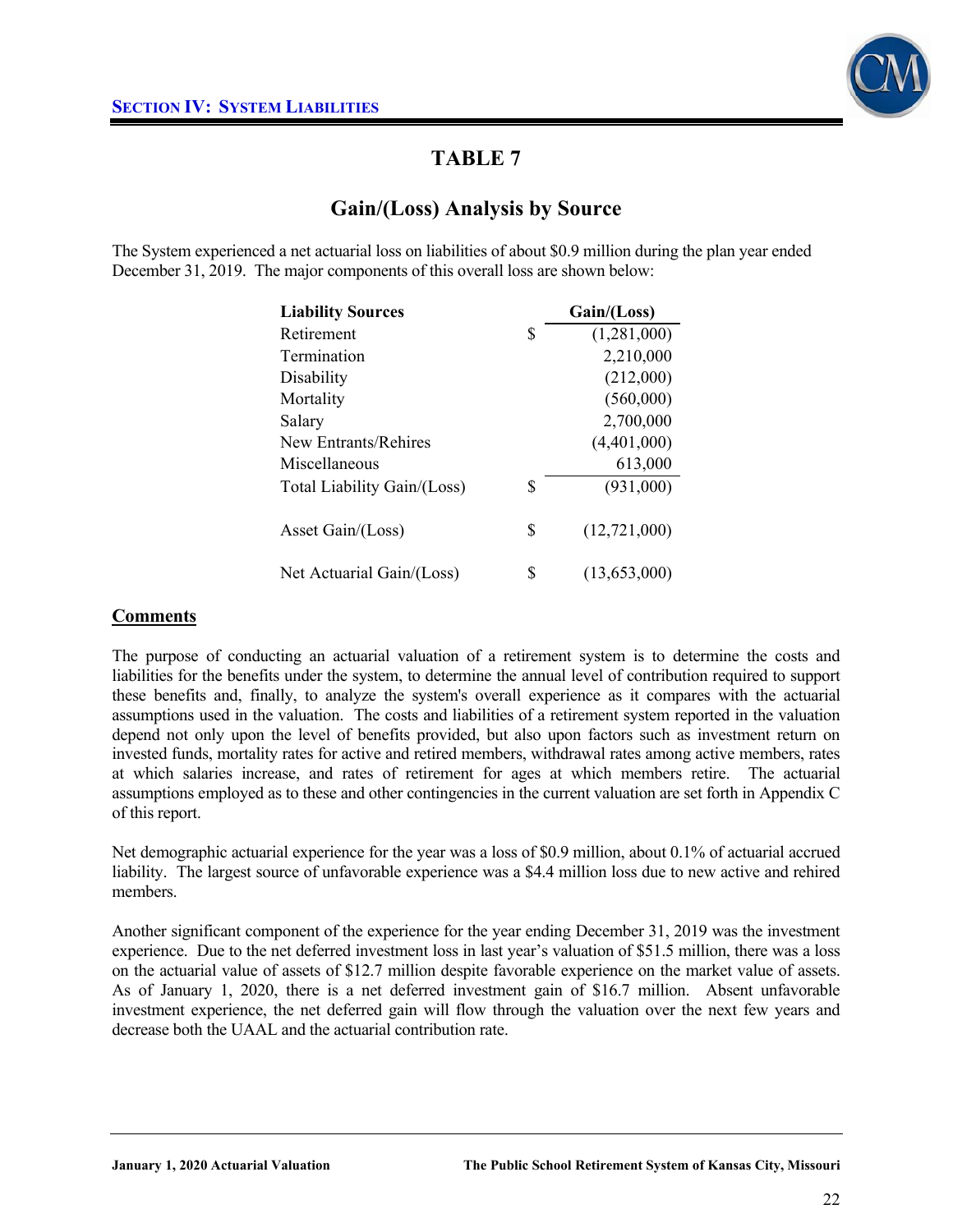

# **Actuarial Balance Sheet**

### **Assets**

| Current assets (actuarial value)                                                      | \$<br>645, 373, 172 |
|---------------------------------------------------------------------------------------|---------------------|
| Present value of future normal costs                                                  | 120, 137, 692       |
| Present value of future contributions to fund<br>unfunded actuarial accrued liability | 374,748,641         |
| <b>Total Assets</b>                                                                   | \$<br>1,140,259,505 |
| <b>Liabilities</b>                                                                    |                     |
| Present value of future retirement benefits for:                                      |                     |
| Active employees                                                                      | \$<br>380,439,730   |
| Members currently receiving a benefit                                                 | 725,892,076         |
| Terminated vested members                                                             | 23,544,086          |
| Inactive employees due refunds                                                        | 10,383,613          |
| <b>Total Liabilities</b>                                                              | \$<br>1,140,259,505 |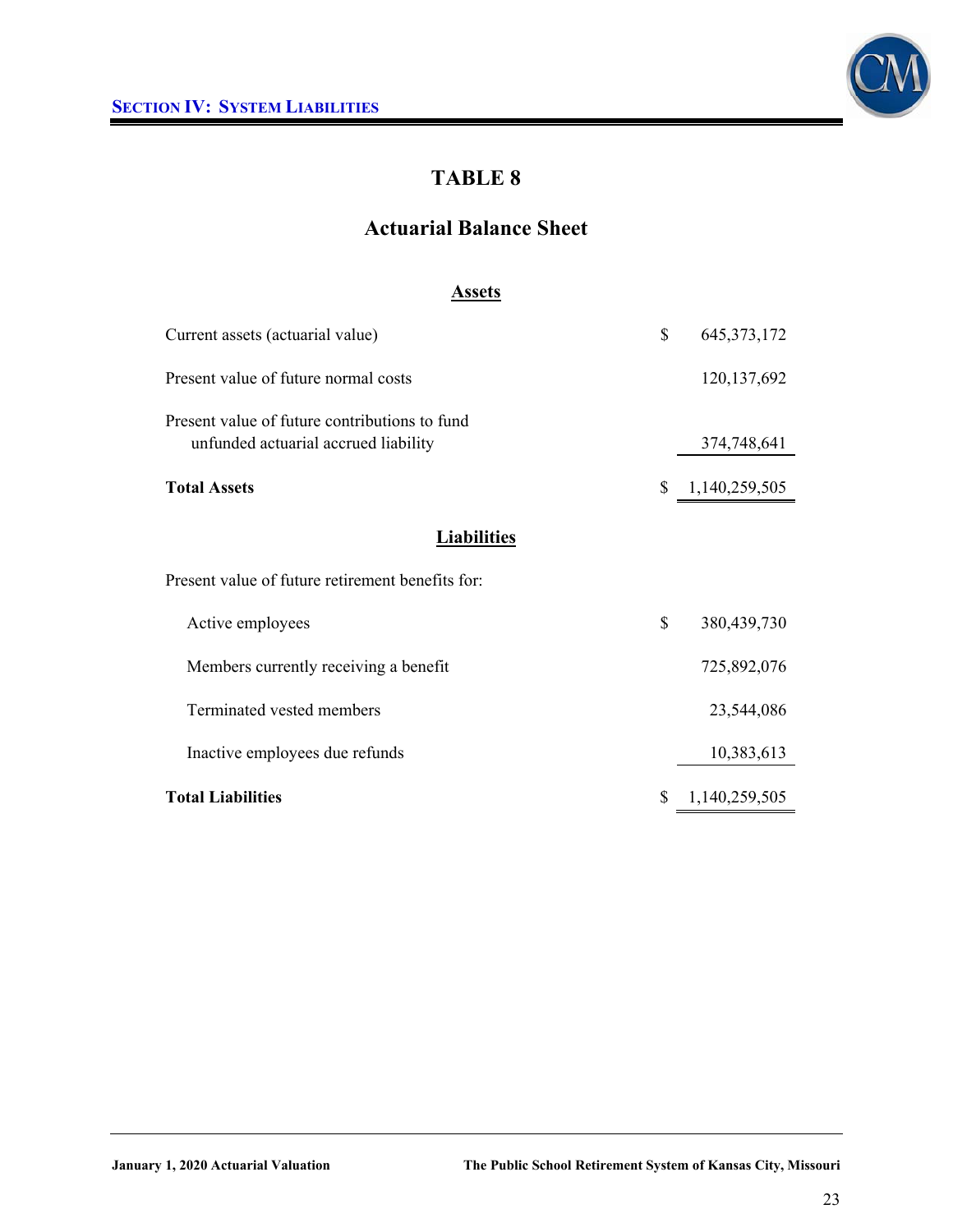

## **Pension Benefit Obligation Funded Status**

The Pension Benefit Obligation (PBO) is statutorily required to be used in the determination of whether a cost-of-living allowance can be granted to retirees. If the funded ratio, after reflecting the effect of the proposed increase, exceeds 100%, and other safeguards are met, a cost-of-living allowance may be provided. See Appendix B for additional details.

|                  |               | Projected Benefit Obligation                                                                                           | <b>January 1, 2020</b> |               | <b>January 1, 2019</b> |
|------------------|---------------|------------------------------------------------------------------------------------------------------------------------|------------------------|---------------|------------------------|
| 1.               |               | Retired members and beneficiaries currently receiving<br>benefits and terminated members not yet receiving<br>benefits | \$<br>759,819,775      | <sup>\$</sup> | 744,459,772            |
| $\overline{2}$ . |               | Current active participants                                                                                            |                        |               |                        |
|                  | a.            | Accumulated member contributions, including interest                                                                   | 112,913,289            |               | 106,618,062            |
|                  | b.            | Employer-financed vested benefits                                                                                      | 120,872,169            |               | 113,248,949            |
|                  |               | Total Projected Benefit Obligation (PBO)                                                                               | \$<br>993,605,233      | \$            | 964, 326, 783          |
|                  |               | Projected Benefit Obligation funded status                                                                             |                        |               |                        |
| 1.               |               | Actuarial Value of Assets (AVA)                                                                                        | \$<br>645, 373, 172    | <sup>\$</sup> | 654,259,324            |
|                  | a.            | Unfunded Projected Benefit Obligation                                                                                  | 348,232,061            |               | 310,067,459            |
|                  | b.            | Funding Ratio (AVA / PBO)                                                                                              | 65%                    |               | 68%                    |
| $\overline{2}$ . |               | Market Value of Assets (MVA)                                                                                           | \$<br>662,085,840      | \$            | 602,762,479            |
|                  | a.            | Unfunded Projected Benefit Obligation                                                                                  | 331,519,393            |               | 361,564,304            |
|                  | $\mathbf b$ . | Funding Ratio (MVA / PBO)                                                                                              | 67%                    |               | 63%                    |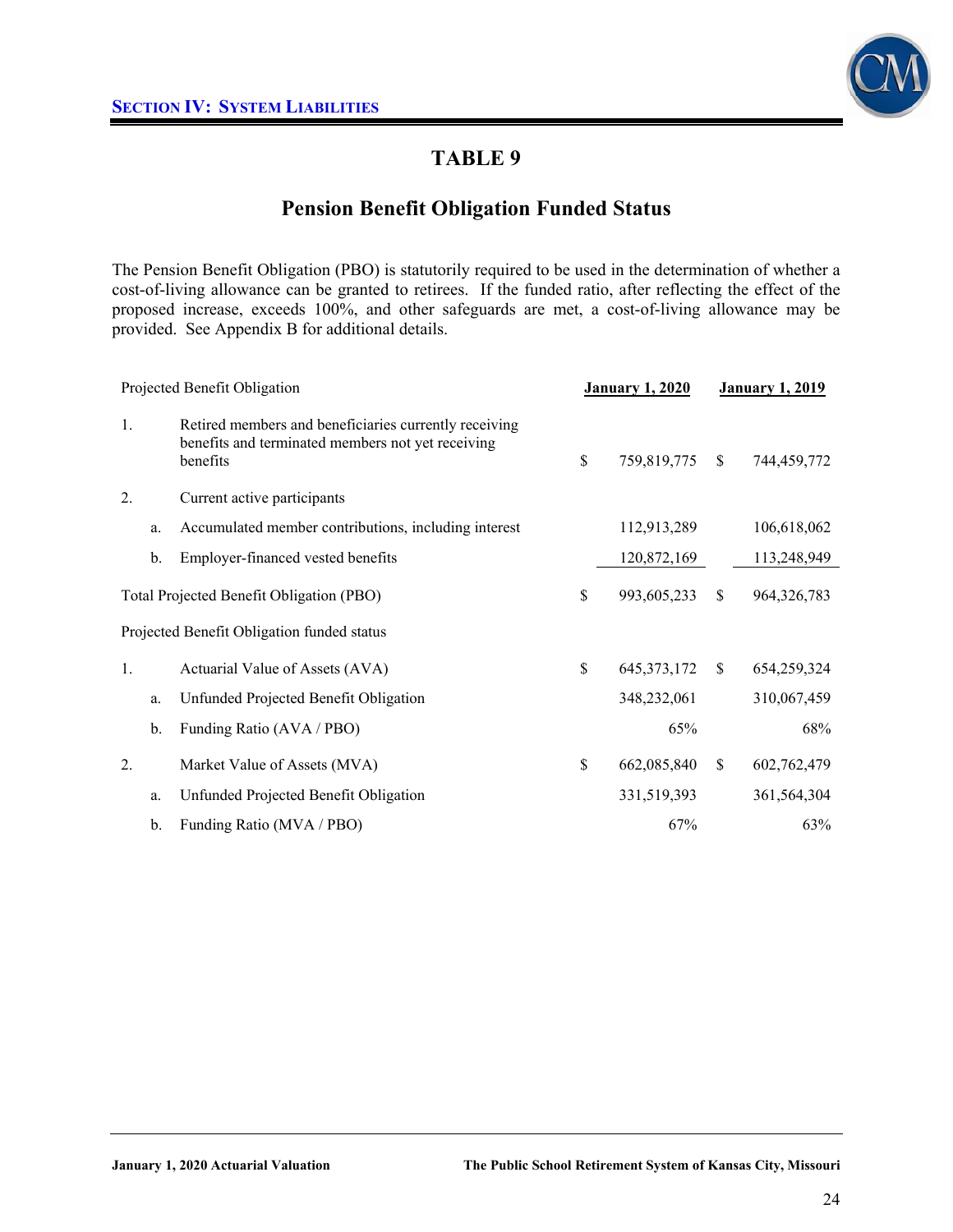### **SECTION V: EMPLOYER CONTRIBUTIONS**



The previous two sections were devoted to a discussion of the assets and liabilities of the System. A comparison of Tables 3 and 4 indicates that current assets fall short of meeting the present value of future benefits (total liability). This is expected, except for a completely closed fund, where no further contributions are anticipated. In an active open system, there will almost always be a difference between the actuarial value of assets and total liabilities. This deficiency has to be made up by future contributions and investment returns. An actuarial valuation sets out a schedule of future contributions that will deal with this deficiency in an orderly fashion.

The method used to determine the incidence of the contributions in various years is called the actuarial cost method. Under an actuarial cost method, the contributions required to meet the difference between current assets and current liabilities are allocated each year between two elements: (1) the normal cost rate and (2) the unfunded actuarial accrued liability contribution rate.

The term "fully funded" is often applied to a system in which contributions at the normal cost rate are sufficient to pay for the benefits of existing employees as well as for those of new employees. More often than not, systems are not fully funded, either because of past benefit improvements that have not been completely funded or because of actuarial deficiencies that have occurred because experience has not been as favorable as anticipated. Under these circumstances, an unfunded actuarial accrued liability (UAAL) exists. Likewise, when the actuarial value of assets is greater than the actuarial accrued liability, a surplus exists.

### **DESCRIPTION OF CONTRIBUTION RATE COMPONENTS**

The Entry Age Normal (EAN) actuarial cost method is used for the valuation. Under this method, the normal cost for each year from entry age to assumed exit age is a constant percentage of the member's year by year projected compensation. The portion of the present value of future benefits not provided by the present value of future normal costs is the actuarial accrued liability. The unfunded actuarial accrued liability represents the difference between the actuarial accrued liability and the actuarial value of assets as of the valuation date. The unfunded actuarial accrued liability is calculated each year and reflects experience gains/(losses).

The calculation of the employer contribution rate is outlined in Appendix B.

As of January 1, 2020, the valuation assets were less than the actuarial accrued liability so an unfunded actuarial accrued liability exists. The System's funding policy is to amortize the UAAL, as a level percent of pay amount, using a "layered" approach with the legacy UAAL amortized over a closed 30 year period commencing January 1, 2017 and new bases over a closed 20-year period.

#### **CONTRIBUTION RATE SUMMARY**

Table 10 develops the normal cost rate for the System. In Table 11, the amortization payment related to the unfunded actuarial accrued liability, as of January 1, 2020, is developed. In Table 12, the contribution rate for the System is calculated.

The actuarial required contribution rate shown in this report is based on the actuarial assumptions and cost methods described in Appendix C.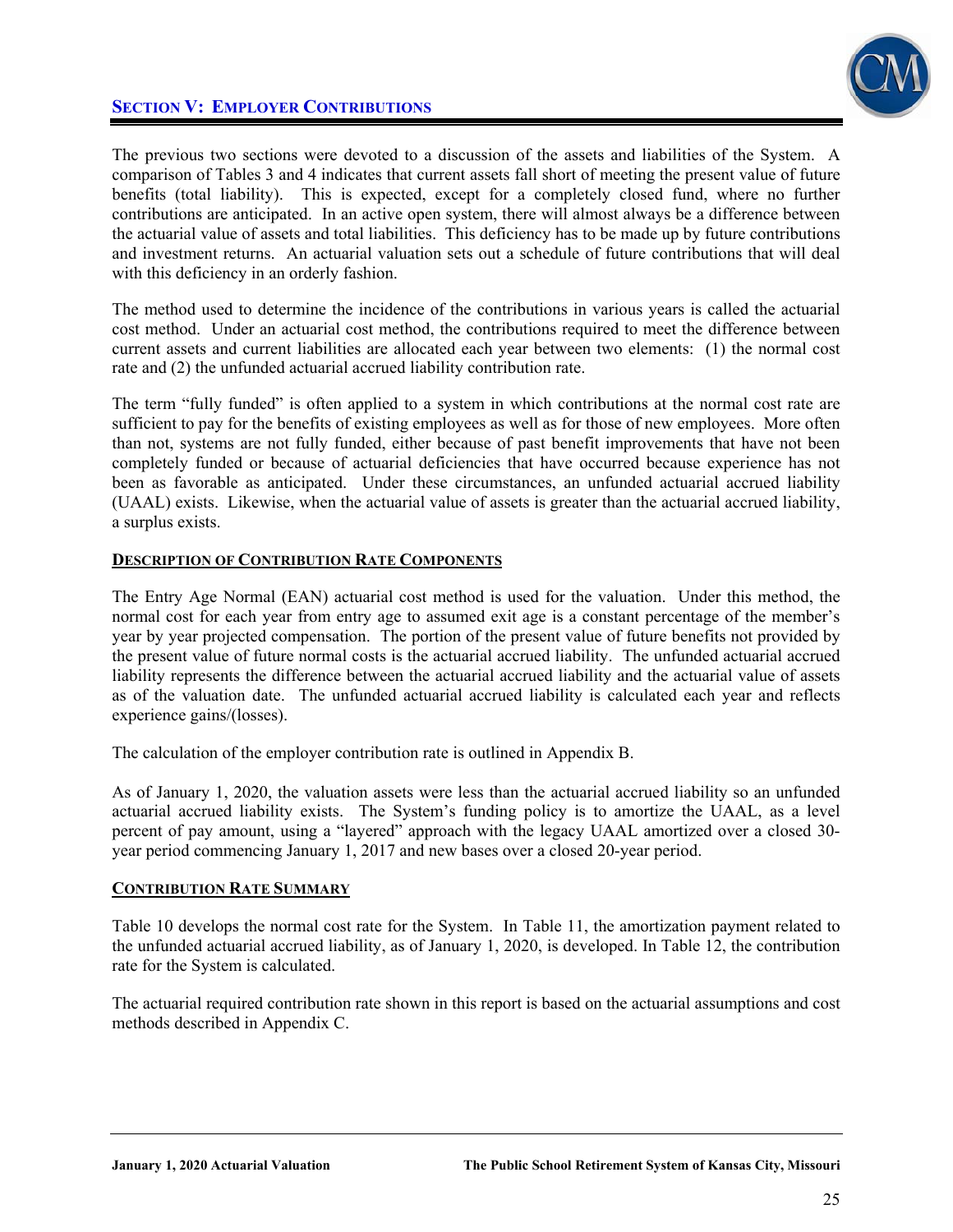

## **Normal Cost Rate**

| 1. Normal Cost                          |    |             |
|-----------------------------------------|----|-------------|
| a. Retirement Benefits                  | \$ | 9,601,188   |
| b. Disability Benefits                  |    | 256,327     |
| c. Death Benefits                       |    | 501,156     |
| d. Termination Benefits                 |    | 7,689,524   |
| e. Total                                | S  | 18,048,195  |
| 2. Expected Payroll for Current Actives | S  | 190,737,223 |
| 3. Normal Cost Rate for 2020            |    | $9.46\%$    |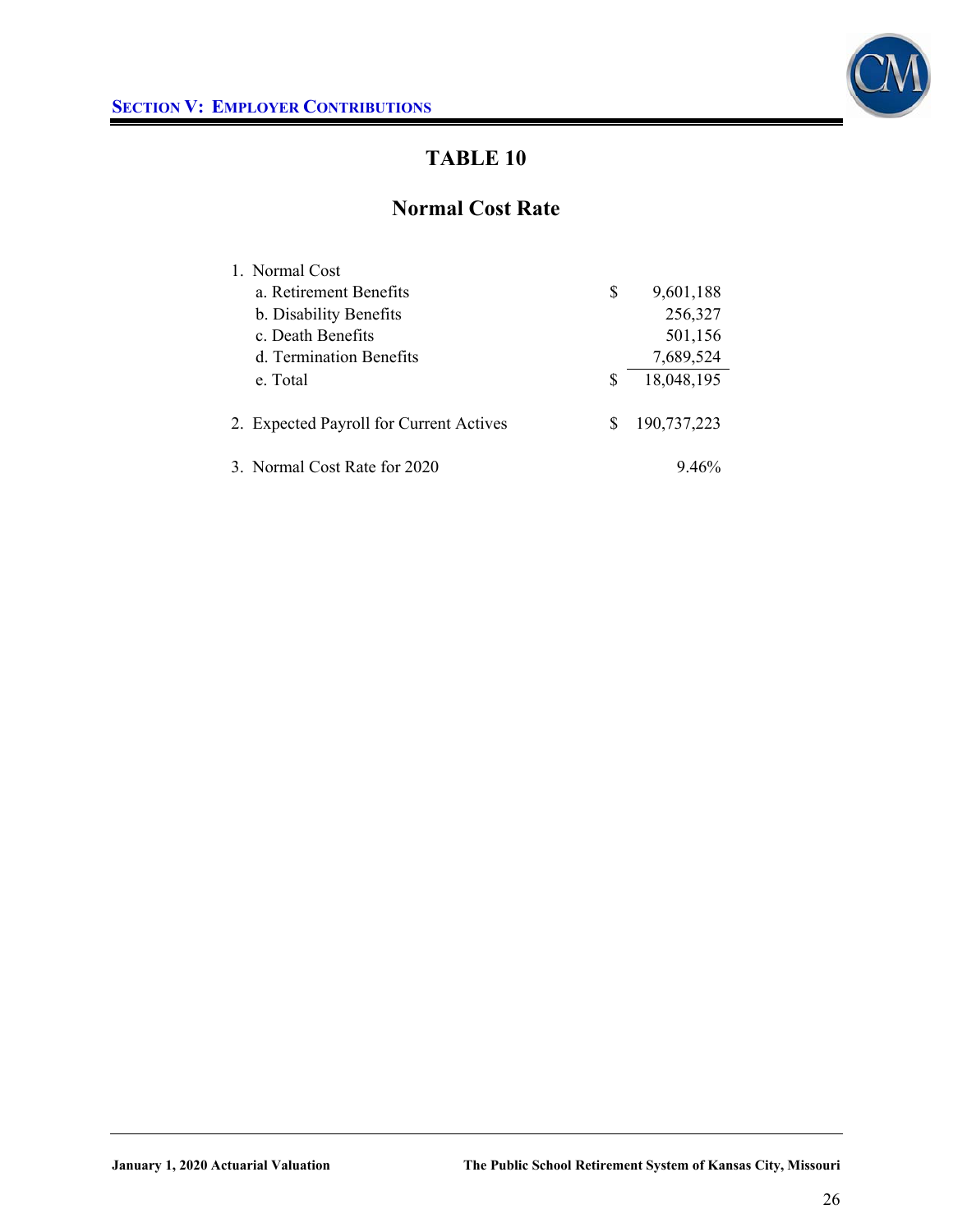

# **Amortization of the Unfunded Actuarial Accrued Liability**

|                                                                                                                                                                                                                                                                                                                                                                                                                                                                                                                       |   |                           | 1/1/2020                     |                                | Outstanding                          |    |                         |
|-----------------------------------------------------------------------------------------------------------------------------------------------------------------------------------------------------------------------------------------------------------------------------------------------------------------------------------------------------------------------------------------------------------------------------------------------------------------------------------------------------------------------|---|---------------------------|------------------------------|--------------------------------|--------------------------------------|----|-------------------------|
| <b>Amortization Bases</b>                                                                                                                                                                                                                                                                                                                                                                                                                                                                                             |   | Original<br><b>Amount</b> | Remaining<br><b>Payments</b> | Date of Last<br><b>Payment</b> | <b>Balance as of</b><br>Jan. 1, 2020 |    | Annual<br>Contribution* |
|                                                                                                                                                                                                                                                                                                                                                                                                                                                                                                                       |   |                           |                              |                                |                                      |    |                         |
| 2017 UAAL Base                                                                                                                                                                                                                                                                                                                                                                                                                                                                                                        | S | 297,102,390               | 27                           | 1/1/2046                       | \$<br>308,253,271                    | \$ | 19,536,545              |
| 2018 Experience Base                                                                                                                                                                                                                                                                                                                                                                                                                                                                                                  |   | 1,054,285                 | 18                           | 1/1/2037                       | 1,046,388                            |    | 84,595                  |
| 2019 Experience Base                                                                                                                                                                                                                                                                                                                                                                                                                                                                                                  |   | 28,100,770                | 19                           | 1/1/2038                       | 28,031,914                           |    | 2,187,245               |
| 2020 Assumption Change                                                                                                                                                                                                                                                                                                                                                                                                                                                                                                |   | 23, 365, 556              | 20                           | 1/1/2039                       | 23, 365, 556                         |    | 1,764,226               |
| 2020 Experience Base                                                                                                                                                                                                                                                                                                                                                                                                                                                                                                  |   | 14,051,512                | 20                           | 1/1/2039                       | 14,051,512                           |    | 1,060,965               |
| <b>Total</b>                                                                                                                                                                                                                                                                                                                                                                                                                                                                                                          |   |                           |                              |                                | \$<br>374,748,641                    | S  | 24,633,576              |
| $\bullet$ $\alpha$ $\rightarrow$ $\alpha$ $\rightarrow$ $\alpha$ $\rightarrow$ $\alpha$ $\rightarrow$ $\alpha$ $\rightarrow$ $\alpha$ $\rightarrow$ $\alpha$ $\rightarrow$ $\alpha$ $\rightarrow$ $\alpha$ $\rightarrow$ $\alpha$ $\rightarrow$ $\alpha$ $\rightarrow$ $\alpha$ $\rightarrow$ $\alpha$ $\rightarrow$ $\alpha$ $\rightarrow$ $\alpha$ $\rightarrow$ $\alpha$ $\rightarrow$ $\alpha$ $\rightarrow$ $\alpha$ $\rightarrow$ $\alpha$ $\rightarrow$ $\alpha$ $\rightarrow$ $\alpha$ $\rightarrow$ $\alpha$ |   |                           |                              |                                |                                      |    |                         |

\* Contribution amount reflects mid-year timing.

| 1. Total UAAL Amortization Payments                         | 24.633.576               |
|-------------------------------------------------------------|--------------------------|
| 2. Projected Payroll for plan year ending December 31, 2020 | $\frac{\$}{217.255.306}$ |
| 3. UAAL Amortization Payment Rate                           | 11 34\%                  |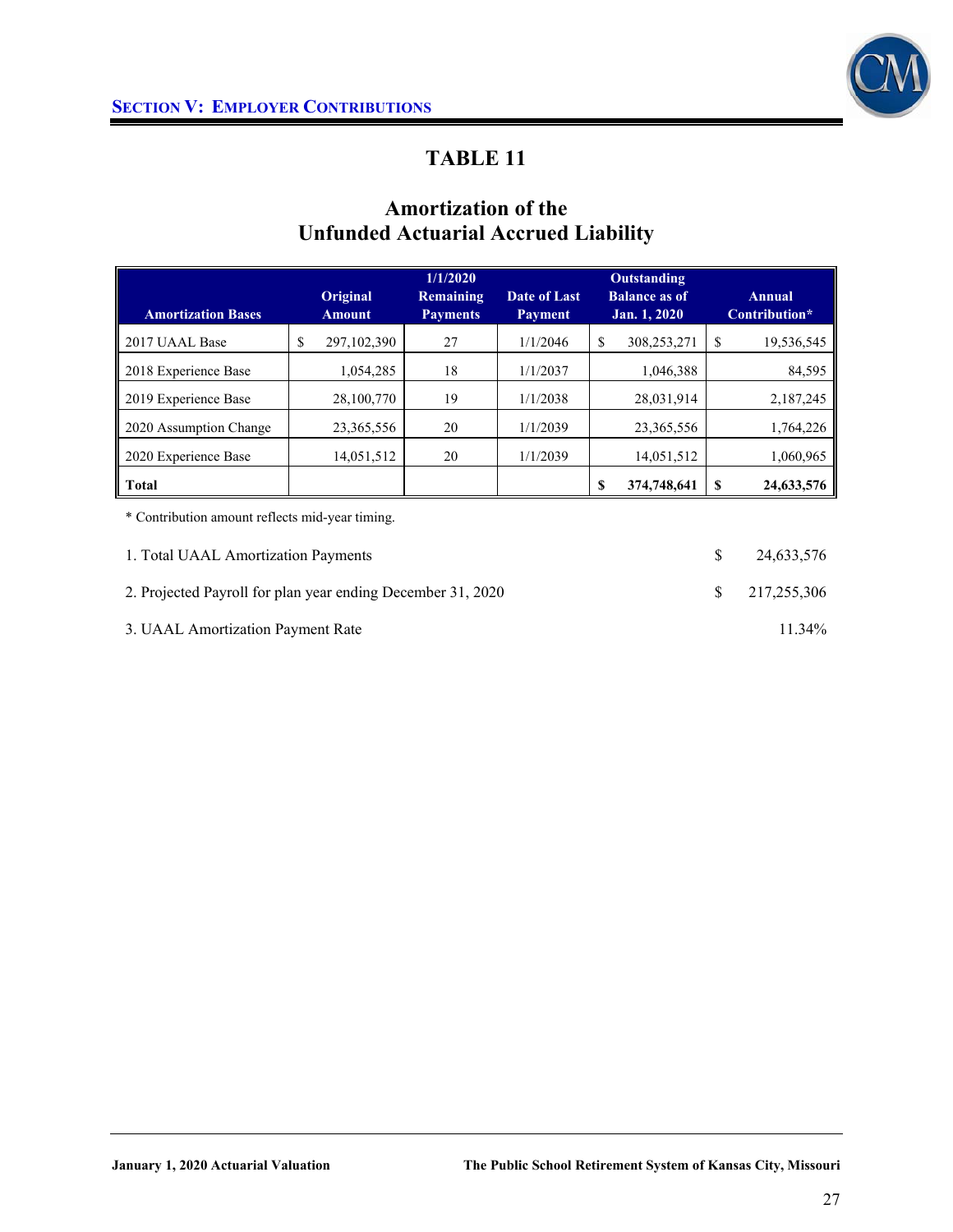

# **Development of 2020 Actuarial Required Contribution (ARC)**

| 1. Normal Cost Rate (See Table 10)                      | 9.46%      |
|---------------------------------------------------------|------------|
| 2. UAAL Contribution Rate (See Table 11)                | 11.34%     |
| 3. Actuarial Recommended Contribution Rate<br>$(1)+(2)$ | 20.80%     |
| 4. Statutory Contribution Rate:                         |            |
| (a) Member                                              | $9.00\%$   |
| (b) Employer                                            | 12.00%     |
| (c) Total                                               | 21.00%     |
| 5. Contribution Shortfall/(Margin)<br>$(3) - (4c)$      | $(0.20\%)$ |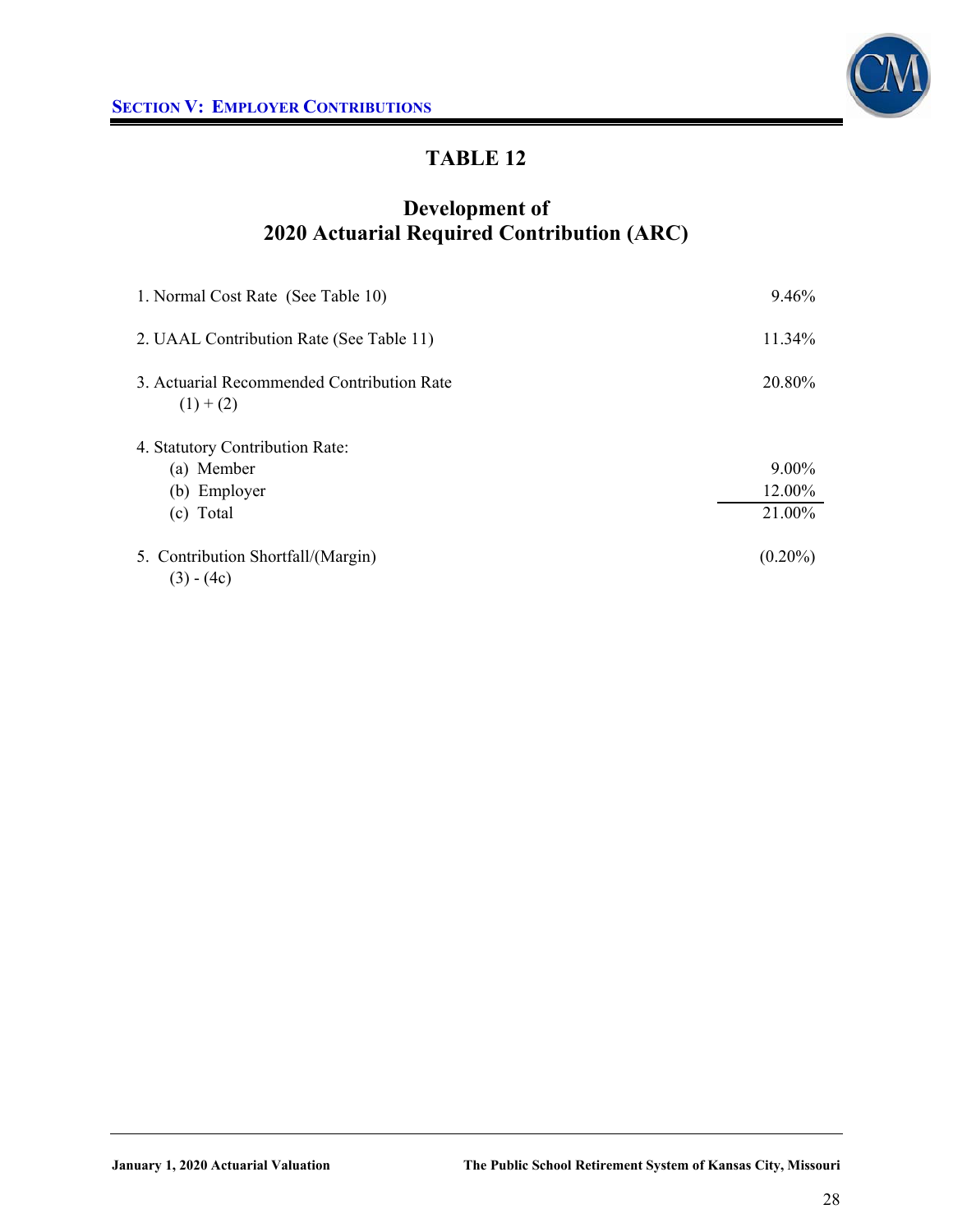

### **HISTORICAL FUNDING AND OTHER INFORMATION**

In this section, we provide some historical information regarding the funding progress of the System. These exhibits retain some of the information that used to be required for accounting purposes and are included because they help explain the System's funding history.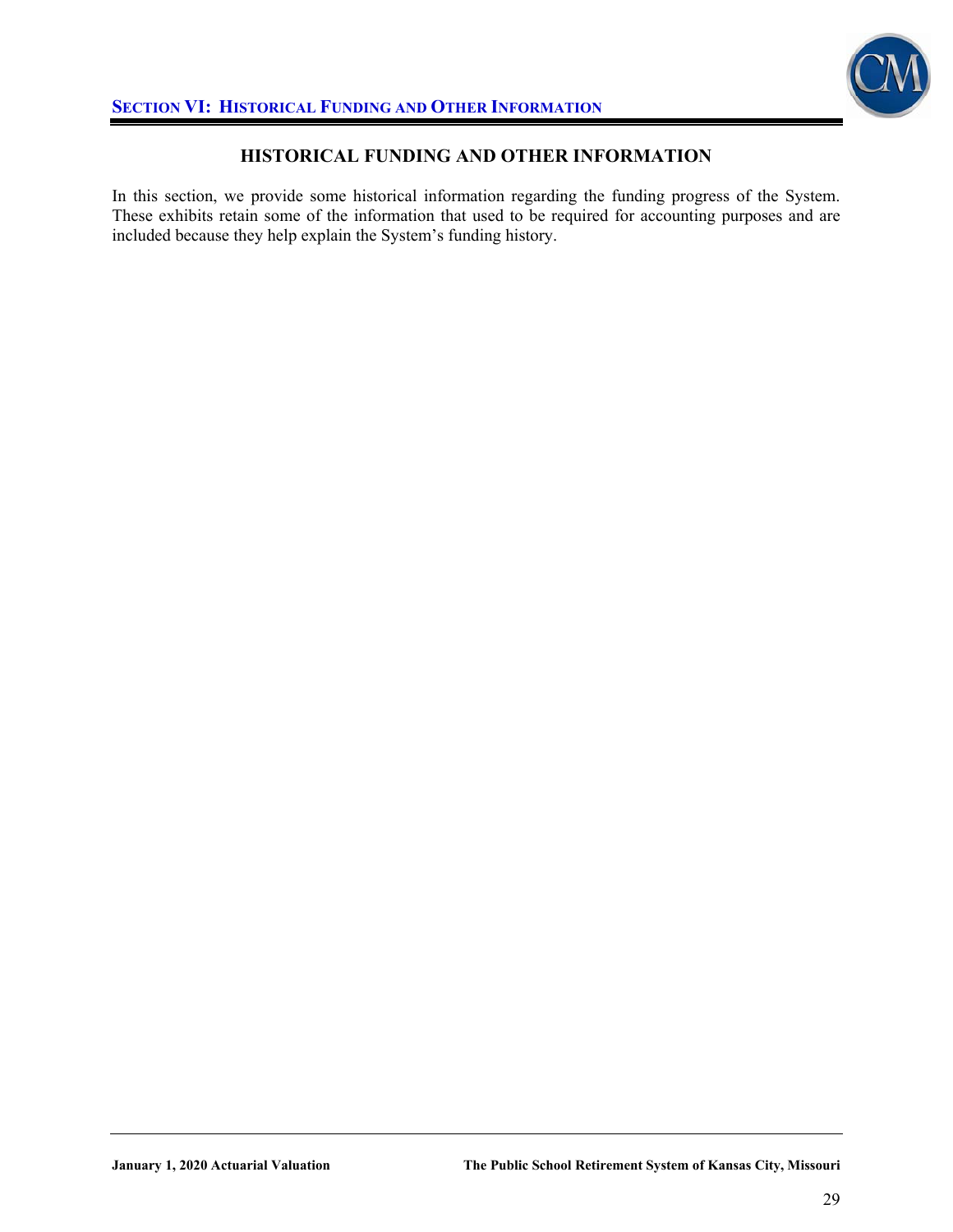

#### **Schedule of Funding Progress**

Analysis of the dollar amounts of actuarial value of assets, actuarial accrued liability, or unfunded actuarial accrued liability in isolation can be misleading. Expressing the actuarial value of assets as a percentage of the actuarial accrued liability provides one indication of the System's funded status on an on-going concern basis. Analysis of this percentage over time indicates whether the System is becoming financially stronger or weaker. Generally, the greater this percentage, the stronger the System's funding. The unfunded actuarial accrued liability and annual covered payroll are both affected by inflation. Expressing the unfunded actuarial accrued liability as a percentage of covered payroll approximately adjusts for the effects of inflation and aids analysis of the progress being made in accumulating sufficient assets to pay benefits when due. Generally, the smaller this percentage, the stronger the System's funding.

| <b>Actuarial Value</b><br>of Assets (AVA)<br>(a) | <b>Actuarial Accrued</b><br><b>Liabilities (AAL)</b><br>(b)                                                                                                                 | <b>Unfunded AAL</b><br>(UAAL)<br>$(b - a)$                                                                                                                                          | <b>Funded Ratio</b><br>(a/b)                                                                                                                                                          | <b>Covered Payroll</b><br>(c)                                                             | <b>UAAL</b> as a Percentage<br>of Covered Payroll<br>$[(b - a) / c]$                                                                                                 |
|--------------------------------------------------|-----------------------------------------------------------------------------------------------------------------------------------------------------------------------------|-------------------------------------------------------------------------------------------------------------------------------------------------------------------------------------|---------------------------------------------------------------------------------------------------------------------------------------------------------------------------------------|-------------------------------------------------------------------------------------------|----------------------------------------------------------------------------------------------------------------------------------------------------------------------|
|                                                  |                                                                                                                                                                             |                                                                                                                                                                                     |                                                                                                                                                                                       |                                                                                           | 11.9%                                                                                                                                                                |
|                                                  |                                                                                                                                                                             |                                                                                                                                                                                     |                                                                                                                                                                                       |                                                                                           | 0.7%                                                                                                                                                                 |
|                                                  |                                                                                                                                                                             |                                                                                                                                                                                     |                                                                                                                                                                                       |                                                                                           |                                                                                                                                                                      |
|                                                  |                                                                                                                                                                             |                                                                                                                                                                                     |                                                                                                                                                                                       |                                                                                           | $(23.8\%)$                                                                                                                                                           |
|                                                  |                                                                                                                                                                             |                                                                                                                                                                                     |                                                                                                                                                                                       |                                                                                           | $(39.1\%)$                                                                                                                                                           |
|                                                  |                                                                                                                                                                             |                                                                                                                                                                                     |                                                                                                                                                                                       |                                                                                           | $(13.4\%)$                                                                                                                                                           |
| 696,071,310                                      | 682,531,577                                                                                                                                                                 | (13, 539, 734)                                                                                                                                                                      | 102.0%                                                                                                                                                                                | 165,795,367                                                                               | $(8.2\%)$                                                                                                                                                            |
| 718,703,692                                      | 701,725,938                                                                                                                                                                 | (16, 977, 755)                                                                                                                                                                      | 102.4%                                                                                                                                                                                | 171,523,233                                                                               | $(9.9\%)$                                                                                                                                                            |
| 717,681,067                                      | 701,114,370                                                                                                                                                                 | (16, 566, 697)                                                                                                                                                                      | 102.4%                                                                                                                                                                                | 168,391,474                                                                               | $(9.8\%)$                                                                                                                                                            |
| 738,612,110                                      | 716,126,707                                                                                                                                                                 | (22, 485, 404)                                                                                                                                                                      | 103.1%                                                                                                                                                                                | 186,528,530                                                                               | $(12.1\%)$                                                                                                                                                           |
| 763,684,602                                      | 747,711,194                                                                                                                                                                 | (15,973,408)                                                                                                                                                                        | 102.1%                                                                                                                                                                                | 195,866,663                                                                               | $(8.2\%)$                                                                                                                                                            |
| 788,788,666                                      | 780,663,389                                                                                                                                                                 | (8, 125, 277)                                                                                                                                                                       | 101.0%                                                                                                                                                                                | 187,445,140                                                                               | $(4.3\%)$                                                                                                                                                            |
| 824, 302, 795                                    | 818,027,315                                                                                                                                                                 | (6,275,480)                                                                                                                                                                         | 100.8%                                                                                                                                                                                | 199,221,110                                                                               | $(3.2\%)$                                                                                                                                                            |
| 854,123,580                                      | 781,284,025                                                                                                                                                                 | (72, 839, 554)                                                                                                                                                                      | 109.3%                                                                                                                                                                                | 202,311,837                                                                               | $(36.0\%)$                                                                                                                                                           |
| 832,609,879                                      | 804,623,080                                                                                                                                                                 | (27,986,799)                                                                                                                                                                        | 103.5%                                                                                                                                                                                | 205, 326, 108                                                                             | $(13.6\%)$                                                                                                                                                           |
| 814,536,473                                      | 819,534,391                                                                                                                                                                 | 4,997,918                                                                                                                                                                           | 99.4%                                                                                                                                                                                 | 194,474,437                                                                               | 2.6%                                                                                                                                                                 |
| 786,297,998                                      | 844,232,490                                                                                                                                                                 | 57,934,492                                                                                                                                                                          | 93.1%                                                                                                                                                                                 | 162,417,257                                                                               | 35.7%                                                                                                                                                                |
|                                                  |                                                                                                                                                                             |                                                                                                                                                                                     | 84.9%                                                                                                                                                                                 | 155,893,016                                                                               | 84.7%                                                                                                                                                                |
| 697,028,072                                      | 868,663,383                                                                                                                                                                 | 171,635,311                                                                                                                                                                         | 80.2%                                                                                                                                                                                 | 157,303,005                                                                               | 109.1%                                                                                                                                                               |
| 710,828,744                                      | 875,451,114                                                                                                                                                                 | 164,622,370                                                                                                                                                                         | 81.2%                                                                                                                                                                                 | 157,014,537                                                                               | 104.8%                                                                                                                                                               |
| 712,390,611                                      | 891,543,036                                                                                                                                                                 | 179, 152, 425                                                                                                                                                                       | 79.9%                                                                                                                                                                                 | 170,845,124                                                                               | 104.9%                                                                                                                                                               |
|                                                  |                                                                                                                                                                             |                                                                                                                                                                                     |                                                                                                                                                                                       |                                                                                           | 112.1%                                                                                                                                                               |
|                                                  |                                                                                                                                                                             |                                                                                                                                                                                     |                                                                                                                                                                                       |                                                                                           | 153.0%                                                                                                                                                               |
|                                                  |                                                                                                                                                                             |                                                                                                                                                                                     |                                                                                                                                                                                       |                                                                                           | 153.9%                                                                                                                                                               |
|                                                  |                                                                                                                                                                             |                                                                                                                                                                                     |                                                                                                                                                                                       |                                                                                           | 164.3%                                                                                                                                                               |
|                                                  |                                                                                                                                                                             |                                                                                                                                                                                     |                                                                                                                                                                                       |                                                                                           | 172.5%                                                                                                                                                               |
|                                                  | \$<br>389,103,803<br>428,419,710<br>482,599,919<br>624,225,667<br>660.830.255<br>742,279,611<br>694, 641, 248<br>684,412,437<br>678,288,805<br>654,259,324<br>645, 373, 172 | $\mathbf{s}$<br>409,428,594<br>429,517,108<br>442,614,693<br>564,056,509<br>640,614,688<br>874,286,498<br>895,230,295<br>981,514,827<br>980,436,626<br>988,234,763<br>1,020,121,813 | $\mathbf{s}$<br>20,324,791<br>1,097,398<br>(39,985,225)<br>(60, 169, 158)<br>(20, 215, 567)<br>132,006,887<br>200,589,047<br>297,102,390<br>302,147,821<br>333,975,439<br>374,748,641 | 95.0%<br>99.7%<br>102.3%<br>110.7%<br>103.2%<br>77.6%<br>69.7%<br>69.2%<br>66.2%<br>63.3% | $\mathbf{s}$<br>171,262,008<br>161,802,480<br>168,328,728<br>153,733,920<br>151,091,616<br>179,013,516<br>194, 132, 739<br>196,277,971<br>203,310,599<br>217,255,306 |

 *Note: Years prior to 1/1/2014 were provided by prior Actuary*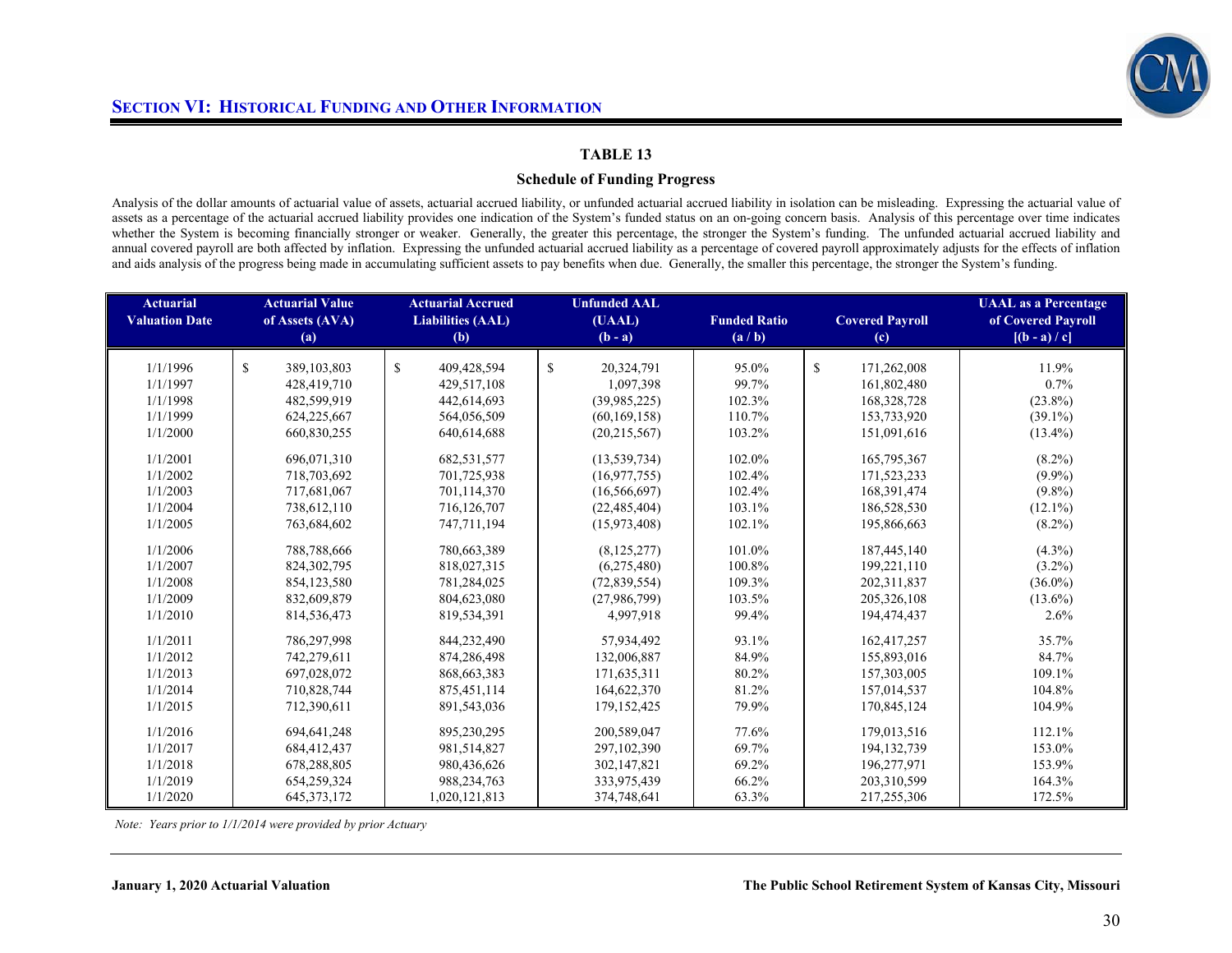

### **Historical Contribution Rates**

| <b>Actuarial</b><br><b>Valuation Date</b> | <b>Actuarial</b><br><b>Contribution Rate</b> | <b>Actual</b><br><b>Contribution Rate</b> | <b>Contribution</b><br>Shortfall/(Margin) |  |
|-------------------------------------------|----------------------------------------------|-------------------------------------------|-------------------------------------------|--|
| 1/1/2005                                  | 14.02%                                       | 15.00%                                    | $(0.98\%)$                                |  |
| 1/1/2006                                  | 13.78%                                       | 15.00%                                    | $(1.22\%)$                                |  |
| 1/1/2007                                  | 13.28%                                       | 15.00%                                    | $(1.72\%)$                                |  |
| 1/1/2008                                  | 9.39%                                        | 15.00%                                    | $(5.61\%)$                                |  |
| 1/1/2009                                  | 9.35%                                        | 15.00%                                    | $(5.65\%)$                                |  |
|                                           |                                              |                                           |                                           |  |
| 1/1/2010                                  | 11.50%                                       | 15.00%                                    | $(3.50\%)$                                |  |
| 1/1/2011                                  | 14.64%                                       | 15.00%                                    | $(0.36\%)$                                |  |
| 1/1/2012                                  | 18.30%                                       | 15.00%                                    | 3.30%                                     |  |
| 1/1/2013                                  | 20.52%                                       | 15.00%                                    | 5.52%                                     |  |
| 1/1/2014                                  | 19.68%                                       | 16.00%                                    | 3.68%                                     |  |
| 1/1/2015                                  | 19.56%                                       | 17.00%                                    | 2.56%                                     |  |
| 1/1/2016                                  | 20.18%                                       | 18.00%                                    | 2.18%                                     |  |
| 1/1/2017                                  | 18.61%                                       | 18.00%                                    | 0.61%                                     |  |
| 1/1/2018                                  | 18.82%                                       | 18.00%                                    | 0.82%                                     |  |
| 1/1/2019                                  | 19.82%                                       | 19.50%                                    | $0.32\%$                                  |  |
| 1/1/2020                                  | 20.80%                                       | 21.00%                                    | $(0.20\%)$                                |  |

*Note: Years prior to 1/1/2014 were provided by prior Actuary.* 

#### **Summary of Actuarial Methods and Assumptions**

| <b>Valuation Date</b>         | January 1, 2020                                                                      |
|-------------------------------|--------------------------------------------------------------------------------------|
| <b>Actuarial Cost Method</b>  | Entry Age Normal                                                                     |
| <b>Amortization Method</b>    | Level-Percent of Pay, layered                                                        |
| Remaining Amortization Period | January 1, 2017 UAAL $-27$ years<br>Subsequent layers of amortization – See Table 11 |
| <b>Asset Valuation Method</b> | 5-Year Smoothed<br>Market Value                                                      |
| Actuarial Assumptions:        |                                                                                      |
| Investment Rate of Return*    | 7.50%                                                                                |
| Projected Salary Increases*   | 5.00%                                                                                |
| No future COLAs               |                                                                                      |
| *Includes Inflation at 2.75%  |                                                                                      |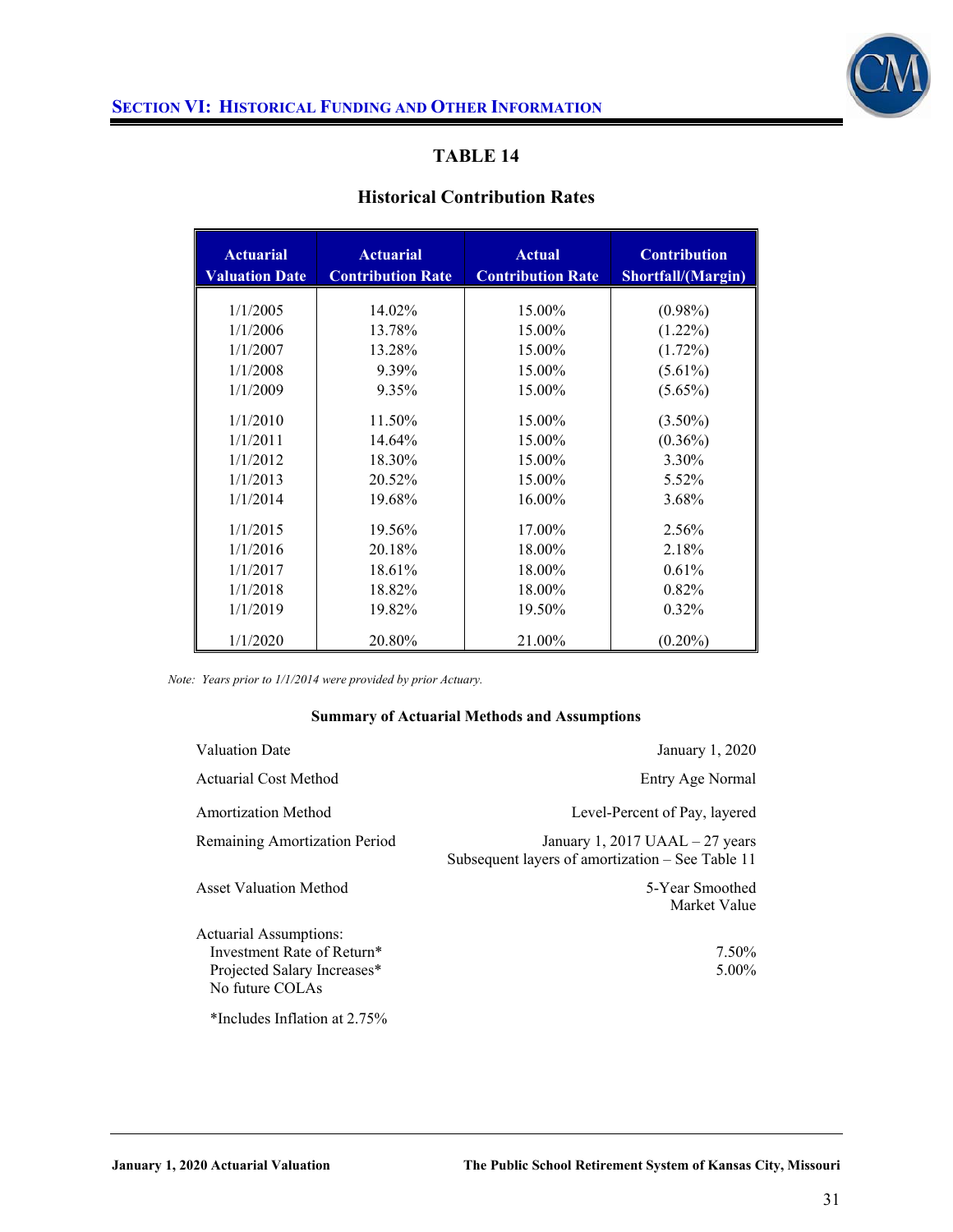

### **Solvency Test**

In a system that has been following the discipline of level percent of payroll financing, the liabilities for active participant accumulated contributions (liability 1) and the liabilities for future benefits to retirees, beneficiaries, and inactive participants (liability 2) will be fully covered by assets if all assumptions are met. In addition, the liabilities for service already rendered by active participants (liability 3) are normally partially covered by the remainder of the present assets. Generally, if the system has been using level percent of payroll financing, the funded portion of liability 3 will increase over time. The schedule below illustrates the history of the liabilities of the system and is indicative of the system following the discipline of level percent of compensation funding.

| <b>Valuation</b><br><b>Date</b><br>January 1, | <b>Active</b><br>Participants'<br><b>Accumulated</b><br><b>Contributions</b><br>(1) | Retirees,<br><b>Beneficiaries</b><br>and Inactive<br><b>Participants</b><br>(2) | <b>Active</b><br><b>Participants</b><br>(Employer<br><b>Financed</b> )<br>(3) | <b>Valuation</b><br><b>Assets</b> | <b>Percent Covered By</b><br><b>Valuation Assets</b><br>(1)<br>(2)<br>(3) |      |       |
|-----------------------------------------------|-------------------------------------------------------------------------------------|---------------------------------------------------------------------------------|-------------------------------------------------------------------------------|-----------------------------------|---------------------------------------------------------------------------|------|-------|
|                                               |                                                                                     |                                                                                 |                                                                               |                                   |                                                                           |      |       |
| 1991                                          | \$<br>86,392,672                                                                    | \$<br>77,212,948                                                                | \$<br>62,859,420                                                              | \$<br>241,369,537                 | 100%                                                                      | 100% | 124%  |
| 1992                                          | 91,688,784                                                                          | 101,408,720                                                                     | 69,055,820                                                                    | 278,065,508                       | 100%                                                                      | 100% | 123%  |
| 1993                                          | 98,482,791                                                                          | 102,336,338                                                                     | 61,479,865                                                                    | 307,050,085                       | 100%                                                                      | 100% | 173%  |
| 1994                                          | 99,547,061                                                                          | 123,475,760                                                                     | 121,674,513                                                                   | 336,466,320                       | 100%                                                                      | 100% | 93%   |
| 1995                                          | 110,658,079                                                                         | 144,027,489                                                                     | 124,562,502                                                                   | 353,451,344                       | 100%                                                                      | 100% | 79%   |
| 1996                                          | 108,123,636                                                                         | 177,617,507                                                                     | 117,169,151                                                                   | 389,103,803                       | 100%                                                                      | 100% | 88%   |
| 1997                                          | 104,554,877                                                                         | 231,762,583                                                                     | 91,329,968                                                                    | 428,419,710                       | 100%                                                                      | 100% | 101%  |
| 1998                                          | 115,847,655                                                                         | 228,328,855                                                                     | 108,592,620                                                                   | 482,599,919                       | 100%                                                                      | 100% | 127%  |
| 1999                                          | 117,478,379                                                                         | 274,442,924                                                                     | 172,607,724                                                                   | 624,225,667                       | 100%                                                                      | 100% | 135%  |
| 2000                                          | 113,334,820                                                                         | 343,382,932                                                                     | 184,049,309                                                                   | 660,830,255                       | 100%                                                                      | 100% | 111%  |
| 2001                                          | 115,781,706                                                                         | 389,055,603                                                                     | 184,779,937                                                                   | 696,071,310                       | 100%                                                                      | 100% | 103%  |
| 2002                                          | 119,968,776                                                                         | 406,094,033                                                                     | 187,309,245                                                                   | 718,703,692                       | 100%                                                                      | 100% | 103%  |
| 2003                                          | 112,468,027                                                                         | 435,548,298                                                                     | 165,766,206                                                                   | 717,681,067                       | 100%                                                                      | 100% | 102%  |
| 2004                                          | 125,754,562                                                                         | 430,145,689                                                                     | 179,264,397                                                                   | 738,612,110                       | 100%                                                                      | 100% | 102%  |
| 2005                                          | 127, 221, 118                                                                       | 431,366,177                                                                     | 201,836,083                                                                   | 763,684,602                       | 100%                                                                      | 100% | 102%  |
| 2006                                          | 133,811,729                                                                         | 477,844,206                                                                     | 177,531,611                                                                   | 788,788,666                       | 100%                                                                      | 100% | 100%  |
| 2007                                          | 136,978,872                                                                         | 498, 841, 373                                                                   | 187,966,845                                                                   | 824,302,795                       | 100%                                                                      | 100% | 100%  |
| 2008                                          | 140,844,707                                                                         | 492,273,102                                                                     | 156,840,245                                                                   | 854,123,580                       | 100%                                                                      | 100% | 141%  |
| 2009                                          | 140,096,771                                                                         | 503,450,518                                                                     | 161,075,791                                                                   | 832,609,879                       | 100%                                                                      | 100% | 117%  |
| 2010                                          | 139,860,248                                                                         | 524,692,426                                                                     | 154,981,717                                                                   | 814,536,473                       | 100%                                                                      | 100% | 97%   |
| 2011                                          | 110,538,745                                                                         | 611,806,997                                                                     | 121,886,748                                                                   | 786,297,998                       | 100%                                                                      | 100% | 52%   |
| 2012                                          | 99,513,420                                                                          | 654,828,752                                                                     | 119,944,326                                                                   | 742,279,611                       | 100%                                                                      | 98%  | $0\%$ |
| 2013                                          | 100,767,726                                                                         | 653,949,421                                                                     | 113,946,236                                                                   | 697,028,072                       | 100%                                                                      | 91%  | $0\%$ |
| 2014                                          | 98,272,633                                                                          | 660,003,861                                                                     | 117,174,620                                                                   | 710,828,744                       | 100%                                                                      | 93%  | $0\%$ |
| 2015                                          | 98,966,336                                                                          | 674,794,654                                                                     | 117,782,046                                                                   | 712,390,611                       | 100%                                                                      | 91%  | 0%    |
| 2016                                          | 101,173,695                                                                         | 677,295,366                                                                     | 116,761,234                                                                   | 694, 641, 248                     | 100%                                                                      | 88%  | 0%    |
| 2017                                          | 105,887,868                                                                         | 717,052,296                                                                     | 158,574,663                                                                   | 684,412,437                       | 100%                                                                      | 81%  | $0\%$ |
| 2018                                          | 103,069,314                                                                         | 739,004,732                                                                     | 138,362,580                                                                   | 678,288,805                       | 100%                                                                      | 78%  | $0\%$ |
| 2019                                          | 106,618,062                                                                         | 744,459,772                                                                     | 137,156,929                                                                   | 654,259,324                       | 100%                                                                      | 74%  | $0\%$ |
| 2020                                          | 112,913,289                                                                         | 759,819,775                                                                     | 147,388,749                                                                   | 645, 373, 172                     | 100%                                                                      | 70%  | $0\%$ |

*Note: Years prior to 1/1/2014 were provided by prior Actuary*.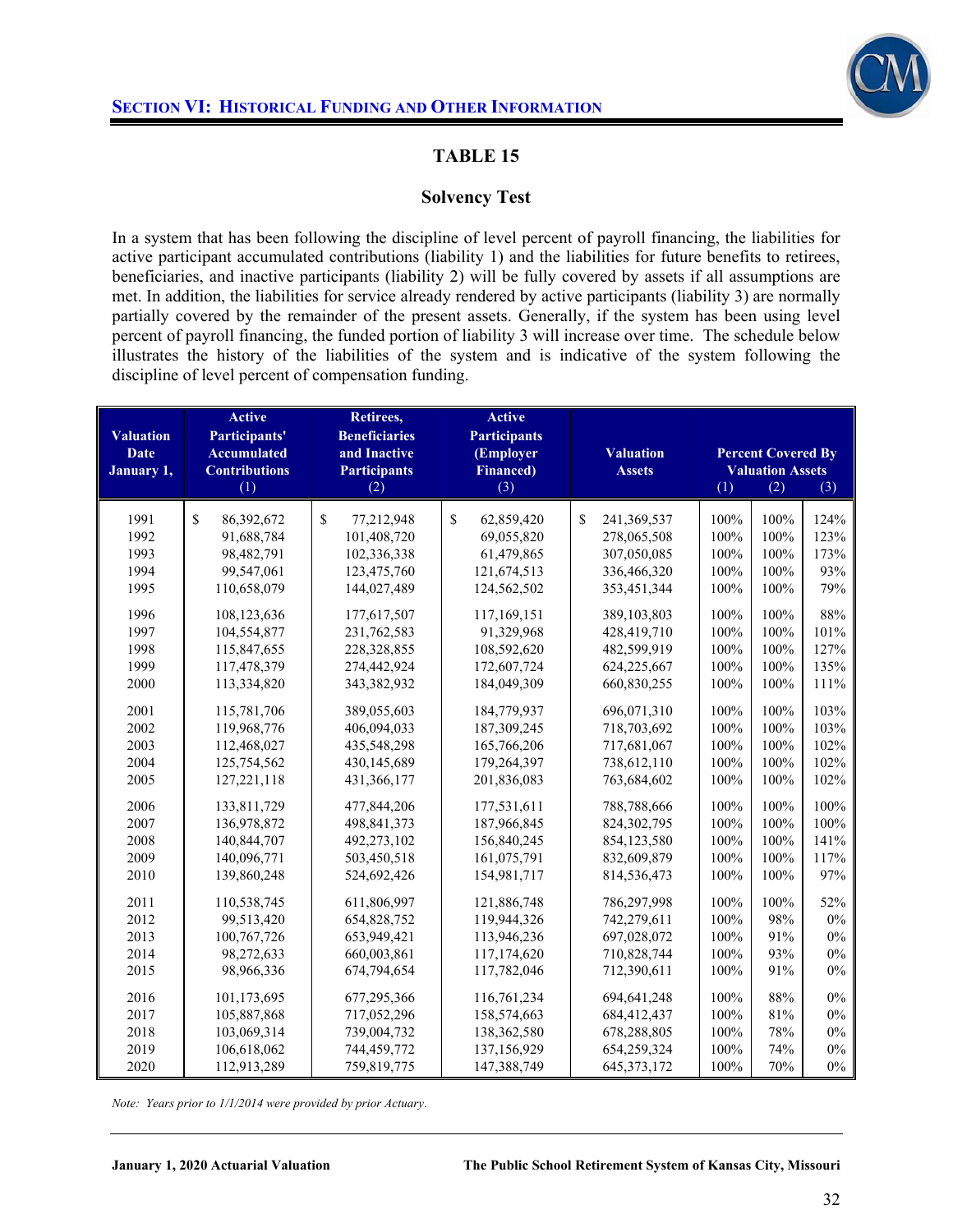

Actuarial Standards of Practice are issued by the Actuarial Standards Board and are binding on credentialed actuaries practicing in the United States. These standards generally identify what the actuary should consider, document and disclose when performing an actuarial assignment. In September, 2017, Actuarial Standard of Practice Number 51, *Assessment and Disclosure of Risk in Measuring Pension Obligations*, (ASOP 51) was issued as final with application to measurement dates on or after November 1, 2018. This ASOP, which applies to funding valuations, actuarial projections, and actuarial cost studies of proposed plan changes, was first applicable for the January 1, 2019 actuarial valuation for the Public School Retirement System of Kansas City, Missouri (System).

While actuarial assumptions allow for a projection of how future contributions and investment returns will meet the cash flow needs for future benefit payments, actual experience will not unfold exactly as anticipated by the assumptions. In this section, we discuss some of the risk factors that can have a significant impact – positive or negative – on the actuarial projection of liability and contribution rates.

There are a number of risks inherent in the funding of a defined benefit plan. These include:

- economic risks, such as investment return and inflation;
- demographic risks such as mortality, payroll growth, aging population including the impact of baby boomers, and retirement ages;
- contribution risk; and
- external risks such as the regulatory and political environment.

There is a direct correlation between healthy, well-funded plans and consistent contributions equal to the full actuarial contribution rate each year. For many years, the Public School Retirement System of the School District of Kansas City, Missouri was funded by fixed contribution rates for both the member and the employers. While this approach worked well for many years, the investment experience during the Great Recession created a significant unfunded actuarial accrued liability. Around the same time, the active membership of the System declined by nearly 30% (going from 4,862 in 2008 to 3,493 in 2015). As the following graph shows, less than the full actuarial contribution rate has been contributed to the System in eight of the past nine years, despite increases in the contribution rate for both members and employers. The System currently contributes a fixed contribution rate, however, funding will move to an actuarial contribution rate beginning July 1, 2021. This change will improve the funding risk for the System.

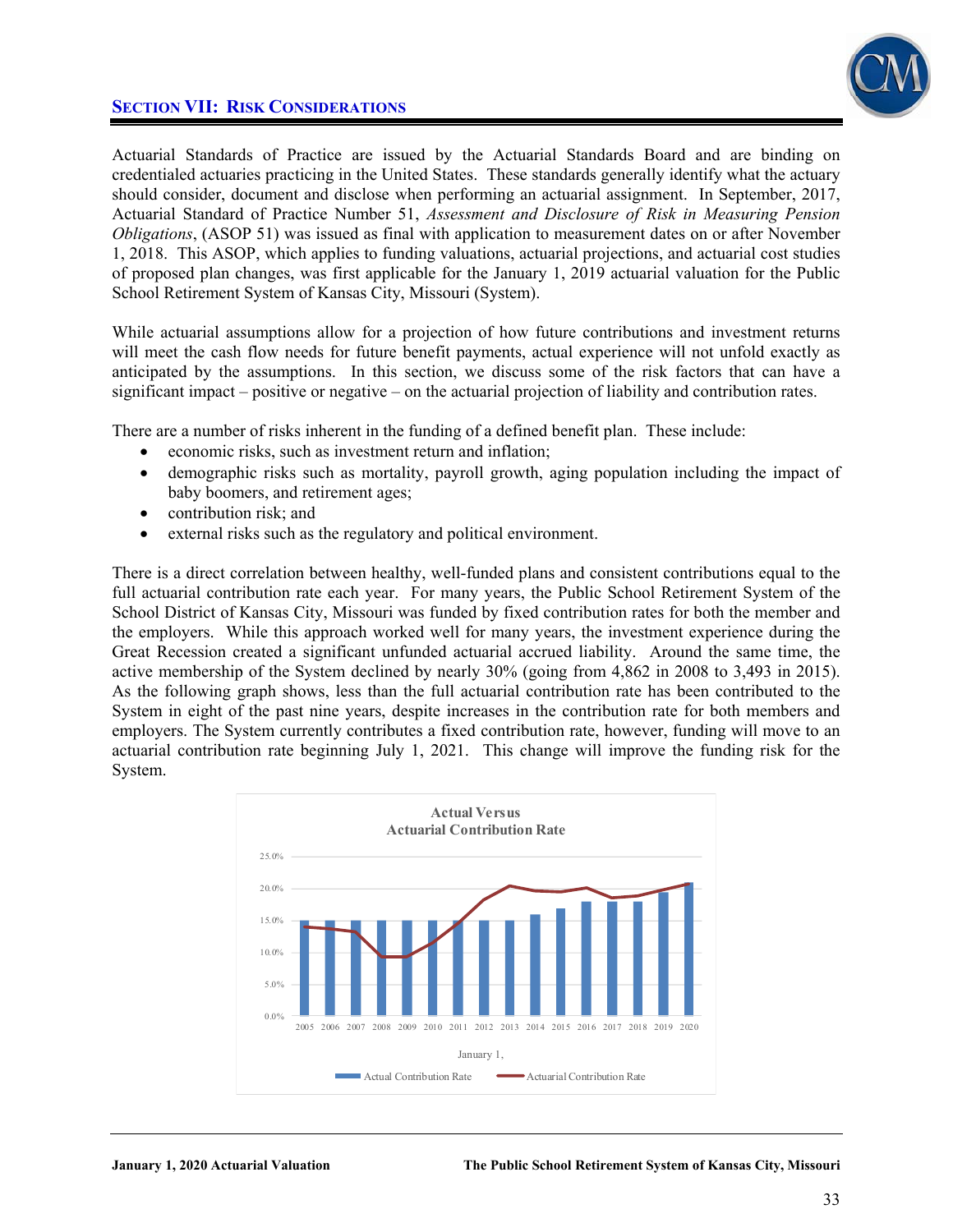

The most significant risk factor is investment return because of the volatility of the returns and the size of plan assets compared to payroll (see Table 16). A perusal of historical rates over 10-20 years reveals that the actual return each year is rarely close to the average return for the same period. This is an expected result given the underlying capital market assumptions and the asset allocation. However, the valuation is a measurement based on a single investment return, usually around the median of the distribution of returns. The magnitude of variations in investment returns and the short timeframe in which they occur makes the management of this risk very challenging.

The size of the plan assets relative to covered payroll, sometimes referred to as the asset volatility ratio, is an important indicator of the contribution risk/volatility for the System. The higher this ratio, the more sensitive a plan's contribution rate is to investment return volatility. In other words, it will be harder to recover from investment losses with increased contributions because of the magnitude of the increase. In the January 1, 2020 valuation, the asset volatility ratio was 3.05. Given the standard deviation of the portfolio, around 12%, the rate of return in any given year is expected to be within one standard deviation of the expected return (higher or lower) roughly two-thirds of the time. That means there is a one in three chance the return will be at least one standard deviation (12%) from the expected return. To put that in context, a return 12% different than the expected return of 7.50% translates to about \$79 million and an change of 2.76% in the contribution rate (without reflecting asset smoothing). The distribution of returns would indicate that such an event would be expected to happen once every three years (half higher than 19.50% and half lower than -4.50%). While the asset smoothing method would spread the increase in the contribution rate over five years, the ultimate impact would be as shown in the table below:

|                                                                      | <b>One Standard Deviation</b> |                    |  |
|----------------------------------------------------------------------|-------------------------------|--------------------|--|
|                                                                      | <b>Above 7.50%</b>            | <b>Below 7.50%</b> |  |
| 1. Rate of Return                                                    | 19.50%                        | $-4.50%$           |  |
| 2. Ratio of Assets to Payroll                                        | 3.05                          | 3.05               |  |
| 3. Asset Gain/Loss as a Percent of Payroll<br>$[(1) - 7.50\%] * (2)$ | 37%                           | 37%                |  |
| 4. Initial Impact on Contribution Rate                               | $-2.76%$                      | 2.76%              |  |

A key demographic risk for all retirement systems, including KCPSRS, is improvements in mortality (longevity) greater than anticipated. While the mortality assumption used in the valuation reflects some improvement in mortality experience and this assumption is evaluated and refined in each experience study, the risk arises because there is a possibility of some sudden shift, perhaps from a significant medical breakthrough that could quickly increase liabilities. Likewise, there is some possibility of a significant public health crisis that could result in a significant number of additional deaths in a short time period, would also be significant, although more easily absorbed. While either of these events could happen, it represents a small probability and thus represents much less risk than the volatility associated with investment returns.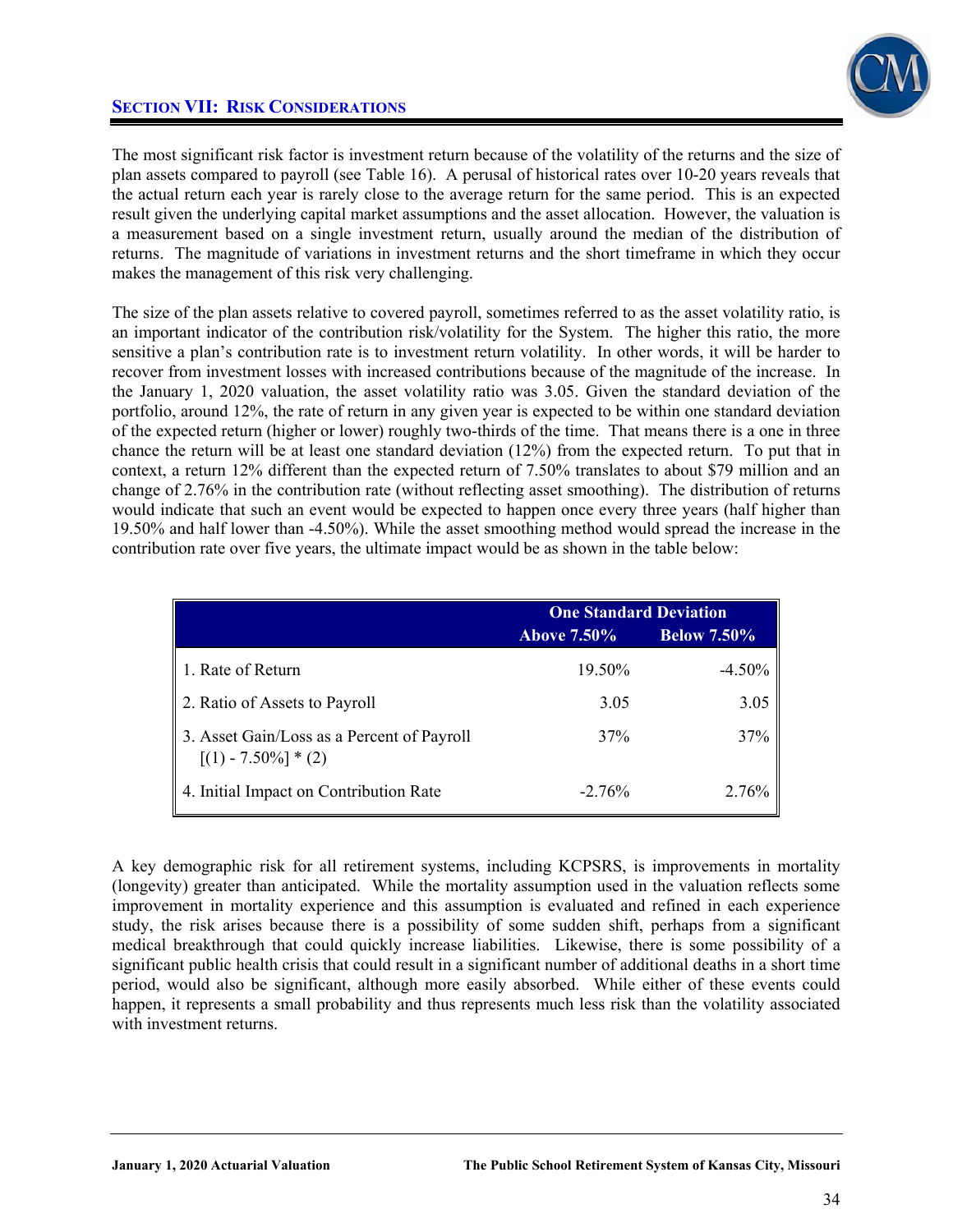

Finally, the unfunded actuarial accrued liability is amortized as a level percentage of payroll. The underlying assumption used in developing the payment schedule assumes an increasing payroll over time which is dependent on a stable employment level, i.e., active member count remains the same. We would note that the active population declined significantly for about a decade from a high of 5,090 in 2004 to 3,493 in 2015. The active population has started to increase over the past few years (see Table 17). When payroll does not grow as expected, the UAAL contribution rate will be higher than expected even if the dollar amount of the payment is the same as scheduled.

As plan demographics change over time, along with the funded status, the risk factors may also change. The following exhibits summarize certain historical information that provide an indication as to how key risk metrics have changed over time.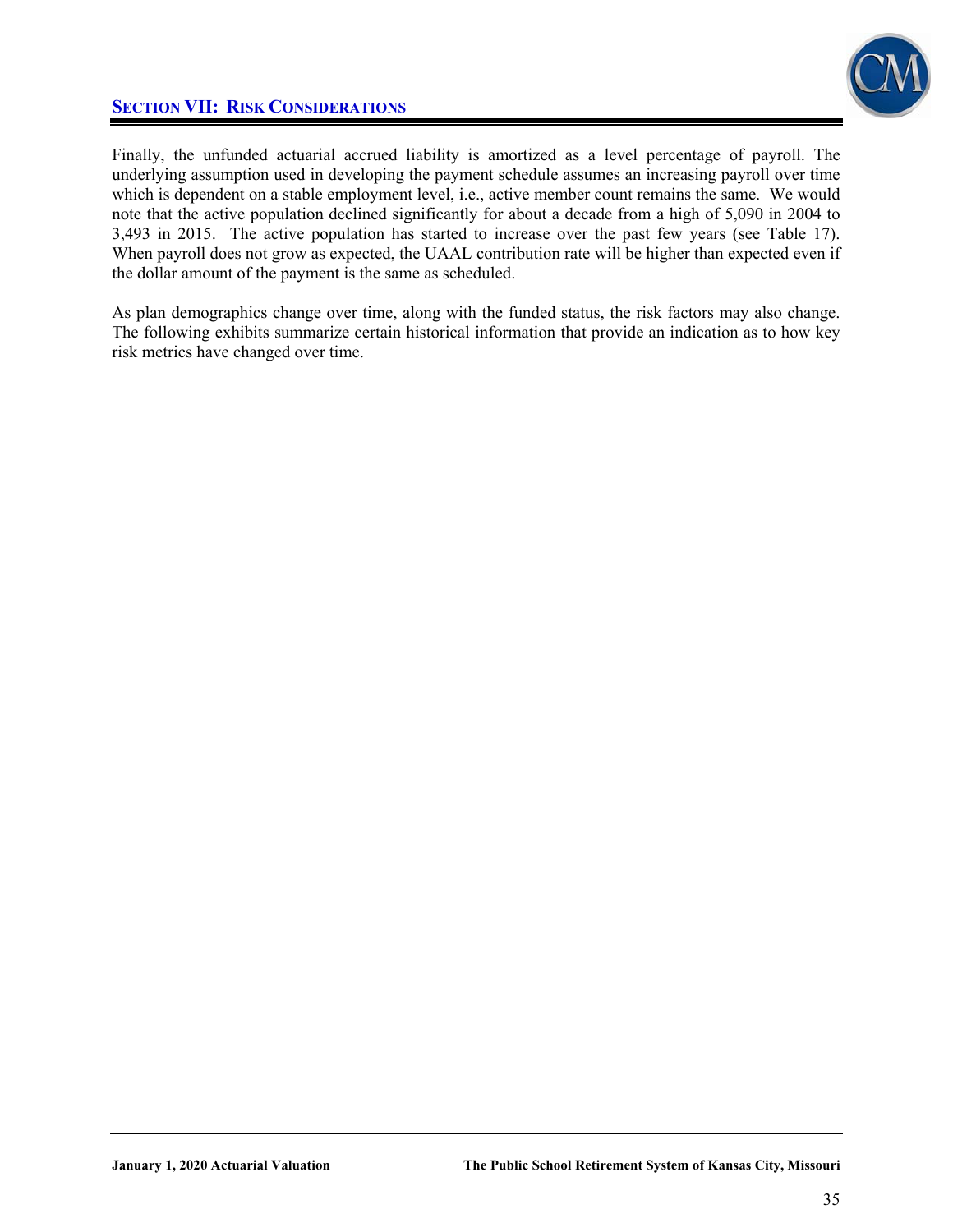

#### **HISTORICAL ASSET VOLATILITY RATIO**

As a retirement system matures, the size of the market value of assets increases relative to the covered payroll of active members, on which the System is funded. The size of the plan assets relative to covered payroll, sometimes referred to as the asset volatility ratio, is an important indicator of the contribution risk for the System. The higher this ratio, the more sensitive a plan's contribution rate is to investment return volatility. In other words, it will be harder to recover from investment losses with increased contribution. In the January 1, 2020 valuation, the asset volatility ratio was 3.05. Therefore, underperforming the investment return assumption by 1.00% (i.e., earn 6.50% for one year) is equivalent to \$6.6 million or 3.05% of payroll. This ratio tends to grow over time as plans become better funded, so this is an important metric to monitor over time.

| Valuation | Market Value  | Covered       | Asset                   | Increase in ACR with a Return |
|-----------|---------------|---------------|-------------------------|-------------------------------|
| Date      | of Assets     | Payroll       | <b>Volatility Ratio</b> | 12% Lower than Assumed*       |
|           |               |               |                         |                               |
| 1/1/2008  | \$853,722,741 | \$202,311,837 | 4.22                    | 0.76%                         |
| 1/1/2009  | 624, 647, 065 | 205,326,108   | 3.04                    | $0.55\%$                      |
| 1/1/2010  | 693,934,794   | 194,474,437   | 3.57                    | $0.65\%$                      |
| 1/1/2011  | 730,278,733   | 162,417,257   | 4.50                    | $0.82\%$                      |
| 1/1/2012  | 681,930,607   | 155,893,016   | 4.37                    | $0.79\%$                      |
|           |               |               |                         |                               |
| 1/1/2013  | 702,966,521   | 157,303,005   | 4.47                    | 0.81%                         |
| 1/1/2014  | 726,553,301   | 157,014,537   | 4.63                    | $0.84\%$                      |
| 1/1/2015  | 698,523,480   | 170,845,124   | 4.09                    | $0.74\%$                      |
| 1/1/2016  | 636,109,506   | 179,013,516   | 3.55                    | $0.64\%$                      |
| 1/1/2017  | 631,442,613   | 194, 132, 739 | 3.25                    | $0.59\%$                      |
|           |               |               |                         |                               |
| 1/1/2018  | 685,801,998   | 196,277,971   | 3.49                    | $0.63\%$                      |
| 1/1/2019  | 602,762,479   | 203,310,599   | 2.96                    | $0.54\%$                      |
| 1/1/2020  | 662,085,840   | 217,255,306   | 3.05                    | $0.55\%$                      |

\* The impact on the Actuarial Contribution Rate (ACR) reflects five-year asset smoothing and a 20-year amortization of the actuarial loss.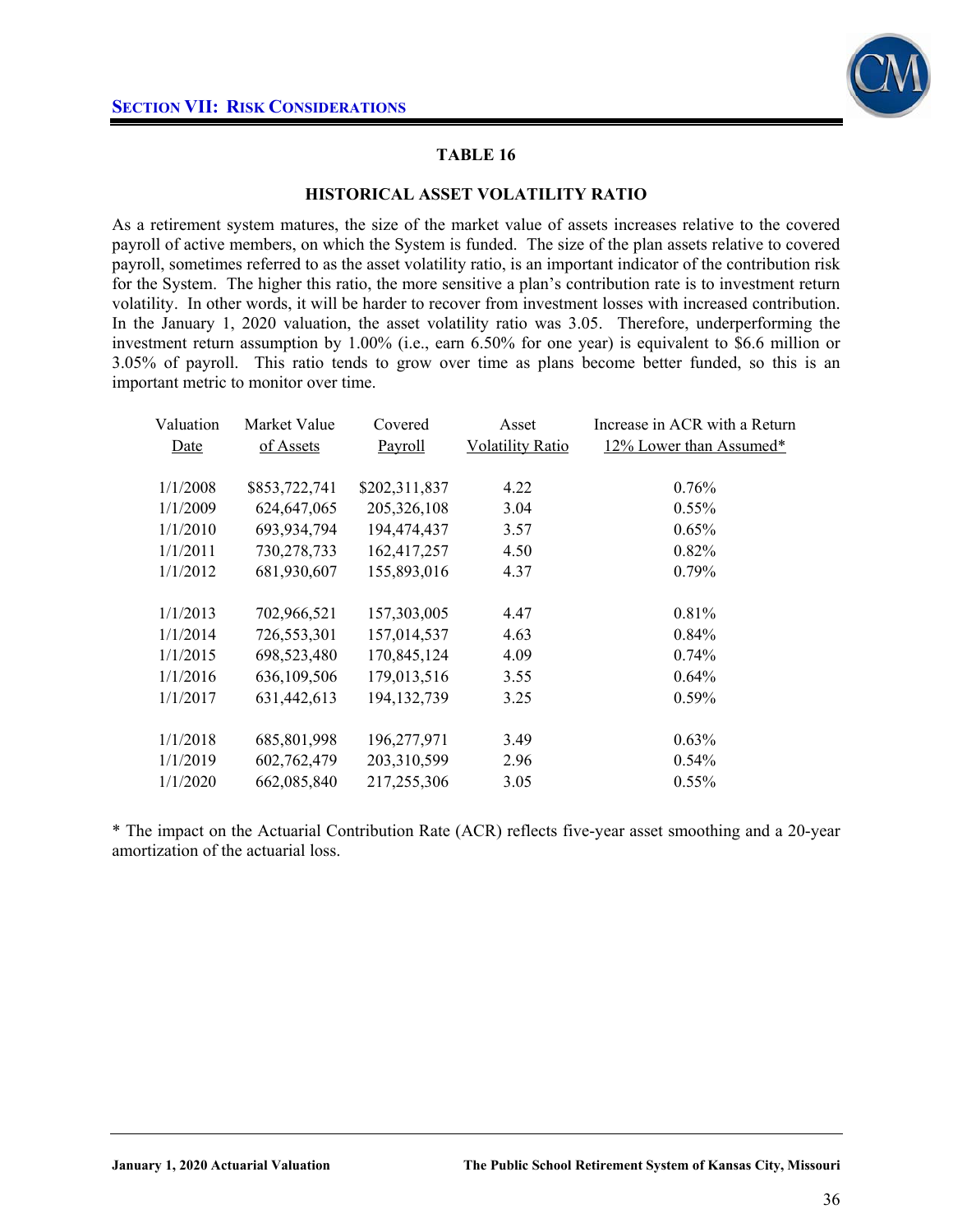

#### **COVERED PAYROLL VOLATILITY**

Member and employer contributions to the System are made based on covered payroll. In addition, the payment on the unfunded actuarial accrued liability is calculated anticipating covered payroll increases each year in the future. To the extent actual payroll does not meet the assumed rate of increase (currently 3.00%), a higher rate of pay is necessary to collect the same dollar amount of payment on the unfunded actuarial accrued liability. A reduction in the number of active members usually results in a decline in the dollar amount of covered payroll, as can be seen in the table below. From 2004 to 2012, the number of active members declined significantly which creates challenges for funding the System, but since 2012 we have seen the number of active members steadily increase.

| Actuarial             | Number of Active Members |                        |         |       | Covered       | Number of              | Active/ |
|-----------------------|--------------------------|------------------------|---------|-------|---------------|------------------------|---------|
| <b>Valuation Date</b> | <b>Charter Schools</b>   | <b>School District</b> | Library | Total | Payroll       | <b>Retired Members</b> | Retired |
| 1/1/2000              |                          |                        |         | 4,666 | \$151,091,616 | 2,806                  | 1.66    |
| 1/1/2001              |                          |                        |         | 5,012 | 165,795,367   | 2,865                  | 1.75    |
| 1/1/2002              |                          |                        |         | 5,014 | 171,523,233   | 2,861                  | 1.75    |
| 1/1/2003              |                          |                        |         | 4,891 | 168,391,474   | 3,058                  | 1.60    |
| 1/1/2004              |                          |                        |         | 5,090 | 186,528,530   | 3,042                  | 1.67    |
| 1/1/2005              | 539                      | 4,336                  | 130     | 5,005 | 195,866,663   | 2,951                  | 1.70    |
| 1/1/2006              | 462                      | 4,228                  | 118     | 4,808 | 187,445,140   | 3,140                  | 1.53    |
| 1/1/2007              | 588                      | 4,030                  | 139     | 4,757 | 199,221,110   | 3,198                  | 1.49    |
| 1/1/2008              | 784                      | 3,937                  | 141     | 4,862 | 202,311,837   | 3,283                  | 1.48    |
| 1/1/2009              | 820                      | 3,680                  | 148     | 4,648 | 205, 326, 108 | 3,247                  | 1.43    |
| 1/1/2010              | 973                      | 3,222                  | 141     | 4,336 | 194,474,437   | 3,317                  | 1.31    |
| 1/1/2011              | 1,061                    | 2,296                  | 133     | 3,490 | 162,417,257   | 3,670                  | 0.95    |
| 1/1/2012              | 1,133                    | 2,022                  | 129     | 3,284 | 155,893,016   | 3,829                  | 0.86    |
| 1/1/2013              | 1,108                    | 2,152                  | 136     | 3,396 | 157,303,005   | 3,859                  | 0.88    |
| 1/1/2014              | 1,147                    | 2,215                  | 139     | 3,501 | 157,014,537   | 3,885                  | 0.90    |
| 1/1/2015              | 1,245                    | 2,112                  | 136     | 3,493 | 170,845,124   | 4,011                  | 0.87    |
| 1/1/2016              | 1,336                    | 2,095                  | 143     | 3,574 | 179,013,516   | 4,049                  | 0.88    |
| 1/1/2017              | 1,481                    | 2,076                  | 144     | 3,701 | 194, 132, 739 | 4,032                  | 0.92    |
| 1/1/2018              | 1,555                    | 2,065                  | 140     | 3,760 | 196,277,971   | 4,112                  | 0.91    |
| 1/1/2019              | 1,586                    | 2,172                  | 140     | 3,898 | 203,310,599   | 4,113                  | 0.95    |
| 1/1/2020              | 1,640                    | 2,285                  | 149     | 4,074 | 217,255,306   | 4,145                  | 0.98    |

This table shows the change in active membership among the participating employers over the last 15 years. Charter Schools has become a much larger portion of the total active membership. To the extent the demographic behavior of Charter School members is different than other KCPSRS members, the actuarial assumptions will need to be modified or actuarial gains/losses are likely to be created each year.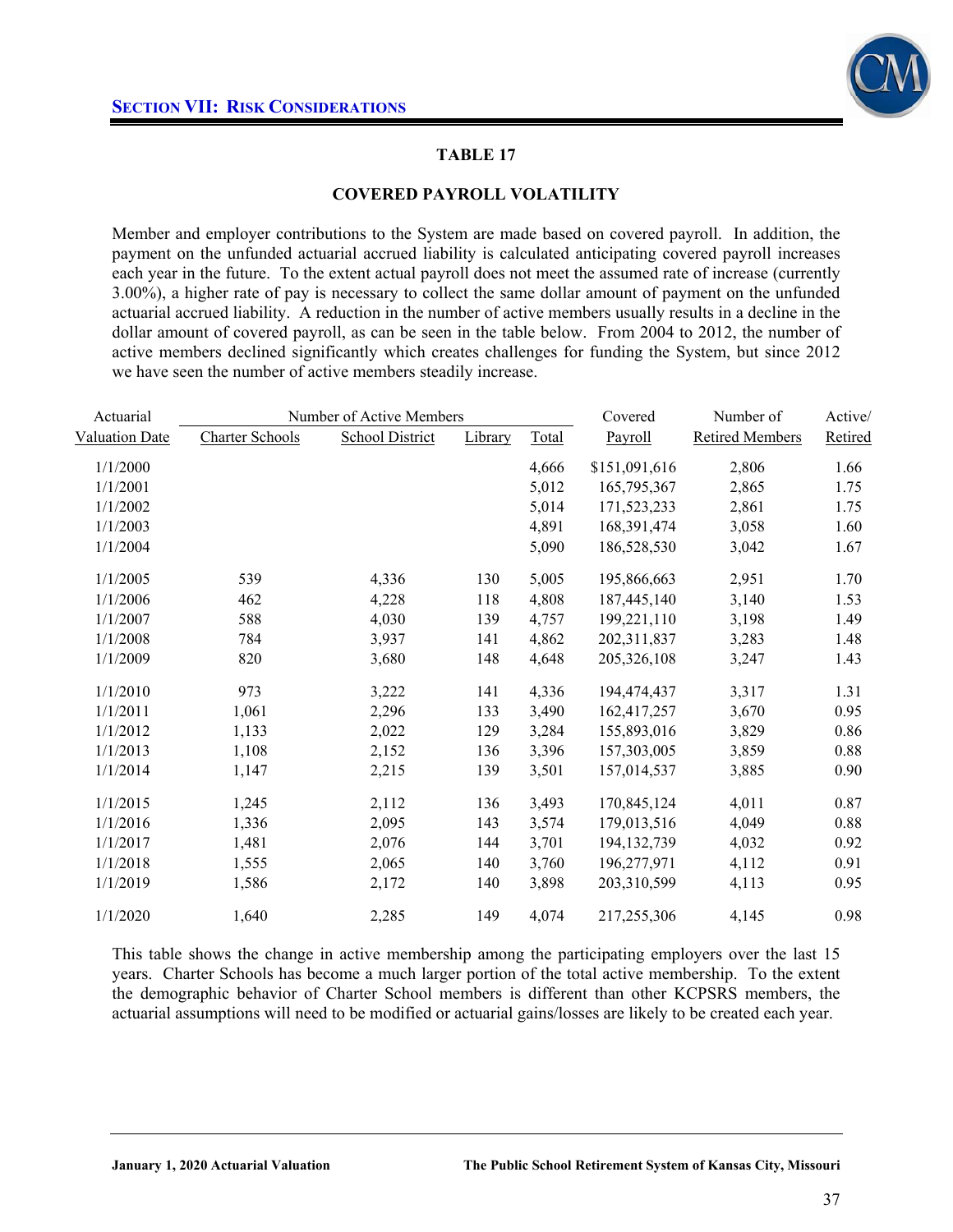



From 2004 to 2012, the System experienced a significant decline in the number of active members, as shown in the graph below. As a result, the covered payroll of the membership declined for a period and the ratio of actives to retirees declined significantly. This had significant impact on the System's funding as the contributions were fixed for most of the period and, therefore, did not respond to the impact of the investment losses from calendar year 2008. As a result, the funded ratio of the System declined rather dramatically. The size of the active membership has stabilized in recent years and has actually grown since 2012. In addition, the contribution rates are increasing, moving to an actuarial contribution rate effective July 1, 2021. This will address a significant risk factor for the System that has existed in the past.

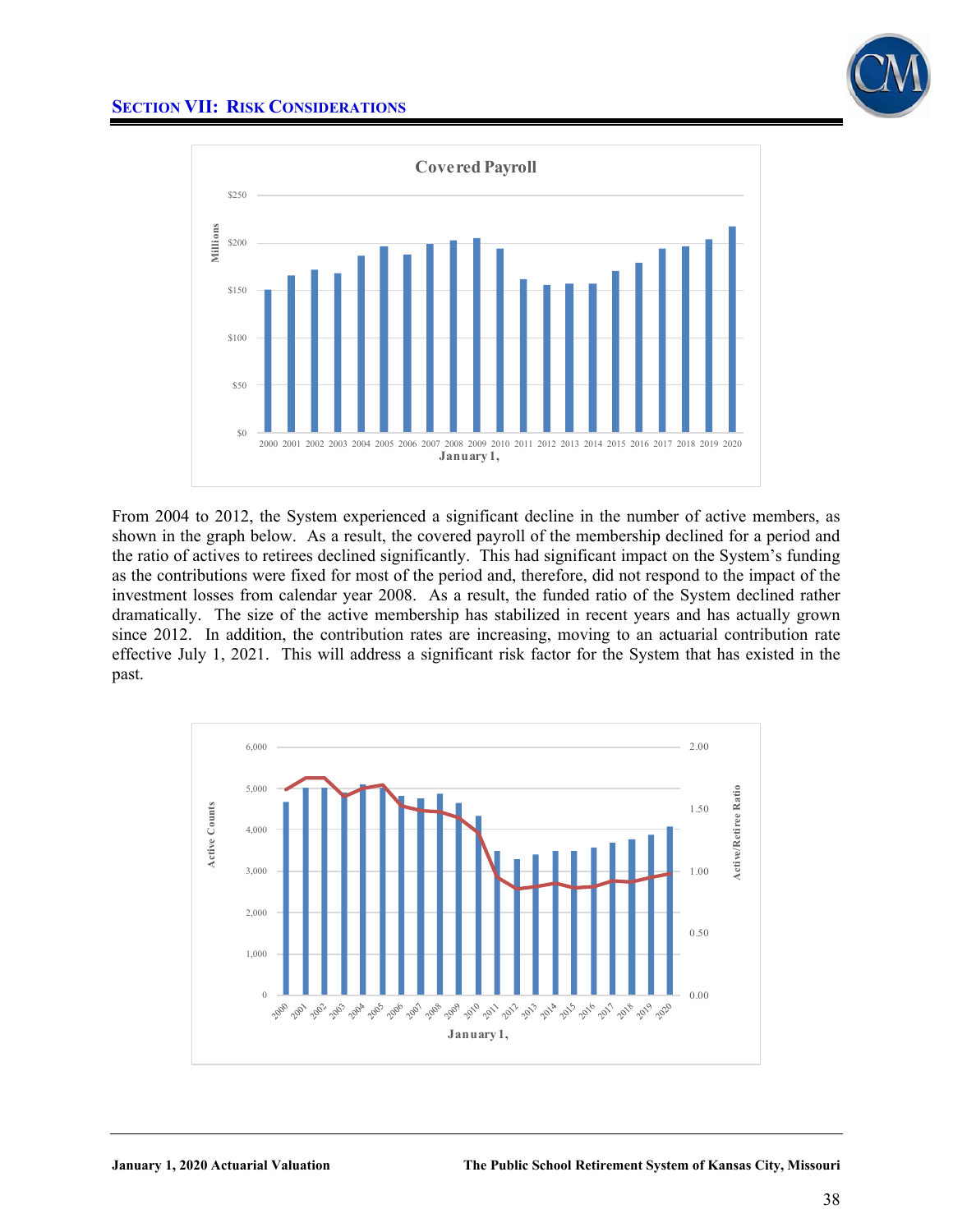

#### **HISTORICAL CASH FLOWS**

Plans with negative cash flows will experience increased sensitivity to investment return volatility. Cash flows, for this purpose, are measured as contributions less benefit payments. If the System has negative cash flows and then experiences returns below the assumed rate, there are fewer assets to be reinvested to earn the higher returns that typically follow. Negative cash flows can also impact the system's asset allocation and is a consideration in setting the investment policy of the system. KCPSRS has higher negative cash flows than many public retirement systems and so this metric should be closely monitored, as it is for KCPSRS. The higher the net cash flow is as a percent of the market value of assets, the greater the risk to the system's funding.

| Fiscal<br>Year End | Market Value<br>of Assets<br>(MVA) | Contributions | <b>Benefit</b><br>Payments | Net Cash Flow    | Net Cash Flow<br>as a Percent<br>of MVA |
|--------------------|------------------------------------|---------------|----------------------------|------------------|-----------------------------------------|
|                    |                                    |               |                            |                  |                                         |
| 12/31/07           | \$853,722,741                      | \$30,420,687  | \$59,789,249               | $(\$29,368,562)$ | $(3.44\%)$                              |
| 12/31/08           | 624, 647, 065                      | 31,501,230    | 63,870,255                 | (32,369,025)     | $(5.18\%)$                              |
| 12/31/09           | 693,934,794                        | 42,652,068    | 63,243,063                 | (20, 590, 995)   | $(2.97\%)$                              |
| 12/31/10           | 730,278,733                        | 27,094,752    | 71,323,384                 | (44, 228, 632)   | $(6.06\%)$                              |
| 12/31/11           | 681,930,607                        | 24,054,927    | 76, 133, 226               | (52,078,299)     | $(7.64\%)$                              |
|                    |                                    |               |                            |                  |                                         |
| 12/31/12           | 702,966,521                        | 22,948,176    | 76,813,694                 | (53,865,518)     | $(7.66\%)$                              |
| 12/31/13           | 726,553,301                        | 24,404,265    | 77,412,174                 | (53,007,909)     | $(7.30\%)$                              |
| 12/31/14           | 698,523,480                        | 26,646,322    | 78,535,383                 | (51,889,061)     | $(7.43\%)$                              |
| 12/31/15           | 636, 109, 506                      | 29, 145, 161  | 79,634,189                 | (50, 489, 028)   | $(7.94\%)$                              |
| 12/31/16           | 631,442,613                        | 32,808,515    | 80,168,978                 | (47,360,463)     | $(7.50\%)$                              |
|                    |                                    |               |                            |                  |                                         |
| 12/31/17           | 685,801,998                        | 33,890,913    | 81,762,722                 | (47, 871, 809)   | $(6.98\%)$                              |
| 12/31/18           | 602,762,479                        | 35,146,999    | 83,418,526                 | (48, 271, 527)   | $(8.01\%)$                              |
| 12/31/19           | 662,085,840                        | 40,013,495    | 85,166,451                 | (45, 152, 956)   | $(6.82\%)$                              |
|                    |                                    |               |                            |                  |                                         |

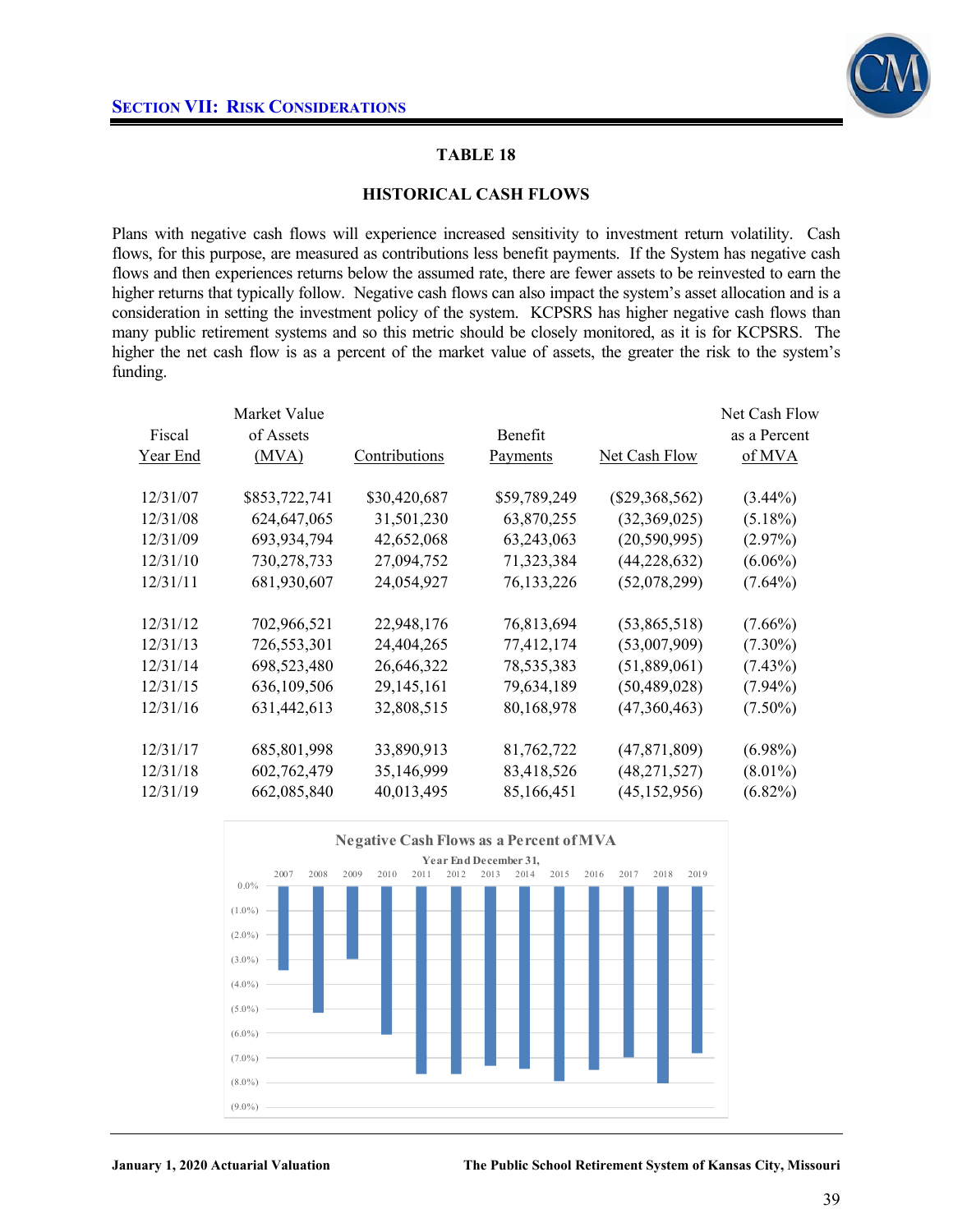

#### **LIABILITY MATURITY MEASUREMENTS**

Most public sector retirement systems have been in operation for many years. As a result, they have aging plan populations, and in some cases declining active populations, resulting in an increasing ratio of retirees to active members and a growing percentage of retiree liability. The retirement of the baby boomers over the next decade is expected to further exacerbate the aging of the retirement system population. With more of the total liability residing with retirees, investment volatility has a greater impact on the funding of the system since it is more difficult to restore the system financially after losses occur when there is comparatively less payroll over which to spread the cost.

| Fiscal   | Retiree       | <b>Total Actuarial</b>   | Retiree    | Covered       |           |
|----------|---------------|--------------------------|------------|---------------|-----------|
| Year End | Liability     | <b>Accrued Liability</b> | Percentage | Payroll       | Ratio     |
|          | (a)           | (b)                      | (a) / (b)  | (c)           | (b) / (c) |
| 12/31/07 | \$484,041,632 | \$781,284,025            | 62.0%      | \$202,311,837 | 3.86      |
| 12/31/08 | 477,828,410   | 804,623,080              | 59.4%      | 205,326,108   | 3.92      |
| 12/31/09 | 498,921,369   | 819,534,391              | 60.9%      | 194,474,437   | 4.21      |
| 12/31/10 | 580,324,640   | 844,232,490              | 68.7%      | 162,417,257   | 5.20      |
| 12/31/11 | 622,135,967   | 874,286,498              | 71.2%      | 155,893,016   | 5.61      |
|          |               |                          |            |               |           |
| 12/31/12 | 620,358,237   | 868, 663, 383            | 71.4%      | 157,303,005   | 5.52      |
| 12/31/13 | 621,249,525   | 875,451,114              | 71.0%      | 157,014,537   | 5.58      |
| 12/31/14 | 645,100,053   | 891,543,036              | 72.4%      | 170,845,124   | 5.22      |
| 12/31/15 | 648,136,960   | 895,230,295              | 72.4%      | 179,013,516   | 5.00      |
| 12/31/16 | 684, 767, 536 | 981,514,827              | 69.8%      | 194, 132, 739 | 5.06      |
|          |               |                          |            |               |           |
| 12/31/17 | 704,534,913   | 980,436,626              | 71.9%      | 196,277,971   | 5.00      |
| 12/31/18 | 710,111,431   | 988,234,763              | 71.9%      | 203,310,599   | 4.86      |
| 12/31/19 | 725,892,076   | 1,020,121,813            | 71.2%      | 217,255,306   | 4.70      |

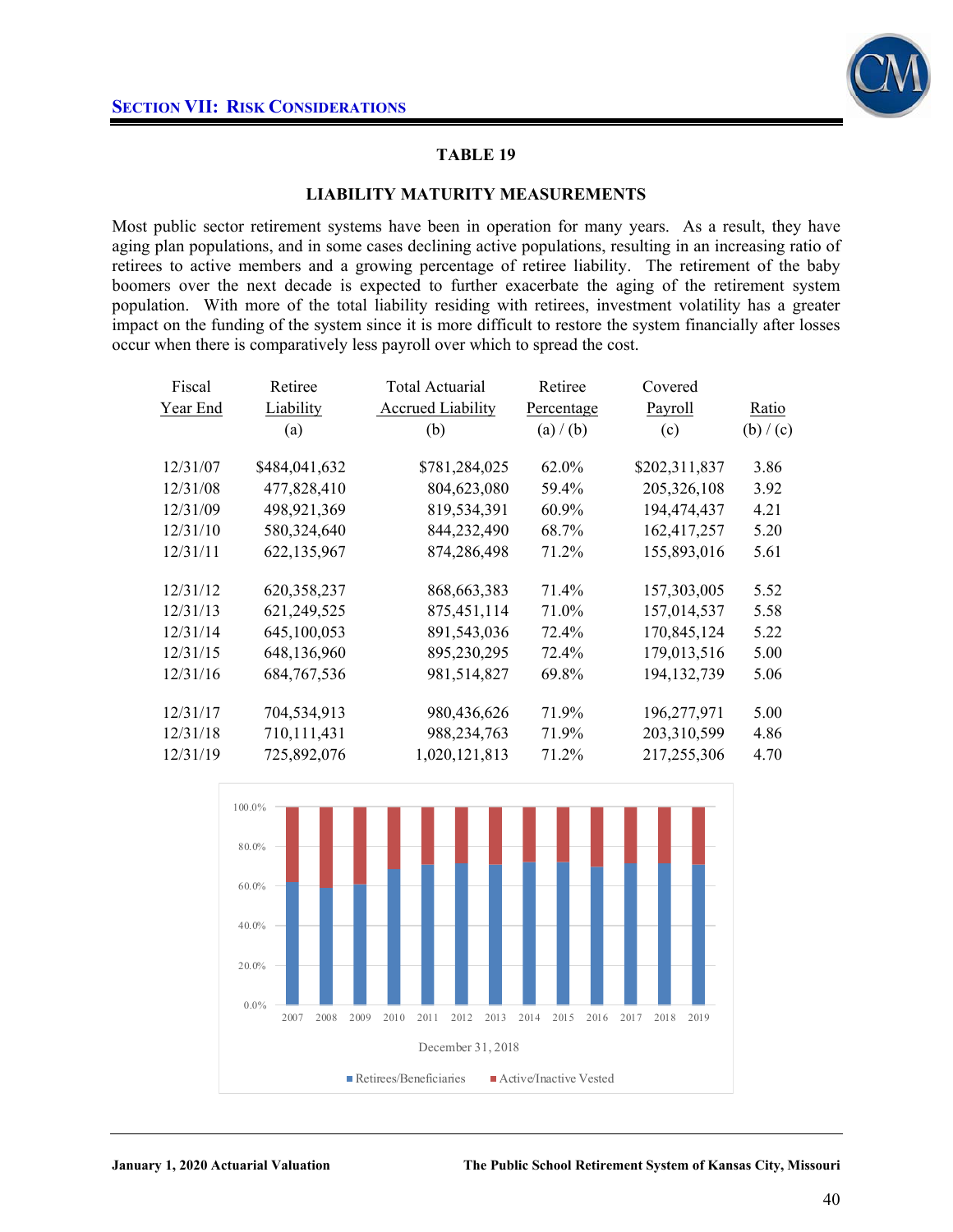

#### **COMPARISON OF VALUATION RESULTS UNDER ALTERNATE INVESTMENT RETURN ASSUMPTIONS**

This exhibit compares the key January 1, 2020 valuation results under five (5) different investment return assumptions to illustrate the impact of different assumptions on the funding of the System. Note that only the investment return assumption is changed, as identified in the heading below. All other assumptions are unchanged for purposes of this analysis.

| <b>Investment Return Assumption</b>                           | 7.00%       | 7.25%       | 7.50%       | 7.75%       | 8.00%       |
|---------------------------------------------------------------|-------------|-------------|-------------|-------------|-------------|
| <b>Contributions</b>                                          |             |             |             |             |             |
| Total Normal Cost                                             | 10.20%      | 9.82%       | 9.46%       | 9.13%       | 8.82%       |
| Amortization of UAAL                                          | 12.46%      | 11.90%      | 11.34%      | 10.79%      | 10.24%      |
| <b>Actuarial Required Contribution</b>                        | 22.66%      | 21.72%      | 20.80%      | 19.92%      | 19.06%      |
| <b>Member Contribution</b>                                    | $(9.00\%)$  | $(9.00\%)$  | $(9.00\%)$  | $(9.00\%)$  | $(9.00\%)$  |
| <b>Employer Contribution</b>                                  | $(12.00\%)$ | $(12.00\%)$ | $(12.00\%)$ | $(12.00\%)$ | $(12.00\%)$ |
| <b>Contribution Rate Shortfall/(Margin)</b>                   | 1.66%       | 0.72%       | $(0.20\%)$  | $(1.08\%)$  | $(1.94\%)$  |
| <b>Actuarial Accrued Liability (\$ in thousands)</b>          | \$1,069,936 | \$1,044,497 | \$1,020,122 | \$996,755   | \$974,342   |
| <b>Actuarial Value of Assets (\$ in thousands)</b>            | 645,373     | 645,373     | 645,373     | 645,373     | 645,373     |
| <b>Unfunded Actuarial Accrued Liability (\$ in thousands)</b> | \$424,563   | \$399,124   | \$374,749   | \$351,382   | \$328,969   |
| <b>Funded Ratio</b>                                           | 60.3%       | 61.8%       | 63.3%       | 64.7%       | 66.2%       |

Note: All other assumptions are unchanged for purposes of this sensitivity analysis. Numbers may not add due to rounding.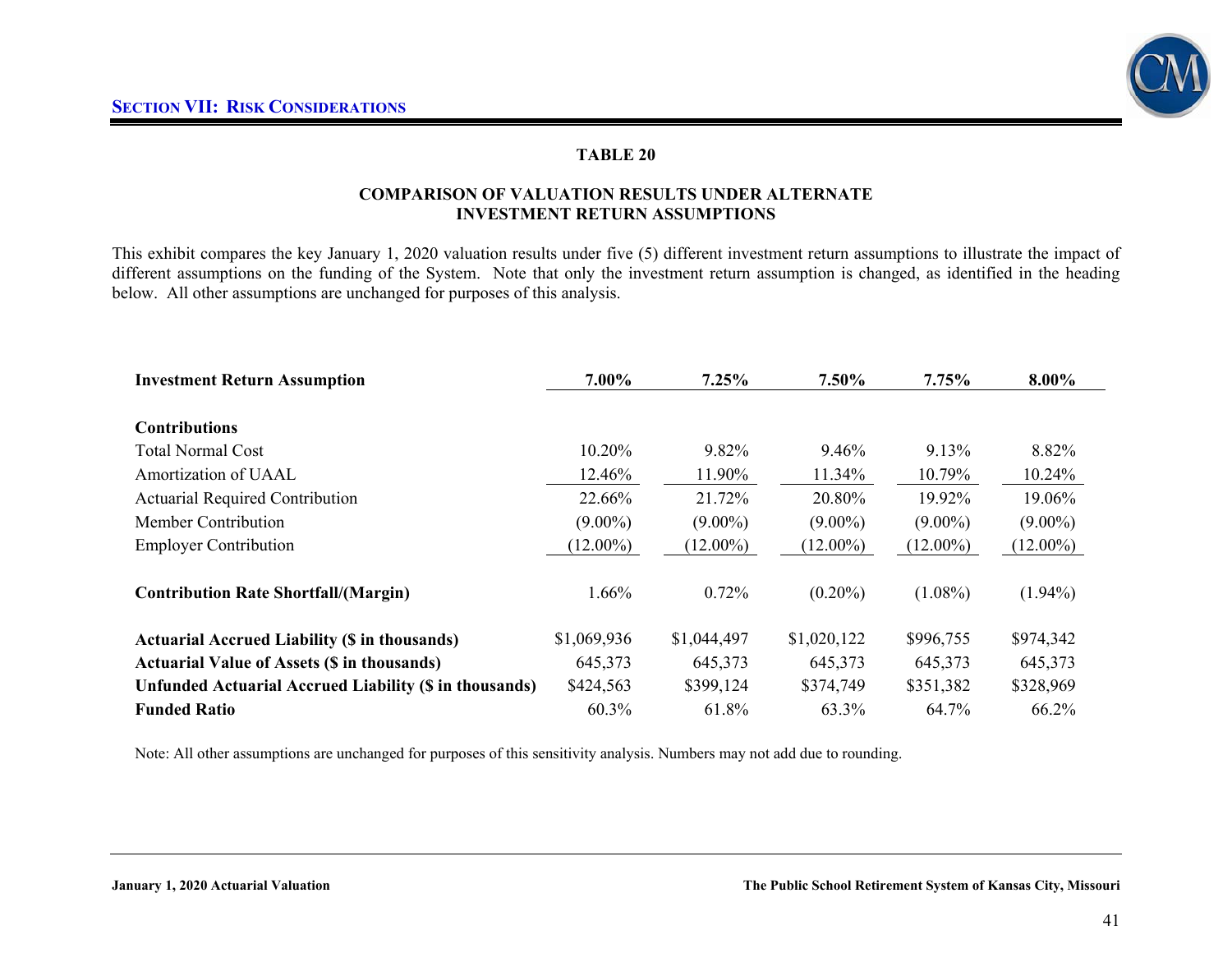

# **APPENDIX A: SUMMARY OF MEMBERSHIP DATA**

# **MEMBER CENSUS INFORMATION**

| A. ACTIVE MEMBERS                                                                           |             | <b>January 1, 2020</b>           |             | <b>January 1, 2019</b>         | % Change                             |
|---------------------------------------------------------------------------------------------|-------------|----------------------------------|-------------|--------------------------------|--------------------------------------|
| 1. Number of Active Members<br>$(a)$ Plan B<br>$(b)$ Plan C<br>(c) Total                    |             | 1,461<br>2,613<br>4,074          |             | 1,634<br>2,264<br>3,898        | $(10.6\%)$<br>15.4%<br>4.5%          |
| 2. Active Member Averages<br>$(a)$ Age<br>(b) Service<br>(c) Expected Annual Pay            | $\mathbf S$ | 42.7<br>7.1<br>53,327            | \$          | 42.7<br>7.2<br>52,158          | $0.0\%$<br>$(1.4\%)$<br>2.2%         |
| <b>B. TERMINATED VESTED MEMBERS</b>                                                         |             |                                  |             |                                |                                      |
| 1. Number of Terminated Vested Members                                                      |             | 529                              |             | 531                            | $(0.4\%)$                            |
| 2. Terminated Vested Members Averages<br>$(a)$ Age<br>(b) Estimated Monthly Benefit         | \$          | 47.8<br>650                      | \$          | 48.6<br>647                    | $(1.6\%)$<br>0.5%                    |
| <b>C. TERMINATED NON-VESTED MEMBERS</b>                                                     |             |                                  |             |                                |                                      |
| 1. Number of Terminated Non-Vested Members                                                  |             | 2,631                            |             | 2,784                          | $(5.5\%)$                            |
| 2. Terminated Non-Vested Members Averages<br>$(a)$ Age<br>(b) Account Balance               | \$          | 43.7<br>3,947                    | $\mathbf S$ | 44.5<br>3,767                  | $(1.8\%)$<br>4.8%                    |
| D. RETIREES, DISABLEDS, AND BENEFICIARIES                                                   |             |                                  |             |                                |                                      |
| 1. Number of Members<br>(a) Retired<br>(b) Disabled<br>(c) Beneficiaries<br>(e) Total       |             | 3,840<br>77<br>228<br>4,145      |             | 3,817<br>79<br>217<br>4,113    | 0.6%<br>$(2.5\%)$<br>5.1%<br>0.8%    |
| 2. Average Age<br>(a) Retired<br>(b) Disabled<br>(c) Beneficiaries<br>(e) Total             |             | 72.9<br>68.5<br>74.9<br>72.9     |             | 72.6<br>68.6<br>74.1<br>72.5   | $0.4\%$<br>$(0.1\%)$<br>1.1%<br>0.6% |
| 3. Average Monthly Benefit<br>(a) Retired<br>(b) Disabled<br>(c) Beneficiaries<br>(e) Total | \$<br>\$    | 1,671<br>1,026<br>1,149<br>1,631 | \$<br>\$    | 1,665<br>996<br>1.128<br>1,625 | 0.4%<br>3.0%<br>1.9%<br>0.4%         |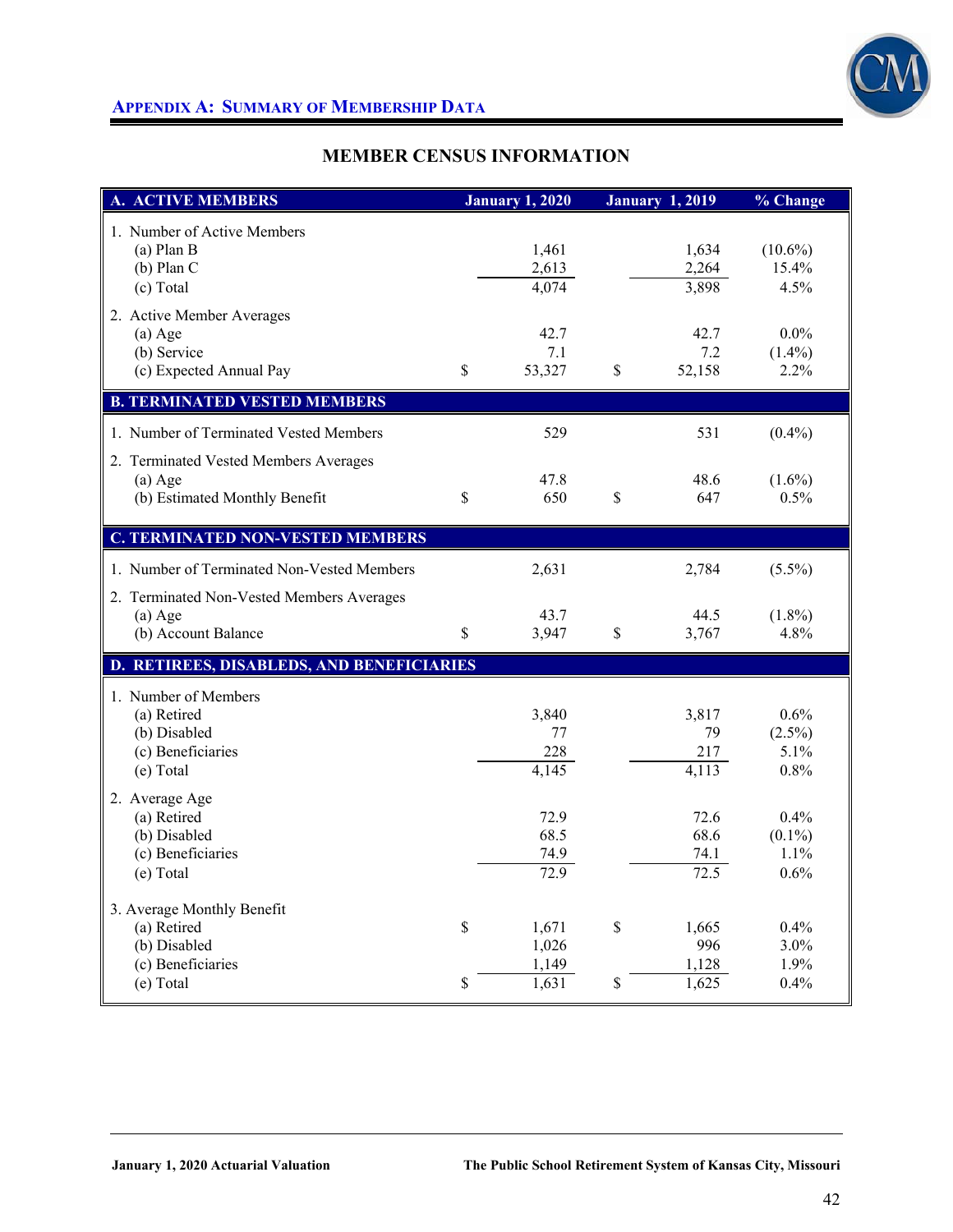## **MEMBER DATA RECONCILIATION**

January 1, 2019 to January 1, 2020

The number of members included in the valuation, as summarized in the table below, is in accordance with the data submitted by the System for members as of the valuation date.

|                             | <b>Active</b><br><b>Members</b> | Terminated<br><b>Vested</b> | <b>Non-vested</b><br>with Balance | <b>Retirees</b>  | Beneficiaries* | <b>Disabled</b> | <b>Total</b> |
|-----------------------------|---------------------------------|-----------------------------|-----------------------------------|------------------|----------------|-----------------|--------------|
| Total as of January 1, 2019 | 3,898                           | 531                         | 2,784                             | 3,817            | 217            | 79              | 11,326       |
| New Entrants                | 754                             | $\theta$                    | 71                                | $\boldsymbol{0}$ | 22             | $\theta$        | 847          |
| Rehires/Transfers           | 70                              | (21)                        | (49)                              | $\boldsymbol{0}$ | $\Omega$       | $\Omega$        | $\theta$     |
| Retirements                 | (92)                            | (39)                        | $\boldsymbol{0}$                  | 131              | $\theta$       | $\theta$        | $\theta$     |
| <b>Disablements</b>         | (1)                             | $\bf{0}$                    | $\boldsymbol{0}$                  | $\boldsymbol{0}$ | $\theta$       |                 |              |
| Deaths                      | (3)                             | (2)                         | $\boldsymbol{0}$                  | (109)            | (8)            | (3)             | (125)        |
| <b>Vested Terminations</b>  | (84)                            | 84                          | $\theta$                          | $\boldsymbol{0}$ | $\Omega$       | $\Omega$        |              |
| Non-vested Terminations     | (243)                           | $\theta$                    | 243                               | $\boldsymbol{0}$ | $\Omega$       | $\Omega$        | $\Omega$     |
| Refunds Paid                | (221)                           | (23)                        | (418)                             | $\boldsymbol{0}$ | (3)            | $\theta$        | (665)        |
| Payments Ended              | $\theta$                        | $\theta$                    | $\theta$                          | $\boldsymbol{0}$ | $\theta$       | (1)             | (1)          |
| Data Adjustments            | (4)                             | (1)                         | $\boldsymbol{0}$                  |                  | $\theta$       |                 | (3)          |
| Total as of January 1, 2020 | 4,074                           | 529                         | 2,631                             | 3,840            | 228            | 77              | 11,379       |

\* Includes beneficiaries who were owed a single lump sum payment and were not paid prior to the valuation date.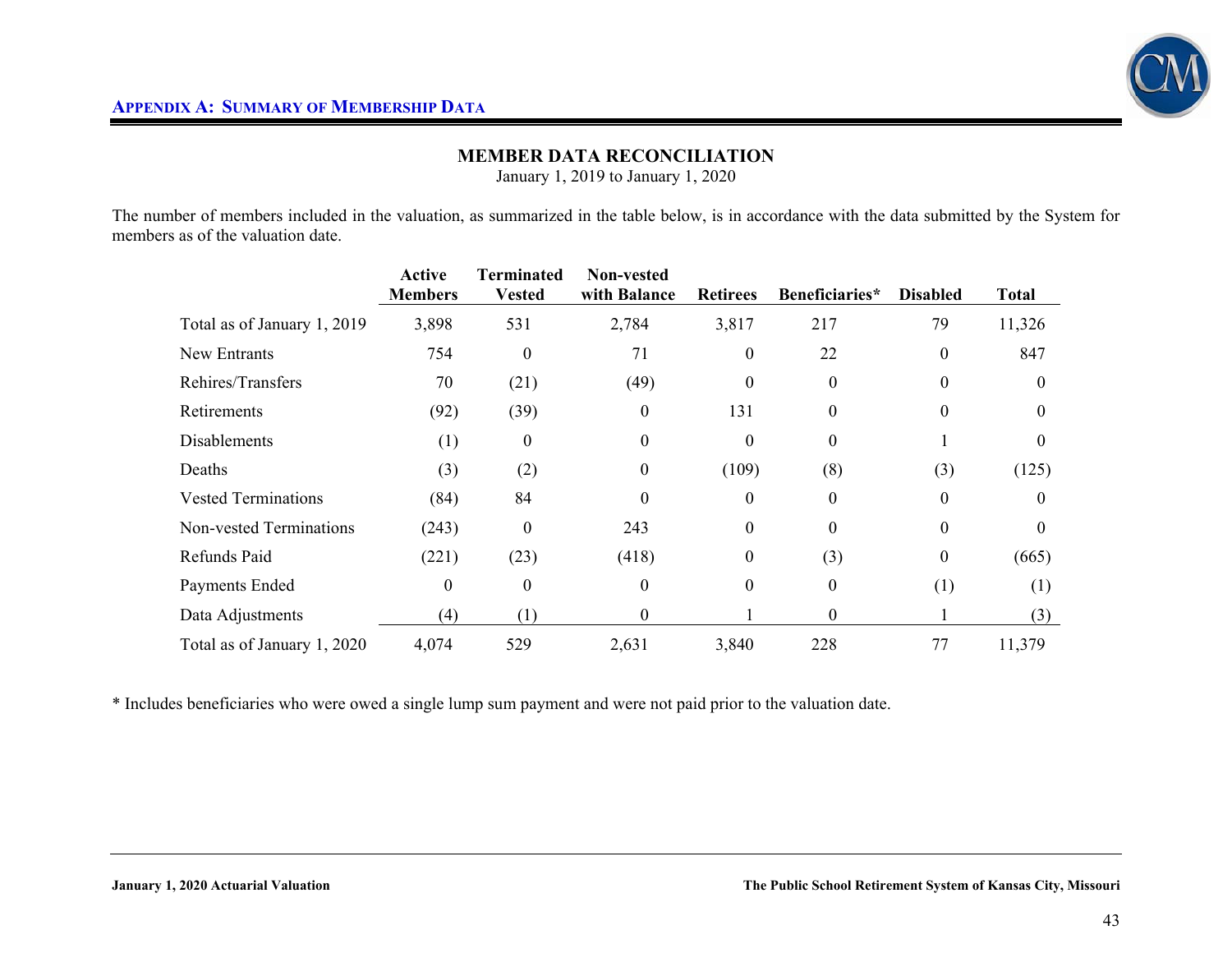

|          |       | Number |       |              | 2019 Reported Compensation* |                 |
|----------|-------|--------|-------|--------------|-----------------------------|-----------------|
| Age      | Male  | Female | Total | Male         | Female                      | Total           |
|          |       |        |       |              |                             |                 |
| Under 25 | 43    | 180    | 223   | \$1,019,258  | 4,771,592<br>\$             | 5,790,850<br>S. |
| 25 to 29 | 140   | 485    | 625   | 4,617,269    | 17,953,620                  | 22,570,889      |
| 30 to 34 | 156   | 432    | 588   | 6,305,217    | 17,861,634                  | 24,166,851      |
| 35 to 39 | 145   | 358    | 503   | 6,811,387    | 15,246,997                  | 22,058,384      |
| 40 to 44 | 114   | 309    | 423   | 5,630,855    | 15,008,502                  | 20,639,357      |
| 45 to 49 | 117   | 289    | 406   | 6,355,710    | 13,931,889                  | 20,287,599      |
| 50 to 54 | 121   | 281    | 402   | 6,301,390    | 14,140,959                  | 20,442,349      |
| 55 to 59 | 107   | 298    | 405   | 5,810,094    | 15,721,246                  | 21,531,340      |
| 60 to 64 | 87    | 236    | 323   | 4,568,999    | 13,365,765                  | 17,934,764      |
| 65 to 69 | 42    | 105    | 147   | 2,794,545    | 6,006,295                   | 8,800,840       |
| 70 & Up  | 10    | 19     | 29    | 565,108      | 1,088,635                   | 1,653,743       |
| Total    | 1,082 | 2,992  | 4,074 | \$50,779,832 | \$135,097,134               | \$185,876,966   |

Total – All Plans

\* Partial year pay amounts have not been annualized.



**Age**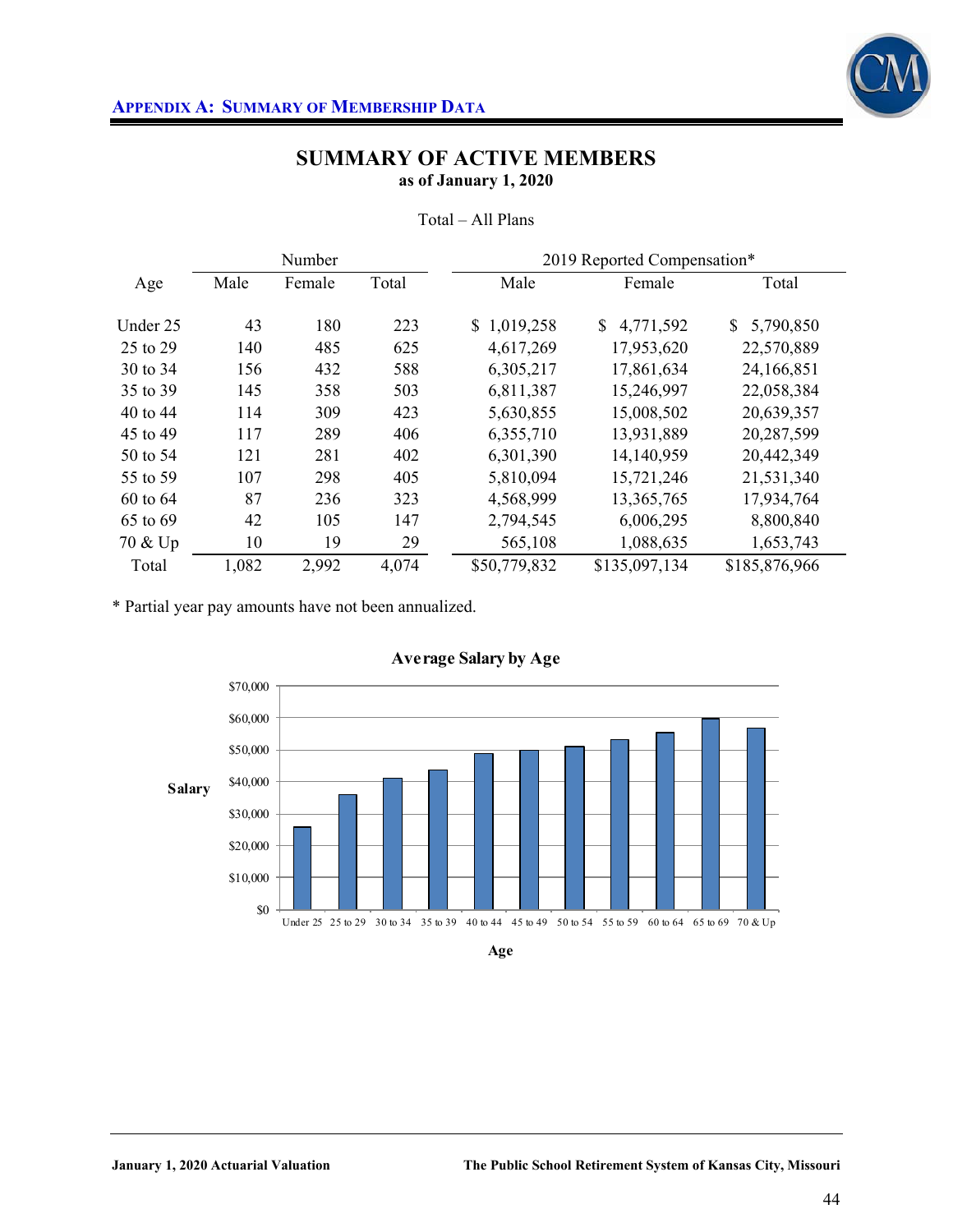

|          | Number           |                  |                  | 2019 Reported Compensation* |                |                |  |  |
|----------|------------------|------------------|------------------|-----------------------------|----------------|----------------|--|--|
| Age      | Male             | Female           | Total            | Male                        | Female         | Total          |  |  |
| Under 25 | $\boldsymbol{0}$ | $\boldsymbol{0}$ | $\boldsymbol{0}$ | \$<br>$\boldsymbol{0}$      | \$<br>$\theta$ | \$<br>$\theta$ |  |  |
| 25 to 29 | 6                | 30               | 36               | 302,816                     | 1,450,550      | 1,753,366      |  |  |
| 30 to 34 | 33               | 109              | 142              | 1,807,721                   | 5,798,204      | 7,605,925      |  |  |
| 35 to 39 | 40               | 113              | 153              | 2,265,751                   | 5,611,614      | 7,877,365      |  |  |
| 40 to 44 | 39               | 133              | 172              | 2,484,714                   | 7,834,755      | 10,319,469     |  |  |
| 45 to 49 | 42               | 128              | 170              | 2,873,681                   | 7,344,697      | 10,218,378     |  |  |
| 50 to 54 | 62               | 139              | 201              | 3,836,805                   | 8,028,547      | 11,865,352     |  |  |
| 55 to 59 | 72               | 184              | 256              | 4,305,430                   | 11,015,033     | 15,320,463     |  |  |
| 60 to 64 | 54               | 153              | 207              | 3,460,551                   | 9,119,496      | 12,580,047     |  |  |
| 65 to 69 | 23               | 82               | 105              | 1,580,771                   | 4,942,318      | 6,523,089      |  |  |
| 70 & Up  | 7                | 12               | 19               | 467,503                     | 839,100        | 1,306,603      |  |  |
| Total    | 378              | 1,083            | 1,461            | \$23,385,743                | \$61,984,314   | \$85,370,057   |  |  |

Total – Plan B

\* Partial year pay amounts have not been annualized.



**Age**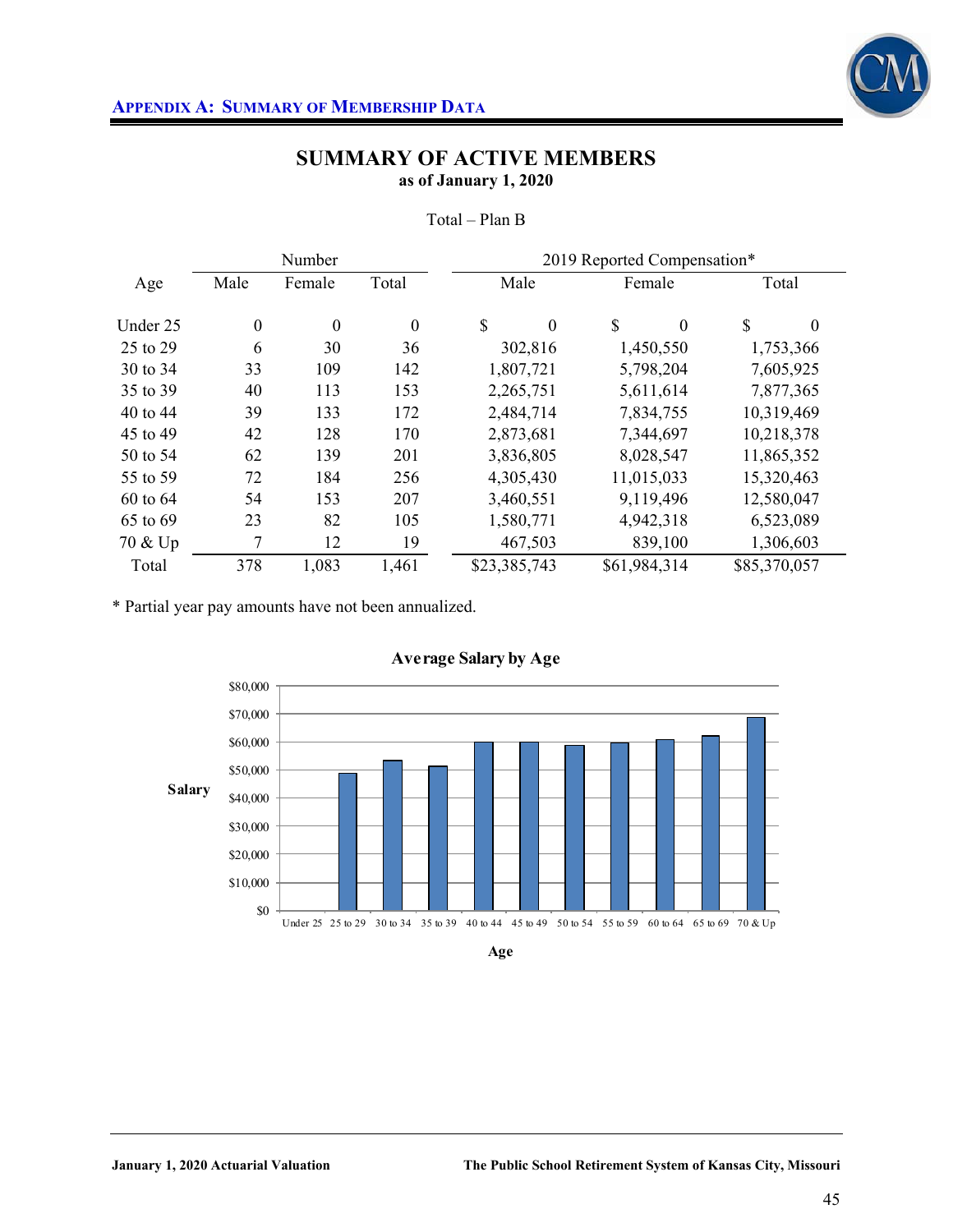

|          |      | Number |       |                 | 2019 Reported Compensation* |               |
|----------|------|--------|-------|-----------------|-----------------------------|---------------|
| Age      | Male | Female | Total | Male            | Female                      | Total         |
| Under 25 | 43   | 180    | 223   | \$<br>1,019,258 | \$4,771,592                 | \$5,790,850   |
| 25 to 29 | 134  | 455    | 589   | 4,314,453       | 16,503,070                  | 20,817,523    |
| 30 to 34 | 123  | 323    | 446   | 4,497,496       | 12,063,430                  | 16,560,926    |
| 35 to 39 | 105  | 245    | 350   | 4,545,636       | 9,635,383                   | 14, 181, 019  |
| 40 to 44 | 75   | 176    | 251   | 3,146,141       | 7,173,747                   | 10,319,888    |
| 45 to 49 | 75   | 161    | 236   | 3,482,029       | 6,587,192                   | 10,069,221    |
| 50 to 54 | 59   | 142    | 201   | 2,464,585       | 6,112,412                   | 8,576,997     |
| 55 to 59 | 35   | 114    | 149   | 1,504,664       | 4,706,213                   | 6,210,877     |
| 60 to 64 | 33   | 83     | 116   | 1,108,448       | 4,246,269                   | 5,354,717     |
| 65 to 69 | 19   | 23     | 42    | 1,213,774       | 1,063,977                   | 2,277,751     |
| 70 & Up  | 3    | 7      | 10    | 97,605          | 249,535                     | 347,140       |
| Total    | 704  | 1,909  | 2,613 | \$27,394,089    | \$73,112,820                | \$100,506,909 |

Total – Plan C

\* Partial year pay amounts have not been annualized.



**Age**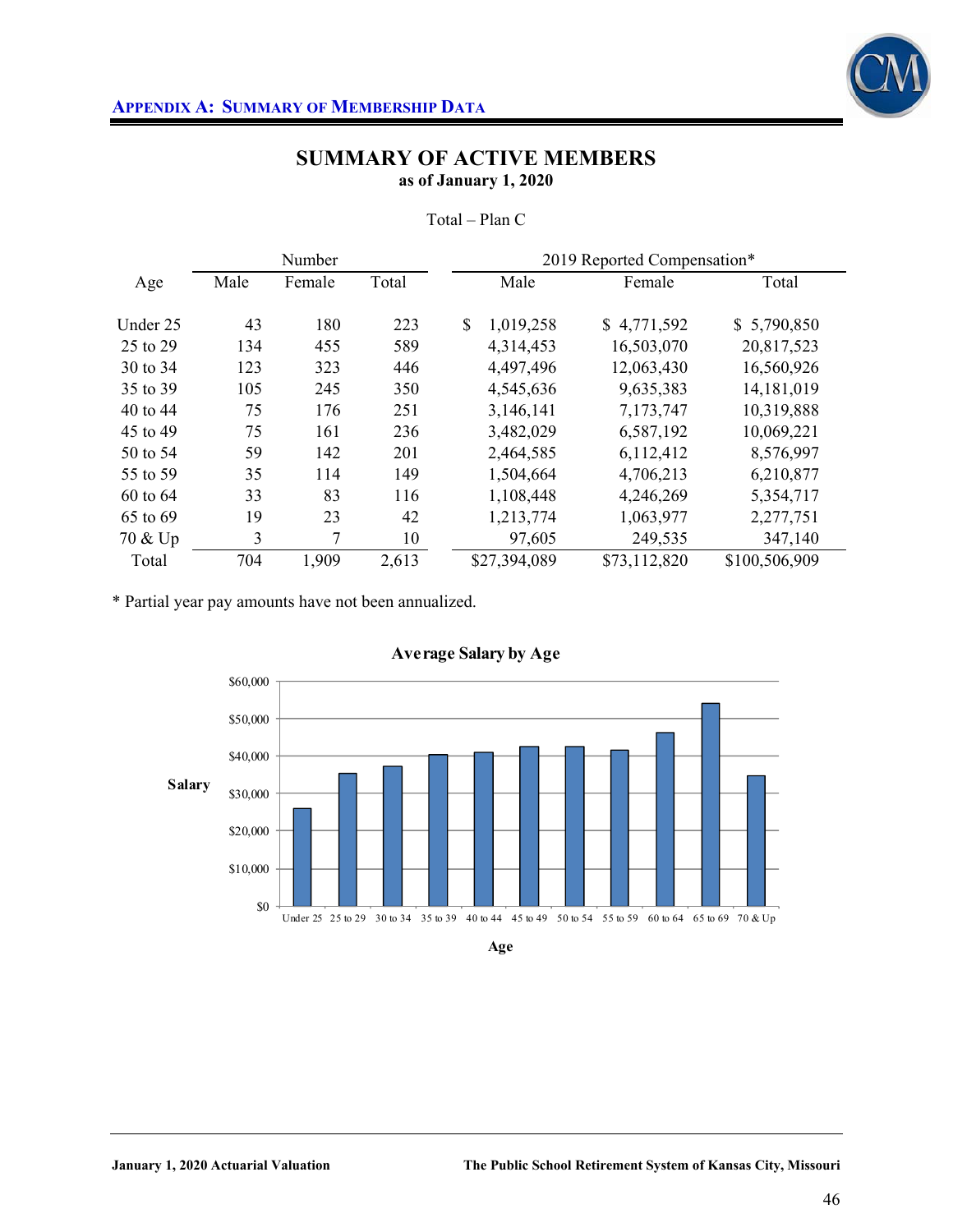

|  |  | Charter Schools - All Plans |
|--|--|-----------------------------|
|--|--|-----------------------------|

|          |      | Number         |       | 2019 Reported Compensation* |              |              |  |  |
|----------|------|----------------|-------|-----------------------------|--------------|--------------|--|--|
| Age      | Male | Female         | Total | Male                        | Female       | Total        |  |  |
| Under 25 | 23   | 110            | 133   | \$<br>591,673               | \$2,901,157  | \$3,492,830  |  |  |
| 25 to 29 | 60   | 288            | 348   | 2,236,891                   | 11,067,426   | 13,304,317   |  |  |
| 30 to 34 | 78   | 261            | 339   | 3,221,035                   | 11,490,265   | 14,711,300   |  |  |
| 35 to 39 | 57   | 168            | 225   | 2,954,985                   | 7,730,657    | 10,685,642   |  |  |
| 40 to 44 | 44   | 117            | 161   | 2,019,575                   | 5,842,064    | 7,861,639    |  |  |
| 45 to 49 | 46   | 94             | 140   | 2,728,333                   | 4,589,249    | 7,317,582    |  |  |
| 50 to 54 | 35   | 77             | 112   | 1,914,801                   | 3,550,742    | 5,465,543    |  |  |
| 55 to 59 | 26   | 55             | 81    | 1,427,047                   | 2,569,796    | 3,996,843    |  |  |
| 60 to 64 | 16   | 40             | 56    | 928,679                     | 2,004,656    | 2,933,335    |  |  |
| 65 to 69 | 14   | 24             | 38    | 904,178                     | 1,383,664    | 2,287,842    |  |  |
| 70 & Up  | 3    | $\overline{4}$ | 7     | 164,811                     | 351,278      | 516,089      |  |  |
| Total    | 402  | 1,238          | 1,640 | \$19,092,008                | \$53,480,954 | \$72,572,962 |  |  |

\* Partial year pay amounts have not been annualized.



**Age**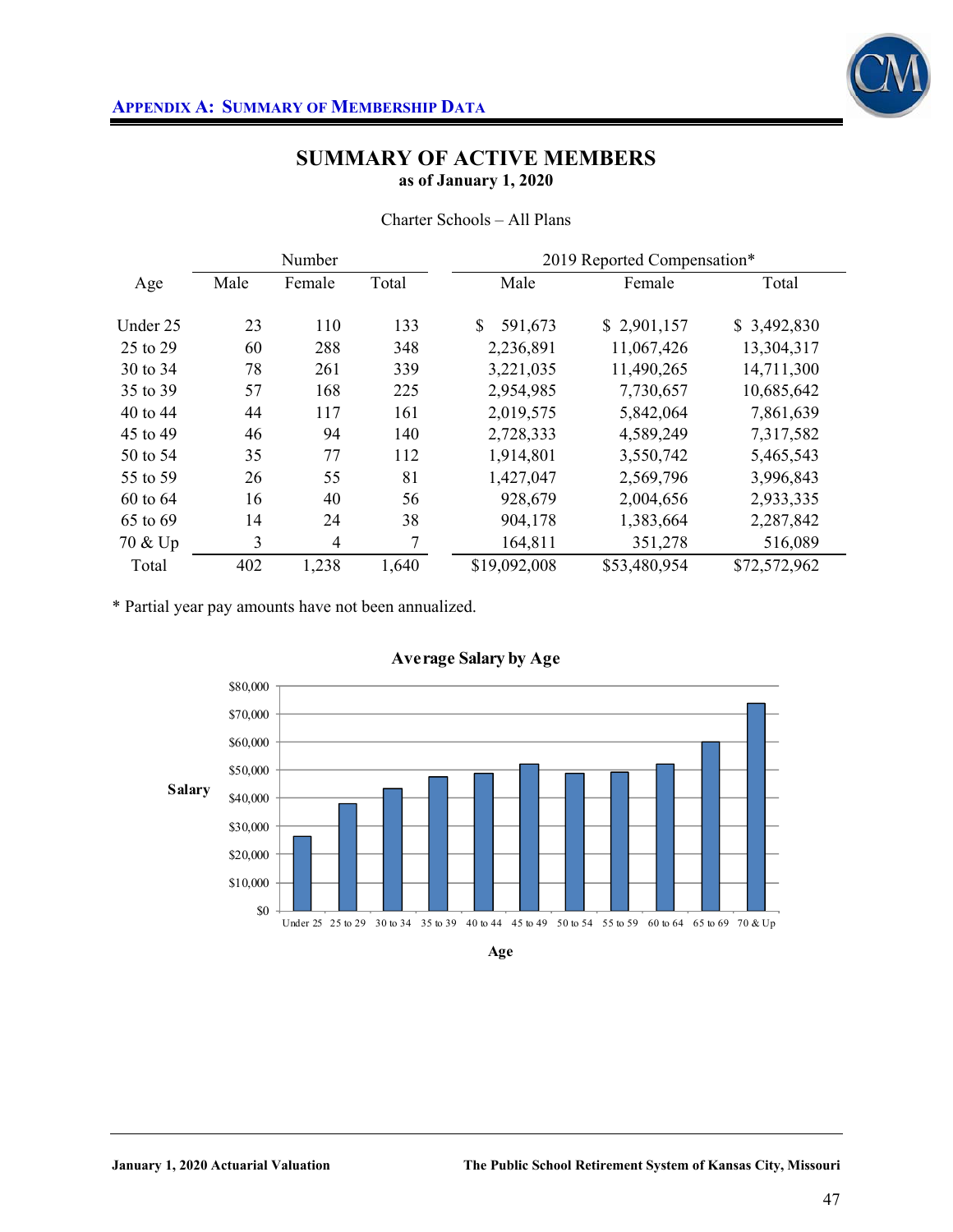

|          |                  | Number           |                  | 2019 Reported Compensation* |                           |                |  |  |  |
|----------|------------------|------------------|------------------|-----------------------------|---------------------------|----------------|--|--|--|
| Age      | Male             | Female           | Total            | Male                        | Female                    | Total          |  |  |  |
| Under 25 | $\boldsymbol{0}$ | $\boldsymbol{0}$ | $\boldsymbol{0}$ | \$<br>$\boldsymbol{0}$      | <sup>\$</sup><br>$\theta$ | \$<br>$\theta$ |  |  |  |
| 25 to 29 | $\overline{4}$   | 18               | 22               | 207,825                     | 895,456                   | 1,103,281      |  |  |  |
| 30 to 34 | 17               | 76               | 93               | 947,121                     | 4,260,313                 | 5,207,434      |  |  |  |
| 35 to 39 | 18               | 60               | 78               | 1,084,765                   | 3,169,265                 | 4,254,030      |  |  |  |
| 40 to 44 | 12               | 52               | 64               | 738,183                     | 3,138,438                 | 3,876,621      |  |  |  |
| 45 to 49 | 19               | 34               | 53               | 1,270,538                   | 2,047,528                 | 3,318,066      |  |  |  |
| 50 to 54 | 14               | 30               | 44               | 1,018,330                   | 1,728,937                 | 2,747,267      |  |  |  |
| 55 to 59 | 16               | 19               | 35               | 918,328                     | 1,020,828                 | 1,939,156      |  |  |  |
| 60 to 64 | 13               | 17               | 30               | 833,587                     | 948,438                   | 1,782,025      |  |  |  |
| 65 to 69 | 3                | 14               | 17               | 139,370                     | 936,743                   | 1,076,113      |  |  |  |
| 70 & Up  | $\mathbf{I}$     | Ι.               | $\overline{2}$   | 91,557                      | 198,269                   | 289,826        |  |  |  |
| Total    | 117              | 321              | 438              | \$7,249,604                 | \$18,344,215              | \$25,593,819   |  |  |  |

Charter Schools – Plan B

\* Partial year pay amounts have not been annualized.



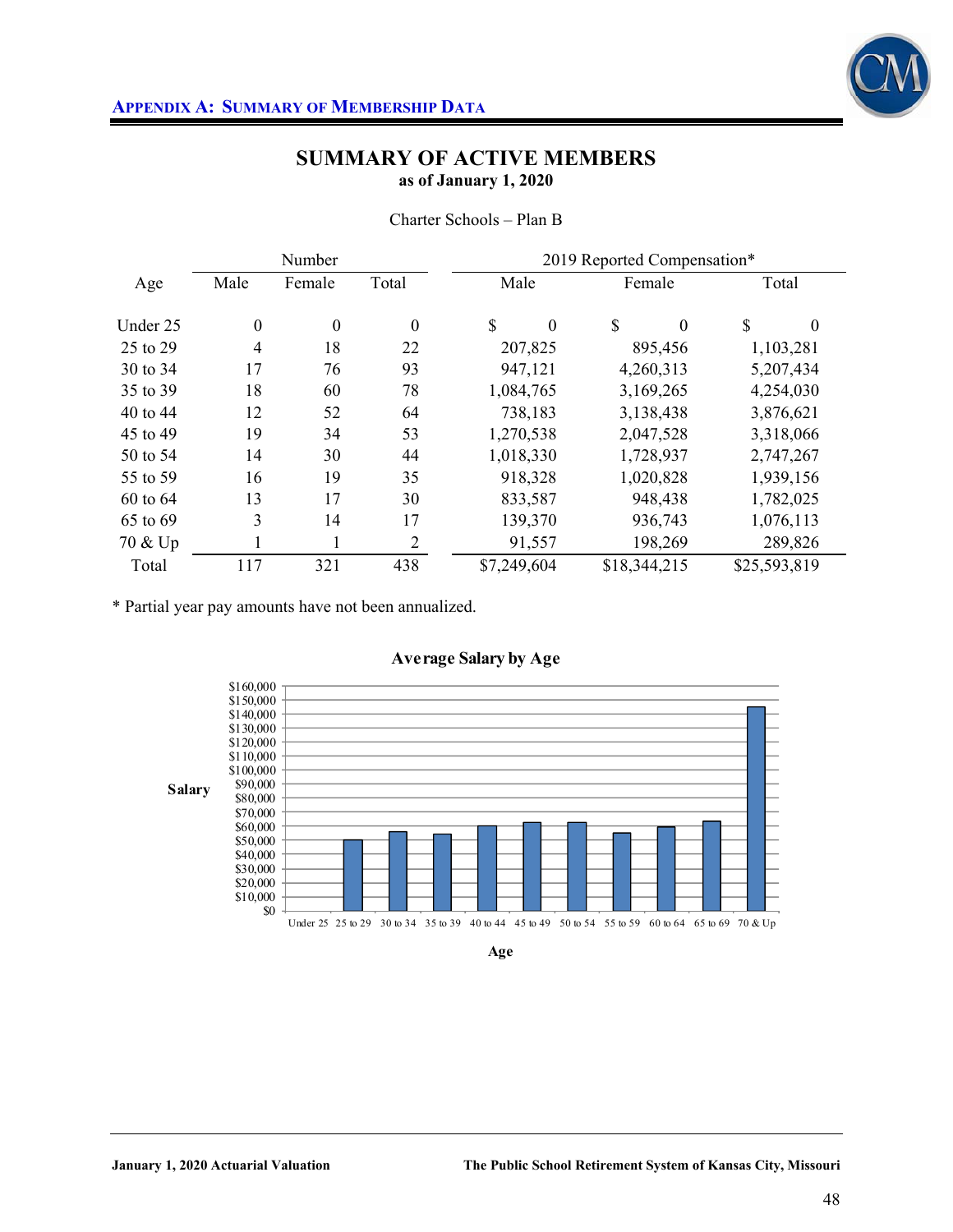

|          |                | Number |       | 2019 Reported Compensation* |              |              |  |  |
|----------|----------------|--------|-------|-----------------------------|--------------|--------------|--|--|
| Age      | Male           | Female | Total | Male                        | Female       | Total        |  |  |
| Under 25 | 23             | 110    | 133   | 591,673                     | \$2,901,157  | \$3,492,830  |  |  |
| 25 to 29 | 56             | 270    | 326   | 2,029,066                   | 10,171,970   | 12,201,036   |  |  |
| 30 to 34 | 61             | 185    | 246   | 2,273,914                   | 7,229,952    | 9,503,866    |  |  |
| 35 to 39 | 39             | 108    | 147   | 1,870,220                   | 4,561,392    | 6,431,612    |  |  |
| 40 to 44 | 32             | 65     | 97    | 1,281,392                   | 2,703,626    | 3,985,018    |  |  |
| 45 to 49 | 27             | 60     | 87    | 1,457,795                   | 2,541,721    | 3,999,516    |  |  |
| 50 to 54 | 21             | 47     | 68    | 896,471                     | 1,821,805    | 2,718,276    |  |  |
| 55 to 59 | 10             | 36     | 46    | 508,719                     | 1,548,968    | 2,057,687    |  |  |
| 60 to 64 | 3              | 23     | 26    | 95,092                      | 1,056,218    | 1,151,310    |  |  |
| 65 to 69 | 11             | 10     | 21    | 764,808                     | 446,921      | 1,211,729    |  |  |
| 70 & Up  | $\overline{2}$ | 3      | 5     | 73,254                      | 153,009      | 226,263      |  |  |
| Total    | 285            | 917    | 1,202 | \$11,842,404                | \$35,136,739 | \$46,979,143 |  |  |

Charter Schools – Plan C

\* Partial year pay amounts have not been annualized.

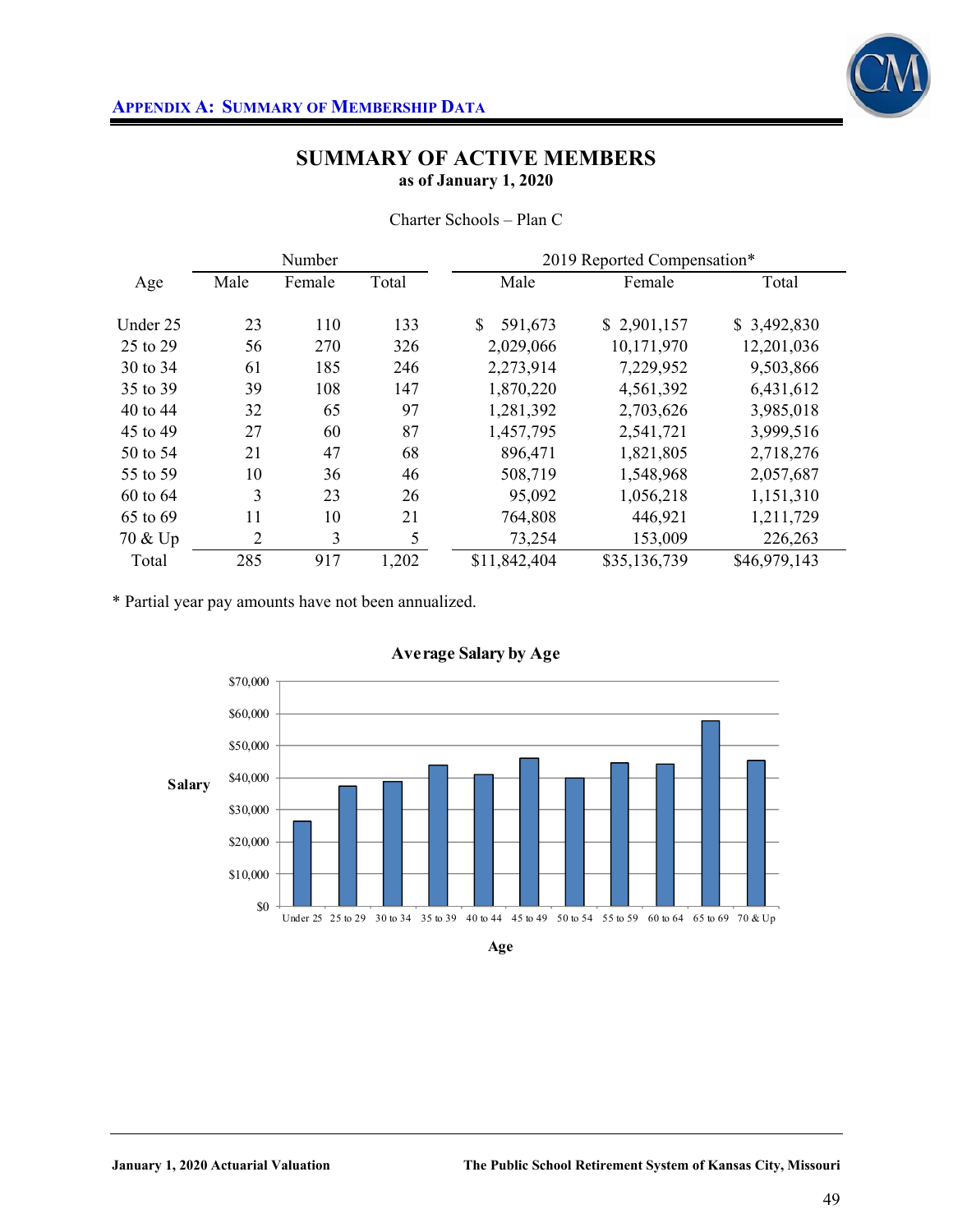

School District & Retirement System – All Plans

|          |      | Number |       | 2019 Reported Compensation* |              |               |  |  |
|----------|------|--------|-------|-----------------------------|--------------|---------------|--|--|
| Age      | Male | Female | Total | Male                        | Female       | Total         |  |  |
| Under 25 | 19   | 68     | 87    | \$<br>421,108               | \$1,829,050  | \$2,250,158   |  |  |
| 25 to 29 | 79   | 186    | 265   | 2,361,776                   | 6,531,301    | 8,893,077     |  |  |
| 30 to 34 | 73   | 157    | 230   | 2,898,445                   | 5,804,109    | 8,702,554     |  |  |
| 35 to 39 | 81   | 177    | 258   | 3,642,828                   | 6,928,603    | 10,571,431    |  |  |
| 40 to 44 | 62   | 179    | 241   | 3,239,187                   | 8,499,246    | 11,738,433    |  |  |
| 45 to 49 | 65   | 185    | 250   | 3,284,821                   | 8,893,089    | 12,177,910    |  |  |
| 50 to 54 | 79   | 196    | 275   | 4,006,011                   | 10,129,429   | 14,135,440    |  |  |
| 55 to 59 | 77   | 227    | 304   | 4,148,548                   | 12, 183, 268 | 16,331,816    |  |  |
| 60 to 64 | 64   | 187    | 251   | 3,336,811                   | 10,914,373   | 14,251,184    |  |  |
| 65 to 69 | 24   | 79     | 103   | 1,559,329                   | 4,564,487    | 6,123,816     |  |  |
| 70 & Up  | 7    | 14     | 21    | 400,297                     | 655,383      | 1,055,680     |  |  |
| Total    | 630  | 1,655  | 2,285 | \$29,299,161                | \$76,932,338 | \$106,231,499 |  |  |

\* Partial year pay amounts have not been annualized.



**Age**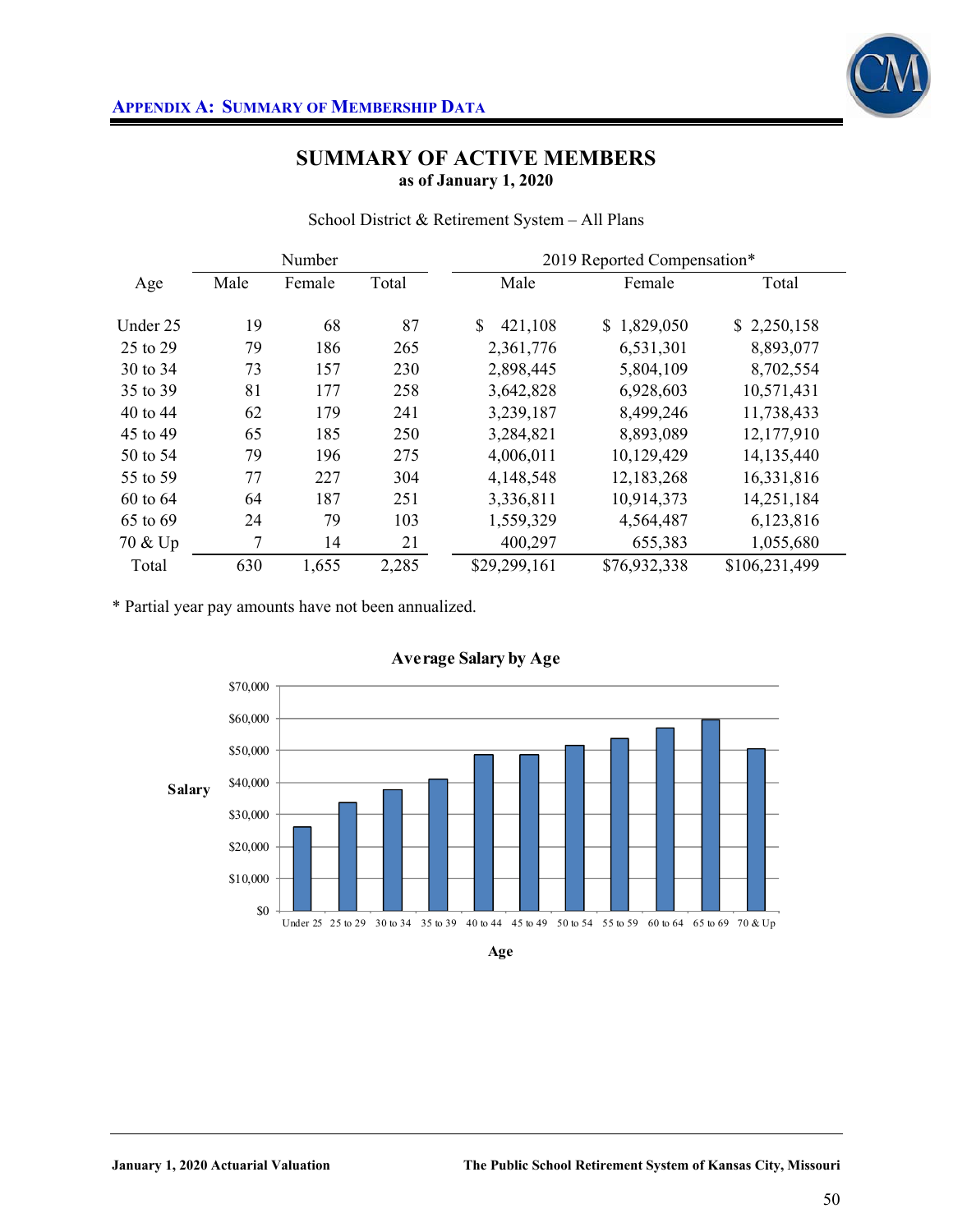

|  | School District & Retirement System - Plan B |  |  |
|--|----------------------------------------------|--|--|
|  |                                              |  |  |

|          |                  | Number           |                  | 2019 Reported Compensation*       |                           |              |  |  |  |
|----------|------------------|------------------|------------------|-----------------------------------|---------------------------|--------------|--|--|--|
| Age      | Male             | Female           | Total            | Male                              | Female                    | Total        |  |  |  |
| Under 25 | $\boldsymbol{0}$ | $\boldsymbol{0}$ | $\boldsymbol{0}$ | $\mathcal{S}$<br>$\boldsymbol{0}$ | $\mathcal{S}$<br>$\theta$ | \$<br>0      |  |  |  |
| 25 to 29 | $\overline{2}$   | 12               | 14               | 94,991                            | 555,094                   | 650,085      |  |  |  |
| 30 to 34 | 16               | 32               | 48               | 860,600                           | 1,488,449                 | 2,349,049    |  |  |  |
| 35 to 39 | 21               | 50               | 71               | 1,129,502                         | 2,307,683                 | 3,437,185    |  |  |  |
| 40 to 44 | 23               | 75               | 98               | 1,554,311                         | 4,340,004                 | 5,894,315    |  |  |  |
| 45 to 49 | 19               | 90               | 109              | 1,328,487                         | 5,066,357                 | 6,394,844    |  |  |  |
| 50 to 54 | 43               | 105              | 148              | 2,511,887                         | 6,045,909                 | 8,557,796    |  |  |  |
| 55 to 59 | 52               | 152              | 204              | 3,152,603                         | 9,140,417                 | 12,293,020   |  |  |  |
| 60 to 64 | 35               | 128              | 163              | 2,350,817                         | 7,758,222                 | 10,109,039   |  |  |  |
| 65 to 69 | 16               | 67               | 83               | 1,110,363                         | 3,952,058                 | 5,062,421    |  |  |  |
| 70 & Up  | 6                | 10               | 16               | 375,946                           | 558,857                   | 934,803      |  |  |  |
| Total    | 233              | 721              | 954              | \$14,469,507                      | \$41,213,050              | \$55,682,557 |  |  |  |

\* Partial year pay amounts have not been annualized.



**Age**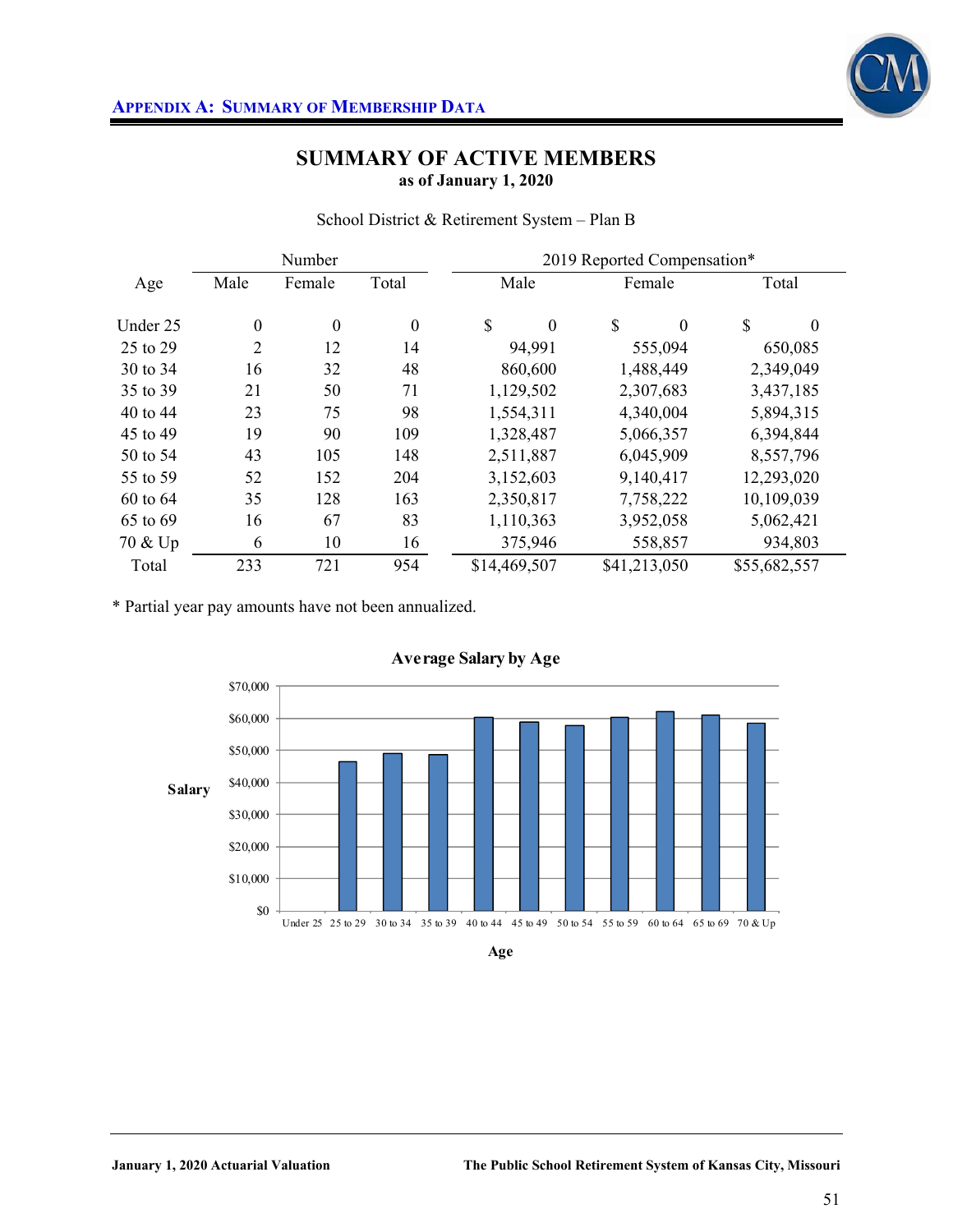

School District & Retirement System – Plan C

|          |      | Number         |       | 2019 Reported Compensation* |              |              |  |  |
|----------|------|----------------|-------|-----------------------------|--------------|--------------|--|--|
| Age      | Male | Female         | Total | Male                        | Female       | Total        |  |  |
| Under 25 | 19   | 68             | 87    | $\mathbb{S}$<br>421,108     | \$1,829,050  | \$2,250,158  |  |  |
| 25 to 29 | 77   | 174            | 251   | 2,266,785                   | 5,976,207    | 8,242,992    |  |  |
| 30 to 34 | 57   | 125            | 182   | 2,037,845                   | 4,315,660    | 6,353,505    |  |  |
| 35 to 39 | 60   | 127            | 187   | 2,513,326                   | 4,620,920    | 7,134,246    |  |  |
| 40 to 44 | 39   | 104            | 143   | 1,684,876                   | 4,159,242    | 5,844,118    |  |  |
| 45 to 49 | 46   | 95             | 141   | 1,956,334                   | 3,826,732    | 5,783,066    |  |  |
| 50 to 54 | 36   | 91             | 127   | 1,494,124                   | 4,083,520    | 5,577,644    |  |  |
| 55 to 59 | 25   | 75             | 100   | 995,945                     | 3,042,851    | 4,038,796    |  |  |
| 60 to 64 | 29   | 59             | 88    | 985,994                     | 3,156,151    | 4,142,145    |  |  |
| 65 to 69 | 8    | 12             | 20    | 448,966                     | 612,429      | 1,061,395    |  |  |
| 70 & Up  |      | $\overline{4}$ | 5     | 24,351                      | 96,526       | 120,877      |  |  |
| Total    | 397  | 934            | 1,331 | \$14,829,654                | \$35,719,288 | \$50,548,942 |  |  |

\* Partial year pay amounts have not been annualized.





**Age**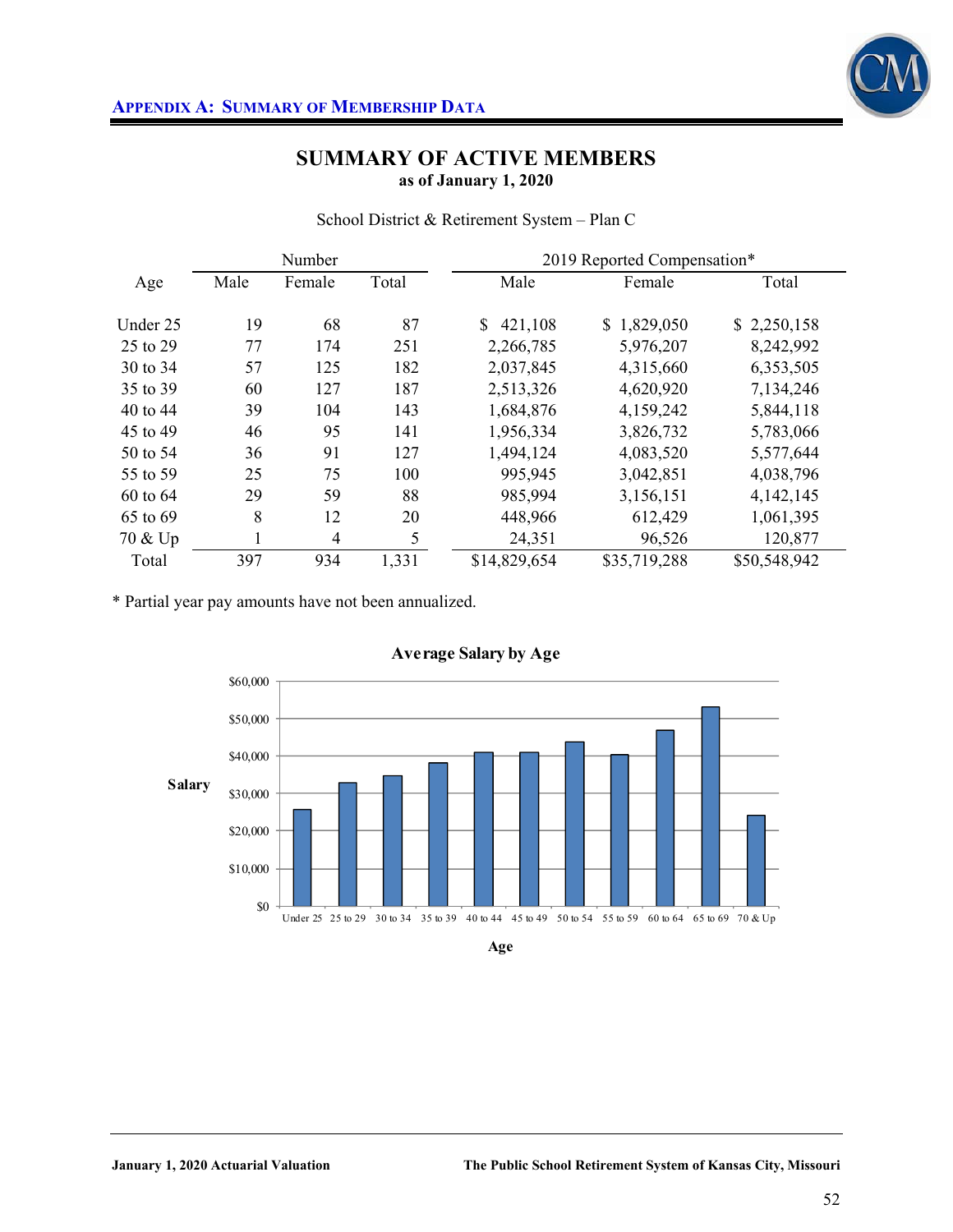

|          |                  | Number |       | 2019 Reported Compensation* |              |                         |  |  |  |
|----------|------------------|--------|-------|-----------------------------|--------------|-------------------------|--|--|--|
| Age      | Male             | Female | Total | Male                        | Female       | Total                   |  |  |  |
| Under 25 | Ι.               | 2      | 3     | \$<br>6,477                 | \$<br>41,385 | $\mathcal{S}$<br>47,862 |  |  |  |
| 25 to 29 |                  | 11     | 12    | 18,602                      | 354,893      | 373,495                 |  |  |  |
| 30 to 34 | 5                | 14     | 19    | 185,737                     | 567,260      | 752,997                 |  |  |  |
| 35 to 39 | 7                | 13     | 20    | 213,574                     | 587,737      | 801,311                 |  |  |  |
| 40 to 44 | 8                | 13     | 21    | 372,093                     | 667,192      | 1,039,285               |  |  |  |
| 45 to 49 | 6                | 10     | 16    | 342,556                     | 449,551      | 792,107                 |  |  |  |
| 50 to 54 | 7                | 8      | 15    | 380,578                     | 460,788      | 841,366                 |  |  |  |
| 55 to 59 | $\overline{4}$   | 16     | 20    | 234,499                     | 968,182      | 1,202,681               |  |  |  |
| 60 to 64 | 7                | 9      | 16    | 303,509                     | 446,736      | 750,245                 |  |  |  |
| 65 to 69 | $\overline{4}$   | 2      | 6     | 331,038                     | 58,144       | 389,182                 |  |  |  |
| 70 & Up  | $\boldsymbol{0}$ |        |       | 0                           | 81,974       | 81,974                  |  |  |  |
| Total    | 50               | 99     | 149   | \$2,388,663                 | \$4,683,842  | \$7,072,505             |  |  |  |

Library – All Plans

\* Partial year pay amounts have not been annualized.



**Age**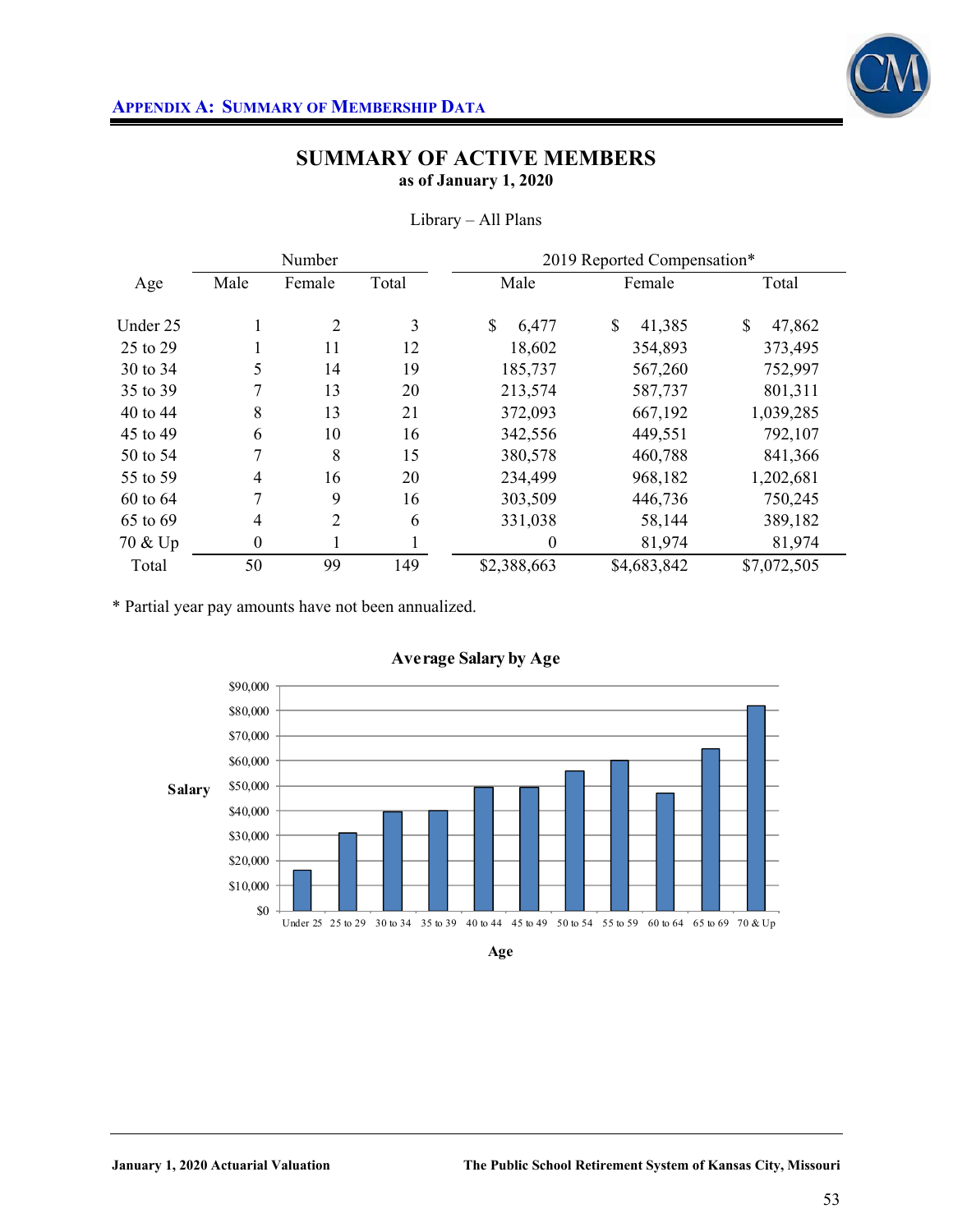

|          |                  | Number           |                  | 2019 Reported Compensation* |                  |             |          |             |         |  |
|----------|------------------|------------------|------------------|-----------------------------|------------------|-------------|----------|-------------|---------|--|
| Age      | Male             | Female           | Total            |                             | Male             |             | Female   |             | Total   |  |
| Under 25 | $\boldsymbol{0}$ | $\boldsymbol{0}$ | $\boldsymbol{0}$ | \$                          | $\boldsymbol{0}$ | \$          | $\Omega$ | S           | 0       |  |
| 25 to 29 | 0                | 0                | $\theta$         |                             | 0                |             |          |             |         |  |
| 30 to 34 | 0                |                  |                  |                             | 0                |             | 49,442   |             | 49,442  |  |
| 35 to 39 |                  | 3                | 4                |                             | 51,484           |             | 134,666  |             | 186,150 |  |
| 40 to 44 | 4                | 6                | 10               |                             | 192,220          |             | 356,313  | 548,533     |         |  |
| 45 to 49 | $\overline{4}$   | $\overline{4}$   | 8                |                             | 274,656          |             | 230,812  |             | 505,468 |  |
| 50 to 54 | 5                | 4                | 9                |                             | 306,588          |             | 253,701  |             | 560,289 |  |
| 55 to 59 | 4                | 13               | 17               |                             | 234,499          |             | 853,788  | 1,088,287   |         |  |
| 60 to 64 | 6                | 8                | 14               |                             | 276,147          |             | 412,836  |             | 688,983 |  |
| 65 to 69 | $\overline{4}$   |                  | 5                |                             | 331,038          |             | 53,517   | 384,555     |         |  |
| 70 & Up  | $\mathbf{0}$     |                  |                  |                             | 0                |             | 81,974   |             | 81,974  |  |
| Total    | 28               | 41               | 69               | \$1,666,632                 |                  | \$2,427,049 |          | \$4,093,681 |         |  |

Library – Plan B

\* Partial year pay amounts have not been annualized.



**Age**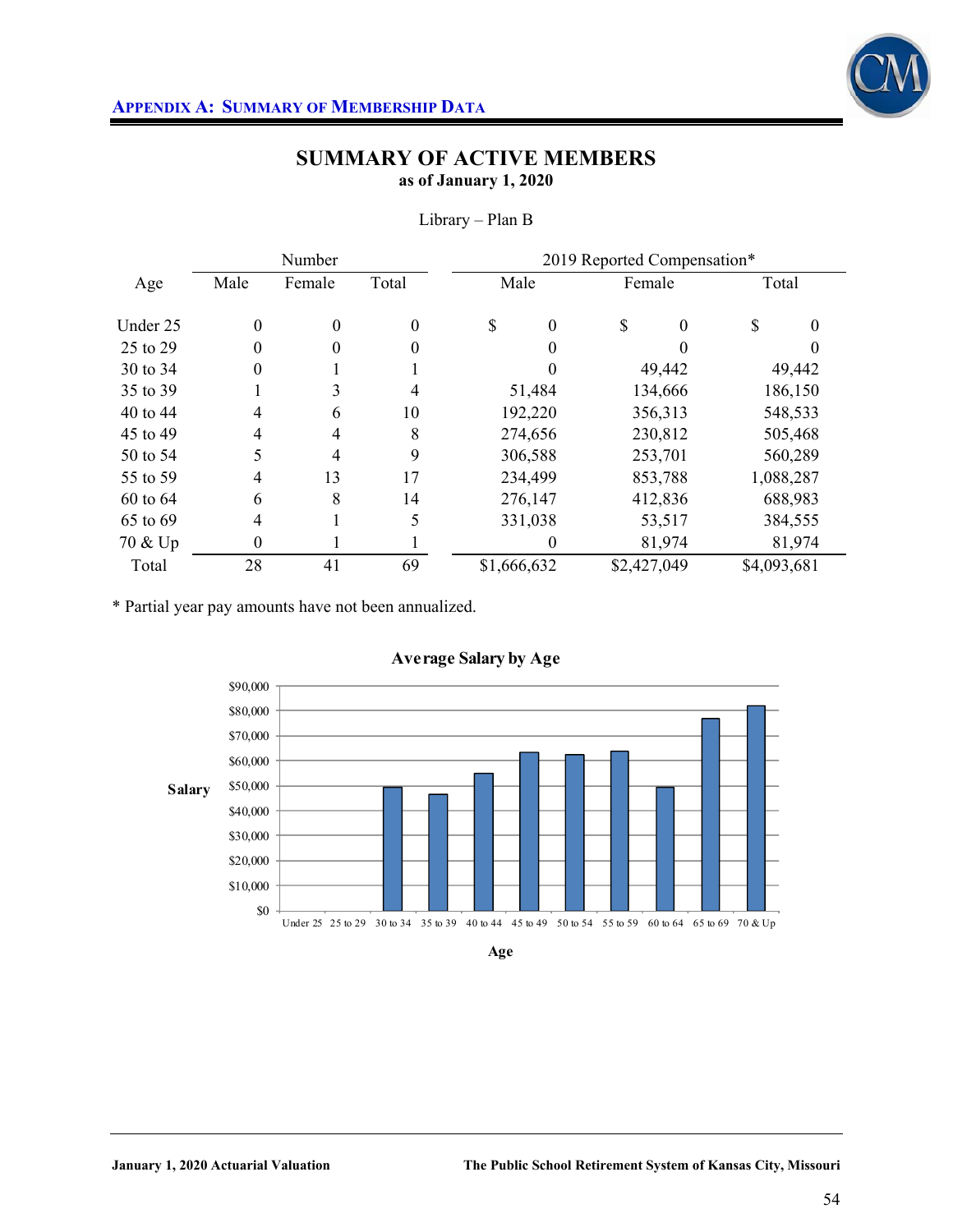

|          |                | Number         |                | 2019 Reported Compensation* |              |              |  |  |  |
|----------|----------------|----------------|----------------|-----------------------------|--------------|--------------|--|--|--|
| Age      | Male           | Female         | Total          | Male                        | Female       | Total        |  |  |  |
|          |                |                |                |                             |              |              |  |  |  |
| Under 25 |                | $\overline{2}$ | 3              | \$<br>6,477                 | \$<br>41,385 | \$<br>47,862 |  |  |  |
| 25 to 29 |                | 11             | 12             | 18,602                      | 354,893      | 373,495      |  |  |  |
| 30 to 34 | 5              | 13             | 18             | 185,737                     | 517,818      | 703,555      |  |  |  |
| 35 to 39 | 6              | 10             | 16             | 162,090                     | 453,071      | 615,161      |  |  |  |
| 40 to 44 | $\overline{4}$ | 7              | 11             | 179,873                     | 310,879      | 490,752      |  |  |  |
| 45 to 49 | 2              | 6              | 8              | 67,900                      | 218,739      | 286,639      |  |  |  |
| 50 to 54 | $\overline{2}$ | 4              | 6              | 73,990                      | 207,087      | 281,077      |  |  |  |
| 55 to 59 | 0              | 3              | 3              | 0                           | 114,394      | 114,394      |  |  |  |
| 60 to 64 |                |                | $\overline{2}$ | 27,362                      | 33,900       | 61,262       |  |  |  |
| 65 to 69 | 0              |                |                | $\theta$                    | 4,627        | 4,627        |  |  |  |
| 70 & Up  | 0              | $\theta$       | $\theta$       | 0                           | $^{(1)}$     | $\Omega$     |  |  |  |
| Total    | 22             | 58             | 80             | \$<br>722,031               | \$2,256,793  | \$2,978,824  |  |  |  |

Library – Plan C

\* Partial year pay amounts have not been annualized.



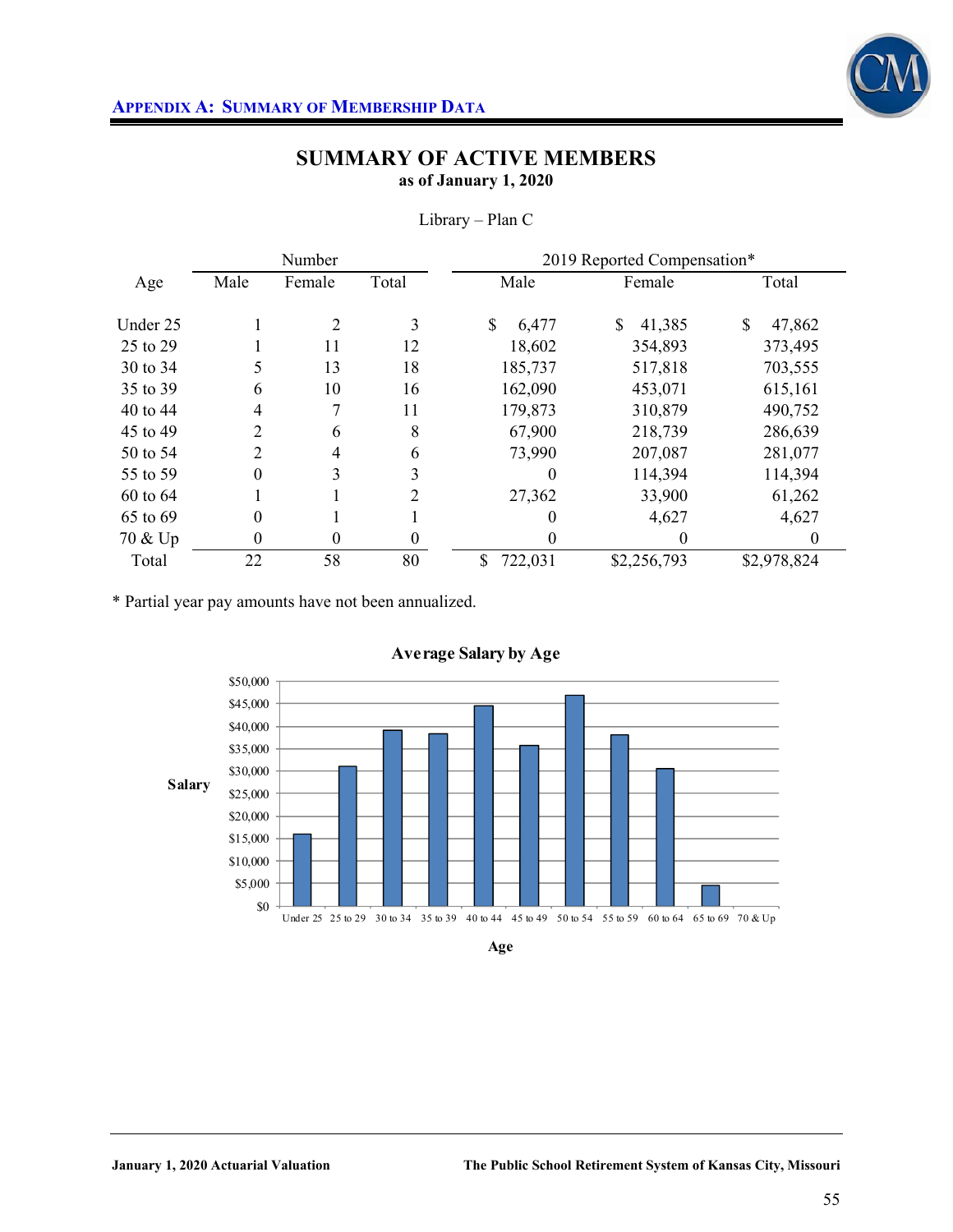

#### Total – All Plans

| <b>Years of Service</b> |          |          |              |          |          |                  |          |          |            |       |
|-------------------------|----------|----------|--------------|----------|----------|------------------|----------|----------|------------|-------|
| Age                     | $0$ to 4 | $5$ to 9 | 10 to $14$   | 15 to 19 | 20 to 24 | 25 to 29         | 30 to 34 | 35 to 39 | $40 \& Up$ | Total |
| Under 25                | 223      | $\theta$ | 0            | $\theta$ | $\theta$ | $\boldsymbol{0}$ | $\Omega$ | $\theta$ | $\Omega$   | 223   |
| 25 to 29                | 561      | 64       | $\mathbf{0}$ | $\theta$ | $\theta$ | $\mathbf{0}$     | $\Omega$ | $\theta$ | $\Omega$   | 625   |
| 30 to 34                | 377      | 194      | 17           | $\theta$ | $\theta$ | $\mathbf{0}$     | $\Omega$ | $\theta$ | $\Omega$   | 588   |
| 35 to 39                | 312      | 125      | 51           | 15       | $\theta$ | $\mathbf{0}$     | 0        | $\theta$ | $\Omega$   | 503   |
| 40 to 44                | 226      | 97       | 44           | 47       | 9        | $\boldsymbol{0}$ | $\Omega$ | $\theta$ | $\Omega$   | 423   |
| 45 to 49                | 213      | 77       | 37           | 40       | 35       | 4                | $\Omega$ | $\theta$ | $\Omega$   | 406   |
| 50 to 54                | 171      | 87       | 33           | 35       | 37       | 28               | 11       | $\theta$ | $\Omega$   | 402   |
| 55 to 59                | 142      | 69       | 40           | 57       | 35       | 29               | 28       | 5        | $\Omega$   | 405   |
| 60 to 64                | 107      | 57       | 35           | 42       | 26       | 19               | 27       | 8        | 2          | 323   |
| 65 to 69                | 38       | 28       | 20           | 26       | 11       | 8                | 10       |          |            | 147   |
| 70 & Up                 | 10       | 5        | 2            | 3        | 3        | 2                |          | $\theta$ | 3          | 29    |
| Total                   | 2,380    | 803      | 279          | 265      | 156      | 90               | 77       | 14       | 10         | 4,074 |

#### **Service Distribution**







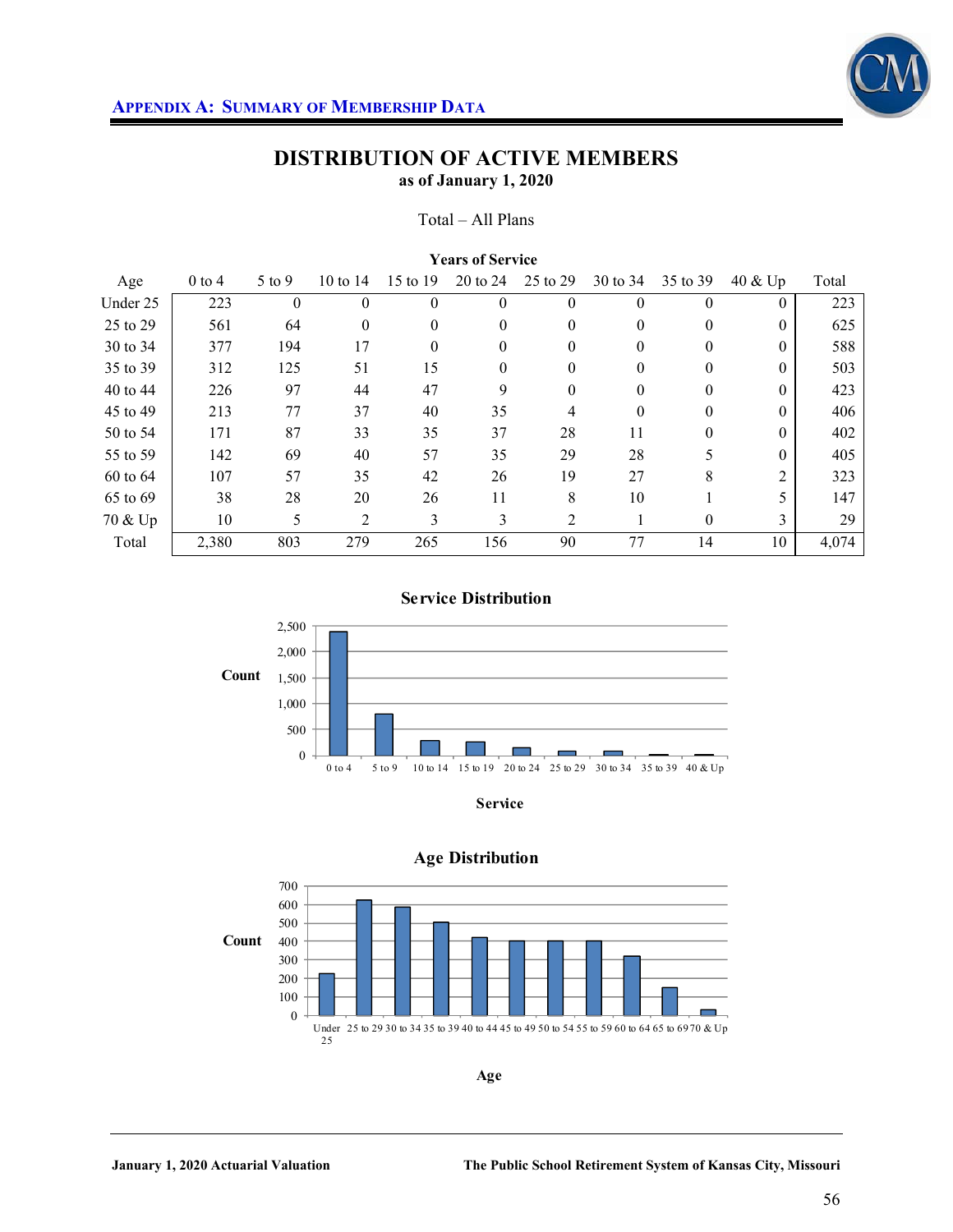

#### Total – Plan B

| <b>Years of Service</b> |                |          |            |          |          |          |          |          |          |                    |
|-------------------------|----------------|----------|------------|----------|----------|----------|----------|----------|----------|--------------------|
| Age                     | $0$ to 4       | 5 to 9   | 10 to $14$ | 15 to 19 | 20 to 24 | 25 to 29 | 30 to 34 | 35 to 39 | 40 & Up  | Total              |
| Under 25                | $\theta$       | $\theta$ | $\theta$   | $\theta$ | $\Omega$ | $\theta$ | 0        | $\theta$ | $\Omega$ | $\left( 0 \right)$ |
| 25 to 29                | $\theta$       | 36       | $\theta$   | $\theta$ | $\theta$ | 0        | 0        | $\theta$ | $\theta$ | 36                 |
| 30 to 34                |                | 124      | 17         | 0        | 0        | 0        |          | 0        | $\Omega$ | 142                |
| 35 to 39                | $\theta$       | 87       | 51         | 15       | $\Omega$ | $\theta$ | 0        | $\Omega$ | $\Omega$ | 153                |
| 40 to 44                | 0              | 72       | 44         | 47       | 9        | $\theta$ | 0        | $\theta$ | $\Omega$ | 172                |
| 45 to 49                |                | 53       | 37         | 40       | 35       | 4        |          | 0        | $\Omega$ | 170                |
| 50 to 54                | $\theta$       | 57       | 33         | 35       | 37       | 28       | 11       | $\Omega$ | $\Omega$ | 201                |
| 55 to 59                | 4              | 58       | 40         | 57       | 35       | 29       | 28       | 5        | $\Omega$ | 256                |
| 60 to 64                | $\overline{2}$ | 46       | 35         | 42       | 26       | 19       | 27       | 8        | 2        | 207                |
| 65 to 69                | 4              | 21       | 19         | 26       | 11       | 8        | 10       |          |          | 105                |
| 70 & Up                 |                | 4        | 2          | 3        | 3        | 2        |          | $\theta$ | 3        | 19                 |
| Total                   | 13             | 558      | 278        | 265      | 156      | 90       | 77       | 14       | 10       | 1,461              |

#### **Service Distribution**



**Service**





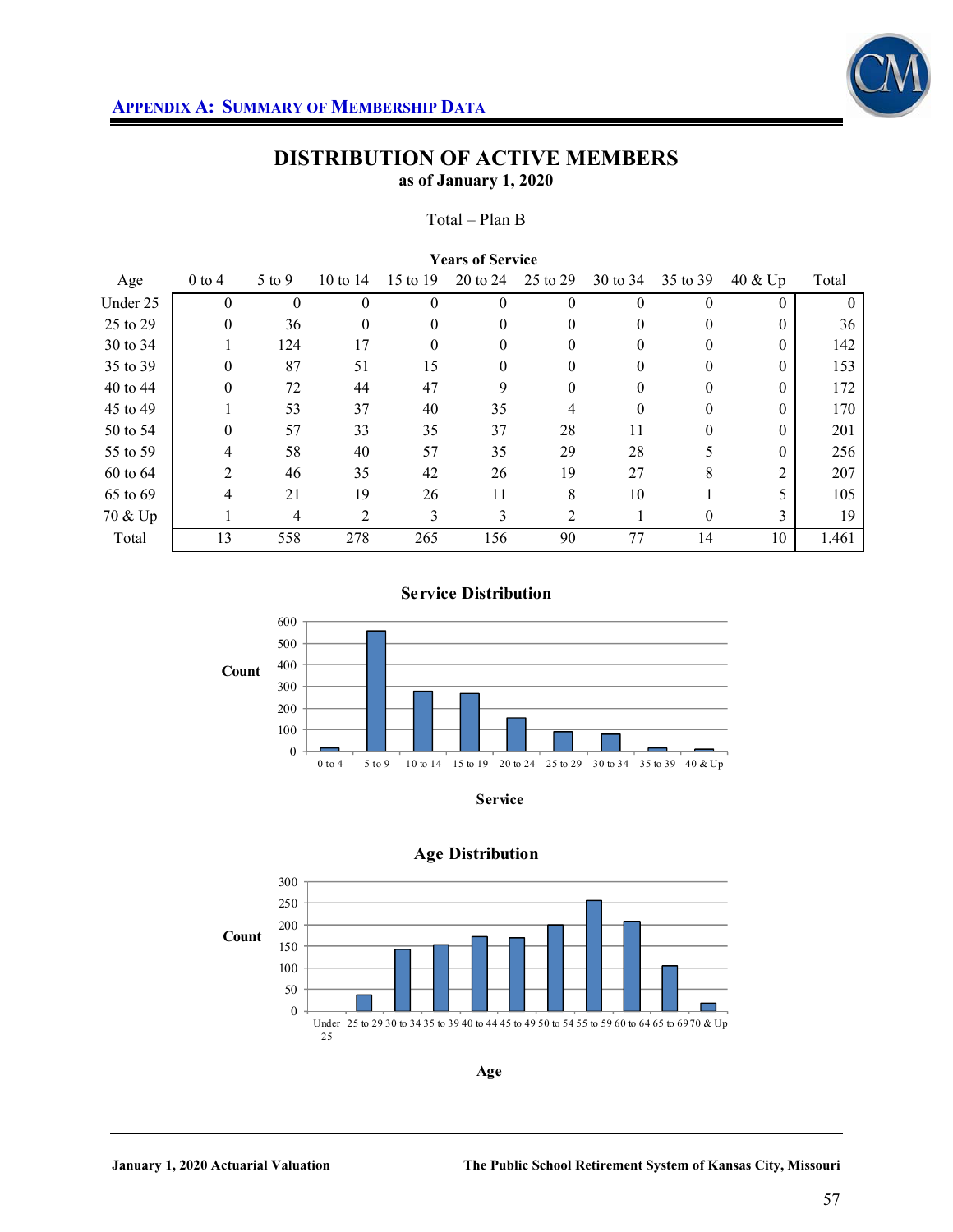

#### Total – Plan C

| <b>Years of Service</b> |          |          |            |          |          |          |          |          |            |       |  |  |
|-------------------------|----------|----------|------------|----------|----------|----------|----------|----------|------------|-------|--|--|
| Age                     | $0$ to 4 | 5 to 9   | 10 to $14$ | 15 to 19 | 20 to 24 | 25 to 29 | 30 to 34 | 35 to 39 | $40 \&$ Up | Total |  |  |
| Under 25                | 223      | $\theta$ | $\theta$   | $\theta$ | $\Omega$ | $\theta$ | $\Omega$ | $\Omega$ | $\theta$   | 223   |  |  |
| 25 to 29                | 561      | 28       | 0          | 0        | 0        | 0        |          | 0        | $\Omega$   | 589   |  |  |
| 30 to 34                | 376      | 70       | $\theta$   | $\Omega$ | 0        | 0        | 0        | $\theta$ | $\Omega$   | 446   |  |  |
| 35 to 39                | 312      | 38       | 0          |          |          | 0        |          | 0        | $\Omega$   | 350   |  |  |
| 40 to 44                | 226      | 25       | 0          | $\Omega$ | 0        | $\Omega$ |          | $\Omega$ | $\Omega$   | 251   |  |  |
| 45 to 49                | 212      | 24       | $\theta$   | 0        | 0        | 0        |          | 0        | $\Omega$   | 236   |  |  |
| 50 to 54                | 171      | 30       | $\theta$   |          | 0        | 0        |          | 0        | $\Omega$   | 201   |  |  |
| 55 to 59                | 138      | 11       | 0          | $\Omega$ | 0        | $\Omega$ | 0        | $\Omega$ | $\Omega$   | 149   |  |  |
| 60 to 64                | 105      | 11       | 0          |          |          | 0        |          | 0        | $\Omega$   | 116   |  |  |
| 65 to 69                | 34       | 7        |            |          | 0        | 0        |          | 0        | $\Omega$   | 42    |  |  |
| 70 & Up                 | 9        |          | 0          | $\theta$ | $\Omega$ | 0        | $\Omega$ | $\theta$ | $\Omega$   | 10    |  |  |
| Total                   | 2,367    | 245      |            | $\theta$ |          | $\theta$ |          | $\theta$ | $\theta$   | 2,613 |  |  |

### **Service Distribution**





#### **Age Distribution**

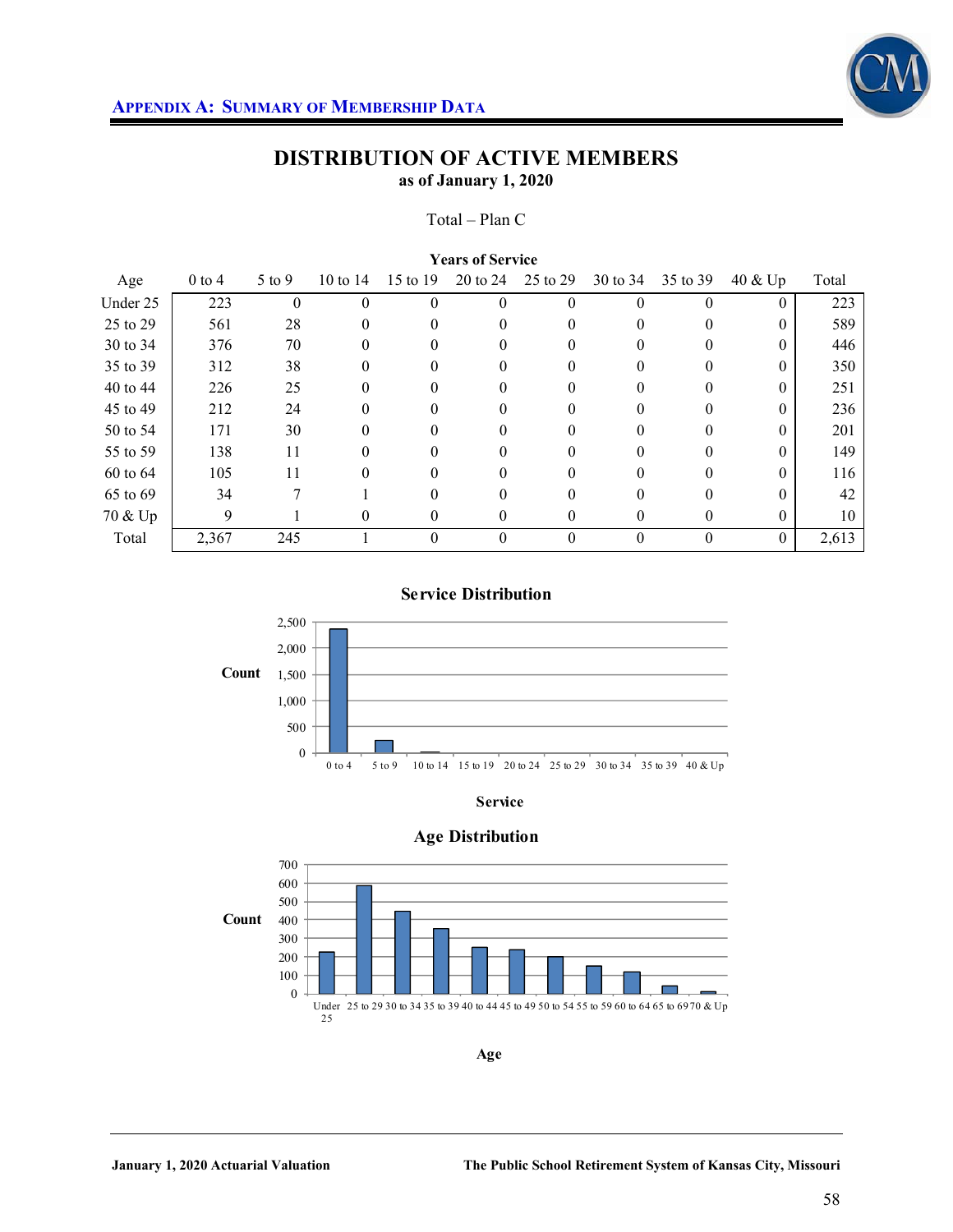

#### Charter Schools – All Plans

| <b>Years of Service</b> |          |          |            |          |                |          |          |          |          |       |  |  |
|-------------------------|----------|----------|------------|----------|----------------|----------|----------|----------|----------|-------|--|--|
| Age                     | $0$ to 4 | $5$ to 9 | 10 to $14$ | 15 to 19 | 20 to 24       | 25 to 29 | 30 to 34 | 35 to 39 | 40 & Up  | Total |  |  |
| Under 25                | 133      | $\theta$ | $\theta$   | $\theta$ | $\Omega$       | 0        | $\Omega$ | $\Omega$ | $\theta$ | 133   |  |  |
| 25 to 29                | 307      | 41       | $\Omega$   | $\Omega$ | $\Omega$       | 0        | $\Omega$ | $\Omega$ | $\Omega$ | 348   |  |  |
| 30 to 34                | 205      | 122      | 12         | $\theta$ | $\theta$       | 0        | $\theta$ | $\theta$ | $\theta$ | 339   |  |  |
| 35 to 39                | 131      | 57       | 32         | 5        | $\Omega$       | 0        |          | $\Omega$ | $\Omega$ | 225   |  |  |
| 40 to 44                | 84       | 45       | 16         | 13       | 3              | 0        | $\Omega$ | $\Omega$ | $\Omega$ | 161   |  |  |
| 45 to 49                | 77       | 32       | 13         | 11       |                | 0        | 0        | $\theta$ | $\Omega$ | 140   |  |  |
| 50 to 54                | 63       | 24       | 13         | 8        | 4              | 0        | 0        | $\Omega$ | $\Omega$ | 112   |  |  |
| 55 to 59                | 44       | 19       | 10         | 5        | $\overline{2}$ |          | $\Omega$ | $\Omega$ | $\Omega$ | 81    |  |  |
| 60 to 64                | 25       | 14       | 10         | 6        |                | 0        |          | 0        | 0        | 56    |  |  |
| 65 to 69                | 17       | 6        | 7          | 3        | 4              |          | $\Omega$ | $\Omega$ | $\Omega$ | 38    |  |  |
| 70 & Up                 | 4        | 2        | $\theta$   |          | $\theta$       | 0        | $\theta$ | $\theta$ | $\theta$ |       |  |  |
| Total                   | 1,090    | 362      | 113        | 52       | 21             | 2        | $\theta$ | $\theta$ | $\theta$ | 1,640 |  |  |

#### **Service Distribution**







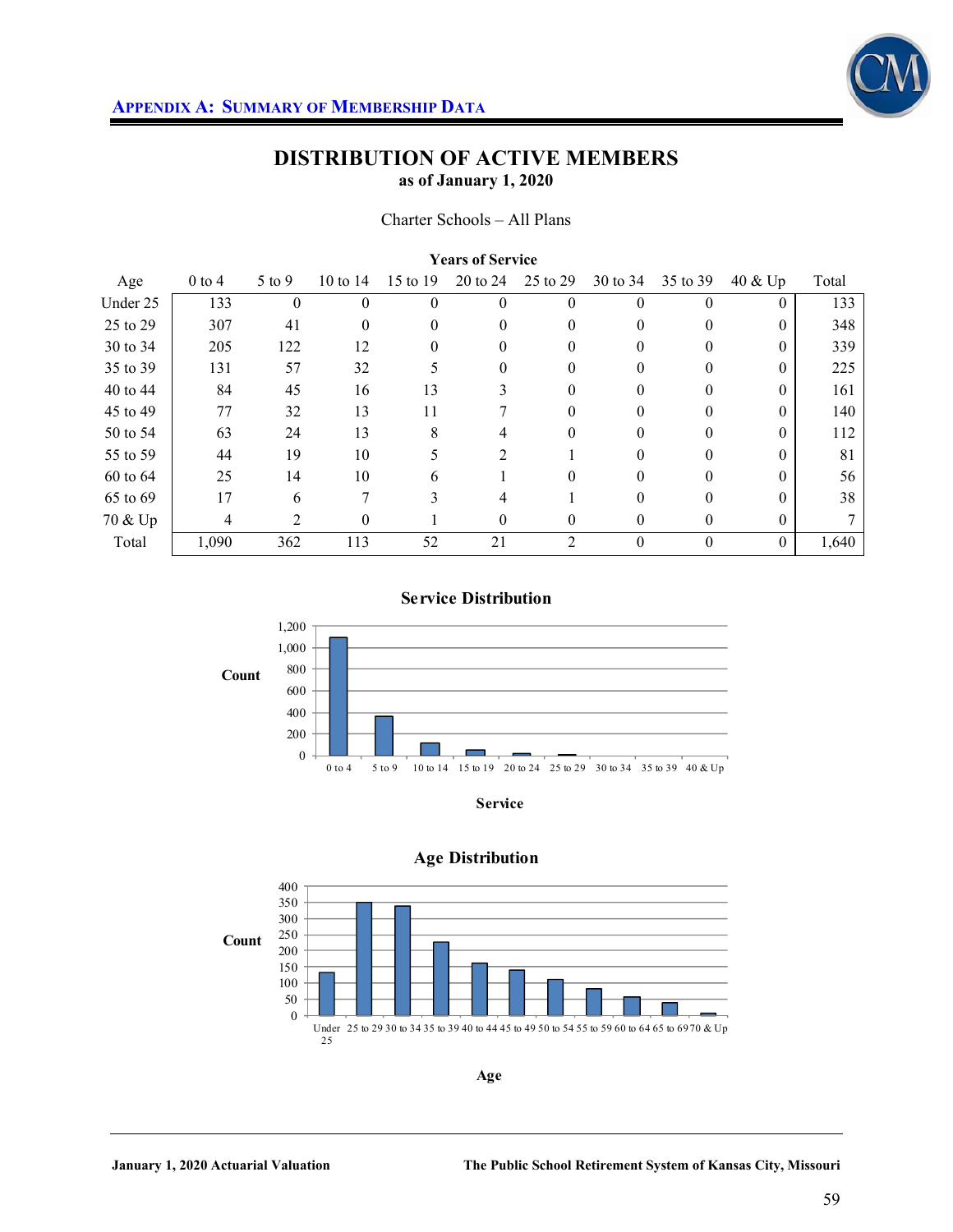

#### Charter Schools – Plan B

| <b>Years of Service</b> |                |          |            |          |          |          |          |          |                    |          |  |  |
|-------------------------|----------------|----------|------------|----------|----------|----------|----------|----------|--------------------|----------|--|--|
| Age                     | $0$ to 4       | 5 to 9   | 10 to $14$ | 15 to 19 | 20 to 24 | 25 to 29 | 30 to 34 | 35 to 39 | 40 & Up            | Total    |  |  |
| Under 25                | $\overline{0}$ | $\theta$ | 0          | $\theta$ | 0        | $\Omega$ |          | 0        | $\theta$           | $\theta$ |  |  |
| 25 to 29                | $\theta$       | 22       | 0          | 0        | 0        |          |          | 0        | $\Omega$           | 22       |  |  |
| 30 to 34                |                | 80       | 12         | 0        | 0        | $^{(1)}$ | $^{(1)}$ | 0        | 0                  | 93       |  |  |
| 35 to 39                | $\theta$       | 41       | 32         |          | 0        |          |          |          | 0                  | 78       |  |  |
| 40 to 44                | $\theta$       | 32       | 16         | 13       | 3        | 0        |          | 0        | $\theta$           | 64       |  |  |
| 45 to 49                |                | 21       | 13         | 11       |          |          |          | $\theta$ | $\theta$           | 53       |  |  |
| 50 to 54                | $\theta$       | 19       | 13         | 8        | 4        |          |          |          | 0                  | 44       |  |  |
| 55 to 59                |                | 16       | 10         |          | 2        |          | 0        | 0        | 0                  | 35       |  |  |
| 60 to 64                | 0              | 13       | 10         | 6        |          |          |          |          | 0                  | 30       |  |  |
| 65 to 69                | 0              | 3        | 6          |          | 4        |          |          | 0        | $\Omega$           | 17       |  |  |
| 70 & Up                 | 0              |          | 0          |          | $\theta$ | $_{0}$   | $\theta$ | $\theta$ | $\left( 0 \right)$ |          |  |  |
| Total                   | 3              | 248      | 112        | 52       | 21       | 2        |          | $\theta$ | $\theta$           | 438      |  |  |

#### **Service Distribution**



**Service**



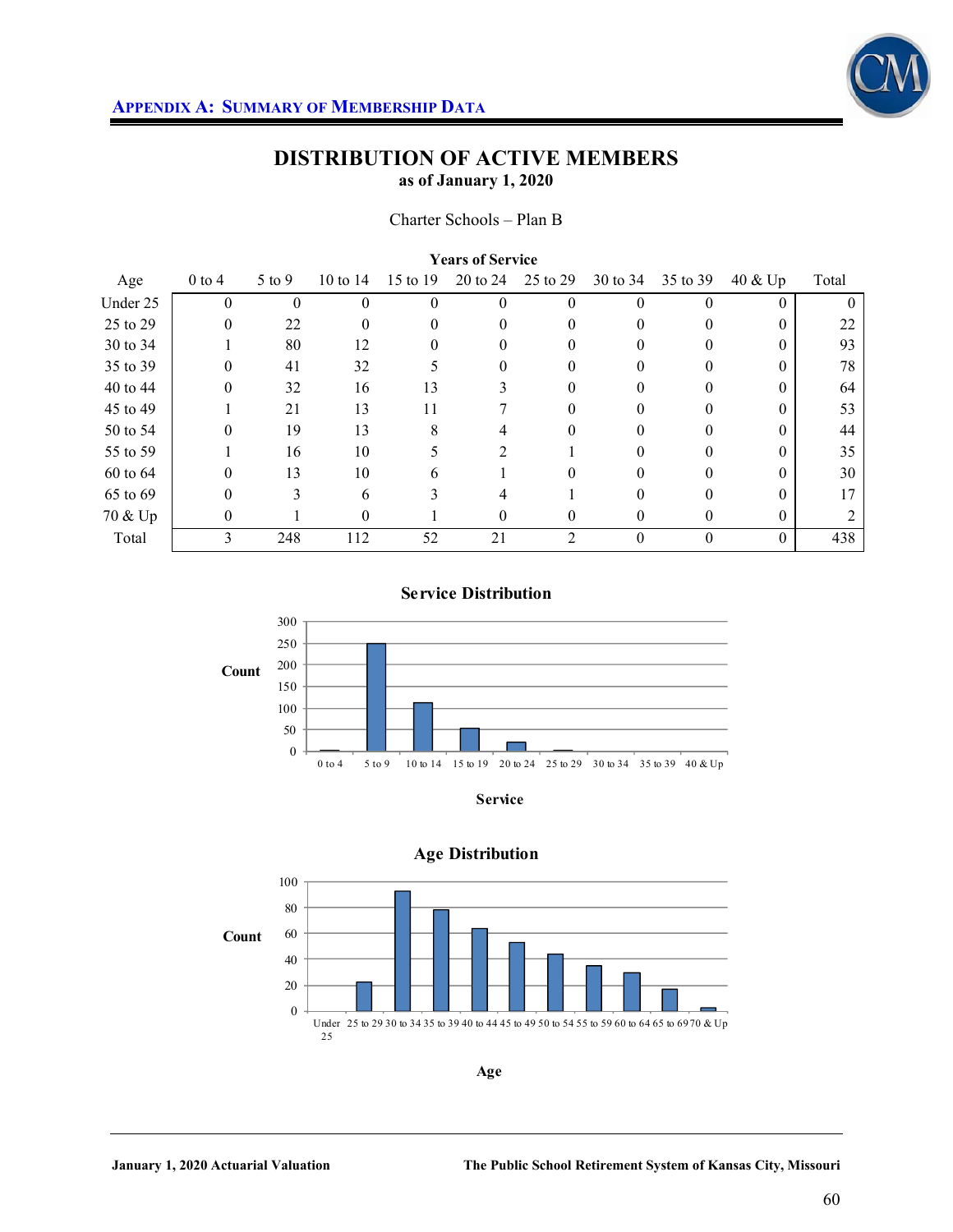

Charter Schools – Plan C

| <b>Years of Service</b> |            |            |          |          |          |          |          |          |            |       |  |  |
|-------------------------|------------|------------|----------|----------|----------|----------|----------|----------|------------|-------|--|--|
| Age                     | $0$ to $4$ | $5$ to $9$ | 10 to 14 | 15 to 19 | 20 to 24 | 25 to 29 | 30 to 34 | 35 to 39 | $40 \& Up$ | Total |  |  |
| Under 25                | 133        | $\theta$   | 0        | $\theta$ | $\Omega$ | 0        |          | $\theta$ | $\theta$   | 133   |  |  |
| 25 to 29                | 307        | 19         |          |          | 0        |          |          | 0        | $\Omega$   | 326   |  |  |
| 30 to 34                | 204        | 42         | 0        | 0        | 0        | $\Omega$ | $\theta$ | $\theta$ | $\Omega$   | 246   |  |  |
| 35 to 39                | 131        | 16         |          |          |          |          |          | 0        | $\theta$   | 147   |  |  |
| 40 to 44                | 84         | 13         |          |          | 0        |          |          | 0        | $\Omega$   | 97    |  |  |
| 45 to 49                | 76         | 11         |          | 0        | $\theta$ | $_{0}$   | $\theta$ | 0        | $\Omega$   | 87    |  |  |
| 50 to 54                | 63         |            |          |          |          |          |          |          | 0          | 68    |  |  |
| 55 to 59                | 43         |            | 0        | 0        | 0        | $\Omega$ | $\theta$ | $\Omega$ | $\Omega$   | 46    |  |  |
| 60 to 64                | 25         |            |          |          |          |          |          | 0        | $\theta$   | 26    |  |  |
| 65 to 69                | 17         |            |          |          | 0        |          |          | 0        | 0          | 21    |  |  |
| 70 & Up                 | 4          |            | 0        | $\theta$ | 0        | 0        | $\theta$ | $\theta$ | $\Omega$   |       |  |  |
| Total                   | 1,087      | 114        |          | $\theta$ | $\theta$ | 0        | $\Omega$ | $\theta$ | $\theta$   | 1,202 |  |  |

## **Service Distribution**







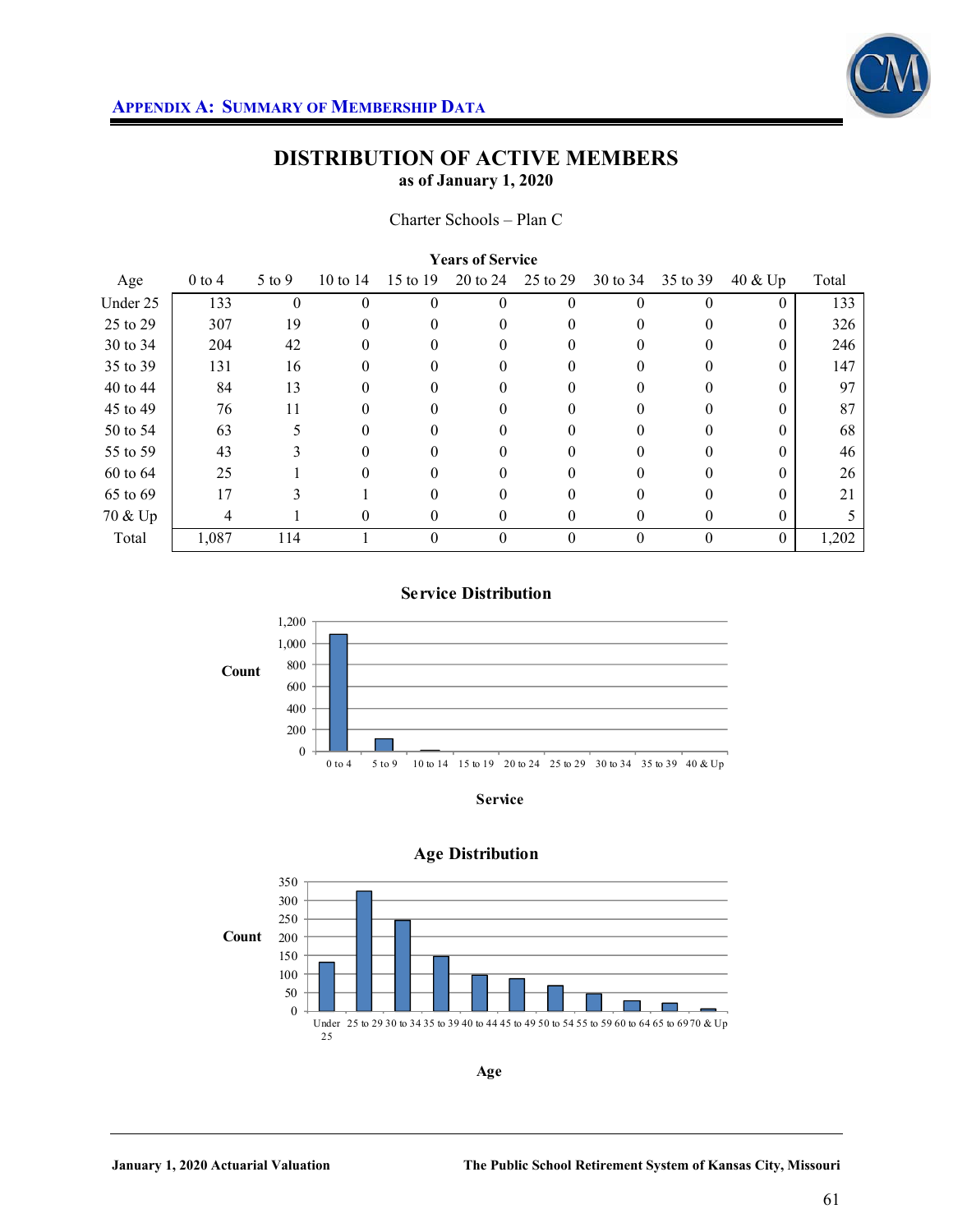

School District & Retirement System – All Plans

| <b>Years of Service</b> |          |            |                |              |          |          |          |          |                |       |  |  |
|-------------------------|----------|------------|----------------|--------------|----------|----------|----------|----------|----------------|-------|--|--|
| Age                     | $0$ to 4 | $5$ to $9$ | 10 to $14$     | 15 to 19     | 20 to 24 | 25 to 29 | 30 to 34 | 35 to 39 | 40 & Up        | Total |  |  |
| Under 25                | 87       | $\theta$   | $\Omega$       | $\Omega$     | $\Omega$ | $\theta$ | $\Omega$ | $\Omega$ | 0              | 87    |  |  |
| 25 to 29                | 242      | 23         | 0              | $\mathbf{0}$ | $\theta$ | 0        | $\theta$ | $\theta$ | $\theta$       | 265   |  |  |
| 30 to 34                | 157      | 68         | 5              | $\Omega$     | $\Omega$ | 0        | 0        | $\Omega$ | $\Omega$       | 230   |  |  |
| 35 to 39                | 166      | 64         | 19             | 9            | $\Omega$ | $\theta$ | $\Omega$ | $\Omega$ | $\Omega$       | 258   |  |  |
| 40 to 44                | 131      | 49         | 23             | 32           | 6        | 0        | $\theta$ | $\theta$ | $\theta$       | 241   |  |  |
| 45 to 49                | 129      | 41         | 20             | 29           | 27       | 4        | $\Omega$ | $\theta$ | $\Omega$       | 250   |  |  |
| 50 to 54                | 103      | 60         | 19             | 25           | 31       | 26       | 11       | $\Omega$ | $\Omega$       | 275   |  |  |
| 55 to 59                | 95       | 47         | 24             | 47           | 32       | 28       | 28       | 3        | $\Omega$       | 304   |  |  |
| 60 to 64                | 81       | 42         | 20             | 33           | 22       | 17       | 27       | 7        | $\overline{2}$ | 251   |  |  |
| 65 to 69                | 20       | 20         | 11             | 22           | 7        | 7        | 10       |          |                | 103   |  |  |
| 70 & Up                 | 6        | 3          | $\overline{2}$ | 2            | 3        | 2        |          | $\theta$ | 2              | 21    |  |  |
| Total                   | 1,217    | 417        | 143            | 199          | 128      | 84       | 77       | 11       | 9              | 2,285 |  |  |

#### **Service Distribution**



**Service**



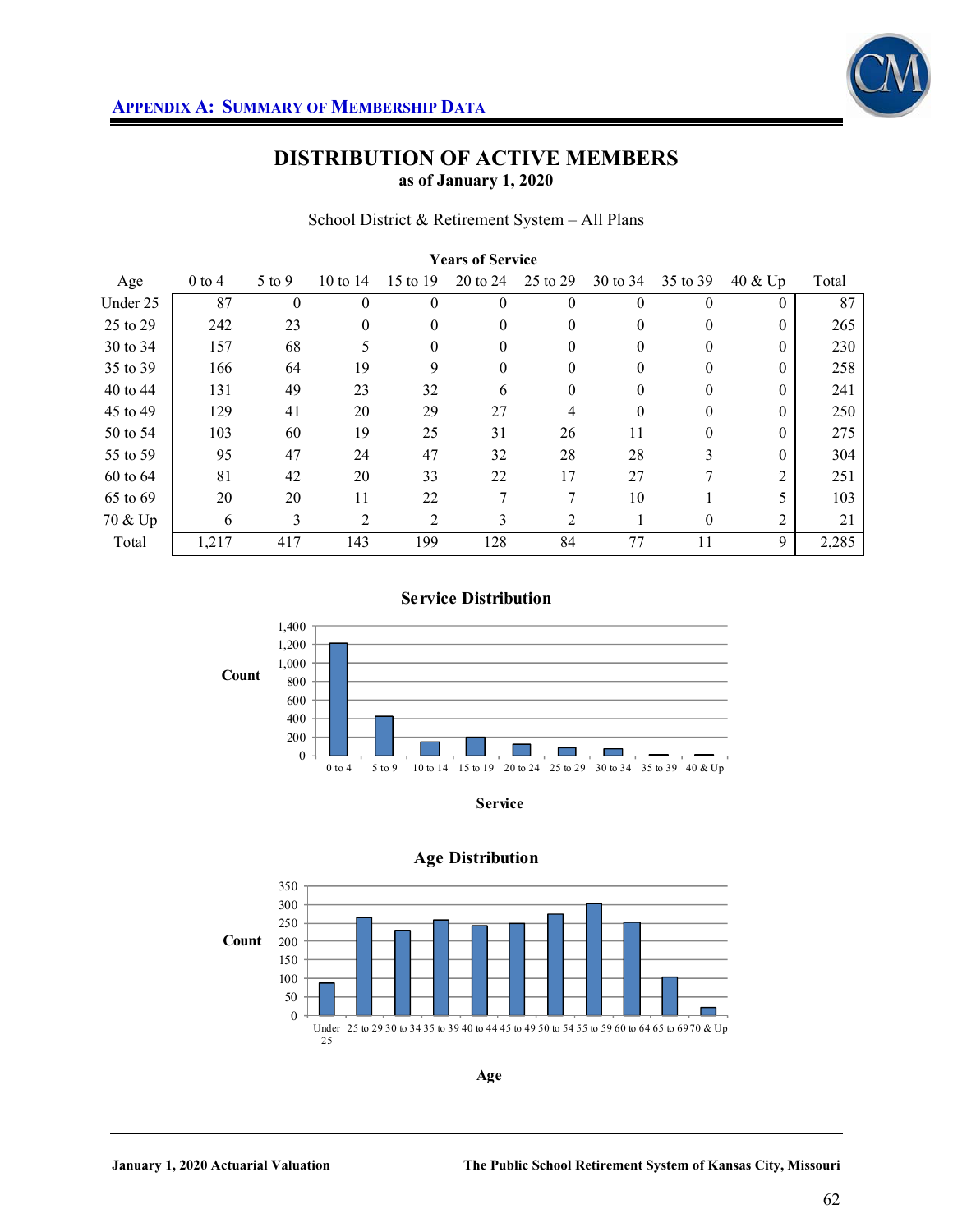

#### School District & Retirement System – Plan B

| <b>Years of Service</b> |                |          |            |          |          |          |          |          |                |          |  |  |
|-------------------------|----------------|----------|------------|----------|----------|----------|----------|----------|----------------|----------|--|--|
| Age                     | $0$ to 4       | 5 to 9   | 10 to $14$ | 15 to 19 | 20 to 24 | 25 to 29 | 30 to 34 | 35 to 39 | $40 \&$ Up     | Total    |  |  |
| Under 25                | $\theta$       | $\theta$ | $\theta$   | $\theta$ | $\theta$ | $\theta$ | $\Omega$ | $\theta$ | $\Omega$       | $\theta$ |  |  |
| 25 to 29                | $\theta$       | 14       | $\theta$   | $\Omega$ | $\Omega$ | $\Omega$ | 0        | $\Omega$ | $\Omega$       | 14       |  |  |
| 30 to 34                | $\theta$       | 43       | 5          | $\theta$ | $\Omega$ | $\Omega$ | $\Omega$ | $\theta$ | $\Omega$       | 48       |  |  |
| 35 to 39                | $\overline{0}$ | 43       | 19         | 9        | 0        | 0        |          | $\theta$ | $\Omega$       | 71       |  |  |
| 40 to 44                | $\theta$       | 37       | 23         | 32       | 6        | 0        | 0        | $\Omega$ | $\Omega$       | 98       |  |  |
| 45 to 49                | $\theta$       | 29       | 20         | 29       | 27       | 4        | $\Omega$ | $\theta$ | $\Omega$       | 109      |  |  |
| 50 to 54                | $\theta$       | 36       | 19         | 25       | 31       | 26       | 11       | 0        | $\Omega$       | 148      |  |  |
| 55 to 59                | 3              | 39       | 24         | 47       | 32       | 28       | 28       | 3        | $\Omega$       | 204      |  |  |
| 60 to 64                | 2              | 33       | 20         | 33       | 22       | 17       | 27       |          | $\overline{2}$ | 163      |  |  |
| 65 to 69                | 4              | 16       | 11         | 22       | 7        | 7        | 10       |          |                | 83       |  |  |
| 70 & Up                 |                | 3        | 2          | 2        | 3        | 2        |          | $\theta$ | 2              | 16       |  |  |
| Total                   | 10             | 293      | 143        | 199      | 128      | 84       | 77       | 11       | 9              | 954      |  |  |

#### **Service Distribution**



**Service**



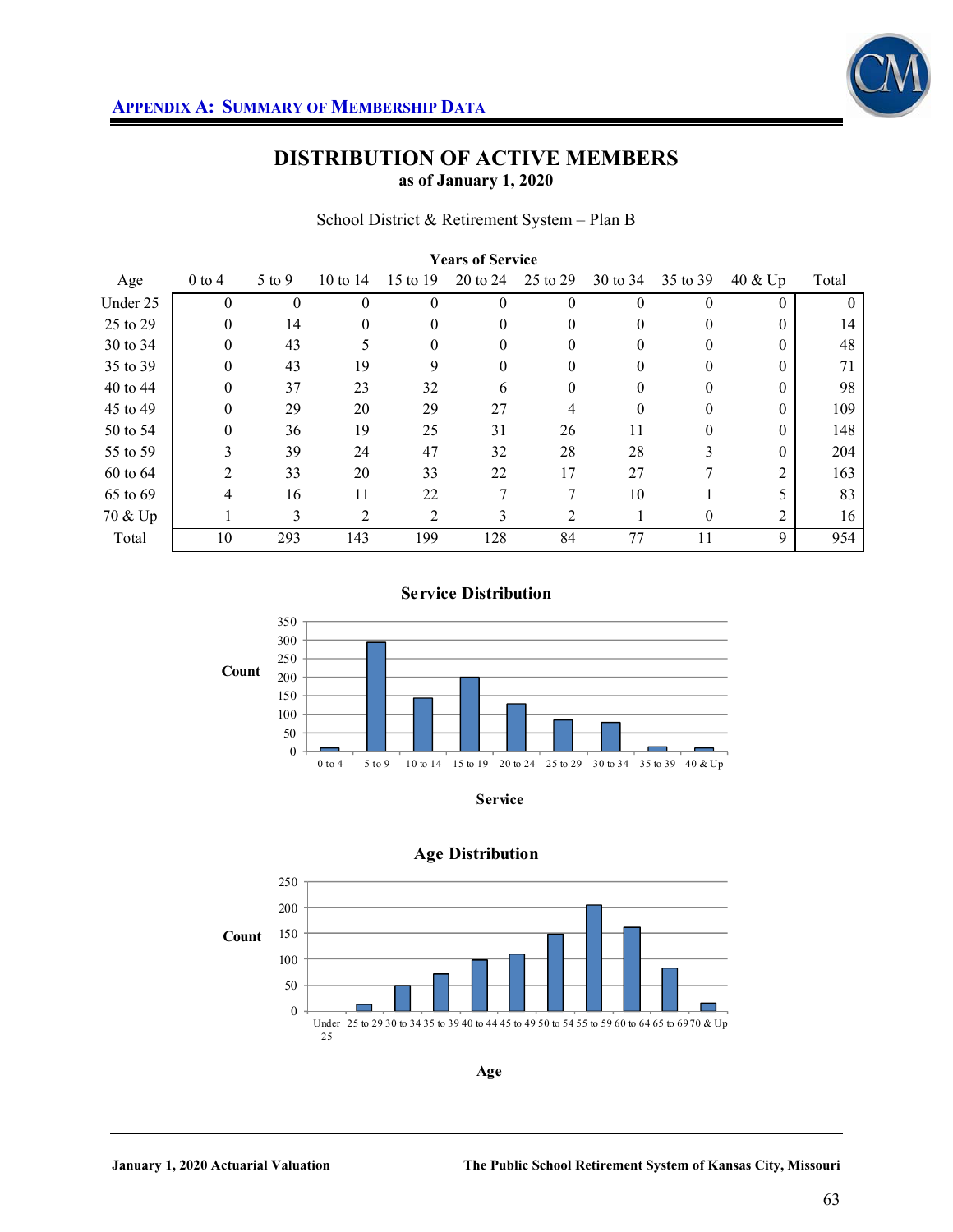

School District & Retirement System – Plan C

| <b>Years of Service</b> |            |          |            |          |          |              |          |          |            |       |  |  |
|-------------------------|------------|----------|------------|----------|----------|--------------|----------|----------|------------|-------|--|--|
| Age                     | $0$ to $4$ | 5 to 9   | 10 to $14$ | 15 to 19 | 20 to 24 | 25 to 29     | 30 to 34 | 35 to 39 | $40 \&$ Up | Total |  |  |
| Under 25                | 87         | $\theta$ | $\theta$   | $\theta$ | $\Omega$ | $\theta$     |          | $\Omega$ | $\Omega$   | 87    |  |  |
| 25 to 29                | 242        | 9        | 0          |          | 0        | 0            |          | 0        | $\Omega$   | 251   |  |  |
| 30 to 34                | 157        | 25       | 0          | 0        | 0        | 0            | $\theta$ | 0        | $\Omega$   | 182   |  |  |
| 35 to 39                | 166        | 21       |            |          |          |              |          | 0        | $\theta$   | 187   |  |  |
| 40 to 44                | 131        | 12       | $\Omega$   | 0        | 0        | $\mathbf{0}$ |          | 0        | $\Omega$   | 143   |  |  |
| 45 to 49                | 129        | 12       | 0          | 0        | 0        | $_{0}$       |          | 0        | $\Omega$   | 141   |  |  |
| 50 to 54                | 103        | 24       |            |          | 0        | 0            |          |          | 0          | 127   |  |  |
| 55 to 59                | 92         | 8        | 0          | $\Omega$ | 0        | 0            | 0        | $\Omega$ | $\Omega$   | 100   |  |  |
| 60 to 64                | 79         | 9        | 0          |          |          |              |          | 0        | $\Omega$   | 88    |  |  |
| 65 to 69                | 16         |          |            |          | 0        |              |          | 0        | $\Omega$   | 20    |  |  |
| 70 & Up                 | 5          | $\theta$ | 0          | 0        | $\Omega$ | 0            | 0        | $\Omega$ | $\Omega$   |       |  |  |
| Total                   | 1,207      | 124      | 0          | $\theta$ | $\Omega$ | $\theta$     |          | $\theta$ | $\theta$   | 1,331 |  |  |

#### **Service Distribution**



**Service**

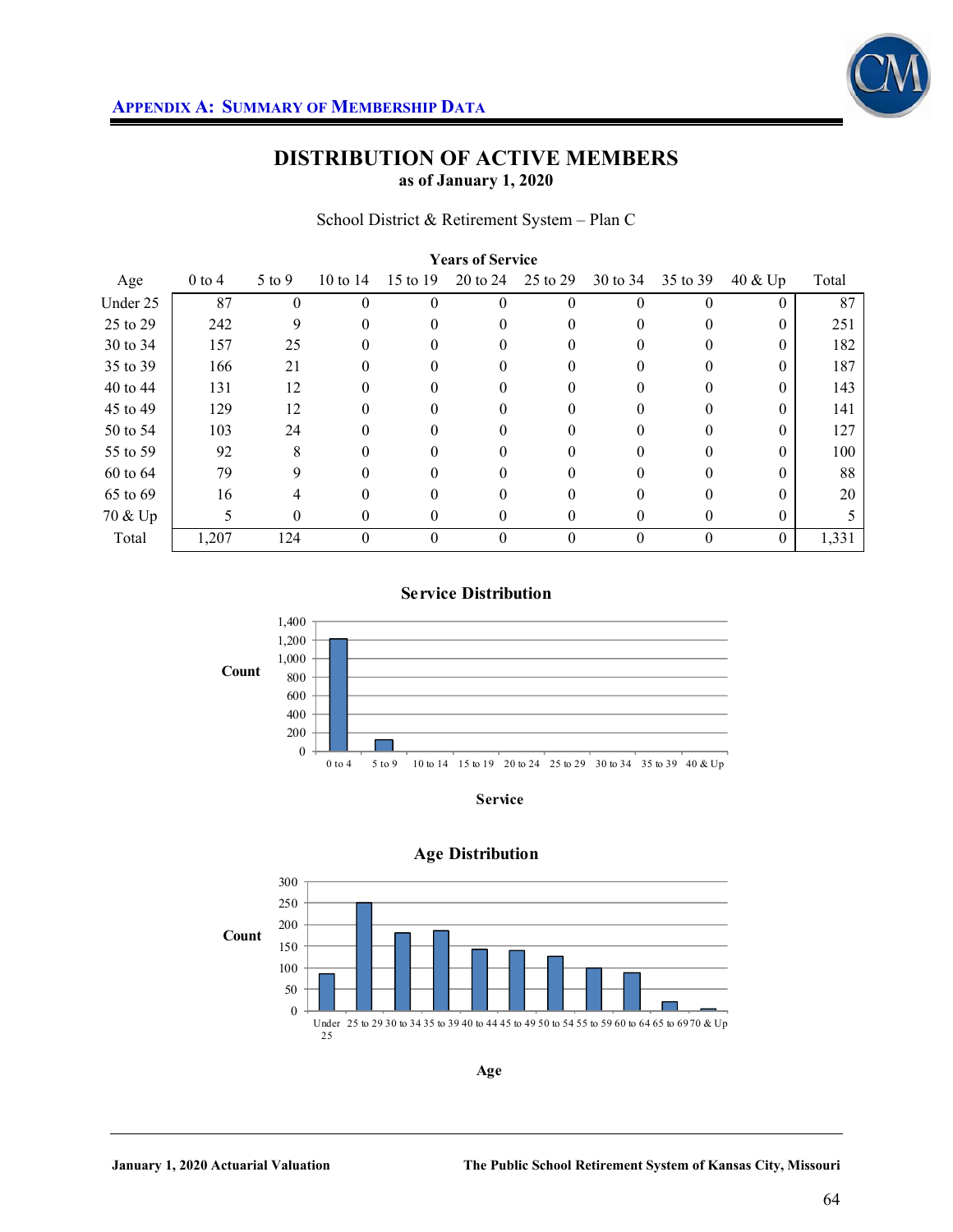

#### Library – All Plans

| <b>Years of Service</b> |            |            |                             |          |          |          |          |          |          |       |  |  |
|-------------------------|------------|------------|-----------------------------|----------|----------|----------|----------|----------|----------|-------|--|--|
| Age                     | $0$ to $4$ | $5$ to $9$ | 10 to 14                    | 15 to 19 | 20 to 24 | 25 to 29 | 30 to 34 | 35 to 39 | 40 & Up  | Total |  |  |
| Under 25                | 3          | $\theta$   | $\theta$                    | $\Omega$ | $\Omega$ | 0        | $\Omega$ | 0        | $\theta$ |       |  |  |
| 25 to 29                | 12         | 0          | 0                           |          | 0        |          |          | 0        |          | 12    |  |  |
| 30 to 34                | 15         | 4          | 0                           | $\theta$ | 0        | 0        | $\theta$ | $\theta$ | 0        | 19    |  |  |
| 35 to 39                | 15         |            |                             |          |          |          |          |          |          | 20    |  |  |
| 40 to 44                | 11         |            |                             | 2        | 0        | 0        | 0        | 0        | 0        | 21    |  |  |
| 45 to 49                |            |            |                             |          |          |          |          |          | 0        | 16    |  |  |
| 50 to 54                |            |            |                             |          |          |          |          |          |          | 15    |  |  |
| 55 to 59                |            | 3          | 6                           |          |          | 0        | 0        |          |          | 20    |  |  |
| 60 to 64                |            |            |                             |          |          |          |          |          |          | 16    |  |  |
| 65 to 69                |            | っ          | $\mathcal{D}_{\mathcal{L}}$ |          | 0        |          |          | 0        |          | 6     |  |  |
| 70 & Up                 | 0          | 0          | 0                           | $\theta$ | 0        | 0        | $\theta$ | 0        |          |       |  |  |
| Total                   | 73         | 24         | 23                          | 14       |          | 4        | $\theta$ | 3        |          | 149   |  |  |

### **Service Distribution**



**Service**

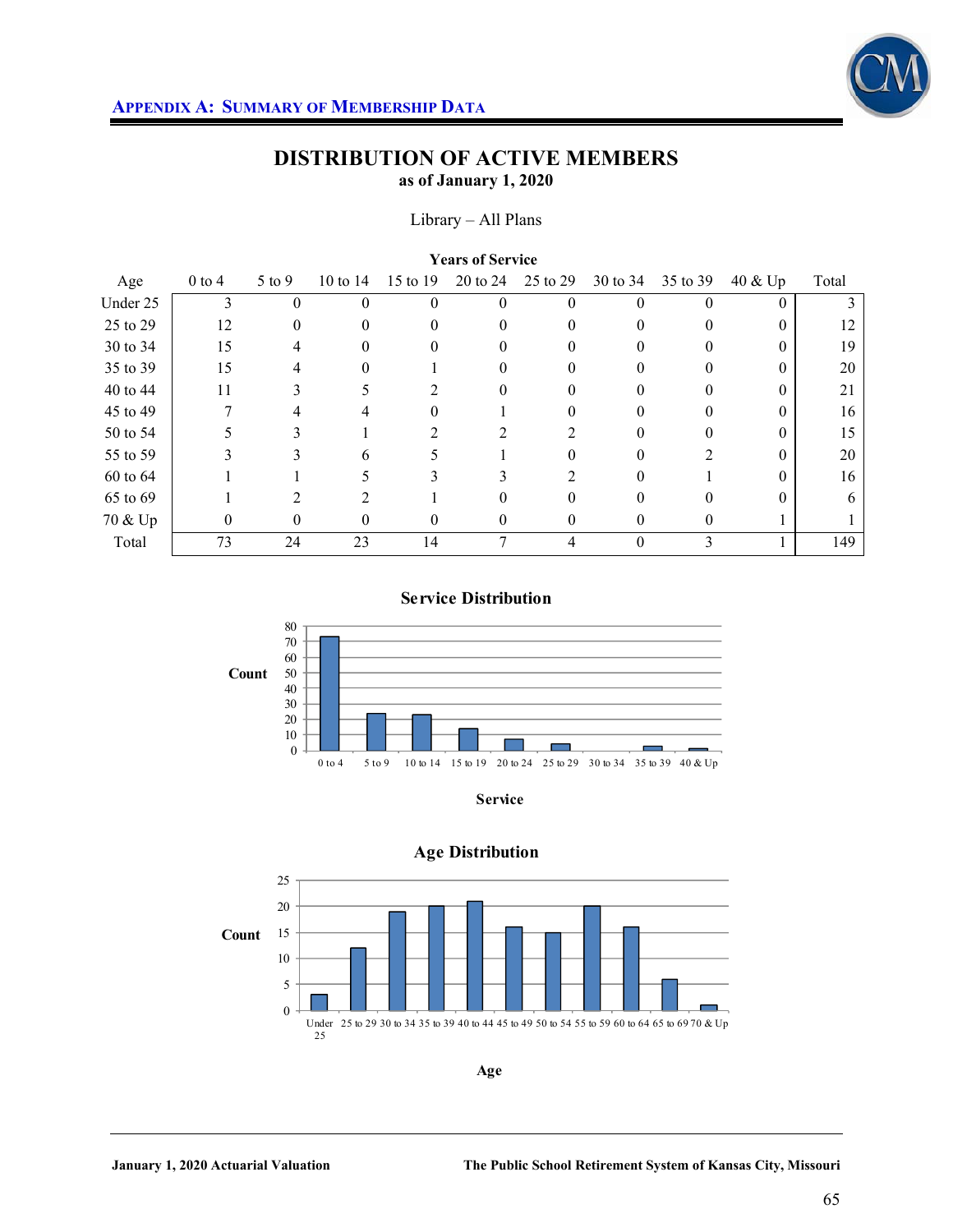

#### Library – Plan B

| <b>Years of Service</b> |            |            |                     |          |          |              |          |          |          |          |  |  |
|-------------------------|------------|------------|---------------------|----------|----------|--------------|----------|----------|----------|----------|--|--|
| Age                     | $0$ to $4$ | $5$ to $9$ | $10 \text{ to } 14$ | 15 to 19 | 20 to 24 | 25 to 29     | 30 to 34 | 35 to 39 | 40 & Up  | Total    |  |  |
| Under 25                | $\theta$   |            |                     | $\theta$ | $\theta$ | $\theta$     | $\theta$ | 0        | $\theta$ | $\theta$ |  |  |
| 25 to 29                |            |            |                     |          |          |              |          |          |          |          |  |  |
| 30 to 34                | $\theta$   |            |                     | $\theta$ | $\Omega$ | $\mathbf{0}$ | 0        | 0        | 0        |          |  |  |
| 35 to 39                |            |            |                     |          |          |              |          |          |          |          |  |  |
| 40 to 44                |            |            |                     |          | 0        |              |          |          | 0        | 10       |  |  |
| 45 to 49                |            |            |                     |          |          |              |          | 0        |          | 8        |  |  |
| 50 to 54                |            |            |                     |          |          |              |          |          |          | 9        |  |  |
| 55 to 59                | 0          | 3          | h.                  |          |          |              |          |          | 0        | 17       |  |  |
| 60 to 64                |            |            |                     |          |          |              |          |          | 0        | 14       |  |  |
| 65 to 69                |            |            |                     |          |          |              |          |          |          |          |  |  |
| 70 & Up                 | 0          | $\theta$   | $\theta$            | $\theta$ | 0        | 0            | 0        | 0        |          |          |  |  |
| Total                   | $\theta$   | 17         | 23                  | 14       | Η        |              | 0        | 3        |          | 69       |  |  |

**Service Distribution**



**Service**



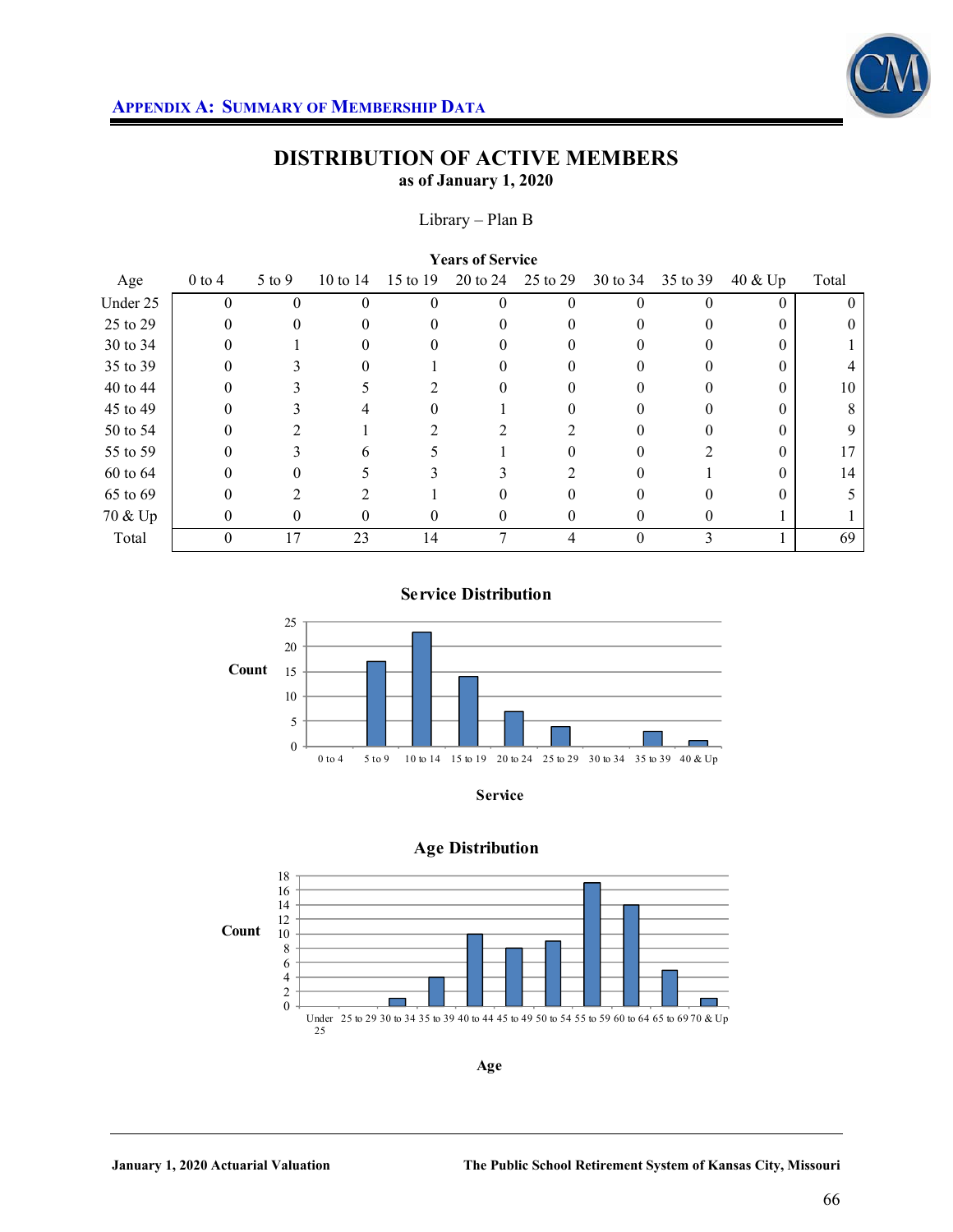

### Library – Plan C

| <b>Years of Service</b> |            |            |            |          |          |              |          |          |          |          |  |  |
|-------------------------|------------|------------|------------|----------|----------|--------------|----------|----------|----------|----------|--|--|
| Age                     | $0$ to $4$ | $5$ to $9$ | 10 to $14$ | 15 to 19 | 20 to 24 | 25 to 29     | 30 to 34 | 35 to 39 | 40 & Up  | Total    |  |  |
| Under 25                | 3          |            | 0          | $\theta$ | 0        | $\theta$     | $\theta$ | 0        | $\theta$ |          |  |  |
| 25 to 29                | 12         |            |            |          |          |              |          |          | 0        | 12       |  |  |
| 30 to 34                | 15         | 3          |            | $\theta$ | 0        | $_{0}$       | $^{(1)}$ | $\theta$ | 0        | 18       |  |  |
| 35 to 39                | 15         |            |            |          |          |              |          |          | 0        | 16       |  |  |
| 40 to 44                | 11         |            |            |          | 0        |              |          |          | 0        | 11       |  |  |
| 45 to 49                |            |            |            |          | $\theta$ | 0            | 0        | 0        | 0        | 8        |  |  |
| 50 to 54                |            |            |            |          |          |              |          |          |          | 6        |  |  |
| 55 to 59                |            | 0          |            |          | 0        | $\mathbf{0}$ |          | 0        | 0        |          |  |  |
| 60 to 64                |            |            |            |          |          |              |          |          |          |          |  |  |
| 65 to 69                |            |            |            |          |          |              |          |          |          |          |  |  |
| 70 & Up                 | 0          | $\theta$   | 0          | $\theta$ | 0        | 0            | 0        | 0        | 0        | $\Omega$ |  |  |
| Total                   | 73         |            | 0          | $\theta$ | $\Omega$ | $\theta$     | 0        | $\theta$ | $\Omega$ | 80       |  |  |

### **Service Distribution**





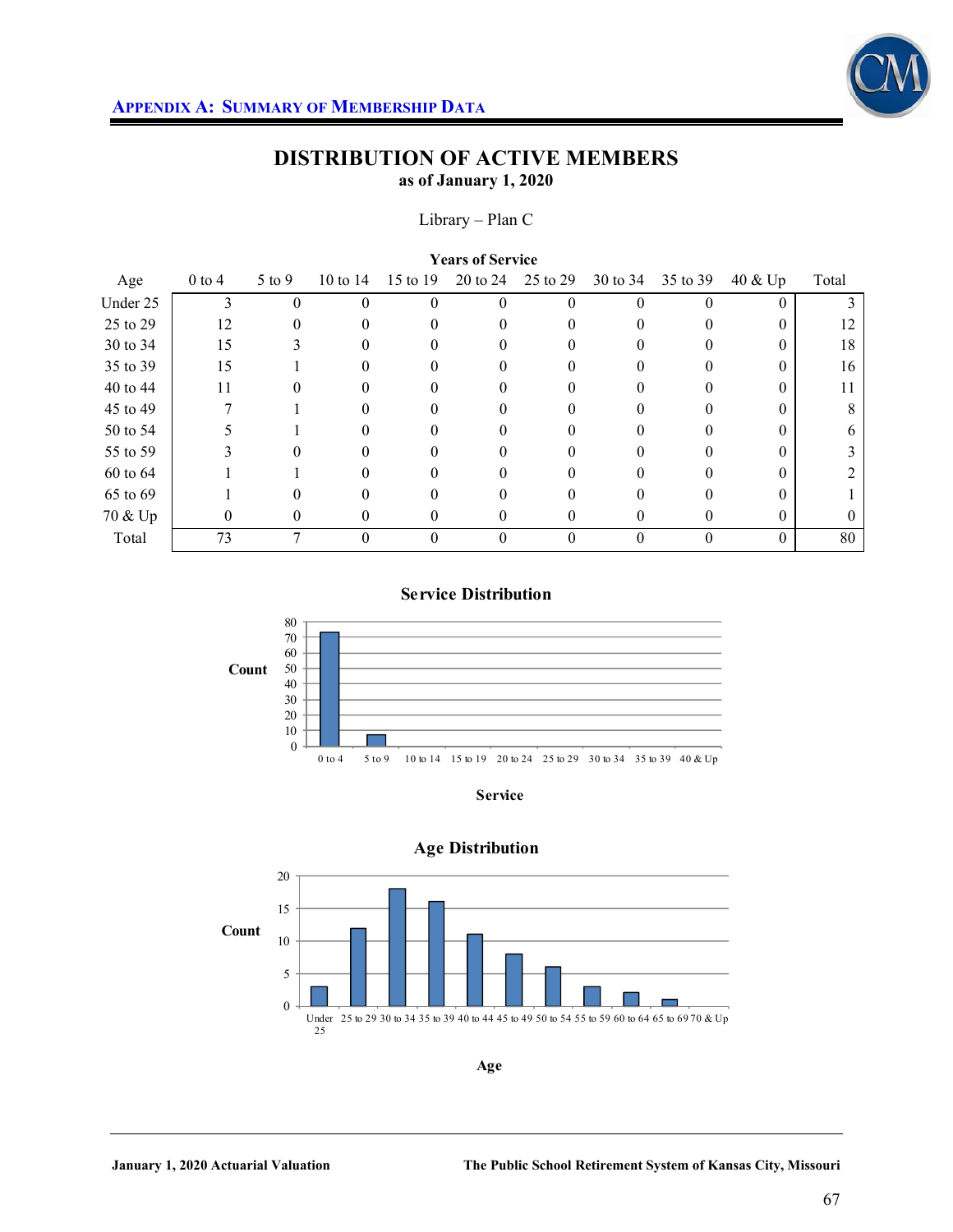

|          |                  | Number           |                  | <b>Estimated Monthly Benefit</b> |                          |                |  |  |  |  |
|----------|------------------|------------------|------------------|----------------------------------|--------------------------|----------------|--|--|--|--|
| Age      | Male             | Female           | Total            | Male                             | Female                   | Total          |  |  |  |  |
| Under 25 | $\boldsymbol{0}$ | $\boldsymbol{0}$ | $\boldsymbol{0}$ | \$<br>$\theta$                   | $\mathbb{S}$<br>$\Omega$ | \$<br>$\theta$ |  |  |  |  |
| 25 to 29 | 6                | 8                | 14               | 2,175                            | 2,698                    | 4,873          |  |  |  |  |
| 30 to 34 | 14               | 43               | 57               | 6,693                            | 17,569                   | 24,262         |  |  |  |  |
| 35 to 39 | 15               | 48               | 63               | 7,230                            | 23,273                   | 30,503         |  |  |  |  |
| 40 to 44 | 25               | 60               | 85               | 20,612                           | 37,172                   | 57,784         |  |  |  |  |
| 45 to 49 | 20               | 53               | 73               | 13,375                           | 37,045                   | 50,420         |  |  |  |  |
| 50 to 54 | 26               | 67               | 93               | 19,253                           | 59,839                   | 79,092         |  |  |  |  |
| 55 to 59 | 33               | 57               | 90               | 27,179                           | 37,983                   | 65,162         |  |  |  |  |
| 60 to 64 | 8                | 25               | 33               | 3,340                            | 12,174                   | 15,514         |  |  |  |  |
| 65 to 69 | 3                | 12               | 15               | 1,255                            | 10,334                   | 11,589         |  |  |  |  |
| 70 & Up  | 3                | 3                | 6                | 3,378                            | 1,346                    | 4,724          |  |  |  |  |
| Total    | 153              | 376              | 529              | \$104,490                        | \$239,433                | \$343,923      |  |  |  |  |

### **SUMMARY OF TERMINATED VESTED MEMBERS as of January 1, 2020**







**Age Distribution**

**January 1, 2020 Actuarial Valuation The Public School Retirement System of Kansas City, Missouri**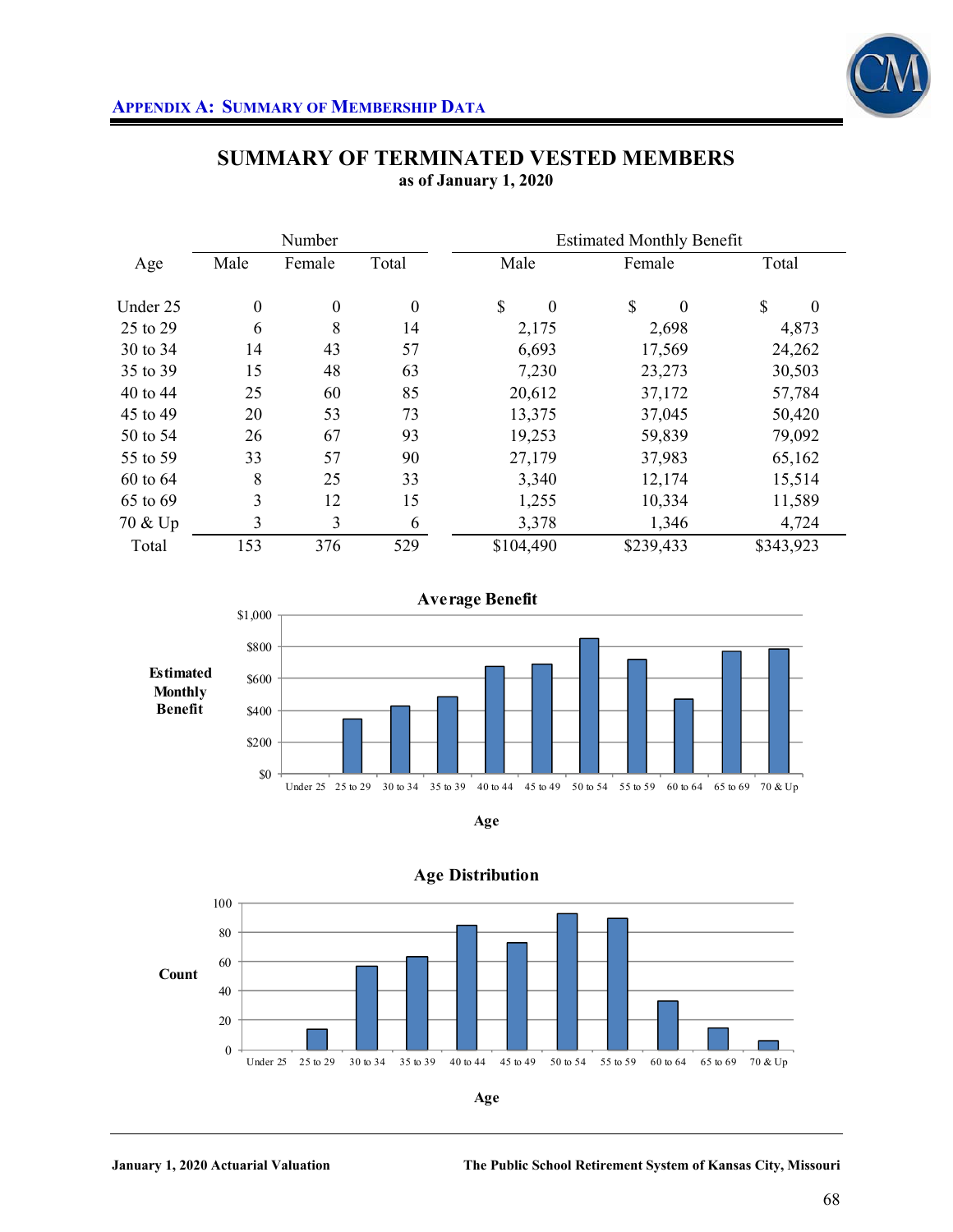

|          |      | Number |       |                 | Monthly Benefit |              |
|----------|------|--------|-------|-----------------|-----------------|--------------|
| Age      | Male | Female | Total | Male            | Female          | Total        |
| Under 55 | 16   | 18     | 34    | \$<br>39,681    | \$<br>48,038    | \$<br>87,719 |
| 55 to 59 | 48   | 125    | 173   | 103,574         | 294,241         | 397,815      |
| 60 to 64 | 137  | 350    | 487   | 225,667         | 576,761         | 802,428      |
| 65 to 69 | 211  | 626    | 837   | 308,338         | 1,091,785       | 1,400,123    |
| 70 to 74 | 235  | 671    | 906   | 375,990         | 1,211,784       | 1,587,774    |
| 75 to 79 | 147  | 492    | 639   | 225,192         | 841,625         | 1,066,817    |
| 80 to 84 | 90   | 273    | 363   | 145,947         | 368,720         | 514,667      |
| 85 to 89 | 60   | 165    | 225   | 103,507         | 228,733         | 332,240      |
| 90 & Up  | 36   | 140    | 176   | 57,242          | 171,355         | 228,597      |
| Total    | 980  | 2,860  | 3,840 | 1,585,138<br>\$ | \$4,833,042     | \$6,418,180  |

# **SUMMARY OF ALL RETIRED MEMBERS as of January 1, 2020**







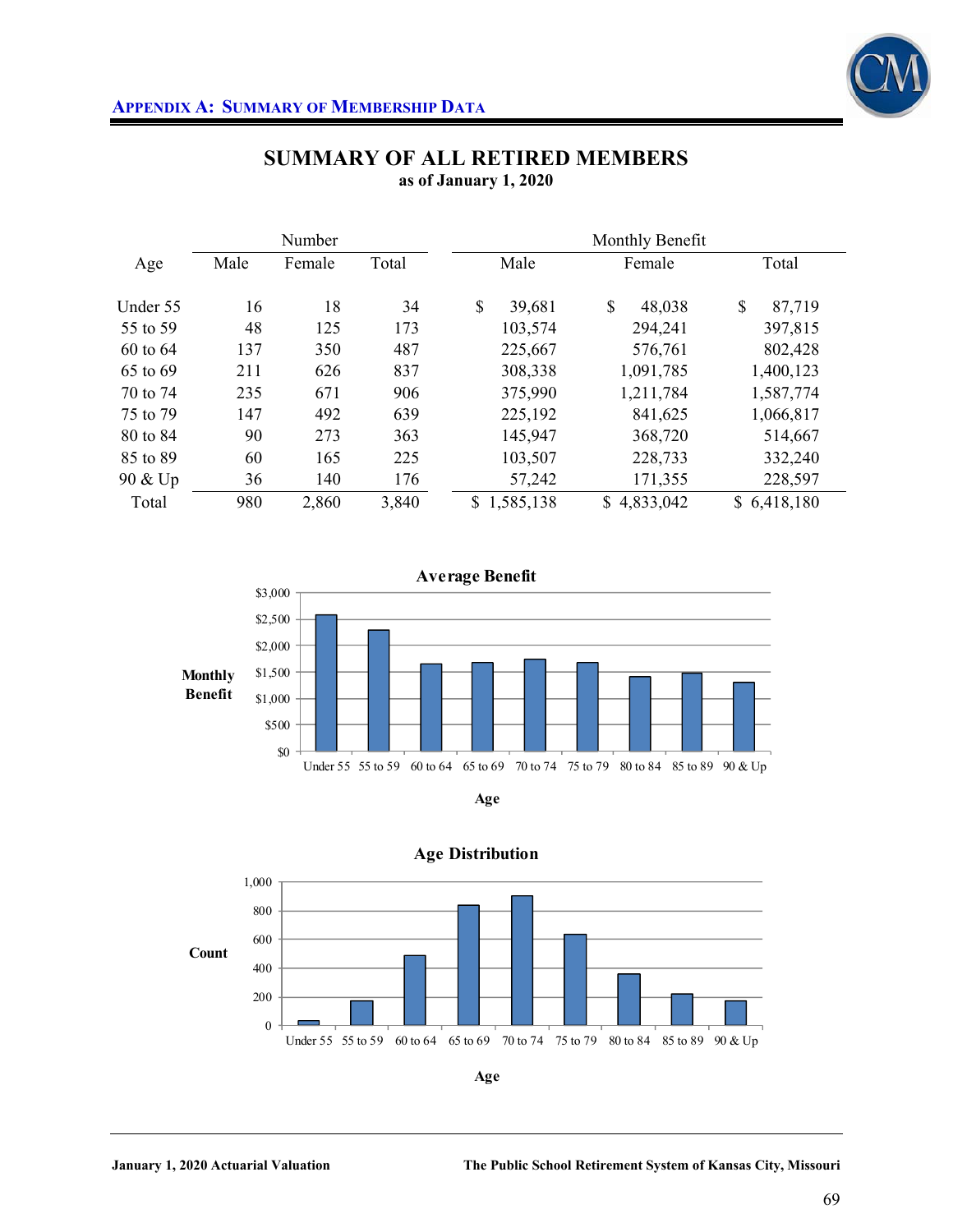

# **SUMMARY OF RETIRED MEMBERS as of January 1, 2020**

|              |                  | Number         |                  |             | Monthly Benefit       |             |
|--------------|------------------|----------------|------------------|-------------|-----------------------|-------------|
| Age          | Male             | Female         | Total            | Male        | Female                | Total       |
| Under 55     |                  | 2              | 3                | \$<br>3,648 | $\mathbb{S}$<br>5,525 | \$<br>9,173 |
| 55 to 59     | $\boldsymbol{0}$ | 7              | 7                | $\theta$    | 12,692                | 12,692      |
| $60$ to $64$ | 18               | 40             | 58               | 29,745      | 40,529                | 70,274      |
| 65 to 69     | 21               | 69             | 90               | 18,190      | 71,173                | 89,363      |
| 70 to 74     | 14               | 36             | 50               | 12,663      | 34,612                | 47,275      |
| 75 to 79     | 8                | 16             | 24               | 6,276       | 27,615                | 33,891      |
| 80 to 84     |                  | $\overline{2}$ | 3                | 213         | 1,244                 | 1,457       |
| 85 to 89     |                  |                | $\overline{2}$   | 436         | 1,883                 | 2,319       |
| 90 & Up      | $\boldsymbol{0}$ | $\overline{0}$ | $\boldsymbol{0}$ | $\theta$    | 0                     | $\theta$    |
| Total        | 64               | 173            | 237              | \$71,171    | \$<br>195,273         | \$266,444   |

# Charter Schools (Last employer prior to retirement)







# **Age Distribution**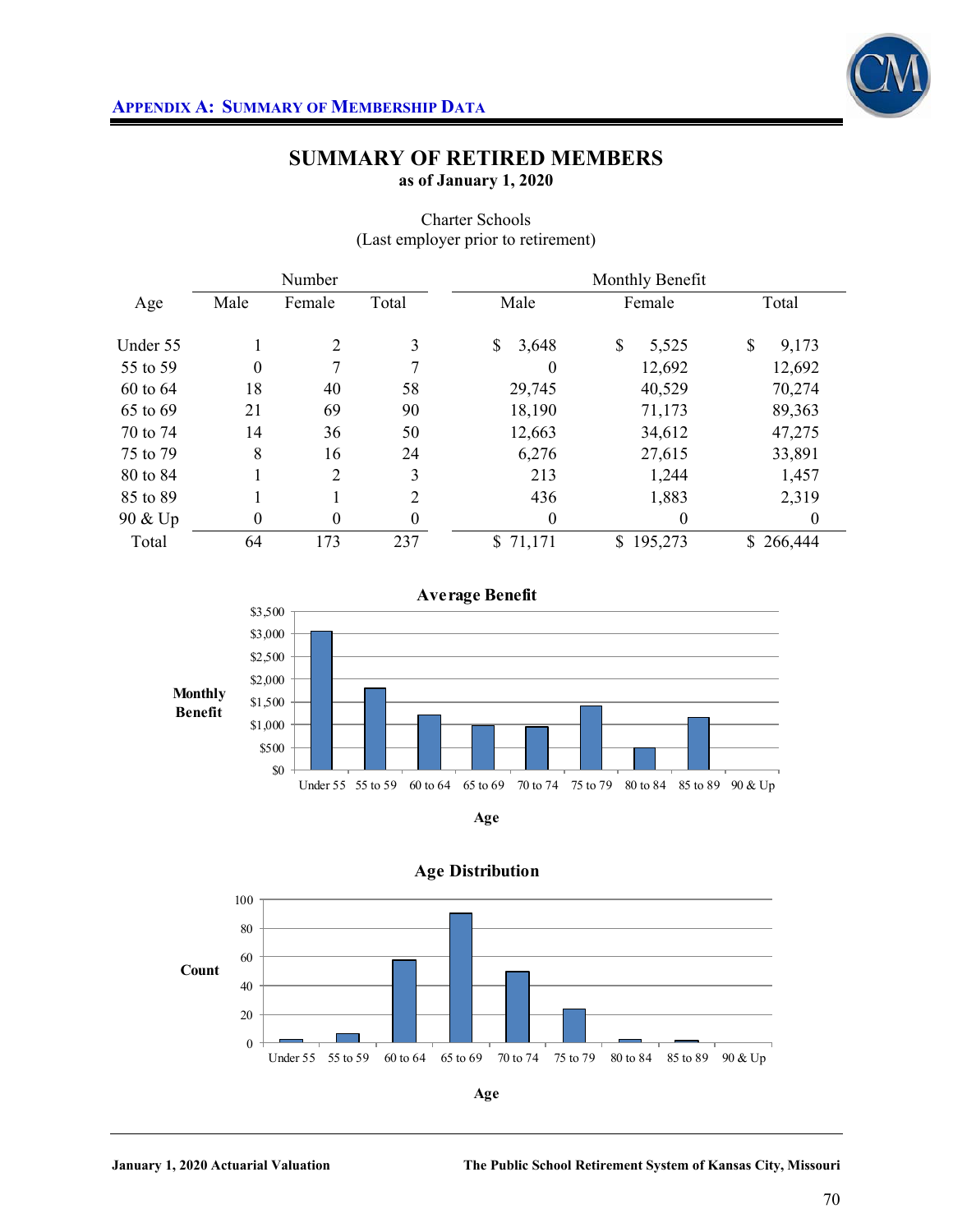

# **SUMMARY OF RETIRED MEMBERS as of January 1, 2020**

|          |      | Number |       |              | Monthly Benefit |              |
|----------|------|--------|-------|--------------|-----------------|--------------|
| Age      | Male | Female | Total | Male         | Female          | Total        |
| Under 55 | 14   | 16     | 30    | \$<br>32,962 | \$<br>42,513    | \$<br>75,475 |
| 55 to 59 | 46   | 116    | 162   | 99,373       | 275,012         | 374,385      |
| 60 to 64 | 114  | 308    | 422   | 188,557      | 532,196         | 720,753      |
| 65 to 69 | 183  | 539    | 722   | 280,336      | 987,903         | 1,268,239    |
| 70 to 74 | 216  | 616    | 832   | 353,928      | 1,139,745       | 1,493,673    |
| 75 to 79 | 138  | 466    | 604   | 217,183      | 795,926         | 1,013,109    |
| 80 to 84 | 89   | 262    | 351   | 145,734      | 355,585         | 501,319      |
| 85 to 89 | 58   | 163    | 221   | 102,084      | 224,623         | 326,707      |
| 90 & Up  | 34   | 131    | 165   | 55,659       | 154,383         | 210,042      |
| Total    | 892  | 2,617  | 3,509 | \$1,475,816  | 4,507,886<br>S  | \$5,983,702  |

School District & Retirement System (Last employer prior to retirement)







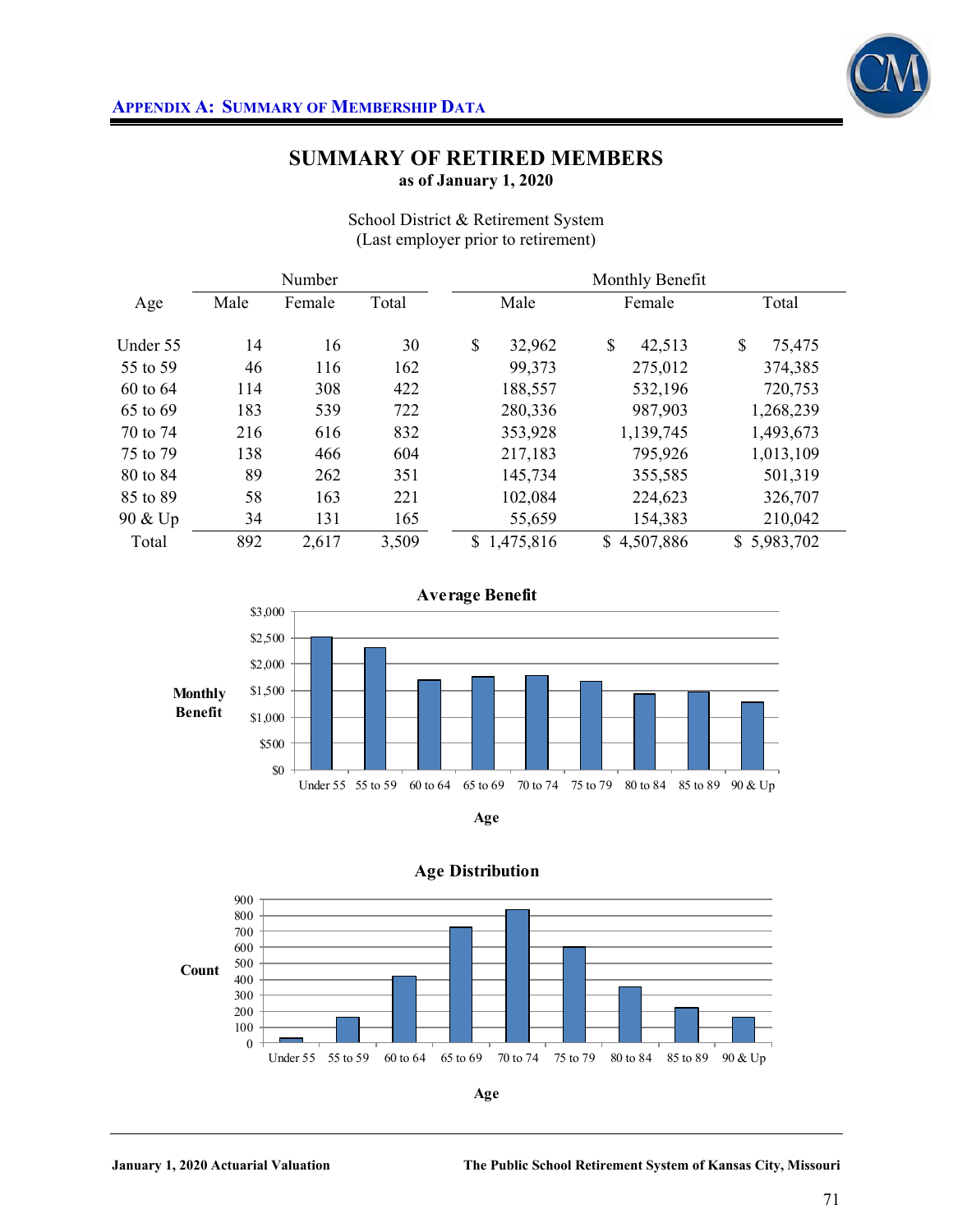

# **SUMMARY OF RETIRED MEMBERS as of January 1, 2020**

|          |                  | Number           |                |              | Monthly Benefit          |                         |
|----------|------------------|------------------|----------------|--------------|--------------------------|-------------------------|
| Age      | Male             | Female           | Total          | Male         | Female                   | Total                   |
| Under 55 |                  | $\boldsymbol{0}$ |                | \$<br>3,071  | $\mathbb{S}$<br>$\theta$ | \$<br>3,071             |
| 55 to 59 | $\overline{2}$   | $\overline{2}$   | 4              | 4,201        | 6,537                    | 10,738                  |
| 60 to 64 | 5                | $\overline{2}$   | 7              | 7,365        | 4,036                    | 11,401                  |
| 65 to 69 | 7                | 18               | 25             | 9,812        | 32,709                   | 42,521                  |
| 70 to 74 | 5                | 19               | 24             | 9,399        | 37,427                   | 46,826                  |
| 75 to 79 |                  | 10               | 11             | 1,733        | 18,084                   | 19,817                  |
| 80 to 84 | $\boldsymbol{0}$ | 9                | 9              | $\theta$     | 11,891                   | 11,891                  |
| 85 to 89 |                  | 1                | $\overline{2}$ | 987          | 2,227                    | 3,214                   |
| 90 & Up  | $\overline{2}$   | 9                | 11             | 1,583        | 16,972                   | 18,555                  |
| Total    | 24               | 70               | 94             | \$<br>38,151 | 129,883<br>\$            | 168,034<br>$\mathbb{S}$ |

# Library (Last employer prior to retirement)







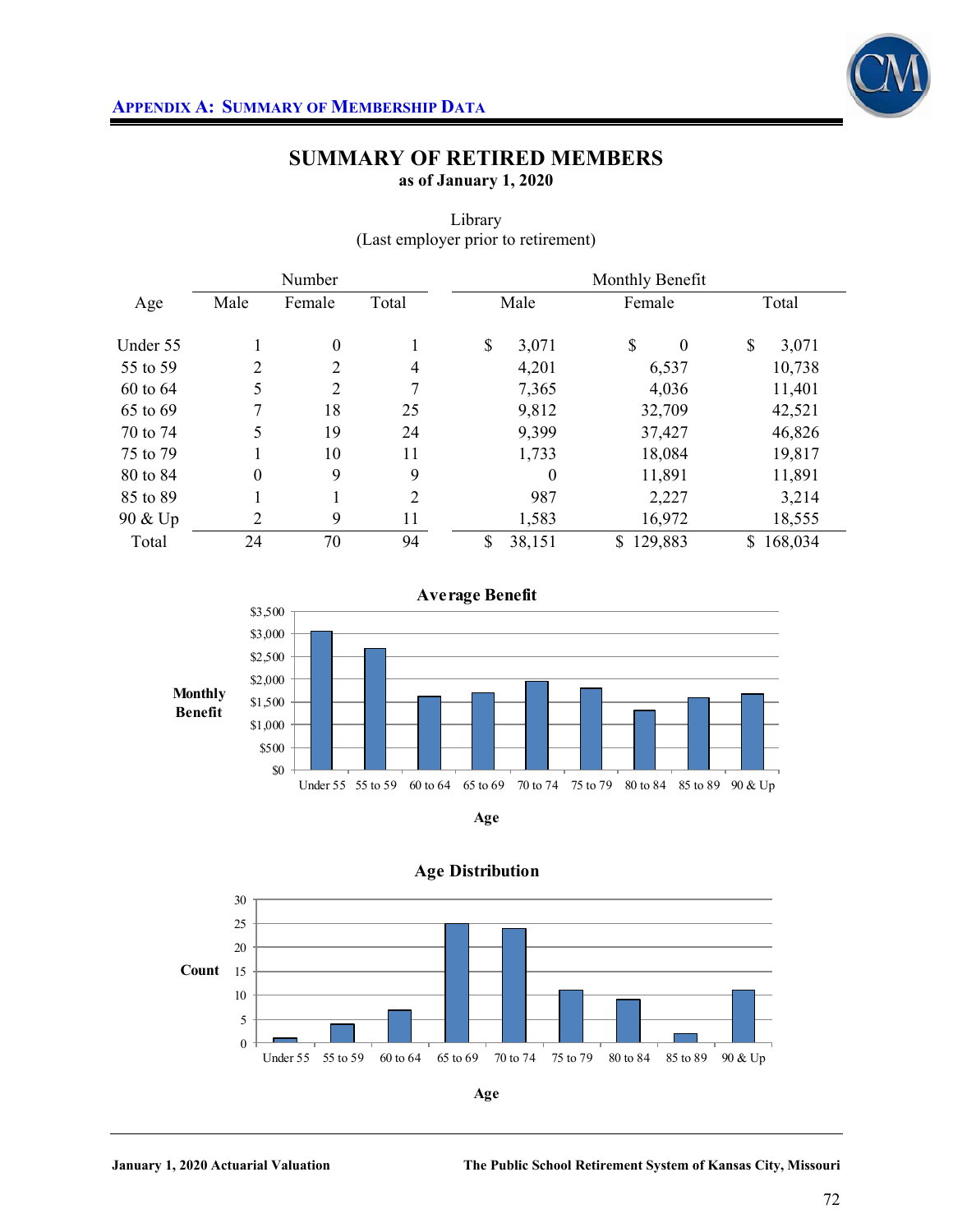

|          |                | Number |       |              | Monthly Benefit         |               |
|----------|----------------|--------|-------|--------------|-------------------------|---------------|
| Age      | Male           | Female | Total | Male         | Female                  | Total         |
| Under 55 | 8              | 8      | 16    | \$<br>9,044  | \$<br>6,439             | \$<br>15,483  |
| 55 to 59 | 7              | 5      | 12    | 4,874        | 9,119                   | 13,993        |
| 60 to 64 | $\overline{4}$ | 12     | 16    | 5,363        | 14,351                  | 19,714        |
| 65 to 69 | 6              | 26     | 32    | 5,707        | 20,707                  | 26,414        |
| 70 to 74 | 14             | 25     | 39    | 13,452       | 28,291                  | 41,743        |
| 75 to 79 | 8              | 15     | 23    | 8,761        | 19,412                  | 28,173        |
| 80 to 84 | 7              | 28     | 35    | 7,645        | 38,144                  | 45,789        |
| 85 to 89 | 7              | 20     | 27    | 10,317       | 25,103                  | 35,420        |
| 90 & Up  | $\overline{4}$ | 24     | 28    | 4,033        | 29,955                  | 33,988        |
| Total    | 65             | 163    | 228   | \$<br>69,196 | 191,521<br>$\mathbb{S}$ | 260,717<br>\$ |

# **SUMMARY OF BENEFICIARIES\* as of January 1, 2020**

\* Includes 1 beneficiary who was owed a single lump sum payment and was not paid prior to the valuation date.









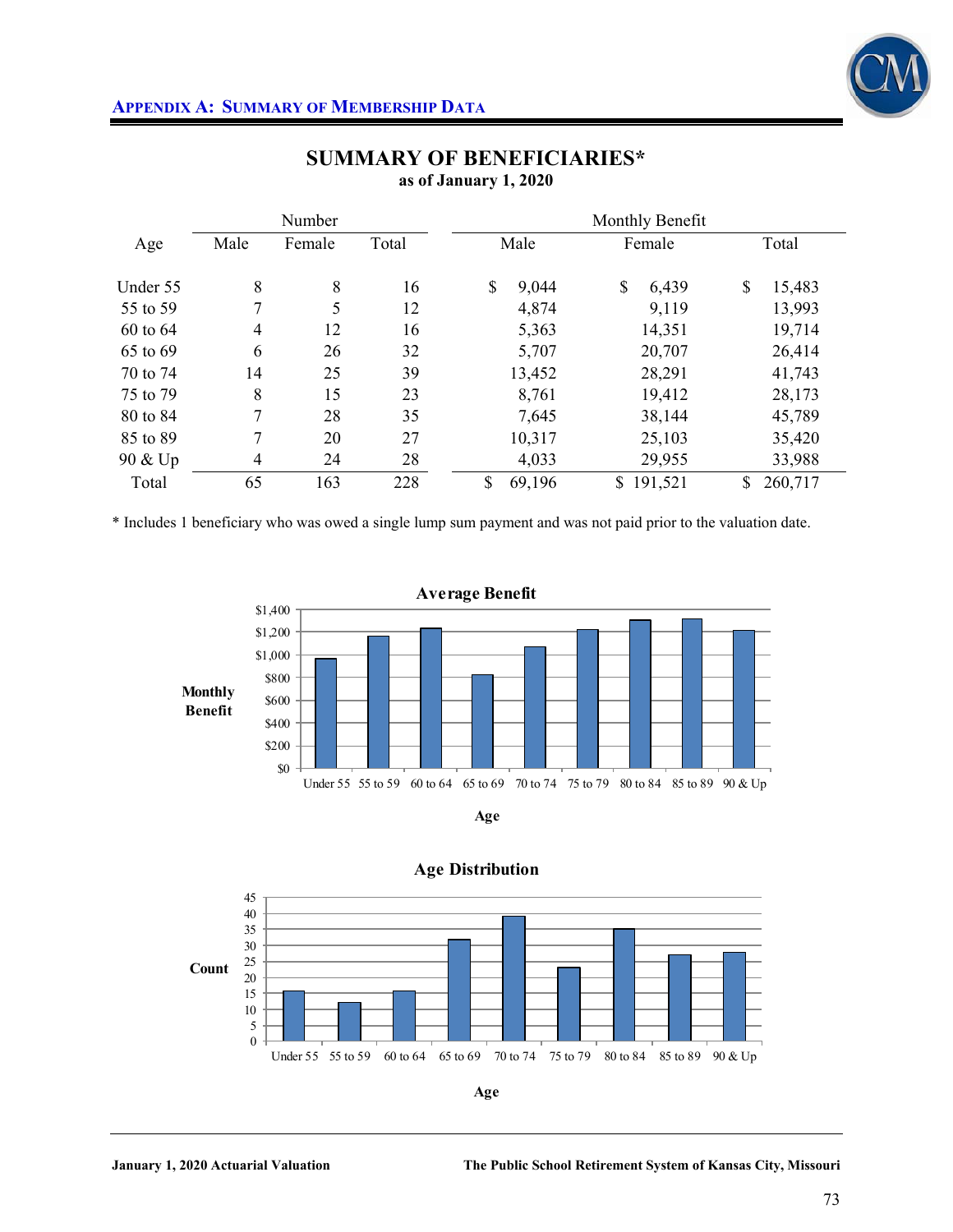

|          |                  | Number           |       |                | Monthly Benefit |             |
|----------|------------------|------------------|-------|----------------|-----------------|-------------|
| Age      | Male             | Female           | Total | Male           | Female          | Total       |
| Under 55 | $\boldsymbol{0}$ | 5                | 5     | \$<br>$\bf{0}$ | \$<br>5,761     | \$<br>5,761 |
| 55 to 59 | 3                | 3                | 6     | 2,849          | 2,403           | 5,252       |
| 60 to 64 | 5                | 9                | 14    | 3,781          | 9,341           | 13,122      |
| 65 to 69 | 2                | 15               | 17    | 2,969          | 15,972          | 18,941      |
| 70 to 74 | 8                | 9                | 17    | 8,808          | 7,937           | 16,745      |
| 75 to 79 |                  | 11               | 12    | 1,023          | 12,548          | 13,571      |
| 80 to 84 | $\overline{0}$   | 3                | 3     | $\theta$       | 1,352           | 1,352       |
| 85 to 89 | $\theta$         | 3                | 3     | $\theta$       | 4,291           | 4,291       |
| 90 & Up  | 0                | $\boldsymbol{0}$ | 0     | 0              | $\theta$        | 0           |
| Total    | 19               | 58               | 77    | \$19,430       | \$59,605        | \$79,035    |

# **SUMMARY OF DISABLED MEMBERS as of January 1, 2020**







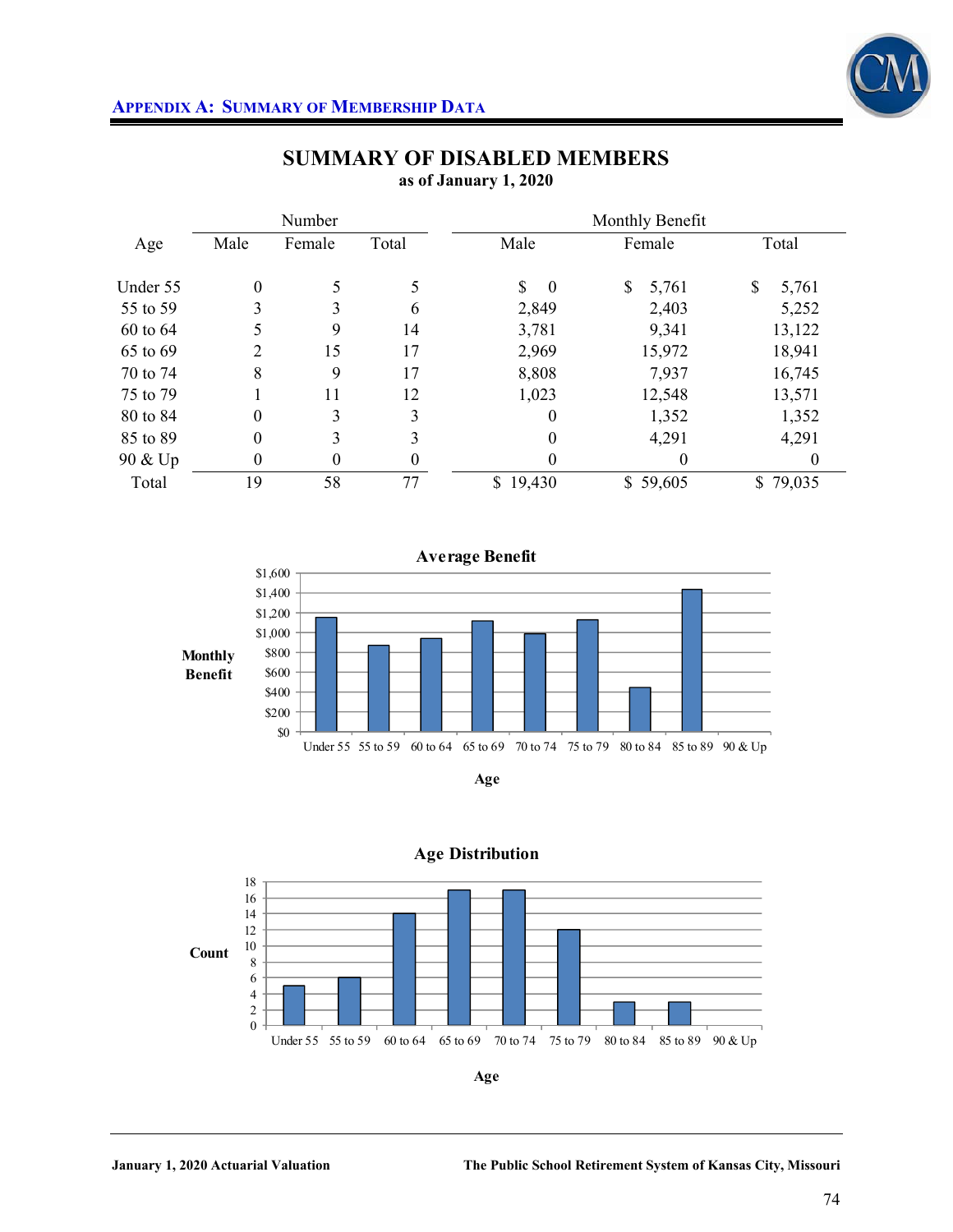

### **Summary of Plan Provisions**

### **Effective Date**

January 1, 1944, most recently amended in 2018.

### **Plan Type**

Plan B applies to anyone who retires on or after June 30, 1999 and was hired prior to January 1, 2014. Plan C applies to members hired on or after January 1, 2014. All members with Plan A benefits have terminated or retired.

### **Eligibility for coverage**

All regular, full-time employees of the School District of Kansas City, Missouri, the Kansas City, Missouri Public Library District, the Retirement System, and the Charter Schools located within the boundaries of the Kansas City School District become members as a condition of employment. Regular employment means working at least five hours per day, five days per week, nine months per year. Temporary and part-time employees are excluded.

#### **Service**

Creditable service is member service, which is service for which required contributions have been made. There is no cap on creditable service. Prior to 1990, creditable service could not exceed 35 years. The Plan B maximum retirement benefit is 60% of Average final compensation, which will be reached upon attainment of 30 years of service. The Plan C maximum retirement benefit is 60% of Average final compensation, which will be reached upon attainment of 34.25 years of service.

### **Annual compensation**

A member's annual compensation level will be the regular compensation shown on the employer's salary and wage schedules, excluding extra pay, overtime pay, or any pay not on the schedule.

### **Average final compensation**

The average final compensation is the highest average annual compensation paid during any four consecutive years of service.

### **Normal retirement**

### **Eligibility**

- Plan B: Members may retire after (a) the completion of five years of creditable service and the attainment of age 60, or (b) having a total of at least 75 credits, with each year of creditable service and year of age, both prorated for fractional years, equal to one credit.
- Plan C: Members may retire after (a) the completion of five years of creditable service and the attainment of age 62, or (b) having a total of at least 80 credits, with each year of creditable service and year of age, both prorated for fractional years, equal to one credit.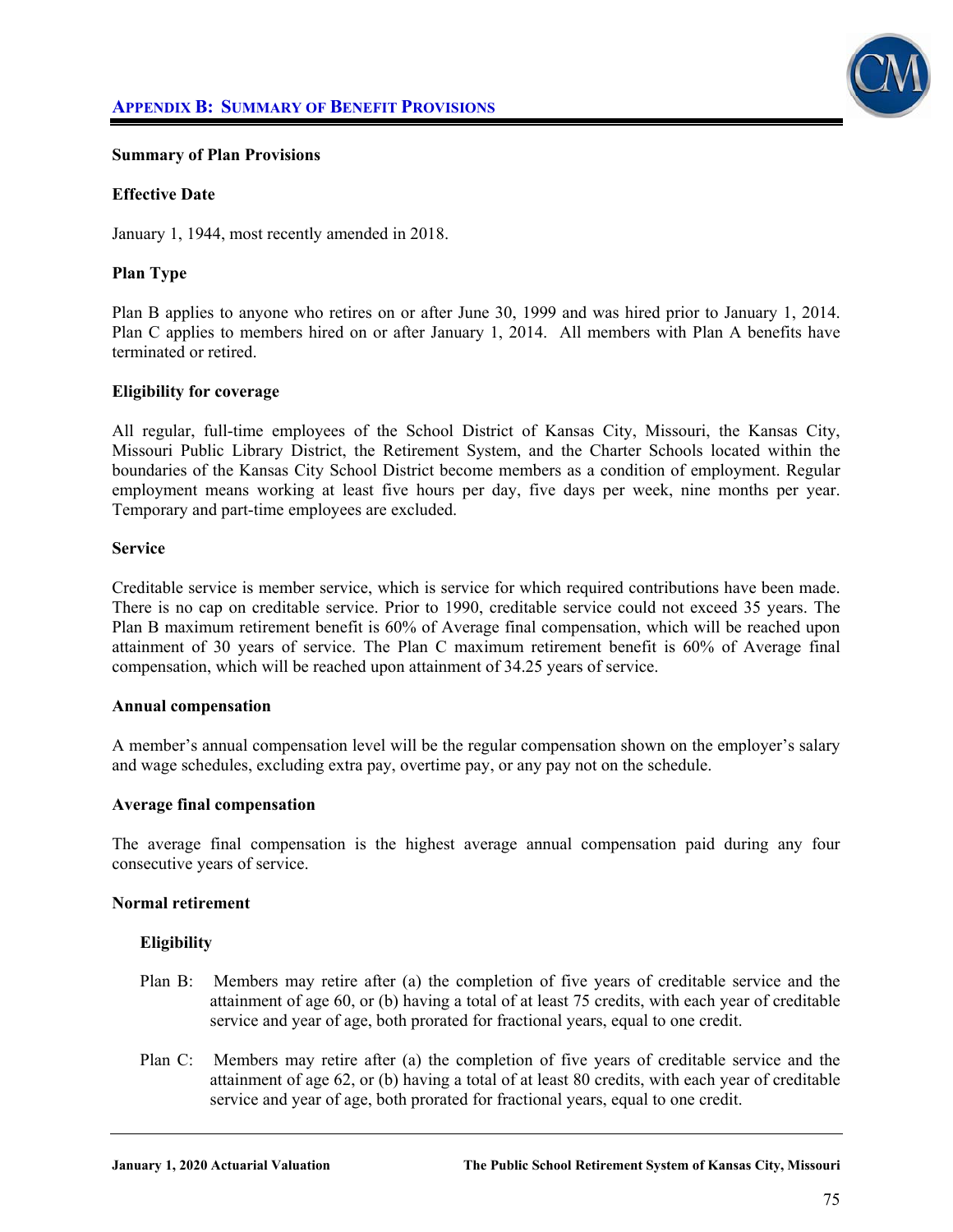

#### **Benefit**

- Plan B: The normal retirement benefit payable monthly equals one twelfth of 2.00% (1.75% for members who retired prior to June 30, 1999) of the member's average final compensation multiplied by years of creditable service, subject to a maximum of 60% of average final compensation. Any member whose years of creditable service exceed 34.25 years on August 28, 1993 shall have a maximum greater than 60%, which shall be equal to 1.75% times the member's years of creditable service on August 28, 1993.
- Plan C: The normal retirement benefit payable monthly equals one twelfth of 1.75% of the member's average final compensation multiplied by years of creditable service, subject to a maximum of 60% of average final compensation.

### **Minimum benefit**

Effective January 1, 1996, any member with at least 10 years of creditable service, but less than 20 years, is entitled to a minimum benefit of \$150 per month, plus \$15 for each year of creditable service in excess of 10 years, or the actuarial equivalent if an option was elected. Any member with at least 20 years of creditable service at retirement is entitled to a minimum benefit of \$300 per month, or the actuarial equivalent of \$300 if an option was elected. Beneficiaries of deceased members who retired with at least 10 years of creditable service and elected one of the optional plans for payment of benefits may receive the actuarial equivalent of the minimum benefit available for the option chosen.

#### **Early retirement**

#### **Eligibility**

Members may retire at any time after the completion of five years of creditable service and the attainment of age 55.

#### **Benefit**

Plan B: A member eligible for early retirement will receive a reduced benefit, with the reduction based on the number of months preceding eligibility for a normal retirement benefit. The reduction factors are as follows:

| Age | <b>Reduction Factor</b> |
|-----|-------------------------|
| 59  | 0.91042                 |
| 58  | 0.82985                 |
| 57  | 0.75727                 |
| 56  | 0.69175                 |
| 55  | 0.63251                 |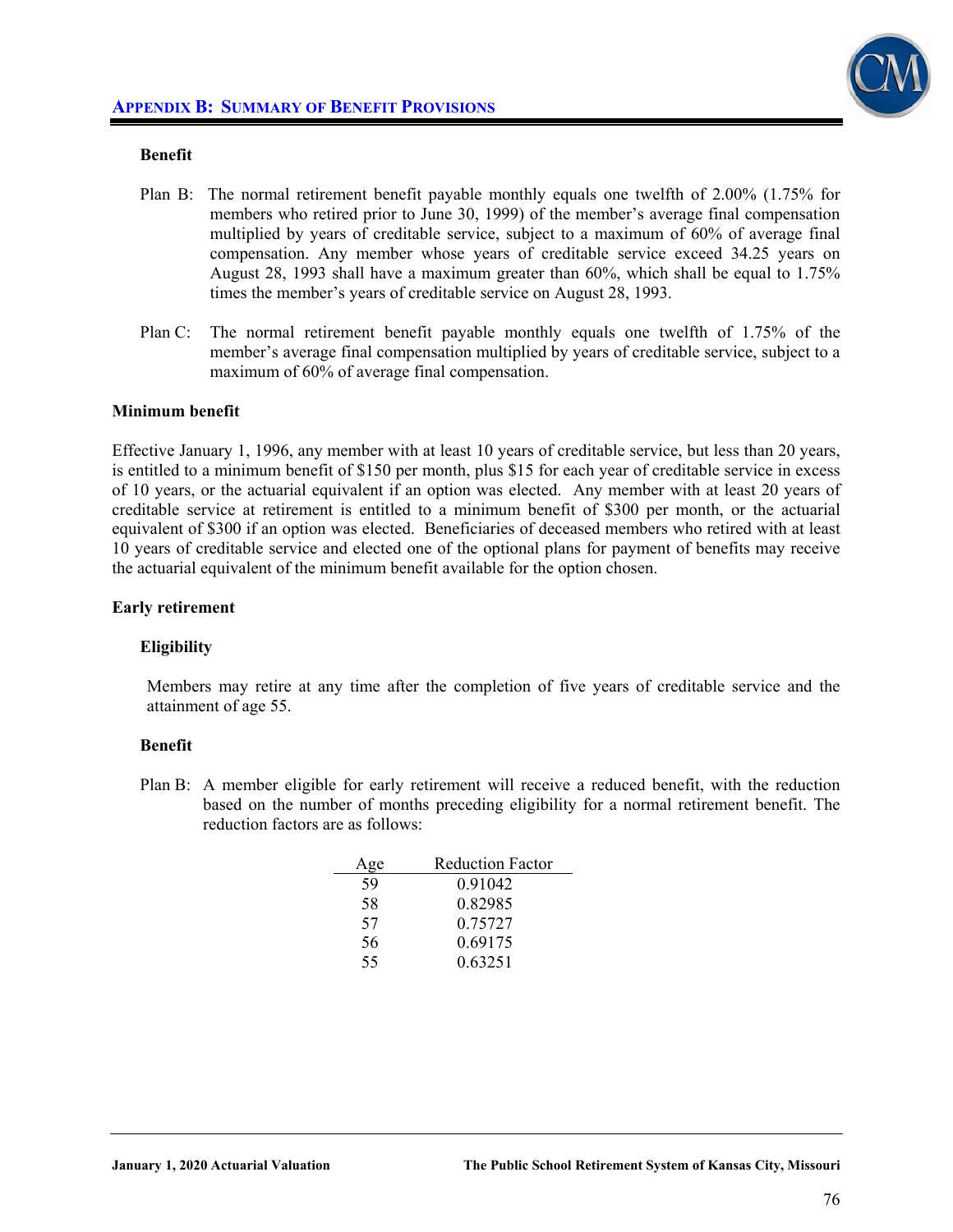

# **APPENDIX B: SUMMARY OF BENEFIT PROVISIONS**

Plan C: A member eligible for early retirement will receive a reduced benefit, with the reduction based on the number of months preceding eligibility for a normal retirement benefit. The reduction factors are as follows:

| ge | <b>Reduction Factor</b> |
|----|-------------------------|
| 61 | 0 90799                 |
| 60 | 0.82558                 |
| 59 | 0.75162                 |
| 58 | 0.68511                 |
| 57 | 0.62518                 |
| 56 | 0.57109                 |
| 55 | 0.52219                 |

### **Disability retirement**

## **Eligibility**

A member with at least five years of creditable service who is certified to be totally incapacitated for performance of duty by the Medical Board is eligible for a disability retirement.

## **Benefit**

A disabled vested member will receive a benefit, calculated as for normal retirement, based on creditable service and average final compensation at actual disability retirement date, or the minimum disability benefit whichever is greater. The minimum disability retirement benefit will be the lesser of (a) 25% of the member's average final compensation, or (b) the member's service retirement benefit calculated on the member's average final compensation and the maximum number of years of creditable service the member would have earned had the member remained an employee until age 60. Disability benefits are payable immediately.

# **Vested termination benefits**

# **Eligibility**

A member who has at least five years of creditable service earns a vested interest in his or her accrued benefit, provided the member leaves his or her contributions in the System.

# **Benefit**

The vested benefit is calculated as a normal retirement benefit based on service and average final compensation at date of termination and is payable at minimum normal retirement date.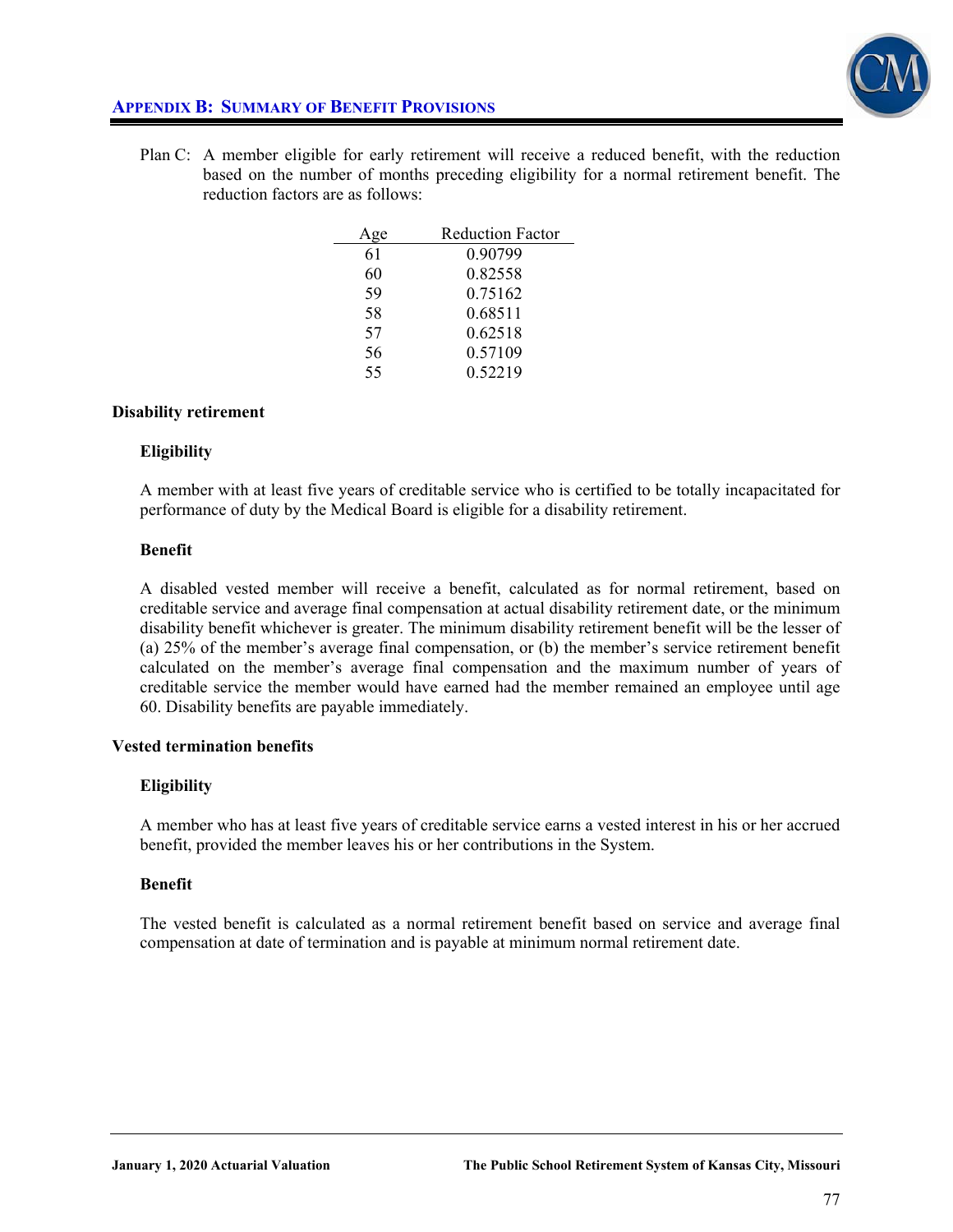

### **Non-vested benefits**

#### **Benefit**

If the member's termination is for reasons other than death or retirement and if the member has not met the vesting or retirement requirements, the member's contributions with interest will be refunded.

#### **Death Benefit**

#### **Prior to retirement**

For a member who dies before retirement and was either an active employee or an inactive vested member who met the other requirements (age or points) for either normal or early retirement, the member's designated beneficiary is entitled to receive either (a) the member's accumulated contributions and interest, or if the designated beneficiary is the member's spouse, dependent child or dependent parent, (b) a monthly retirement benefit calculated under Option 1 as if the deceased member had at least ten years of creditable service at time of death. If the beneficiary is a child, the optional monthly benefit is payable until the beneficiary reaches age nineteen.

 For an inactive vested member who dies before retirement and has not met the other (age or points) requirements for retirement, the member's accumulated contributions and interest will be payable to the member's designated beneficiary.

 All members are guaranteed to have their designated beneficiaries receive at least their accumulated contributions and interest, upon the member's death.

#### **Postretirement**

The benefit payment option selected by the retiree will determine what, if any, benefits are payable upon death after retirement.

#### **Normal form of benefit payments**

The normal form of benefit payment is the normal retirement benefit amount paid monthly for the life of the member. If the member should die before receiving payments totaling the amount of their contributions to the plan, the designated beneficiary shall receive a lump sum payment of the remaining amount.

#### **Optional forms of benefit payments**

Members may elect from the following optional forms of benefit payment: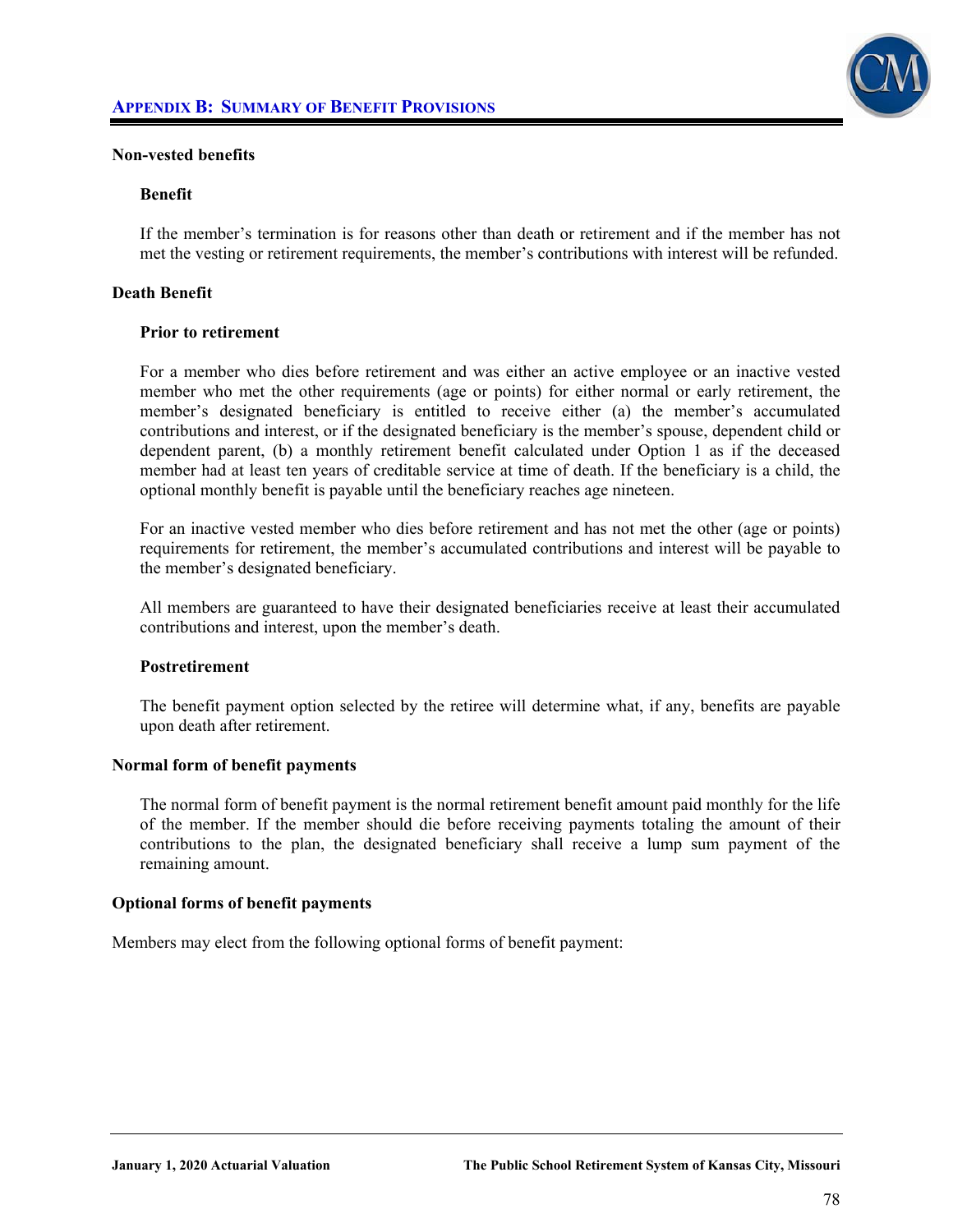

# **Option 1**

Option 1 provides a reduced retirement benefit that will continue on to a designated survivor. Upon a retiree's death, the retiree's designated survivor will receive for life, the same level of monthly retirement benefit. In the event the retiree's designated survivor predeceases the retiree, the retiree's monthly retirement benefit will be adjusted to the amount that would have been paid in the normal form of payment.

# **Option 2**

Option 2 provides a reduced retirement benefit that will continue on to a designated survivor. Upon a retiree's death, the retiree's designated survivor will receive for life, a monthly benefit equal to onehalf of the retiree's monthly retirement benefit. In the event the retiree's designated survivor predeceases the retiree, the retiree's monthly retirement benefit will be adjusted to the amount that would have been paid in the normal form of payment.

## **Option 3**

Option 3 provides that upon a retiree's death, no benefits are payable to the retiree's estate or any beneficiary. Retirement benefits payable under this option will be actuarially increased from the normal form.

 Each of the above options produces benefits which are actuarially equivalent to the normal form of benefit which is a monthly annuity payable for the lifetime of the retiree.

### **Cost-of-living allowances**

The Board of Trustees shall determine annually whether or not the system can provide an increase in benefits for those retirees who, as of the January 1 preceding the date of such increase, have been retired at least one year. Any such increase also applies to optional retirement allowances paid to a retiree's survivor. The Board makes its determination as follows:

- 1. The actuary recommends to the Board what portion of the investment return is available for increases and the amount available to be paid on the first day of the  $14<sup>th</sup>$  month following the end of the valuation year. The actuary's recommendation is subject to the following safeguards:
	- a. The System's funded ratio as of the January  $1<sup>st</sup>$  of the preceding year of the proposed increase must be at least 100% after adjusting for the effect of proposed increase. The funded ratio is the ratio of assets to the pension benefit obligation.
	- b. The actuarially required contribution rate, after adjusting for the effect of the proposed increase, may not exceed the statutory contribution rate.
	- c. The actuary must certify that the proposed increase will not impair the actuarial soundness of the System.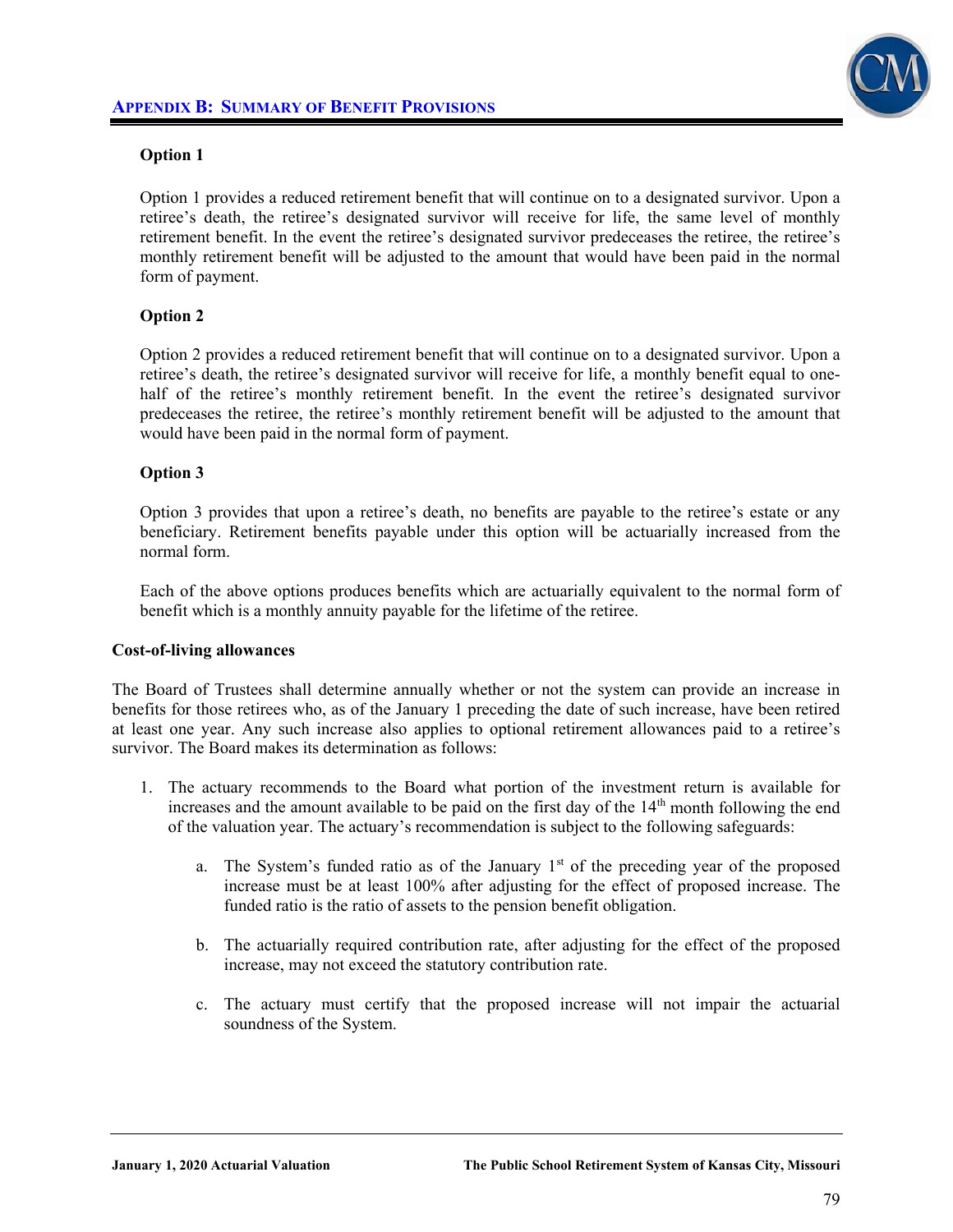# **APPENDIX B: SUMMARY OF BENEFIT PROVISIONS**



- 2. The Board reviews the actuary's recommendation and shall, in their discretion, determine if an increase may be granted. In accordance with Board policy, if an increase is permissible, the amount of the increase will be equal to the lesser of 3% or the percentage increase in the CPI for the preceding year, subject to a cumulative increase of 100% subsequent to December 31, 2000.
- 3. This provision does not guarantee an annual increase to any retired member.

# **Administration of the retirement system**

The Board of Trustees is responsible for the general administration and proper operation of the retirement system. The Board consists of 12 members – four members appointed by the Board of Education, one member appointed by the Board of Trustees of the library district, four members elected by and from the active and terminated vested members of the retirement system, two members elected by and from the retirees of the retirement system, and the Superintendent of Schools of the School District of Kansas City, Missouri. Administrative expenses are paid out of the general reserve fund.

# **Employee contributions**

Contributions for Employees are as follows;

- Effective July 1, 2021, if the System is at least 100% funded, the members contribute the lesser of (a) 9.00% or (b) one-half of the actuarial required contribution rate. If the System is less than 100% funded, the members contribute 9.00%.
- Effective January 1, 2016, members contribute 9.00%.
- Effective January 1, 2015, members contributed 8.50%.
- Effective January 1, 2014, members contributed 8.00%.
- Effective January 1, 1999, members contributed 7.50%.
- Prior to January 1, 1999, members contributed 5.90%.
- Prior to 1990, members contributed  $5.00\%$  of earnable annual compensation plus  $2.00\%$  of earnable compensation in excess of \$6,500, the contribution earning base.

# **Employer contributions**

Effective July 1, 2021 and for each subsequent twelve-month period beginning July 1 of each year, the employer contribution rate shall be the greater of (1) the actuarial required contribution rate, as determined in the valuation prepared for the prior calendar year, less the member contribution rate, or (2) 12.00% of pay, until the system is fully funded. Once the System is fully funded, the employer contribution rate may increase or decrease in subsequent years, depending on the actuarial contribution rate developed in the annual actuarial valuation and the applicable employee contribution rate. Effective July 1, 2021, the employer contribution rate shall not increase by more than 1.00% or decrease by more than 0.50% from the corresponding rate in effect immediately before such increase or decrease. An exception to the limitation on the magnitude of employer rate increases and decreases exists only when the system is fully funded and the total actuarial required contribution rate for employer and employee rate falls below 18%.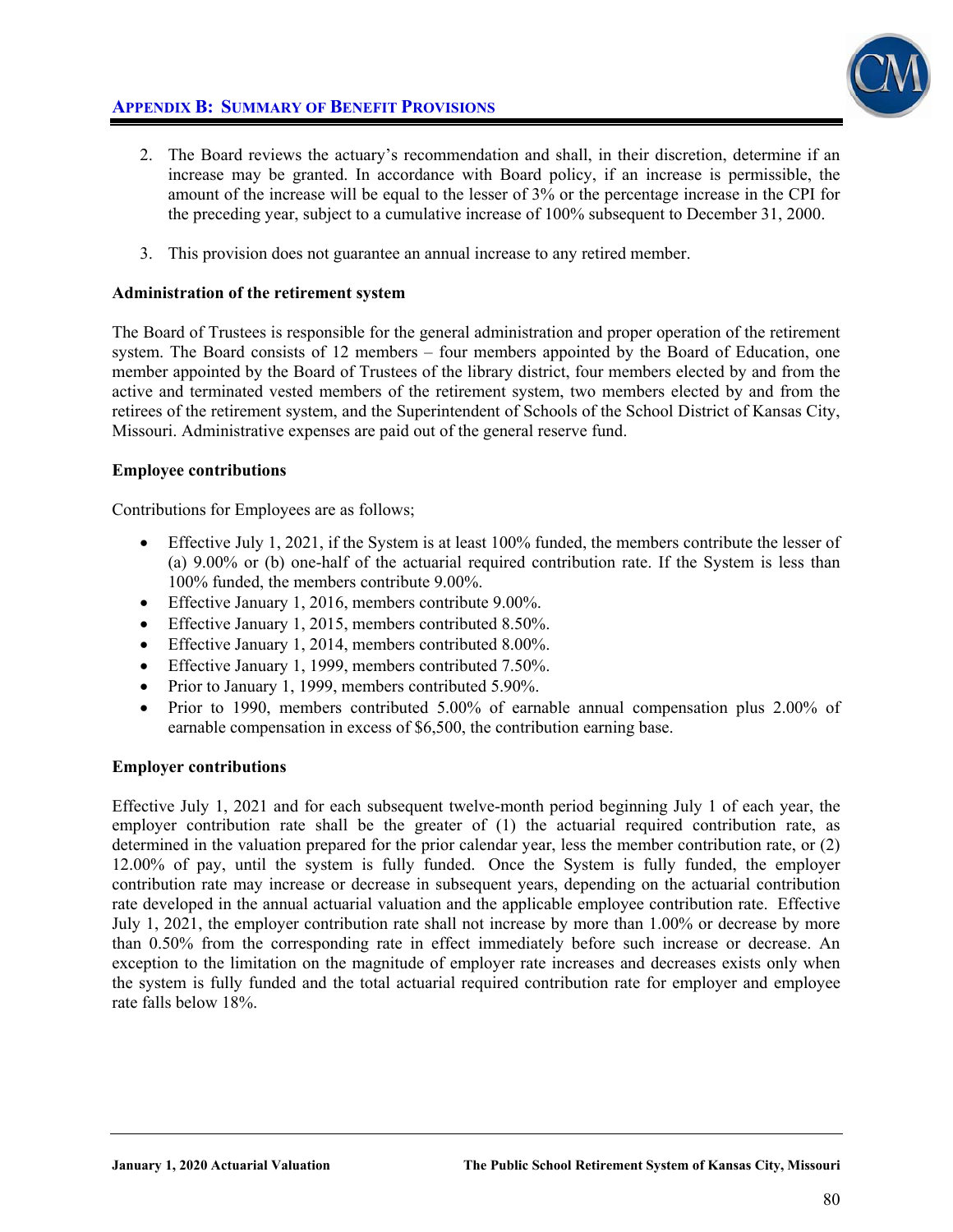

# **APPENDIX B: SUMMARY OF BENEFIT PROVISIONS**

Prior to July 1, 2021, the employers of members contribute at the fixed rate of covered compensation as follows;

- $\bullet$  Effective January 1, 2020, 12.00%.
- Effective January 1, 2019, 10.50%.
- $\bullet$  Effective January 1, 2016, 9.00%.
- Effective January 1, 2015, 8.50%.
- $\bullet$  Effective January 1, 2014, 8.00%.
- $\bullet$  Effective January 1, 1999, 7.50%.
- Effective July 1, 1996, 5.99%.
- Effective July 1, 1995, 3.99%.
- Effective July 1, 1993, 1.99%.
- Prior to July 1, 1993, employer contributions were actuarially determined.

### **Changes from the Prior Valuation**

None.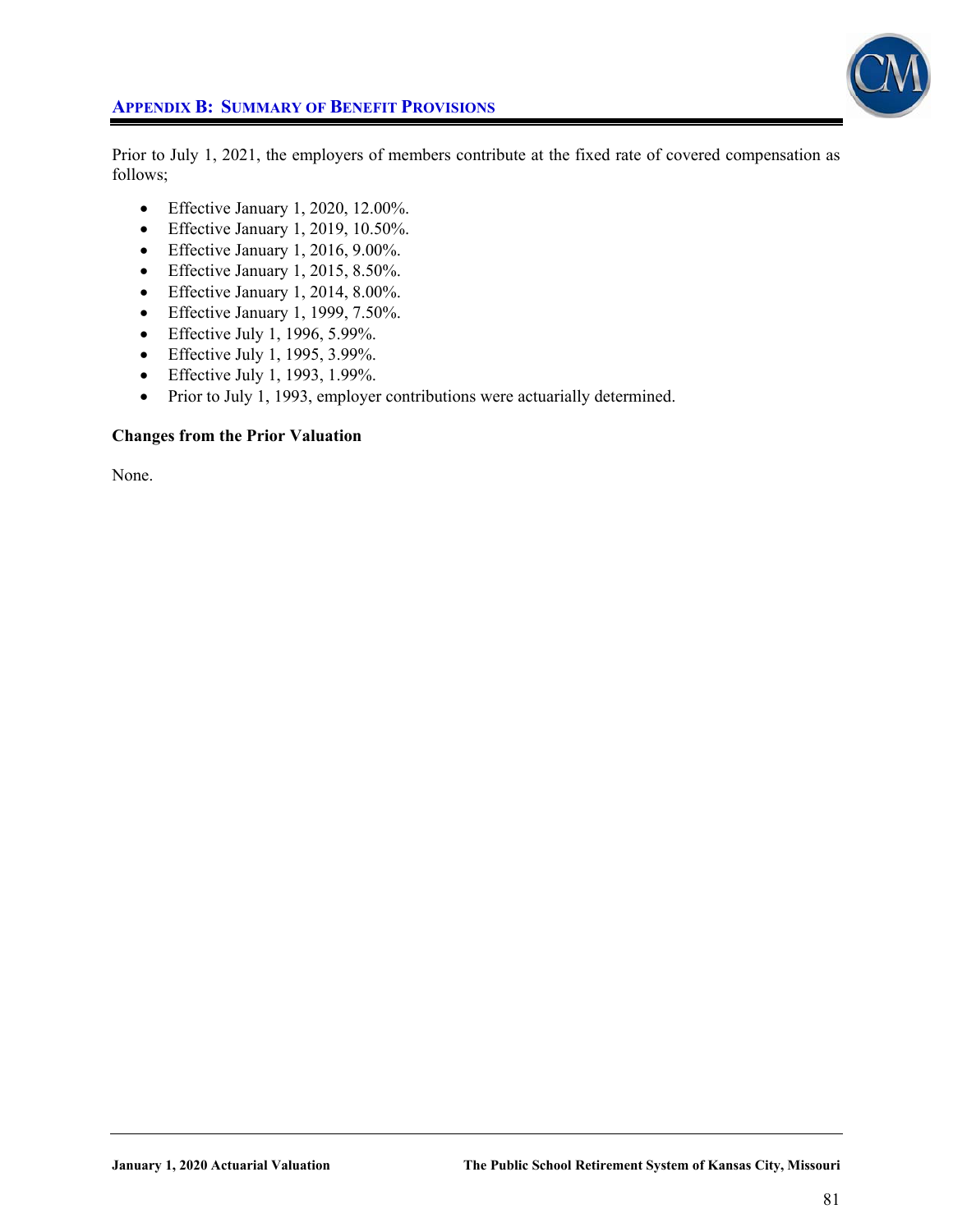

### **ACTUARIAL COST METHOD**

The actuarial cost method is a procedure for allocating the actuarial present value of pension benefits and expenses to time periods. The method used for the valuation is known as the Entry Age Normal actuarial cost method, and have the following characteristics:

- (i) The annual normal costs for each individual active member are sufficient to accumulate the value of the member's pension at time of retirement.
- (ii) Each annual normal cost is a constant percentage of the member's year-by-year projected covered compensation.

The Entry Age Normal actuarial cost method allocates the actuarial present value of each member's projected benefits on a level basis over the member's assumed pensionable compensation rates between the entry age of the member and the assumed exit ages.

The portion of the actuarial present value allocated to the valuation year is called the normal cost. The portion of the actuarial present value not provided for by the actuarial present value of future normal costs is called actuarial accrued liability. Deducting actuarial assets from the actuarial accrued liability determines the unfunded actuarial accrued liability or (surplus). Effective with the January 1, 2017 valuation, the existing UAAL on that date is amortized over a closed 30-year period and subsequent pieces of UAAL, arising from actuarial gains and losses each year, will be amortized over a closed 20 year period. The amortization payments on each of the UAAL bases will be determined on a level percentage of payroll basis.

### **CALCULATION OF THE ACTUARIAL VALUE OF ASSETS**

The actuarial value of assets is based on a five-year smoothing method and is determined by spreading the effect of each year's investment return in excess of or below the expected return. The Market Value of assets on the valuation date is reduced by the sum of the following:

- I. 80% of the return to be spread during the first year preceding the valuation date,
- II. 60% of the return to be spread during the second year preceding the valuation date,
- III. 40% of the return to be spread during the third year preceding the valuation date, and
- IV. 20% of the return to be spread during the fourth year preceding the valuation date.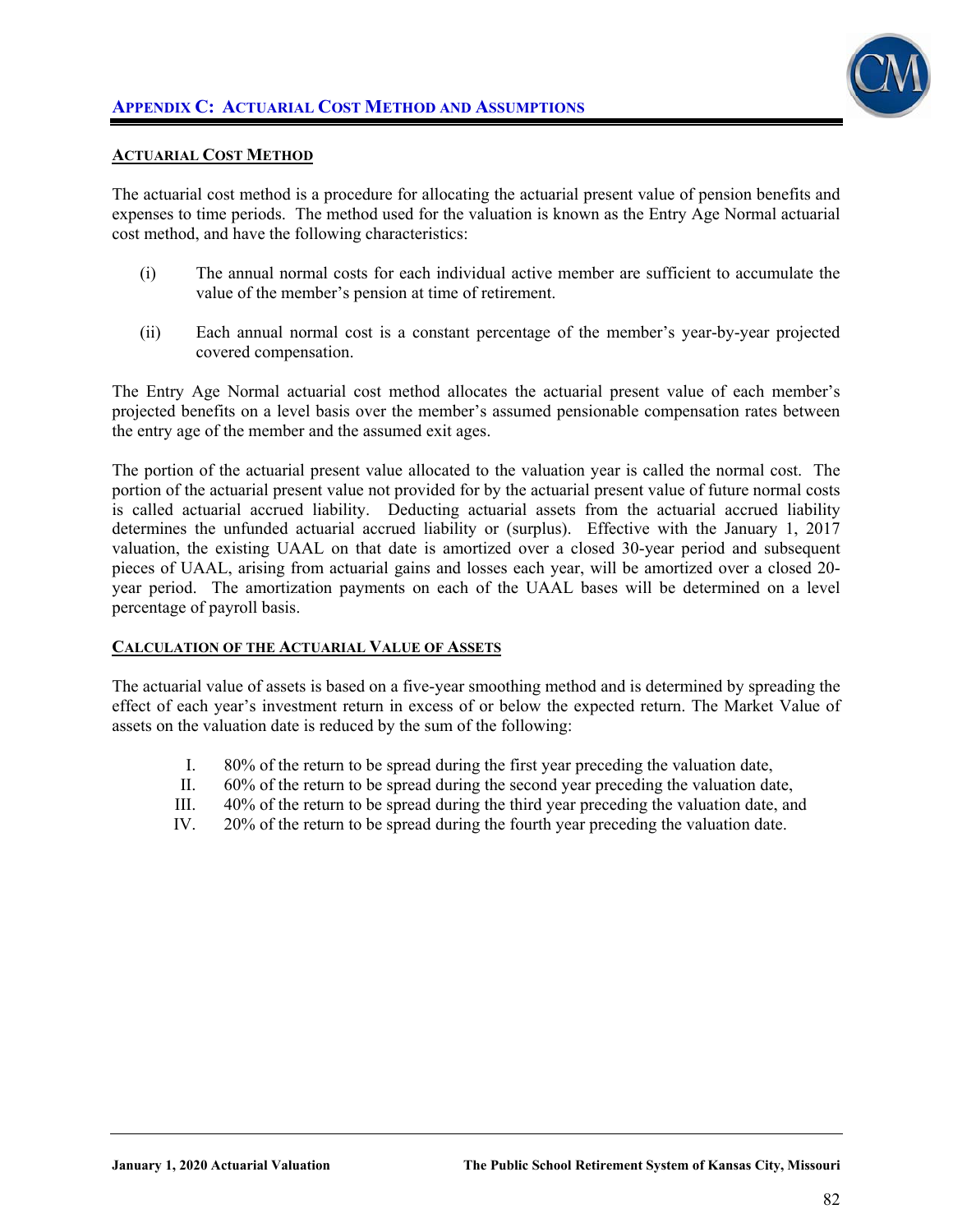

#### **ACTUARIAL ASSUMPTIONS**

System contribution requirements and actuarial present values are calculated by applying assumptions to the benefit provisions and membership information of the System, using the actuarial cost method.

The principal areas of risk which require assumptions about future activities of the System are:

- (i) Long-term rates of investment return to be generated by the assets of the System
- (ii) Patterns of pay increases to members
- (iii) Rates of mortality among members, retirees and beneficiaries
- (iv) Rates of withdrawal of active members
- (v) Rates of disability among active members
- (vi) The age patterns of actual retirements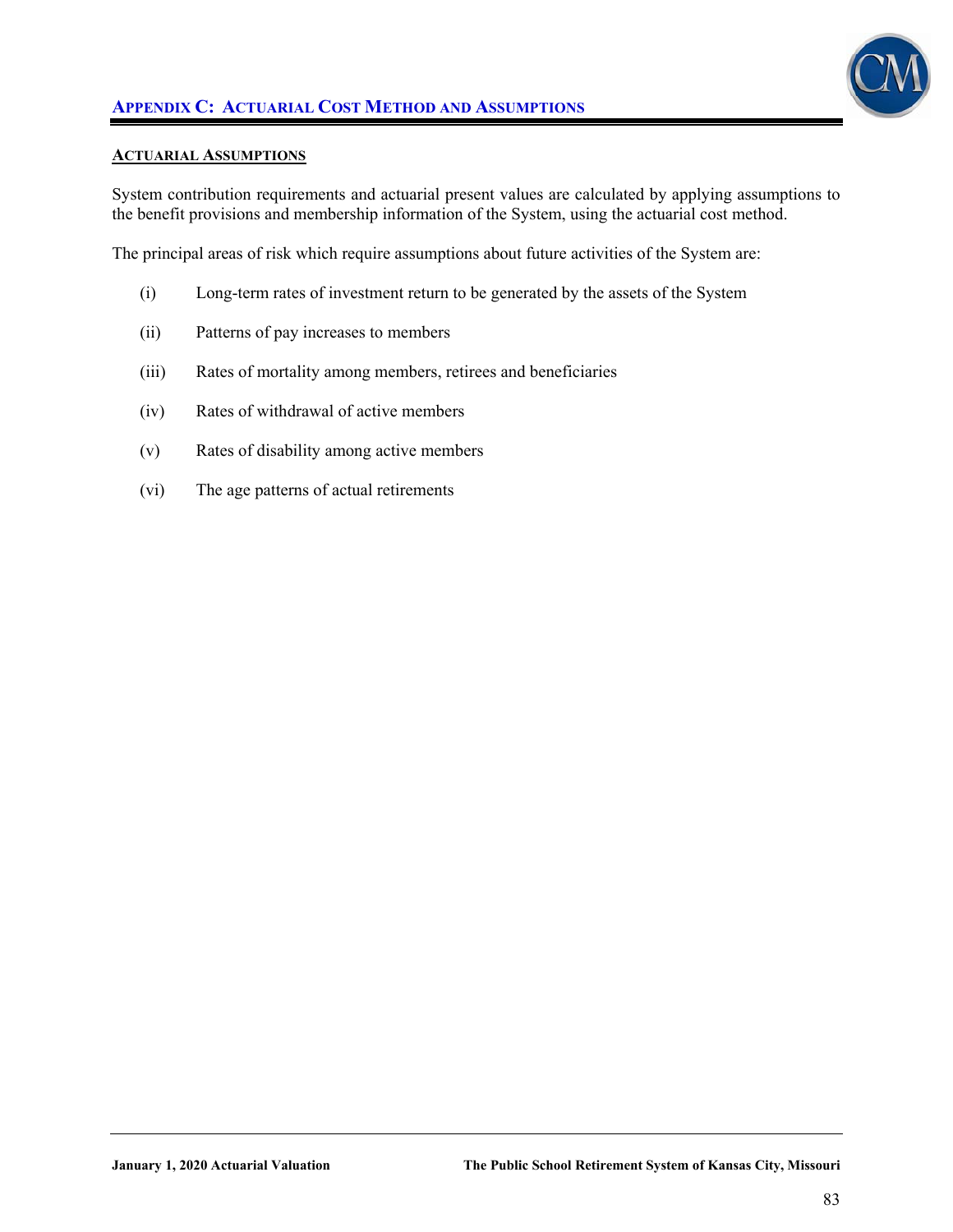# **APPENDIX C: ACTUARIAL COST METHOD AND ASSUMPTIONS**



In making a valuation, the monetary effect of each assumption is calculated for as long as a presently covered person survives – a period of time which can be as long as a century.

Actual experience of the System will not coincide exactly with assumed experience. Each valuation provides a complete recalculation of assumed future experience and takes into account all past differences between assumed and actual experiences. The result is a continual series of adjustments (usually small) to the computed contribution rate.

From time to time, one or more of the assumptions are modified to reflect experience trends (but not random or temporary year-to-year fluctuations).

**Long-term Rate of Return:** (net of administrative expenses): 7.50% per year, compounded annually (2.75% long-term price inflation and a 4.75% real rate of return).

**Price Inflation:** 2.75%

**General Wage Growth (Wage Inflation):** 3.50%

**Payroll Growth Assumption:** 3.00% per year.

**Interest Crediting Rate on Member Accounts:** 3.25% per year.

**Salary Increase Rates:** 5.00% per year.

**Mortality Table:** This assumption is used to measure the probabilities of members dying and the probabilities of each pension payment being made after retirement.

| <b>Healthy Retirees</b><br>And Beneficiaries: | RP-2014 Healthy Annuitant Blue Collar Table with a one-year setback for females,<br>projected 7 years from valuation date using Scale MP-2016      |
|-----------------------------------------------|----------------------------------------------------------------------------------------------------------------------------------------------------|
| Disabled Retirees:                            | RP-2014 Disabled Table for Males and Females                                                                                                       |
| Active Members:                               | RP-2014 Healthy Non-Annuitant Blue Collar Table with a one-year setback for<br>females, projected 15 years from valuation date using Scale MP-2016 |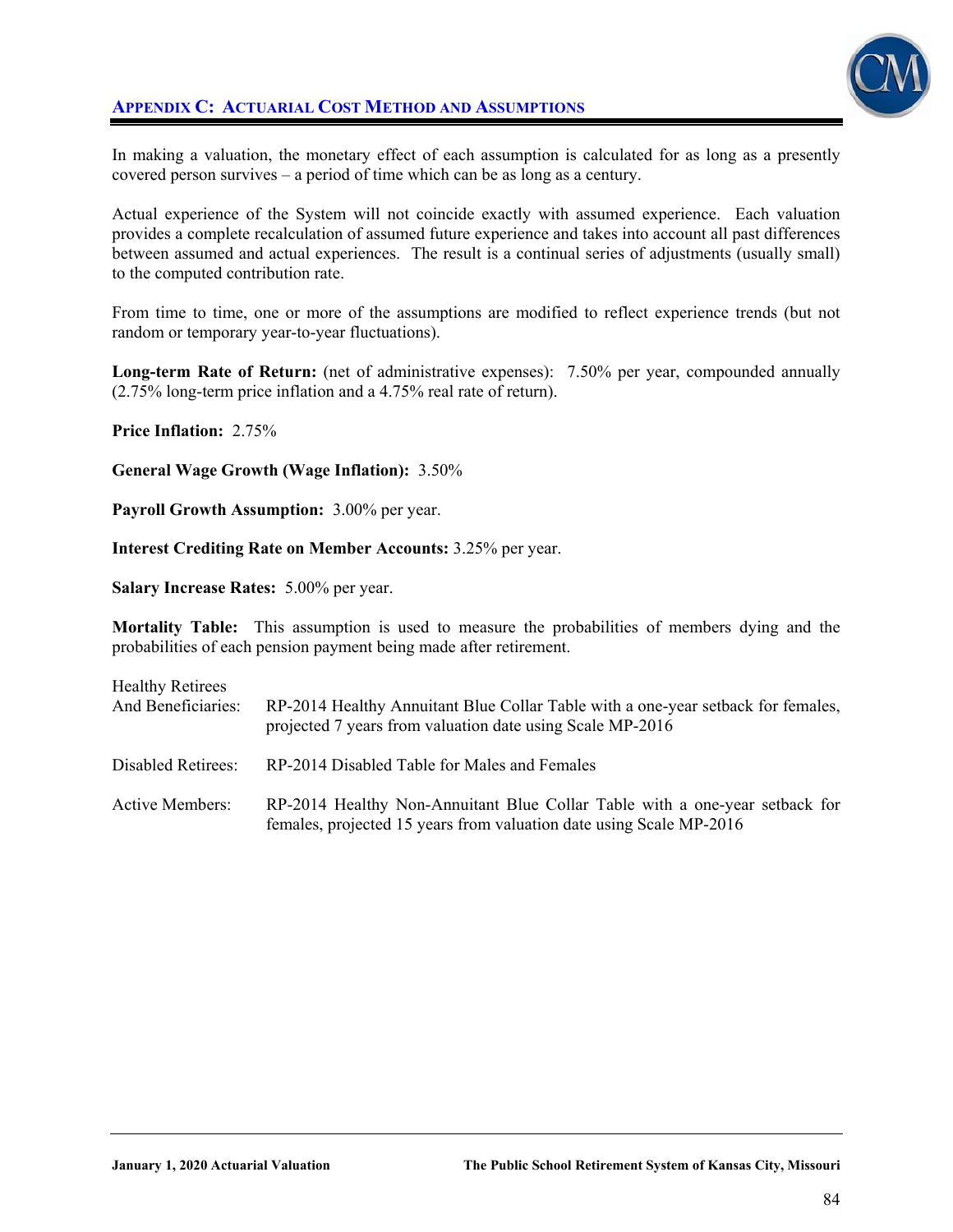

**Rates of Retirement:** These rates are used to measure the probability of eligible members retiring under the regular retirement provisions.

Retirements occur at rates based on the actual experience of the retirement system. The age-related rates used are shown in the tables below. The first year of normal retirement eligibility is the earlier of age 60 and 5 years of creditable service or 75 credits for Plan B members, and the earlier of age 62 and 5 years of creditable service or 80 credits for Plan C members.

| <b>Retirement Rates When Eligible</b><br>for Unreduced Benefits |     |     |  |  |
|-----------------------------------------------------------------|-----|-----|--|--|
| <b>Ultimate</b><br><b>First Eligible</b><br>Rate<br>Rate<br>Age |     |     |  |  |
| $45 - 54$                                                       | 10% | 12% |  |  |
| $55 - 61$                                                       | 20  | 12  |  |  |
| 62                                                              | 30  | 25  |  |  |
| 63                                                              | 20  | 15  |  |  |
| 64                                                              | 30  | 15  |  |  |
| $65 - 69$                                                       | 30  | 25  |  |  |
| $70 - 74$                                                       | 50  | 40  |  |  |
| 75                                                              | 100 | 100 |  |  |

| <b>Retirement Rates When Eligible</b><br>for Reduced Benefits |       |  |
|---------------------------------------------------------------|-------|--|
| Age                                                           | Rate  |  |
| $55 - 59$                                                     | $8\%$ |  |

Terminated vested members are assumed to begin receiving their benefits upon reaching age 60 if they participated in Plan B, and age 62 if they participated in Plan C.

**Rates of Separation from Active Membership:** This assumption measures the probabilities of a member terminating employment. The rates do not apply to members who are eligible to retire. Rates vary by service. Sample rates are as follows:

| <b>Years</b> | Rate |
|--------------|------|
| $<$ 1        | 27%  |
|              | 25   |
| 5            | 17   |
| 10           | 8    |
| $15+$        |      |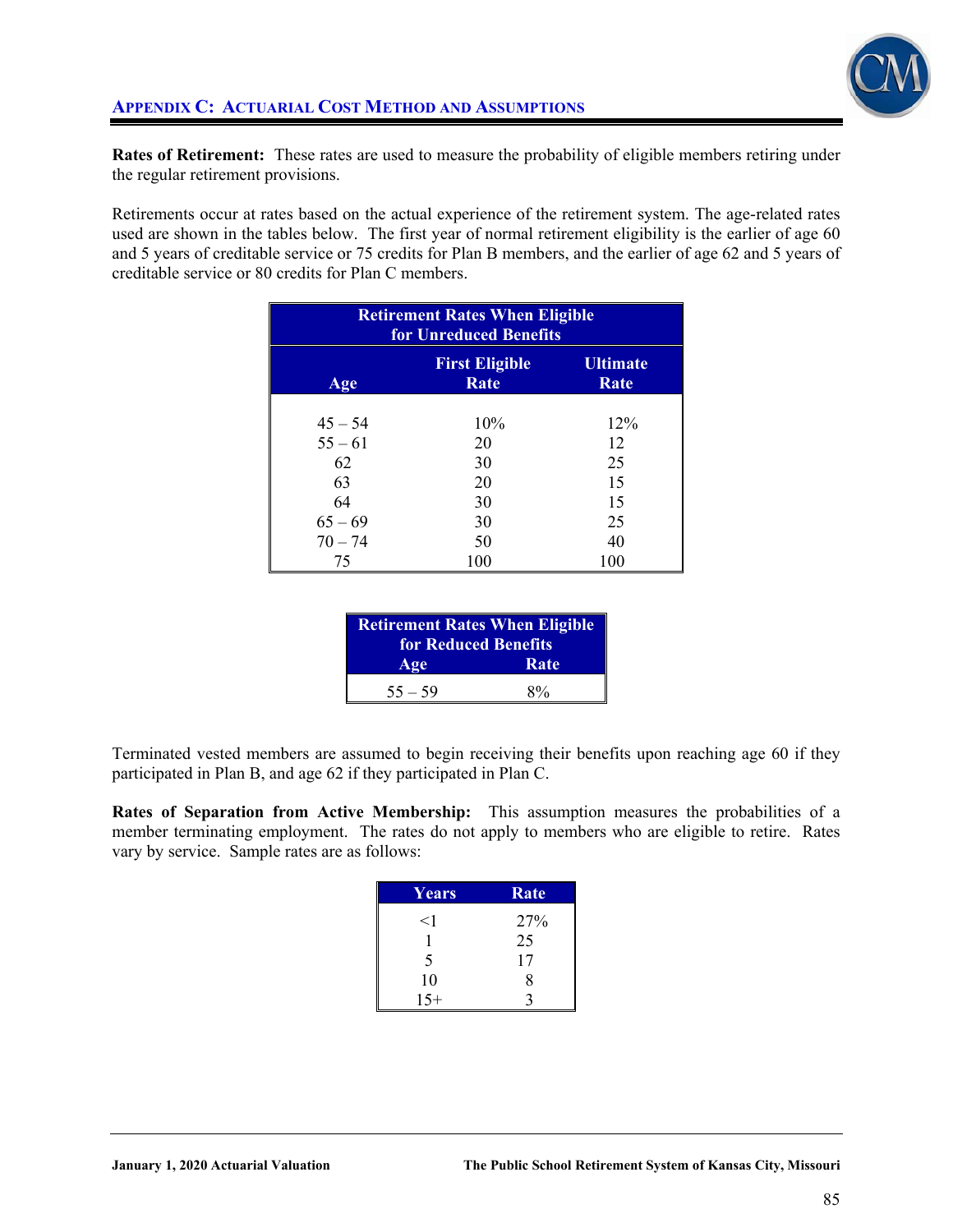

# **APPENDIX C: ACTUARIAL COST METHOD AND ASSUMPTIONS**

**Forfeiture of Vested Benefits:** Members terminating in vested status are given the option of taking a refund of their accumulated member contributions (and thereby forfeiting the employer-provided benefit) or deferring their vested benefit. Active members who terminate in the future with a vested benefit are assumed to take a deferred vested annuity, unless a refund of contributions and interest is greater than the actuarial present value of their vested deferred benefit.

**Rates of Disability:** This assumption measures the probabilities of a member becoming disabled.

| <b>Sample</b><br><b>Ages</b> | % of Active Members Becoming<br><b>Disabled During Next Year</b> |
|------------------------------|------------------------------------------------------------------|
| 25                           | 0.025%                                                           |
| 30                           | 0.050                                                            |
| 35                           | 0.050                                                            |
| 40                           | 0.050                                                            |
| 45                           | 0.075                                                            |
| 50                           | 0.125                                                            |
| 55                           | 0.200                                                            |
| 60                           | 0.250                                                            |

Disability probabilities vary by age, however, not all ages are shown above.

**Active Member Group Size:** Assumed to remain constant.

**Future Benefit Increases or Additional Benefits:** When funding is adequate, the Board may authorize cost of living adjustments (COLAs), as noted in the summary of plan provisions. In the past, the Board has also sometimes granted an additional monthly payment to retirees (13th check.) This valuation assumes that no future COLAs and no future 13th checks will be awarded.

# **MISCELLANEOUS AND TECHNICAL ASSUMPTIONS**

**Marriage Assumption:** All members are assumed to be married for purposes of death benefits. In each case, the male was assumed to be 4 years older than the female.

**Decrement Timing:** Decrements of all types are assumed to occur mid-year.

**Other:** The turnover decrement does not operate during retirement eligibility.

**Missing Gender:** Records that are missing a gender are assumed to be female if the record belongs to a member, and male if the record belongs to a beneficiary.

# **CHANGES FROM THE PRIOR VALUATION**

The assumed long-term rate of return was lowered from 7.75% to 7.50%.